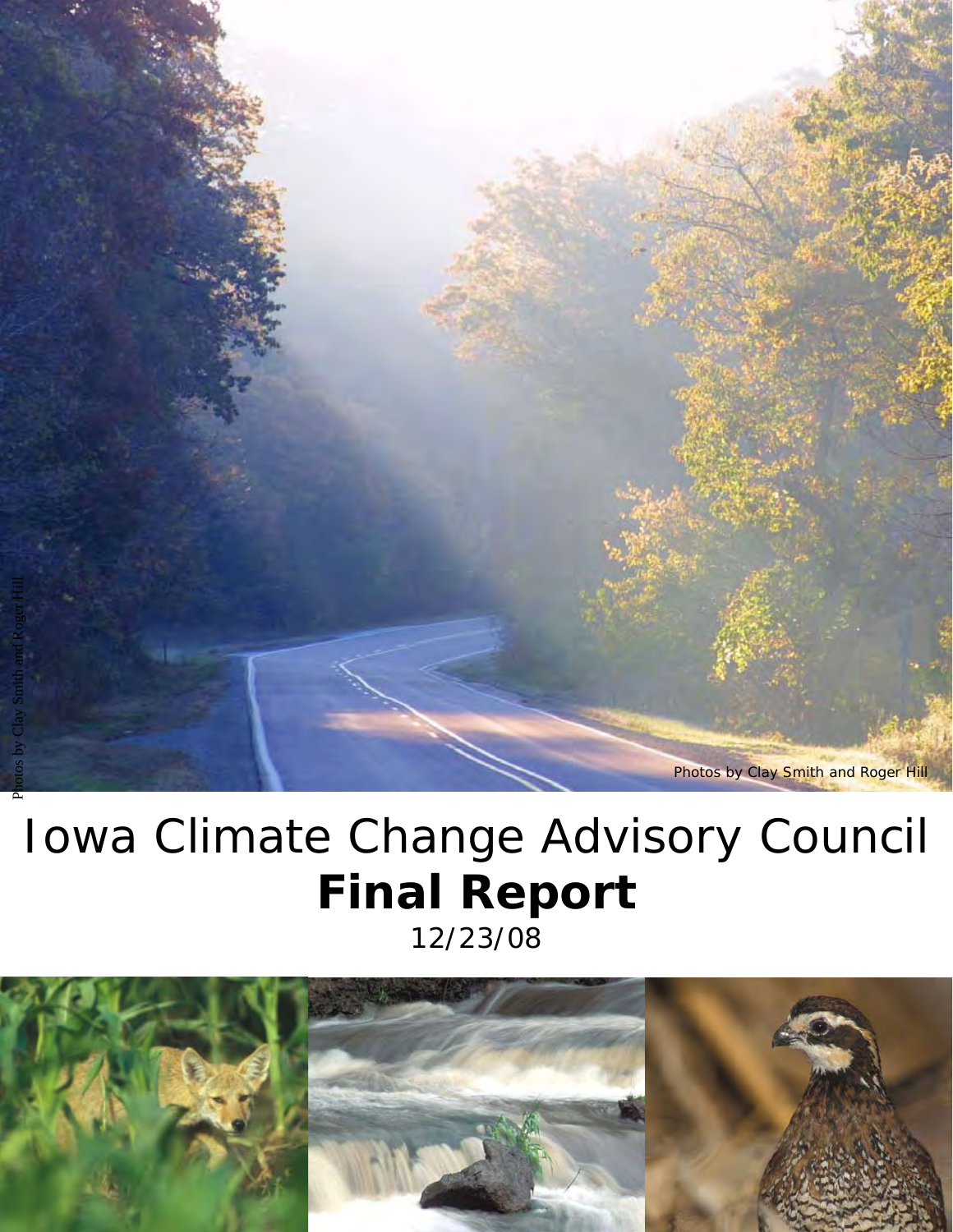

December 23, 2008

The Honorable Chester J. Culver and The State of Iowa General Assembly State Capitol Building 1007 East Grand Ave Des Moines, Iowa 50319

Dear Governor Culver and Legislators,

In the 2007 legislative session, you signed into law SF 485, which established the Iowa Climate Change Advisory Council (ICCAC). This Council was charged with identifying policies and strategies for Iowa to respond to the challenge of global climate change by reducing its greenhouse gas (GHG) emissions and spurring economic growth through technological innovation. ICCAC formed subcommittees and considered policy options in five areas: Energy Efficiency and Conservation (EEC); Clean and Renewable Energy (CRE); Transportation and Land Use (TLU); Agriculture, Forestry, and Waste Management (AFW); and Cross-Cutting Issues (CC). Enclosed is the Final Report of the Council.

In the Final Report, the Council presents two scenarios designed to reduce statewide greenhouse gas emissions by 50% and 90% from a 2005 baseline by the year 2050. For the 50% reduction by 2050, the Council recommends approximately a 1% reduction by 2012 and an 11% reduction by 2020. For the 90% reduction scenario, the Council recommends a 3% reduction by 2012 and a 22% reduction 2020. These interim targets were based on a simple extrapolation assuming a linear rate of reduction between now and 2050.

In providing these scenarios for your consideration, ICCAC approved 56 policy options from a large number of possibilities. There are more than enough options to reach the interim and final emission targets in both the 50% and 90% reduction scenarios. Direct costs and cost savings of these policy options were also evaluated with the help of The Center for Climate Strategies, who facilitated the process and provided technical assistance throughout the entire process, and who developed the Iowa Greenhouse Gas Emissions Inventory and Forecast in close consultation with the Iowa Department of Natural Resources (IDNR) and many Council and Sub-Committee members. About half of the policy options presented in this report will not only reduce GHG emissions but are highly cost-effective and will save Iowans money. Still other options may require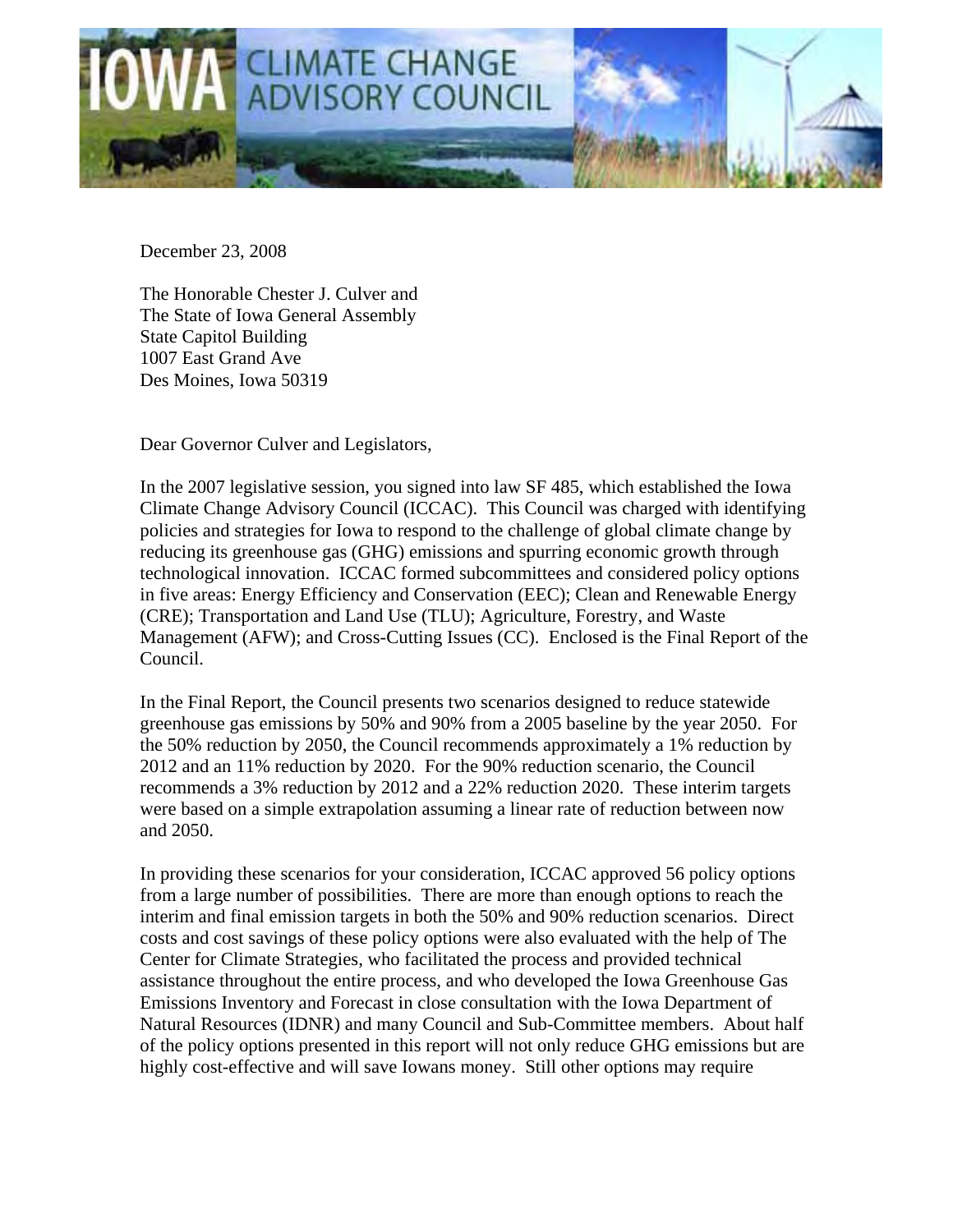significant investment but will create jobs, stimulate energy independence, and advance future regional or federal GHG programs.

Please feel free to call upon us if you have questions about the report. We stand ready and willing to help in any future charge to the Council to prosper our economy and improve our environment, while reducing Iowa's greenhouse gas emissions.

Sincerely yours,

Jeweld Schwor

Jerald L. Schnoor Chair, ICCAC

On behalf of ICCAC Members:

Franklin Cownie, Vice Chair Marian Gelb, Secretary Roxanne Carisch Richard Cruse Jennifer Easler Thomas Fey Teresa Galluzzo Shelley Hackett Thomas Hadden III Nile Lanning Robert Loyd

c: State of Iowa General Assembly Richard Leopold, Director, DNR David Miller Richard Ney Norman Olson Julie Smith Dawn Snyder Roya Stanley William Stigliani Krista Tanner Stephanie Weisenbach Cathy Woollums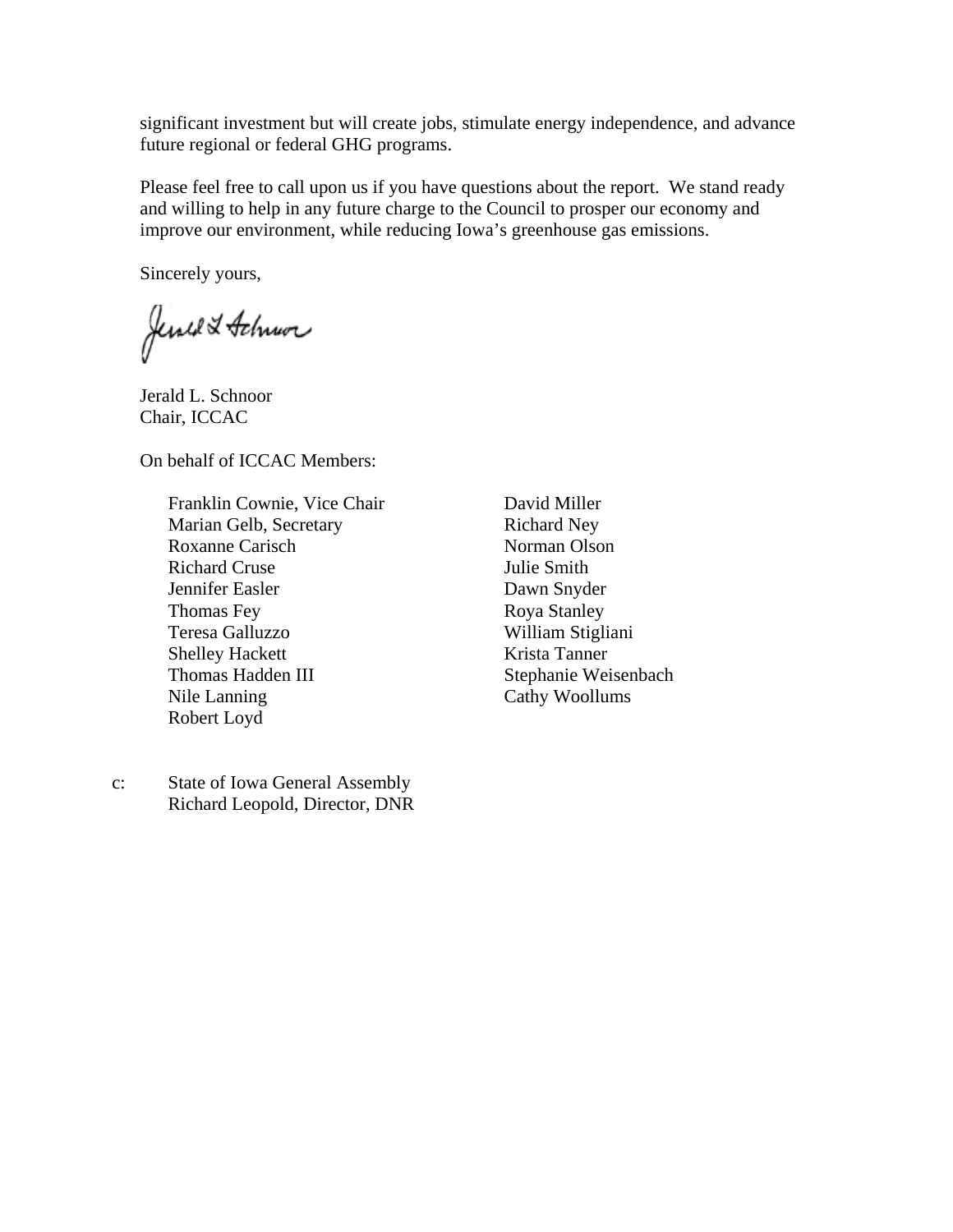## **Table of Contents**

| Appendixes                                                                                |  |
|-------------------------------------------------------------------------------------------|--|
| A. Iowa Senate File 485-Sections relevant to creation of the Iowa Climate Change Advisory |  |
|                                                                                           |  |
|                                                                                           |  |
|                                                                                           |  |
|                                                                                           |  |
|                                                                                           |  |
| $\blacksquare$                                                                            |  |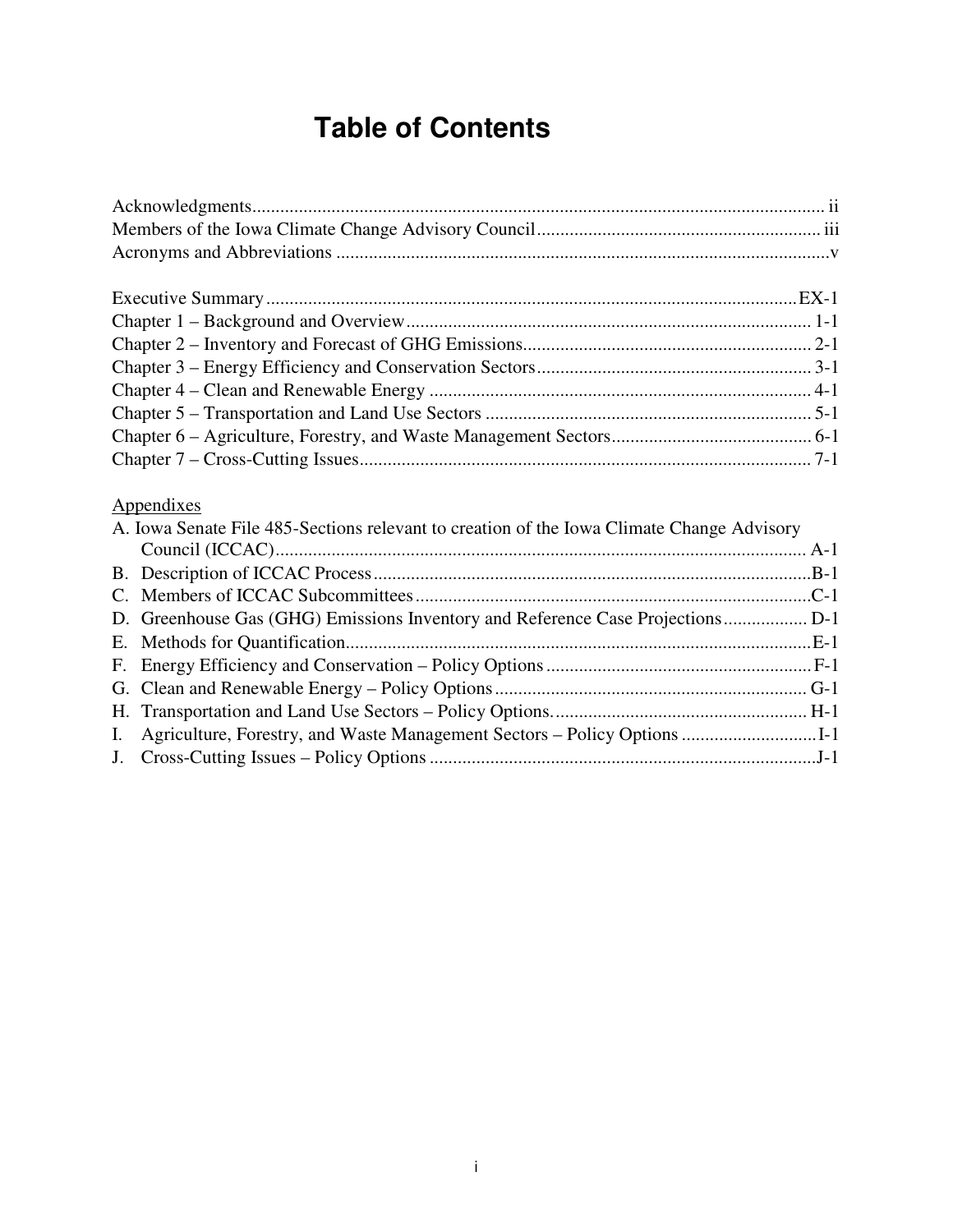## **Acknowledgments**

The Iowa Climate Change Advisory Council (ICCAC) gratefully acknowledges the following individuals and organizations who contributed significantly to the successful completion of the ICCAC process and the publication of this report:

Special thanks to ICCAC Chairman Jerry Schnoor, for his stellar leadership throughout the process, and to Vice Chair Franklin Cownie and Secretary Marian Gelb. ICCAC also recognizes the many individuals who participated in the sector-based Subcommittees, all of whom are listed in Appendix C. Although this report is intended to represent the results of the ICCAC's work, the ICCAC would be remiss if it did not recognize and express appreciation for the time and effort each Subcommittee member spent in discussion, study, deliberation and in formulating recommendations during this process.

Our great appreciation also goes to Richard Leopold, Director of Iowa Department of Natural Resources, and his dedicated staff of Jason Marcel and Marnie Stein who supervised and coordinated all state activities associated with the ICCAC process, served as liaisons to the Subcommittees, arranged meetings and assisted with meeting summaries. Many thanks also to Barbara Stock, Karrie Darnell, Nick Page, and Amanda Hostetler of the Iowa DNR, who assisted in arranging meeting facilities, recording meetings, and other meeting support logistics throughout the process.

Thomas D. Peterson, Executive Director, and Tom Looby, Sr. Project Manager of the Iowa Climate Project, for the Center for Climate Strategies (CCS), led the dedicated CCS team of professionals, contributed extraordinary amounts of time, energy, and expertise in providing facilitation services, and technical analysis for the ICCAC process. Special thanks to Tom Looby, Joan O'Callaghan and June Taylor who coordinated the production of and edited this report. Also, the ICCAC wishes to acknowledge the invaluable contributions of the following CCS team members:

Rachel Anderson Andy Bollman Lewison Lem Jason Miles Hal Nelson Maureen Mullen Katie Pasko Joe Pryor

Manish Salhotra Jackson Schreiber Stephen Roe Linda Schade Randy Strait Dan Wei Luana Williams

Finally, the ICCAC would like to thank a number of donor organizations that supported the service of CCS to the ICCAC including the Normandie Foundation, the Kendeda Fund, and the Rockefeller Brothers Fund.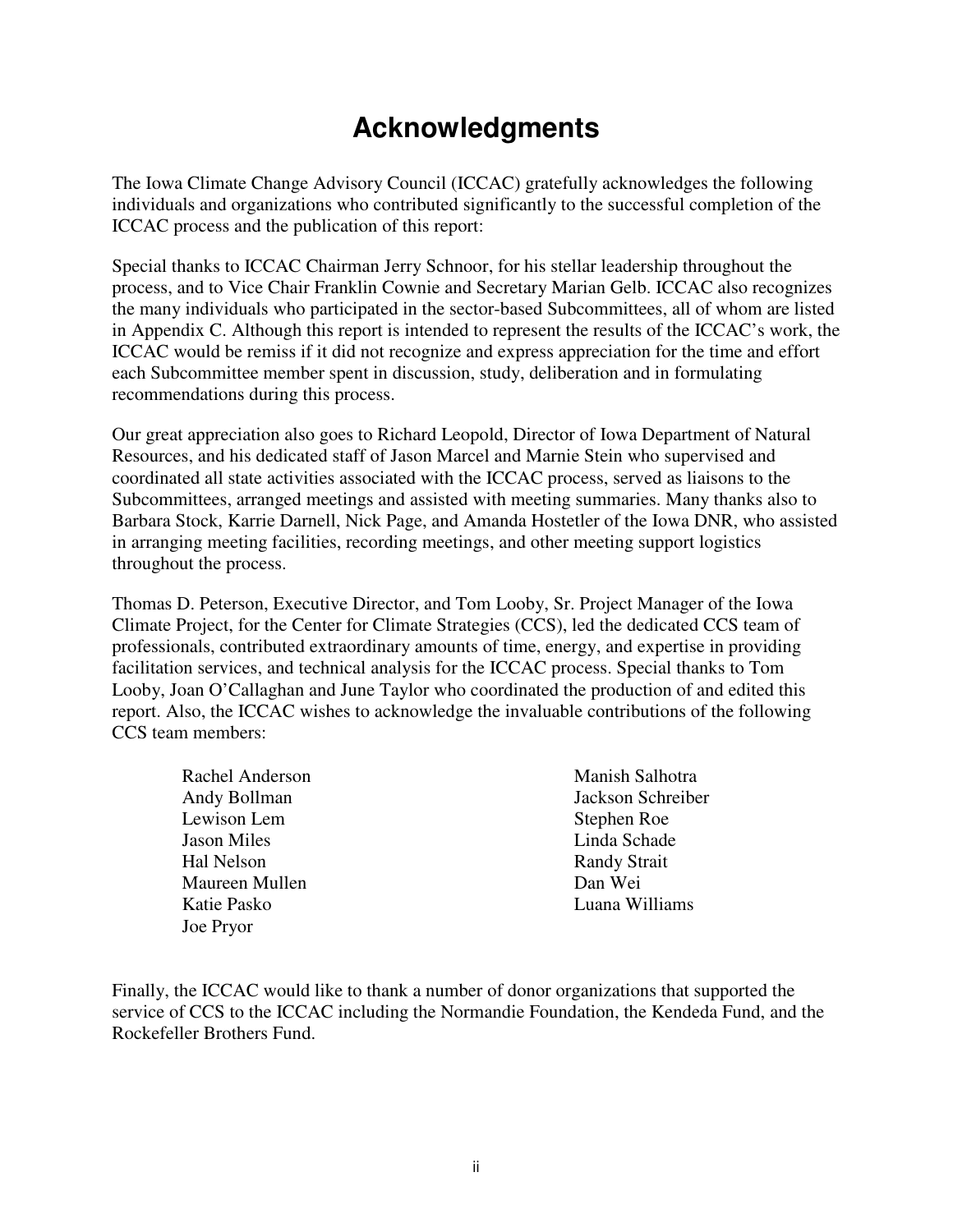## **Iowa Climate Change Advisory Council Members**

Note: Each member was appointed to represent a specific stakeholder organization or interest group. These are noted in italics after each member's name.

### **Executive Committee**

- **Jerald Schnoor,** *Center for Global and Regional Environmental Research, University of Iowa,*  Professor
- **Franklin Cownie,** *Local Government,* Mayor, City of Des Moines
- **Marian Gelb,** *Environmental Organization,* Executive Director, Iowa Environmental Council

### **Additional Current Voting Members**

**Roxanne Carisch,** *Rural Electric Cooperatives,* CEO, Electric Distribution Co-op, Calhoun County Electric Cooperative Association **Richard Cruse,** *Department of Agronomy, Iowa State University*, Professor **Jennifer Easler,** *Iowa Office of Consumer Advocate,* Attorney **Thomas Fey,** *Public Member,* Lobbyist/Consultant, Fey & Gomez, Inc. **Shelley Hackett,** *Iowa Association of Business and Industry,* Environmental Engineer, John Deere Waterloo Works **Teresa Galluzzo,** *Public Member,* Research Associate, Iowa Policy Project **Thomas Hadden III,** *Public Member,* Executive Director, Metro Waste Authority **Nile Lanning,** *International Brotherhood of Electrical Workers,* Retired Line Foreman, Alliant Energy **Robert Loyd ,** *Alternative Energy Equipment Manufacturing,* Plant Manager, Clipper Turbine Works and Clipper Windpower **David Miller,** *Iowa Farm Bureau,* Economist, Director of Research and Commodity Services, **Richard Ney,** *Iowa Renewable Fuels Association,* Environmental Engineer/Consultant, Sebesta Blomberg & Associates, Inc. **Norman Olson,** *Iowa Energy Center*, Iowa State University, Biobased Chemical and Fuels Research **Julie Smith,** *Iowa Association of Municipal Utilities,* Attorney **Dawn Snyder,** *Conservation Group,* Education Programs Director, Woodbury County Conservation Board **Roya Stanley,** *Iowa Office of Energy Independence,* Director **William Stigliani,** *Center for Energy and Environmental Education, University of Northern Iowa*, Professor and Director **Krista Tanner,** *Iowa Utilities Board*, Board Member **Stephanie Weisenbach,** *Public Member*, Program Coordinator, 1000 Friends of Iowa **Cathy Woollums** , *Investor-Owned Utilities*, Senior Vice President, Environmental Services, MidAmerican Energy Holding Company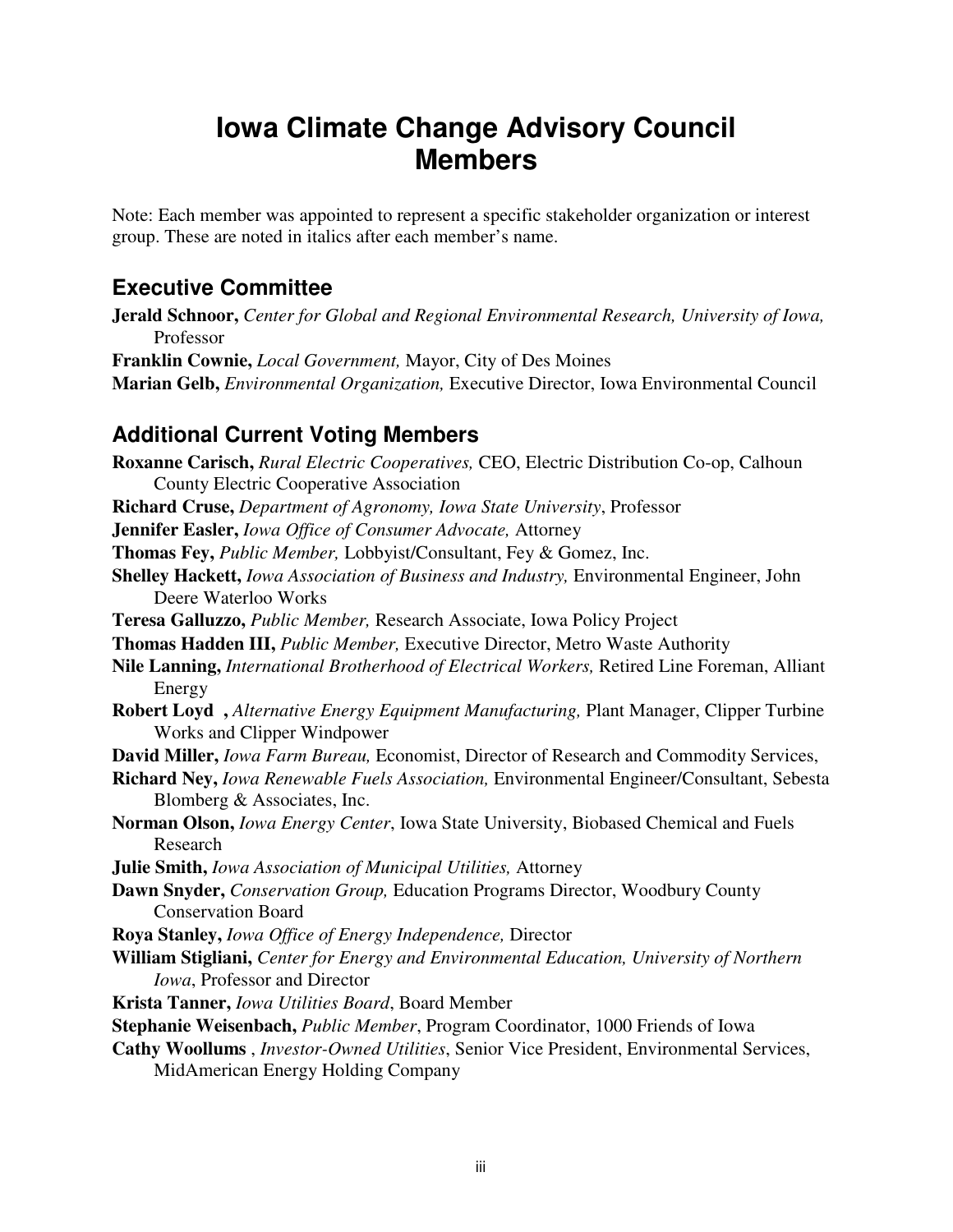### **Non-Voting Members**

**Robert Hogg,** State Senator, Iowa Legislature **Steve Kettering,** State Senator, Iowa Legislature **Donovan Olson,** State Representative, Iowa Legislature **Ralph Watts,** State Representative, Iowa Legislature

### **Past Members**

**James Burns,** *Iowa Public Transit Association,* Public Transit Director, Region 12 Council of Governments – resigned June 2008 **Ed Fallon,** *Public Member* **–** resigned January 2008 **Joanne Howard,** *Iowa Association of Business and Industry,* Environmental Engineer, Deere & Company – resigned February 2008

### **Iowa Department of Natural Resources (DNR) Staff**

**Marnie Stein,** Senior Environmental Specialist, DNR Air Quality Bureau **Jason Marcel,** Supervisor, DNR Air Quality Bureau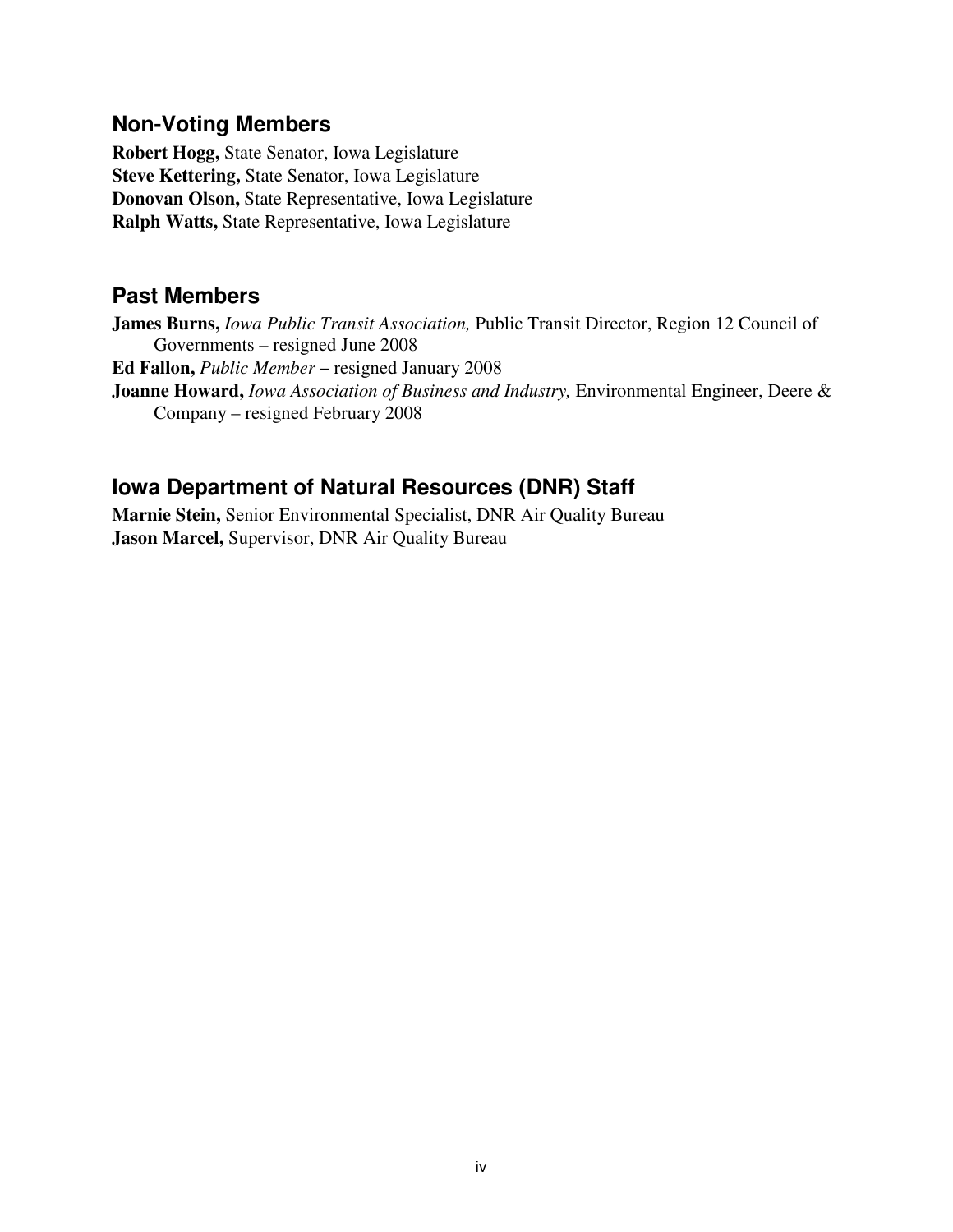## **Acronyms and Abbreviations**

| \$/kWh                | dollars per kilowatt-hour                                                   |
|-----------------------|-----------------------------------------------------------------------------|
| \$/MM                 | millions of dollars                                                         |
| \$/MWh                | dollars per megawatt-hour                                                   |
| \$/t                  | dollars per metric ton                                                      |
| \$/tCO <sub>2</sub> e | dollars per metric ton of carbon dioxide equivalent                         |
| AAR                   | American Association of Railroads                                           |
| <b>AASHTO</b>         | <b>American Association of State Highway &amp; Transportation Officials</b> |
| ac                    | Acre                                                                        |
| AEO2007               | <b>Annual Energy Outlook 2007</b>                                           |
| AEO2008               | <b>Annual Energy Outlook 2008</b>                                           |
| <b>AFW</b>            | Agriculture, Forestry, and Waste Management [Subcommittee]                  |
| <b>AFUE</b>           | annual fuel utilization efficiency                                          |
| <b>AFW</b>            | Agriculture, Forestry, and Waste Management                                 |
| <b>AIA</b>            | American Institute of Architects                                            |
| <b>ANL</b>            | <b>Argonne National Laboratory</b>                                          |
| <b>ASHRAE</b>         | American Society of Heating, Refrigerating and Air-Conditioning             |
| <b>B20</b>            | Engineers<br>fuel blend of 20% biodiesel and 80% gasoline                   |
| B <sub>100</sub>      | fuel consisting of 100% biodiesel                                           |
| <b>BAU</b>            | business as usual                                                           |
| <b>BBtu</b>           | billion British thermal units                                               |
| <b>BMP</b>            | best management practice                                                    |
| <b>BBtu</b>           | billions of British thermal unit                                            |
| <b>BELC</b>           | <b>Business Environmental Leadership Council</b>                            |
| <b>BOC</b>            | <b>Building Operator Certification</b>                                      |
| BRT                   | bus rapid transit                                                           |
| <b>Btu</b>            | <b>British thermal unit</b>                                                 |
| C                     | Carbon                                                                      |
| CAA                   | Clean Air Act                                                               |
| <b>CAFE</b>           | corporate average fuel economy                                              |
| <b>CAFO</b>           | concentrated animal feeding operation                                       |
| <b>CARB</b>           | California Air Resources Board                                              |
| CC                    | Cross-Cutting Issues [Subcommittee]                                         |
| <b>CCS</b>            | carbon capture and storage                                                  |
| <b>CCSR</b>           | carbon capture and storage or reuse                                         |
| <b>CCX</b>            | Chicago Climate Exchange                                                    |
| <b>CDD</b>            | cooling degree-days                                                         |
| <b>CEBCS</b>          | <b>Commercial Buildings Energy Consumption Survey</b>                       |
| <b>CEEE</b>           | Center for Energy and Environmental Education                               |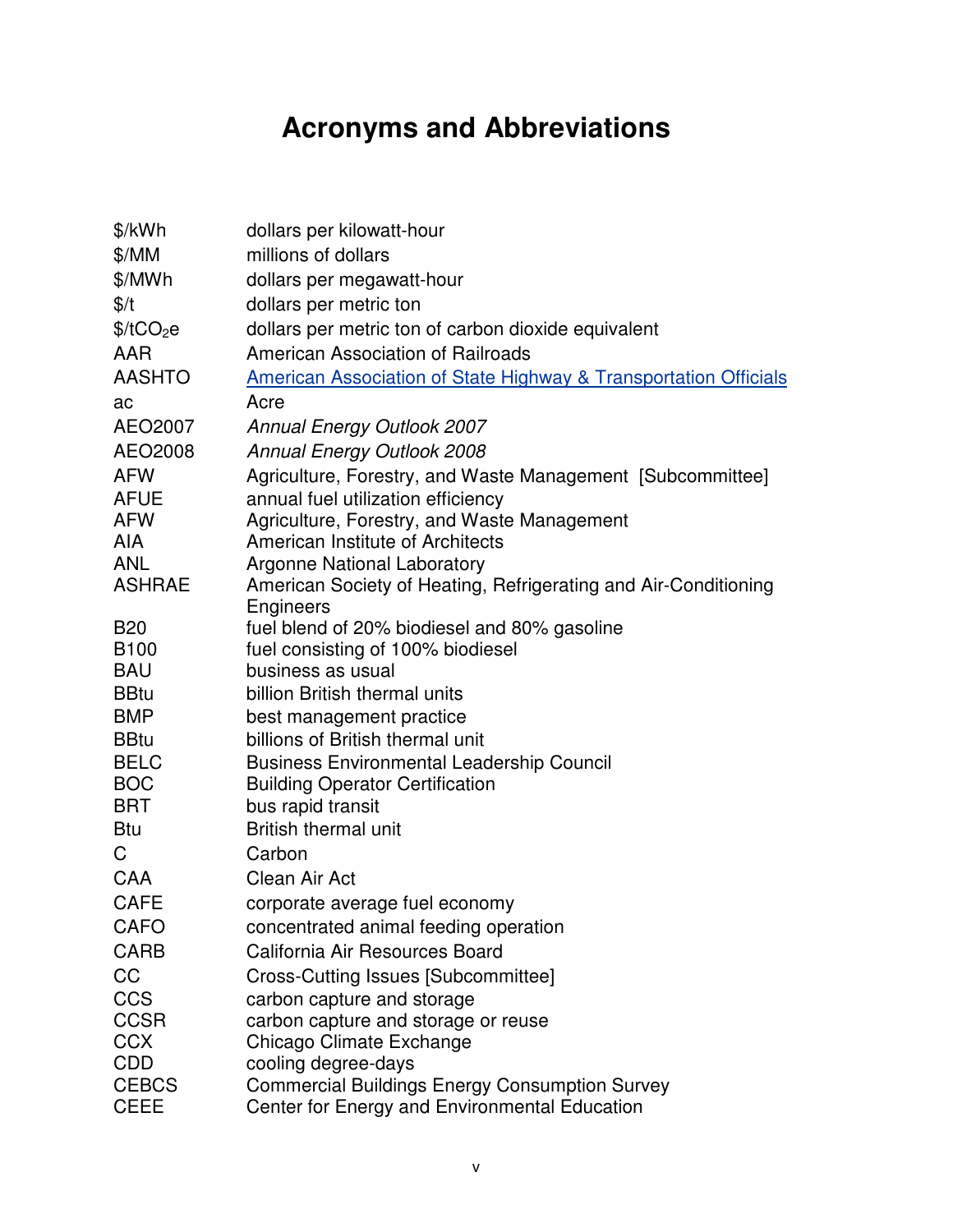| сf              | cubic feet                                                     |
|-----------------|----------------------------------------------------------------|
| <b>CFL</b>      | compact fluorescent light                                      |
| CH <sub>4</sub> | Methane                                                        |
| <b>CHP</b>      | combined heat and power                                        |
| <b>CMAQ</b>     | Congestion Mitigation and Air Quality                          |
| CO              | carbon monoxide                                                |
| CO <sub>2</sub> | carbon dioxide                                                 |
| $CO2$ e         | carbon dioxide equivalent                                      |
| <b>CPP</b>      | critical peak pricing                                          |
| <b>CRE</b>      | Clean and Renewable Energy [Subcommittee]                      |
| <b>CRP</b>      | <b>Conservation Reserve Program [USDA]</b>                     |
| <b>CSA</b>      | community-supported agriculture                                |
| <b>CTRE</b>     | Center for Transportation Research and Education               |
| <b>CUTR</b>     | <b>Center for Urban Transportation Research</b>                |
| <b>DART</b>     | Des Moines Area Rapid Transit                                  |
| DG              | distributed generation                                         |
| <b>DNR</b>      | [lowa] Department of Natural Resources                         |
| <b>DOE</b>      | [United States] Department of Energy                           |
| <b>DOT</b>      | [lowa] Department of Transportation                            |
| <b>DSM</b>      | demand-side management                                         |
| E <sub>10</sub> | fuel blend of 10% ethanol and 90% gasoline                     |
| E85             | fuel blend of 85% ethanol and 15% gasoline                     |
| EE              | energy efficiency                                              |
| EEC             | Energy Efficiency and Conservation [Subcommittee]              |
| <b>EEP</b>      | energy efficiency plan                                         |
| eGRID           | <b>Emissions &amp; Generation Resource Integrated Database</b> |
| <b>EIA</b>      | Energy Information Administration [US DOE]                     |
| <b>EISA</b>     | Energy Independence and Security Act of 2007                   |
| <b>EOR</b>      | enhanced oil recovery                                          |
| <b>EPA</b>      | [United States] Environmental Protection Agency                |
| <b>EPAct</b>    | Energy Policy Act of 2005                                      |
| EPRI            | <b>Electric Power Research Institute</b>                       |
| <b>EPS</b>      | environmental portfolio standard                               |
| ES              | <b>Energy Supply</b>                                           |
| <b>FAA</b>      | <b>Federal Aviation Administration</b>                         |
| <b>FERC</b>     | <b>Federal Energy Regulatory Commission</b>                    |
| <b>FHWA</b>     | <b>Federal Highway Administration</b>                          |
| <b>FIA</b>      | Forest Inventory and Analysis [USFS]                           |
| ft              | Foot                                                           |
| <b>FTE</b>      | full-time-equivalent                                           |
| FY.             | fiscal year                                                    |
| gal             | Gallon                                                         |
| <b>GAP</b>      | Gap Analysis Program                                           |
| <b>GHG</b>      | greenhouse gas                                                 |
| GJ              | Gigajoule                                                      |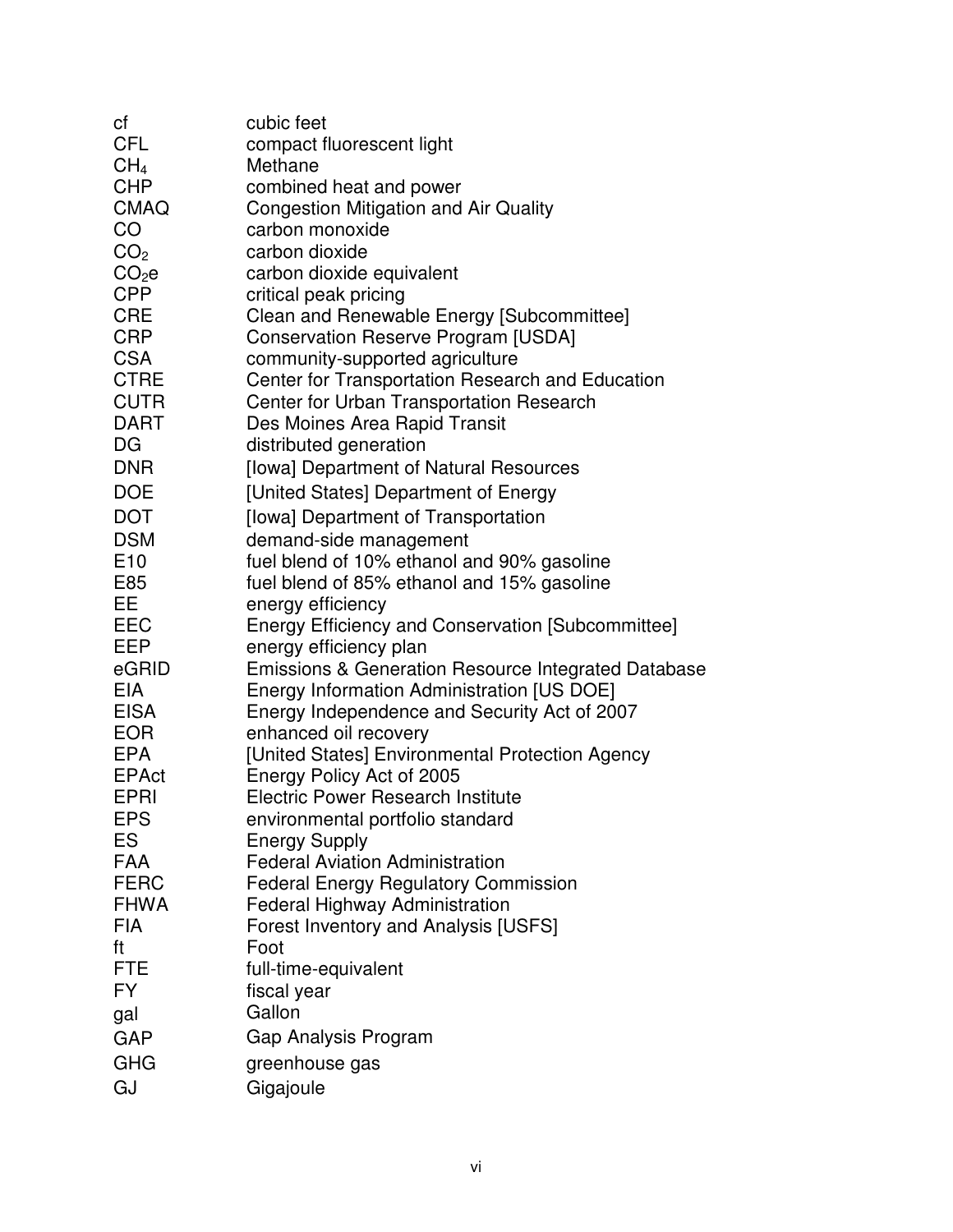| <b>GM</b>    | genetically modified                                                     |
|--------------|--------------------------------------------------------------------------|
| <b>GPS</b>   | global positioning system                                                |
| <b>GREET</b> | Greenhouse gases, Regulated Emissions and Energy use in                  |
|              | Transportation [model]                                                   |
| GWh          | gigawatt-hour [one million kilowatt-hours]                               |
| <b>GWP</b>   | global warming potential                                                 |
| HB           | <b>House Bill</b>                                                        |
| <b>HDD</b>   | heating degree-day                                                       |
| <b>HDPE</b>  | high-density polyethylene                                                |
| <b>HDV</b>   | heavy-duty vehicle                                                       |
| <b>HFC</b>   | Hydrofluorocarbon                                                        |
| <b>HOV</b>   | high-occupancy vehicle                                                   |
| HR           | <b>House Resolution</b>                                                  |
| <b>HUD</b>   | [United States] Department of Housing and Urban Development              |
| <b>HVAC</b>  | heating, ventilation, and air conditioning                               |
| <b>HWP</b>   | harvested wood product                                                   |
| 18F          | <b>Inventory and Forecast</b>                                            |
| <b>IAC</b>   | <b>Industrial Assessment Center</b>                                      |
| <b>IAMU</b>  | Iowa Association of Municipal Utilities                                  |
| <b>ICCAC</b> | Iowa Climate Change Advisory Council                                     |
| <b>ICCC</b>  | <b>Iowa Clean Cities Coalition</b>                                       |
| <b>ICCT</b>  | International Council on Clean Transportation                            |
| <b>ICLEI</b> | Local Governments for Sustainability [formerly International Council for |
|              | Local Environmental Initiatives]                                         |
| <b>IDALS</b> | Iowa Department of Agriculture and Land Stewardship                      |
| <b>IDED</b>  | Iowa Department of Economic Development                                  |
| <b>IDNR</b>  | <b>Iowa Department of Natural Resources</b>                              |
| <b>IDED</b>  | Iowa Department of Economic Development                                  |
| <b>IEC</b>   | <b>Iowa Energy Center</b>                                                |
| <b>IECC</b>  | <b>International Energy Conservation Code</b>                            |
| <b>IESNA</b> | Illuminating Engineering Society of North America                        |
| <b>IGCC</b>  | integrated gasification combined cycle                                   |
| IOU          | investor-owned utility                                                   |
| <b>IPCC</b>  | Intergovernmental Panel on Climate Change                                |
| <b>ISU</b>   | <b>Iowa State University</b>                                             |
| <b>IUB</b>   | <b>Iowa Utilities Board</b>                                              |
| $K-12$       | kindergarten through 12th grade                                          |
| kg           | Kilogram                                                                 |
| kW           | Kilowatt                                                                 |
| kWh          | kilowatt-hour                                                            |
| lb           | Pound                                                                    |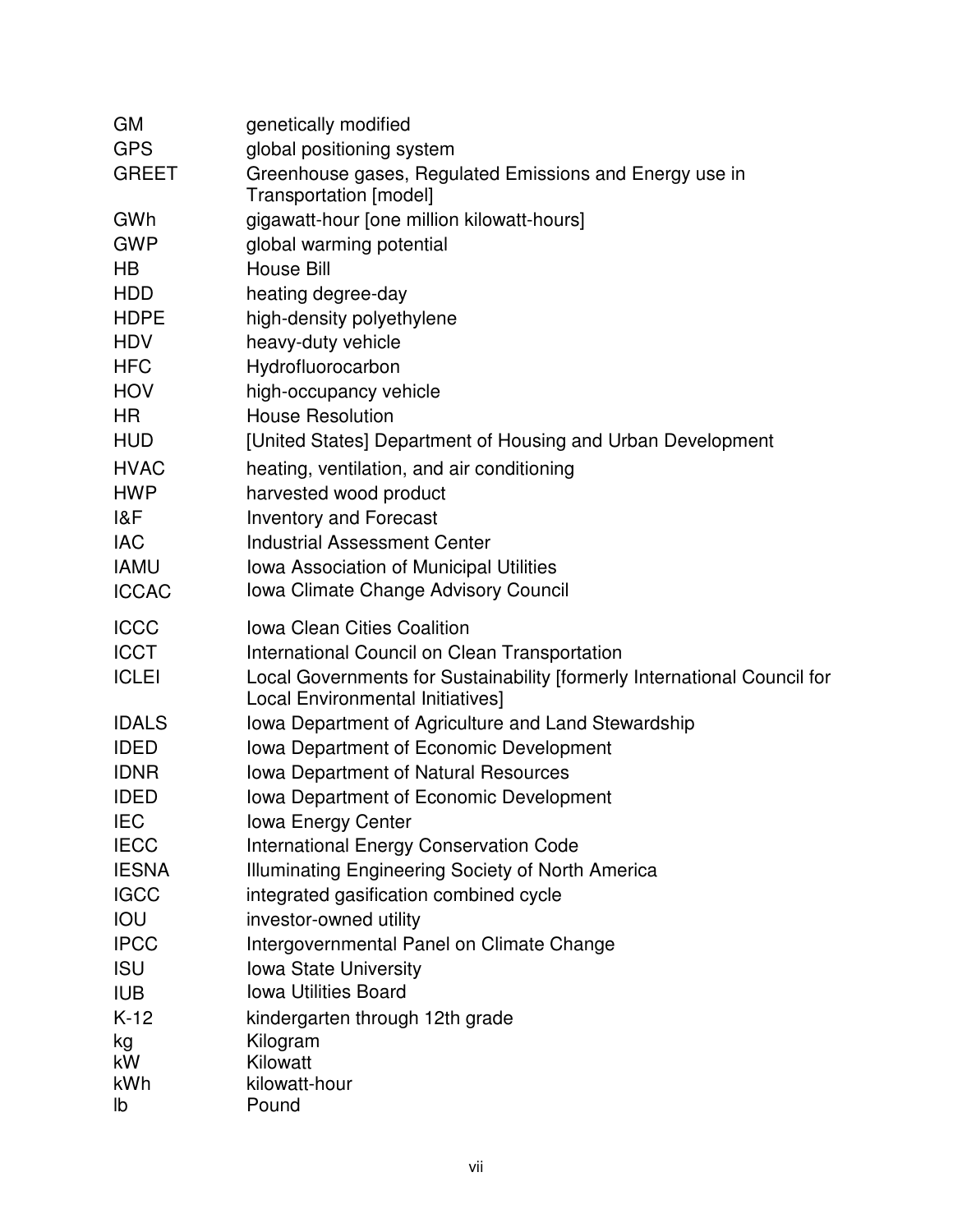| <b>LCFS</b>          | low-carbon fuel standard                                                         |
|----------------------|----------------------------------------------------------------------------------|
| <b>LDPE</b>          | low-density polyethylene                                                         |
| LDV                  | light-duty vehicle                                                               |
| <b>LED</b>           | light-emitting diode                                                             |
| <b>LEED</b>          | Leadership in Energy and Environmental Design [Green Building<br>Rating System™] |
| LEED-ND              | Leadership in Energy and Environmental Design for Neighborhood<br>Development    |
| <b>LFG</b>           | landfill gas                                                                     |
| <b>LFGcost</b>       | landfill gas cost model                                                          |
| <b>LFGTE</b>         | landfill gas-to-energy                                                           |
| <b>LIHEAP</b>        | Low-Income Home Energy Assistance Program                                        |
| <b>LMOP</b>          | Landfill Methane Outreach Program [US EPA]                                       |
| <b>LNG</b>           | liquefied natural gas                                                            |
| <b>LRR</b>           | low-rolling resistance                                                           |
| <b>LULC</b>          | land use land cover                                                              |
| <b>MAC</b>           | mitigation abatement cost                                                        |
| <b>MAPP</b>          | Mid-Continent Area Power Pool                                                    |
| <b>MEC</b>           | <b>Manufacturers Energy Consumption Survey</b>                                   |
| metric ton           | 1,000 kilograms or 22,051 pounds                                                 |
| <b>MGA</b>           | <b>Midwestern Governors Association</b>                                          |
| MJ                   | Megajoule                                                                        |
| MM                   | Million                                                                          |
| <b>MMBtu</b>         | millions of British thermal units                                                |
| MMtCO <sub>2</sub> e | million metric tons of carbon dioxide equivalent                                 |
| mpg                  | miles per gallon                                                                 |
| mph                  | miles per hour                                                                   |
| <b>MRF</b>           | material recovery facility                                                       |
| <b>MSA</b>           | metropolitan statistical areas                                                   |
| <b>MSW</b>           | municipal solid waste                                                            |
| <b>MW</b>            | megawatt [one thousand kilowatts]                                                |
| <b>MWh</b>           | megawatt-hour [one thousand kilowatt-hours]                                      |
| N                    | Nitrogen                                                                         |
| N <sub>2</sub> O     | nitrous oxide                                                                    |
| N/A                  | not applicable                                                                   |
| <b>NAHB</b>          | <b>National Association of Home Builders</b>                                     |
| <b>NAS</b>           | <b>National Academies of Science</b>                                             |
| <b>NEED</b>          | <b>National Energy Education Development</b>                                     |
| <b>NEI</b>           | <b>National Emissions Inventory</b>                                              |
| <b>NEMA</b>          | National Electrical Manufacturing Association                                    |
| <b>NESCAUM</b>       | Northeast States for Coordinated Air Use Management                              |
| <b>NG</b>            | natural gas                                                                      |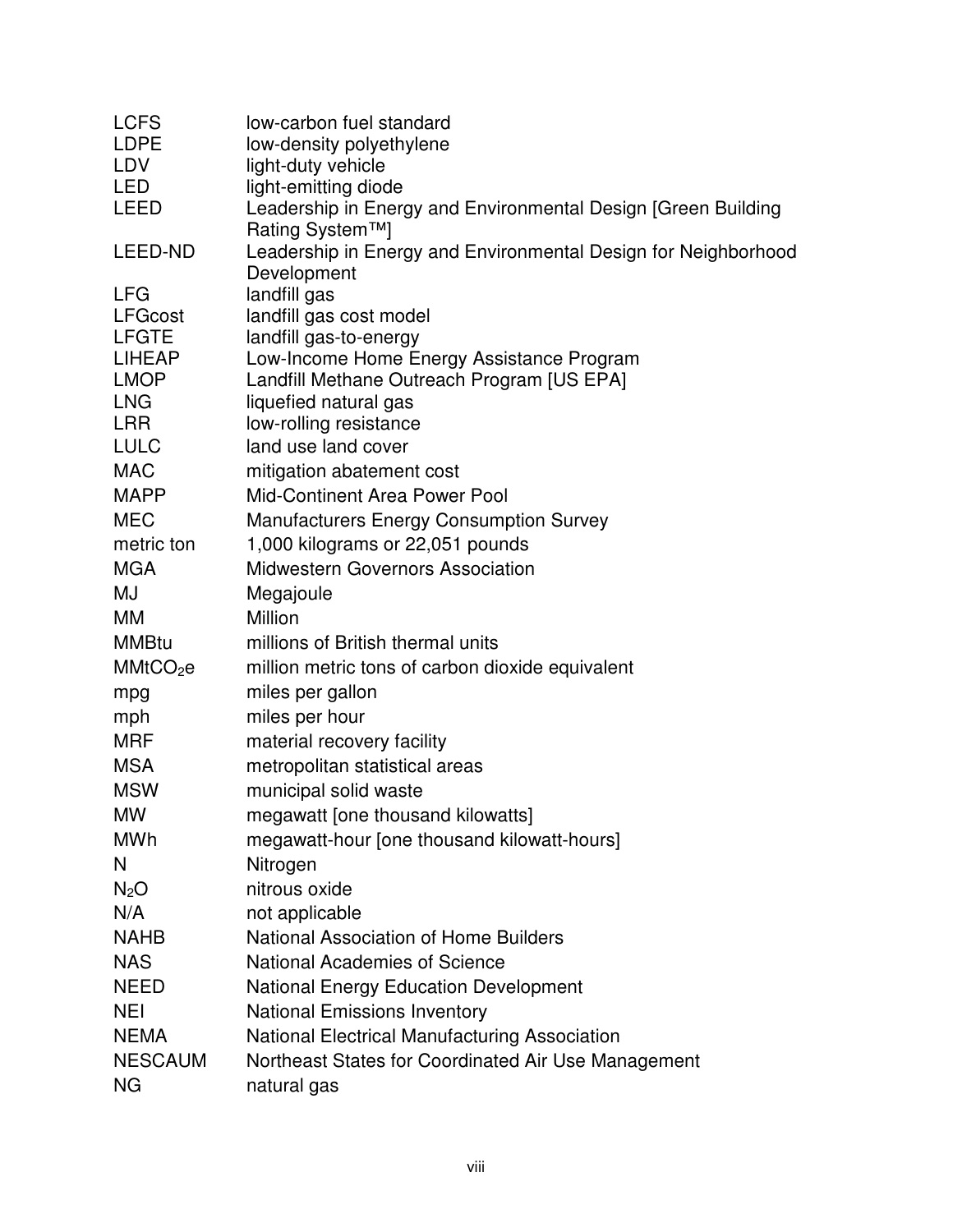| <b>NGCC</b>     | natural gas combined cycle                      |
|-----------------|-------------------------------------------------|
| <b>NGO</b>      | nongovernmental organization                    |
| <b>NGTT</b>     | natural gas combustion turbine                  |
| <b>NHTS</b>     | <b>National Household Travel Survey</b>         |
| <b>NIH</b>      | National Institutes of Health                   |
| NO <sub>3</sub> | <b>Nitrate</b>                                  |
| NO <sub>x</sub> | oxides of nitrogen                              |
| <b>NOAA</b>     | National Oceanic and Atmospheric Administration |
| <b>NPV</b>      | net present value                               |
| <b>NRC</b>      | <b>Nuclear Regulatory Commission</b>            |
| <b>NRCS</b>     | [USDA] Natural Resources Conservation Service   |
| <b>NREL</b>     | National Renewable Energy Laboratory [US DOE]   |
| <b>NRI</b>      | <b>National Resources Inventory [USDA]</b>      |
| <b>NSF</b>      | <b>National Science Foundation</b>              |
| O&M             | operation and maintenance                       |
| <b>OCA</b>      | [lowa] Office of Consumer Advocate              |
| <b>ODS</b>      | ozone-depleting substance                       |
| <b>OEI</b>      | [lowa] Office of Energy Independence            |
| <b>ORNL</b>     | Oak Ridge National Laboratory                   |
| P               | phosphorus                                      |
| <b>PET</b>      | polyethylene terephthalate                      |
| <b>PFC</b>      | perfluororocarbon                               |
| <b>PHEV</b>     | plug-in hybrid electric vehicle                 |
| <b>PIRG</b>     | <b>Public Interest Research Group</b>           |
| PRI             | <b>Program-Related Investment</b>               |
| <b>PURPA</b>    | <b>Public Utilities Regulatory Policies Act</b> |
| <b>PV</b>       | photovoltaic                                    |
| R&D             | research and development                        |
| <b>RCI</b>      | Residential, Commercial, and Industrial         |
| <b>REC</b>      | rural electric cooperative                      |
| <b>REC</b>      | renewable energy certificate                    |
| <b>RECS</b>     | <b>Residential Energy Consumption Survey</b>    |
| <b>ReEC</b>     | Renewable Energy Education in the Community     |
| <b>REFIT</b>    | renewable energy feed-in tariff                 |
| <b>RISE</b>     | Revitalize Iowa's Sound Economy                 |
| <b>RFIB</b>     | Renewable Fuels Infrastructure Board            |
| <b>RFS</b>      | renewable fuel standard                         |
| <b>RPS</b>      | renewable portfolio standard                    |
| <b>RTA</b>      | <b>Regional Transit Authority</b>               |
| <b>SB</b>       | Senate Bill                                     |
| <b>SC</b>       | Subcommittee                                    |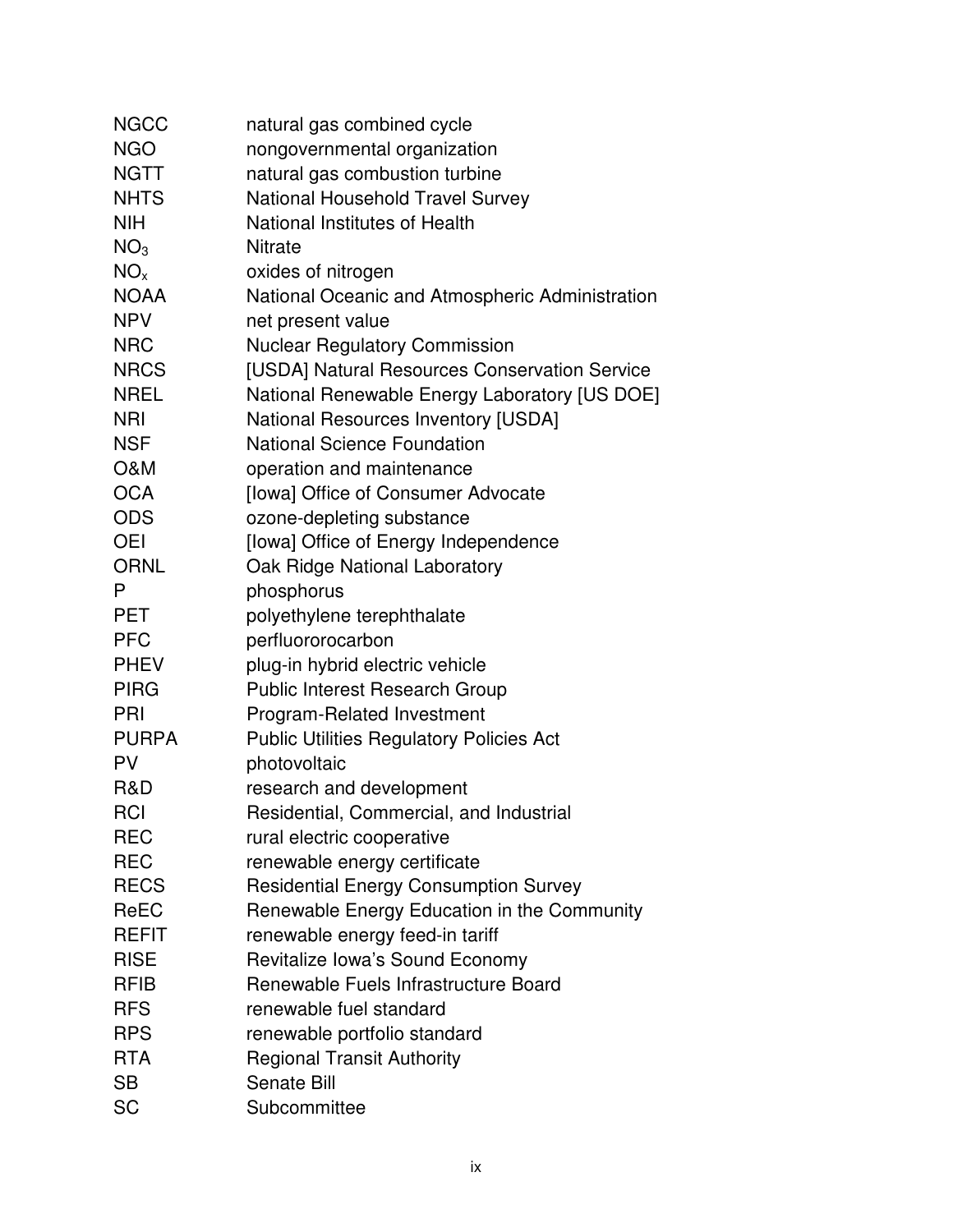| <b>SEC</b>             | <b>State Energy Council</b>                                       |
|------------------------|-------------------------------------------------------------------|
| <b>SEER</b>            | seasonal energy efficiency ratio                                  |
| SF <sub>6</sub>        | sulfur hexafluoride                                               |
| <b>SIT</b>             | State [GHG] Inventory Tool [US EPA]                               |
| SO <sub>2</sub>        | sulfur dioxide                                                    |
| $SO_{x}$               | oxides of sulfur                                                  |
| <b>STASGO</b>          | State Soil Geographic Databases                                   |
| <b>STB</b>             | <b>Surface Transportation Board</b>                               |
| T&D                    | transmission and distribution                                     |
| t                      | metric ton                                                        |
| tC                     | metric tons of carbon                                             |
| tCO <sub>2</sub>       | metric tons of carbon dioxide                                     |
| tCO <sub>2</sub> e     | metric tons of carbon dioxide equivalent                          |
| tCO <sub>2</sub> e/MWh | metric tons of carbon dioxide equivalent per megawatt-hour        |
| <b>TDR</b>             | transfer of development rights                                    |
| <b>TLU</b>             | Transportation and Land Use [Subcommittee]                        |
| <b>TOD</b>             | time-of-day                                                       |
| <b>TOD</b>             | transit-oriented development                                      |
| ULI                    | <b>Urban Land Institute</b>                                       |
| <b>UNFCCC</b>          | United Nations Framework Convention on Climate Change             |
| <b>UNI</b>             | University of Northern Iowa                                       |
| <b>USDA</b>            | United States Department of Agriculture                           |
| US DOE                 | United States Department of Energy                                |
| US EPA                 | United States Environmental Protection Agency                     |
| <b>USFS</b>            | United States Forest Service [USDA]                               |
| <b>USGS</b>            | United States Geological Survey [U.S. Department of the Interior] |
| <b>VEGA</b>            | Vehicle Energy and Greenhouse Gas Assessment                      |
| <b>VMT</b>             | vehicle miles traveled                                            |
| <b>VOC</b>             | volatile organic compound                                         |
| <b>WARM</b>            | <b>WAste Reduction Model [US EPA]</b>                             |
| <b>WTE</b>             | waste to energy                                                   |
| <b>WWTP</b>            | wastewater treatment plant                                        |
| yr                     | year                                                              |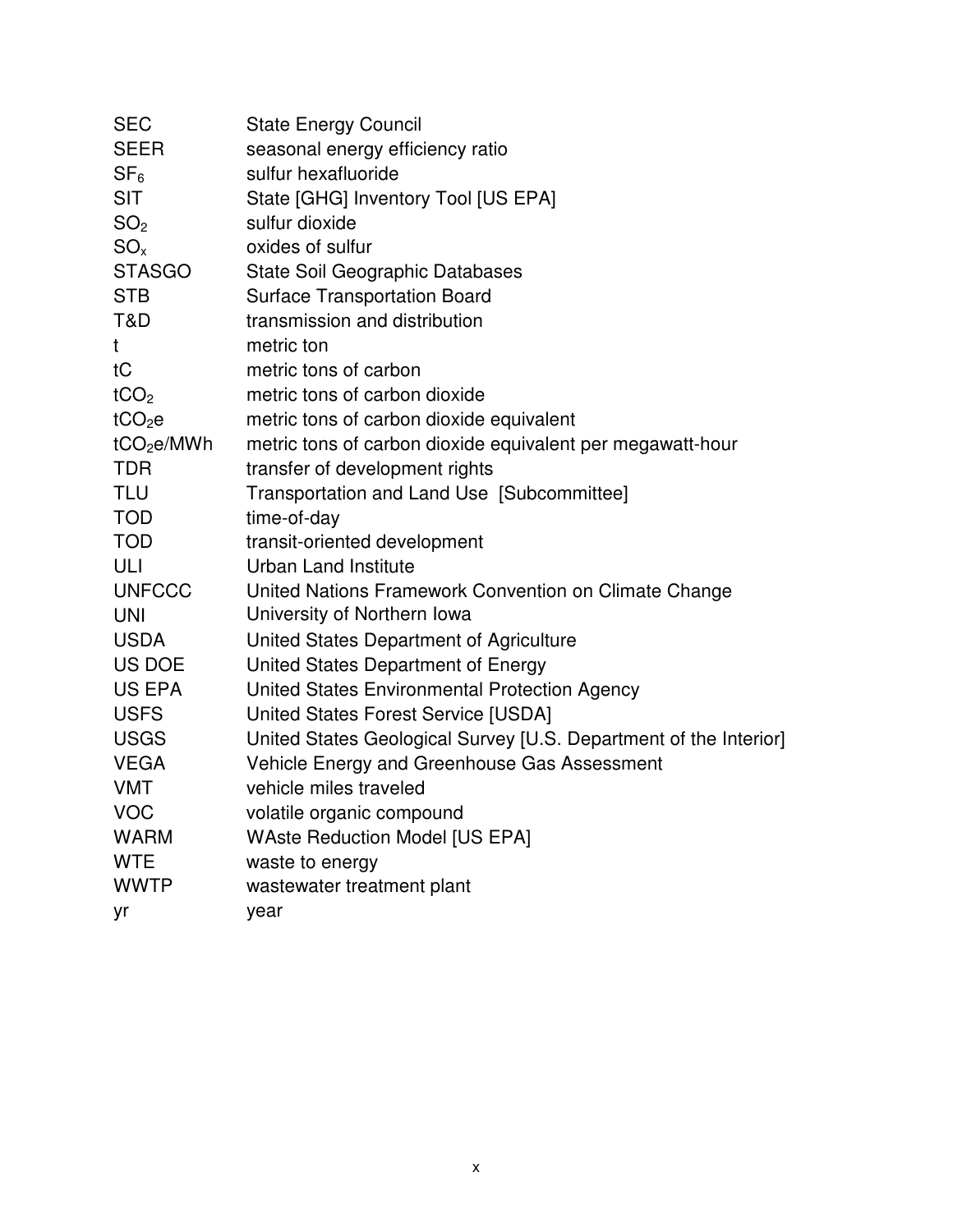## **Executive Summary**

## **Background**

The Iowa General Assembly enacted Senate File 485 in 2007 and House File 2571 in 2008. This legislation creates the Iowa Climate Change Advisory Council (ICCAC) which consists of twenty-three (23) voting members appointed by the Governor that serve three-year staggered terms. The Council is also comprised of four (4) non-voting, ex-officio members from the General Assembly.

As specified in Iowa Code section 455B.851, "The council shall submit the greenhouse gas emission reduction proposals to the governor and the general assembly by January 1, 2009." The proposals include the following:

- After consideration of a full range of policies and strategies, including the costeffectiveness of the strategies, the council shall develop multiple scenarios designed to reduce statewide greenhouse gas emissions by fifty percent and ninety percent by 2050."
- The Council shall also develop short-term, medium-term, and long-term scenarios designed to reduce statewide greenhouse gas emissions and shall consider the costeffectiveness of the scenarios.
- The Council shall establish 2005 as the baseline year for purposes of calculating reductions in statewide greenhouse gas emissions.

The ICCAC began its deliberative process at its second meeting on December 17, 2007 following an organizational meeting via teleconference on October 15, 2007. ICCAC met a total of eight times, with the final in-person meeting held on November 10, 2008, followed by a conference call on December 10, 2008 for review of this report. About 75 additional teleconference meetings of ICCAC's five supporting Subcommittees (SCs) were also held to identify and analyze various potential policy actions in advance of the ICCAC's November 10, 2008, final decisional meeting.

The five SCs considered information and potential policy options in the following sectors:

- Energy Efficiency and Conservation (EEC)
- Clean and Renewable Energy (CRE)
- Transportation and Land Use (TLU);
- Agriculture, Forestry, and Waste Management (AFW); and
- Cross-Cutting Issues (CC) (i.e., issues that cut across the above sectors).

The Center for Climate Strategies (CCS) provided facilitation and technical assistance to the ICCAC and each of the SCs. The SCs consisted of ICCAC members and selected additional members. Members of the public were invited to observe and provide input at all meetings of the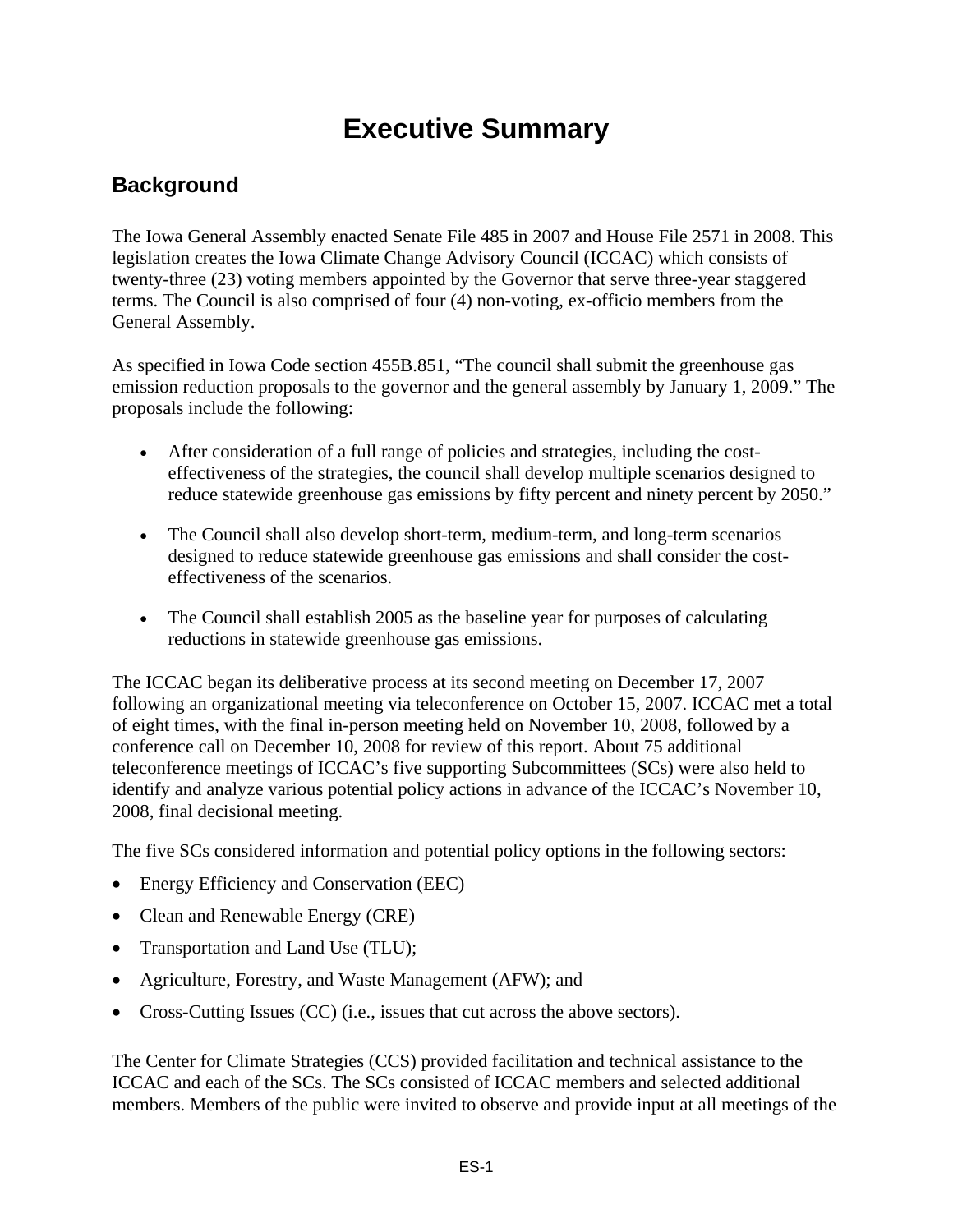ICCAC and SCs. The SCs served as advisers to the ICCAC and helped generate initial options on Iowa-specific policy options to be added to the catalog of existing state actions; priority policy options for analysis; draft proposals on the design characteristics and quantification of the proposed policy options; specifications and assistance for analysis of draft policy options (including best available data sources, methods and assumptions); and other key elements of policy option proposals, including related policies and programs, key uncertainties, co-benefits and costs, feasibility issues, and potential barriers to consensus.

## **Key Outcomes**

In fulfillment of the requirements of this legislation the Council has prepared this Report which includes the following key outcomes:

- The Iowa Greenhouse Gas (GHG) Emissions Inventory and Forecast has been prepared which outlines baseline conditions as of  $2005<sup>1</sup>$  $2005<sup>1</sup>$  $2005<sup>1</sup>$  and projected emissions through 2025 if no changes to the business as usual reference case are made. These projections were prepared in close consultation with the Iowa Department of Natural Resources (IDNR) and many Council and Sub-Committee members offered specific recommended improvements during its development. ICCAC recommends that the GHG Emissions Inventory and Forecast be updated annually.
- Approval of a comprehensive package of multi-sector policy options to reduce GHG emissions and address related energy and commerce issues in Iowa. ICCAC approved 56 policy options for inclusion in this Final Report. The ICCAC Members present and voting approved 32 of these policy options unanimously, approved 11 more with a supermajority vote (support of 80% or more of the members present and voting ), and 13 additional options with a simple majority supporting it. One option failed to gain ICCAC approval. Explanations of objections are in included in Appendices F through J of this Report, which contain detailed accounts of the ICCAC's options along with descriptions of key uncertainties in the analysis.
- Evaluation of the direct costs and direct cost savings of the policy options in Iowa. The ICCAC analyzed quantitatively the direct costs or cost savings of 37 of its 56 policy options. Although the total net cost associated with the 37 policies analyzed is estimated at about \$ 4.8 billion between 2009 and 2020, the weighted-average cost-effectiveness of the 37 policies is estimated to be approximately  $$8.80/tCO<sub>2</sub>e$  reduced. Many of the policies are estimated to yield significant cost-saving opportunities for Iowans. Other policies will incur net costs.
- The Council developed two GHG Reduction Scenarios. One scenario was specified by the enabling legislation to achieve a 50% reduction from the baseline year [2005] by 2050. The Council developed a second GHG reduction scenario to achieve a 90% GHG reduction below the 2005 baseline year by 2050. The Council chose 2012 and 2020 as its short-term and mid-term intervals, respectively.

<span id="page-14-0"></span><sup>&</sup>lt;sup>1</sup> Year 2005 was selected as the base year for the GHG reduction scenarios and cost-effectiveness analysis because emissions inventory data are more complete for year 2005 than for previous years.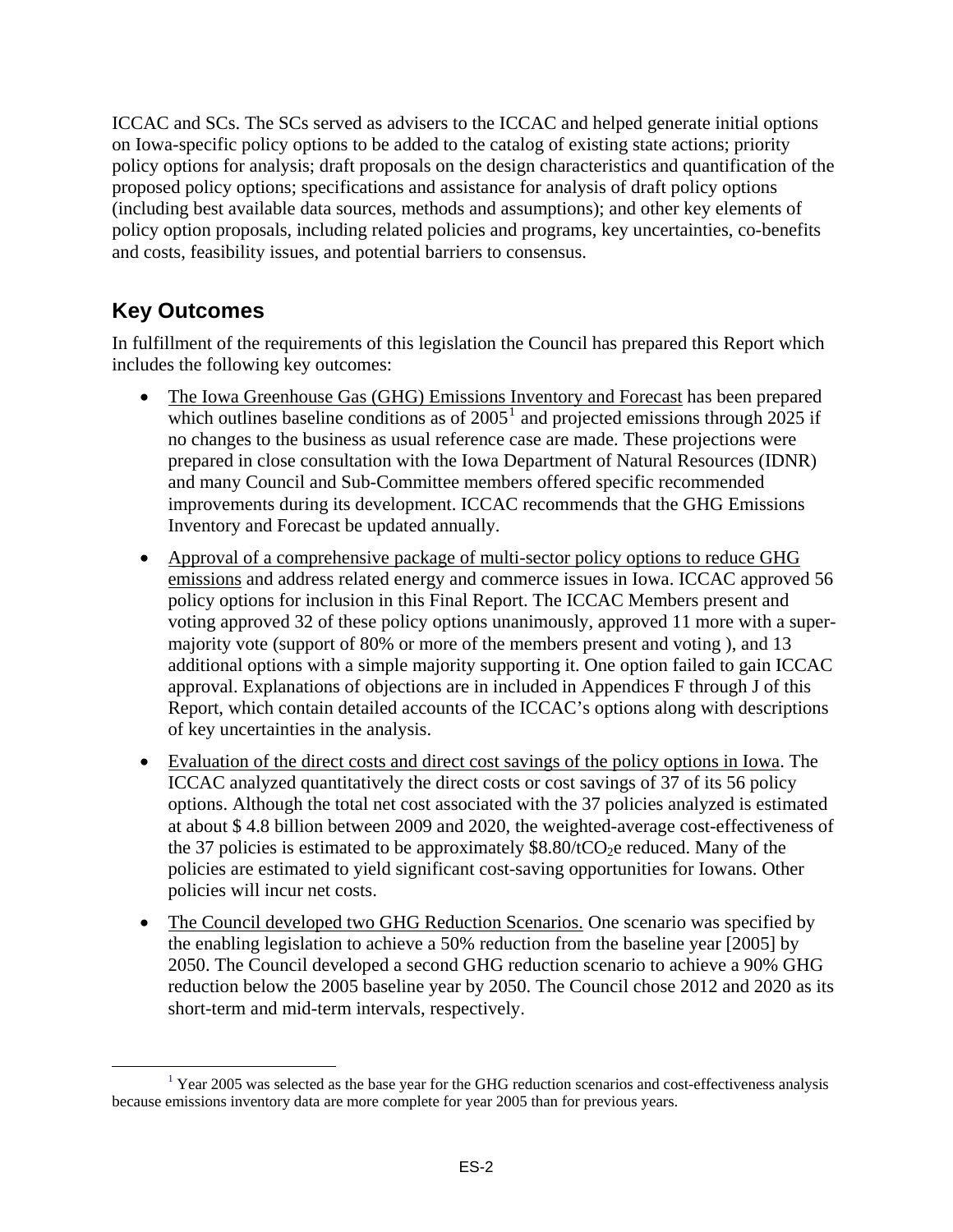- For a 50% reduction by 2050 scenario the Council recommends approximately a 1% reduction by 2012 and an 11% reduction by 2020. For the 90% reduction scenario the Council recommends approximately a 3% reduction by 2012 and a 22 % reduction by 2020. For both scenarios, a simple linear extrapolation was used from Iowa's estimated 2009 emissions to the targets of 50% and 90% reductions in 2050, which allowed delineation of interim targets for each scenario in 2012 and 2020. The assumption of linearity was made because there were plenty of reductions in the approved policy options to achieve the interim targets, and a more extensive analysis was beyond the scope of this report. The ICCAC based its options on its review of the potential overall emission reduction estimates (as compared to the GHG emissions inventory and forecast) for 38 of 56 policy options for which emission reductions were quantified, and its review of goals and targets adopted by several other states. Of the 56 policy options, 38 were analyzed quantitatively to have a cumulative effect of reducing emissions by about 20 million metric tons of carbon dioxide equivalent (MMtCO<sub>2</sub>e) in 2012 and 105  $(MMtCO<sub>2</sub>e)$  in 2020. Together, if the 38 quantified policy options and the recent federal and state actions (or their functional equivalent) are successfully implemented, the 2020 emission reduction scenario is achievable based on results of analysis of ICCAC proposals conducted through the ICCAC and Subcommittee process.
- In addition, the ICCAC recommends that the state report biennially to the Governor and the state legislature on the state's progress in reducing GHG emissions under these scenarios.

## **Iowa GHG Emissions Inventory and Reference Case Projections**

In April 2008, CCS completed a draft GHG emissions inventory and reference case projection to assist the ICCAC and SCs in understanding past, current, and possible future GHG emissions in Iowa, and thereby inform the policy development process.<sup>[2](#page-15-0)</sup> The ICCAC and SCs reviewed, discussed, and evaluated the draft inventory and projections methodologies, as well as alternative data and approaches for improving the draft inventory and projections. The final report<sup>[3](#page-15-1)</sup> incorporating comments provided by the Subcommittees that were approved by the ICCAC at their September 2008 meeting and incorporated into the final report during October, is available at: [http://www.iaclimatechange.us/Inventory\\_Forecast\\_Report.cfm](http://www.iaclimatechange.us/Inventory_Forecast_Report.cfm) . At the 7th ICCAC meeting in November 2008 the Council received the final I-F Report and agreed to file and forward it to the Governor and Legislature.

The inventory and reference case projections included detailed coverage of all economic sectors and GHGs in Iowa, including future emission trends and assessment issues related to energy, the

 $\overline{a}$ 

<span id="page-15-0"></span><sup>2</sup> Center for Climate Strategies. *Draft Iowa Greenhouse Gas Inventory and Reference Case Projections, 1990–2025*. Prepared for the Iowa Climate Change Advisory Council. April, 2008. Available at: [http://www.iaclimatechange.us/Inventory\\_Forecast\\_Report.cfm](http://www.iaclimatechange.us/Inventory_Forecast_Report.cfm).

<span id="page-15-1"></span><sup>3</sup> Center for Climate Strategies. *Final Iowa Greenhouse Gas Inventory and Reference Case Projections, 1990–2025*. Prepared for the Iowa Climate Change Advisory Council. October, 2008. Available at:

[http://www.iaclimatechange.us/Inventory\\_Forecast\\_Report.cfm](http://www.iaclimatechange.us/Inventory_Forecast_Report.cfm). See pages 13 and 14 of this report for a list of the the revisions that the ICCAC made to the inventory and reference case projections; these revisions are also identified at the end of Chapter 2 of the ICCAC final report.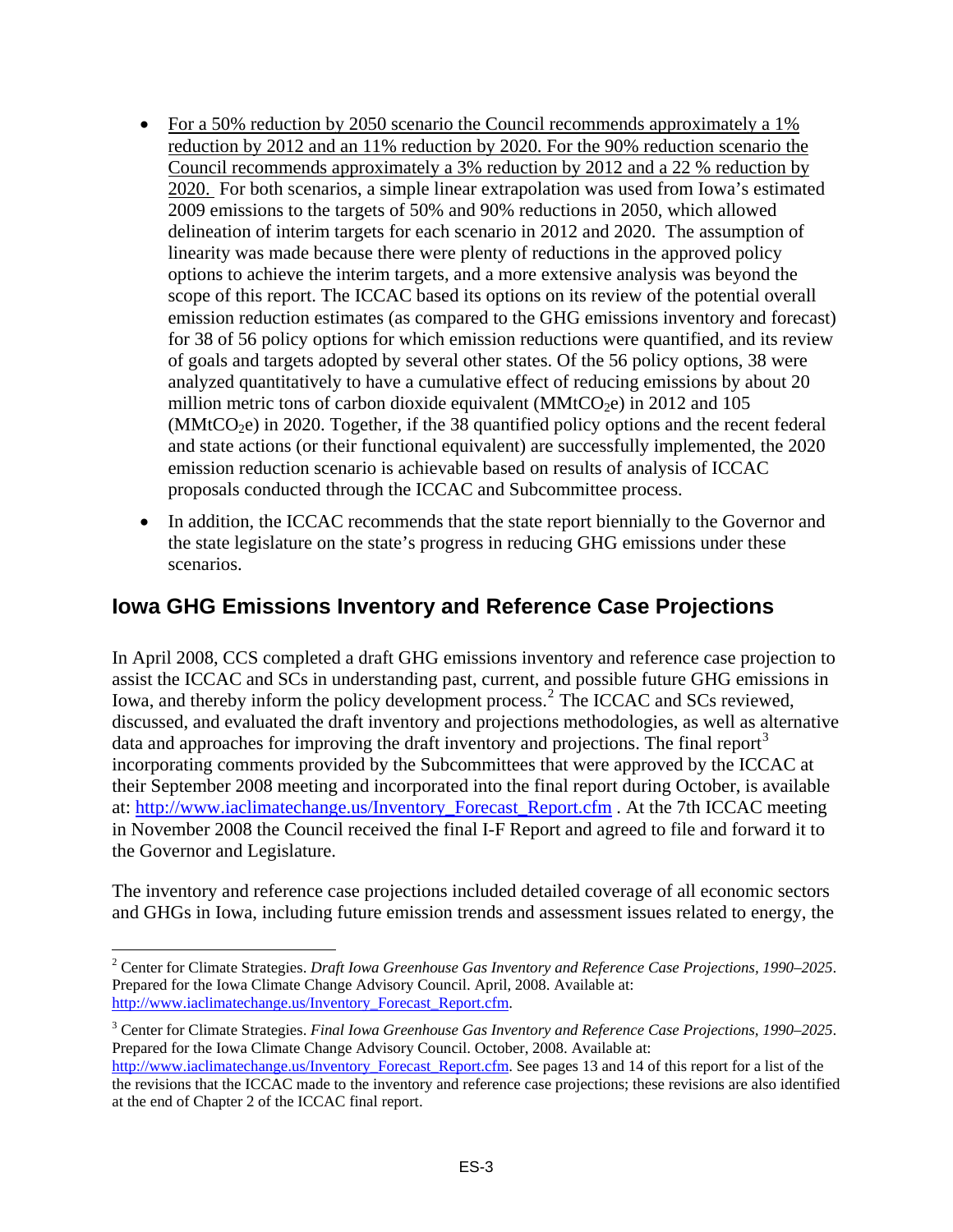economy, and population growth. It is important to note that the emission estimates reflect the GHG emissions associated with the electricity sources used to meet Iowa's demands, corresponding to a consumption-based approach to emissions accounting. Another way to look at electricity emissions is to consider the GHG emissions produced by electricity generation facilities in the state—a production-based method. The study covers both methods of accounting for emissions, but for consistency, all total results are reported as consumption-based.

As illustrated in Figure ES-1, under the reference case projections, Iowa's gross GHG emissions continue to grow steadily, climbing to about  $148 \text{ MMtCO}_2$ e by  $2025, 52\%$  above 1990 levels. This equates to a 1.1% annual rate of growth from 2005 to 2025. Relative to 2005, the share of emissions associated with electricity consumption and the transportation sector both increase slightly to 32% and 20%, respectively, in 2025. The share of emissions from the industrial processes and fossil fuel industry sectors is projected to increase to 6% and 3%, respectively, by 2025. The share of emissions from the RCI fuel use sector and the waste management sector is projected to remain the same at about 20% and 2%, respectively, of Iowa's gross GHG emissions in 2025. The agriculture sector is the only sector in Iowa whose emission share in 2025 is projected to decrease from its emission share in 2005 (from 23% in 2005 to 17% in 2025).

Emissions associated with electricity consumption are projected to be the largest contributor to future GHG emissions growth, followed by emissions associated with the transportation sector, as shown in Figure 2-4. Other sources of emissions growth include the RCI fuel use sector and the increasing use of HFCs and PFCs as substitutes for ozone-depleting substances in refrigeration, air conditioning, and other applications. The agriculture sector is the only sector in which emissions are projected to decrease from 2005 to 2025. Table 2-2 summarizes the growth rates that drive the growth in the Iowa reference case projections, as well as the sources of these data. Figure ES-2 depicts the 2005 distribution of sources in Iowa compared to the United States  $(U.S.)$ .

Estimates of carbon sinks within Iowa's forests, including urban forests and land use changes as well as agricultural soils, have also been included in this report. The current estimates indicate that about 27 MMtCO<sub>2</sub>e were stored in Iowa soils, forests and agricultural biomass in 2005. When all statewide emission sources and sinks are considered, this leads to *net* emissions of 92  $MMtCO<sub>2</sub>e$  in Iowa in 2005, an amount equal to 1.4% of total US net GHG emissions.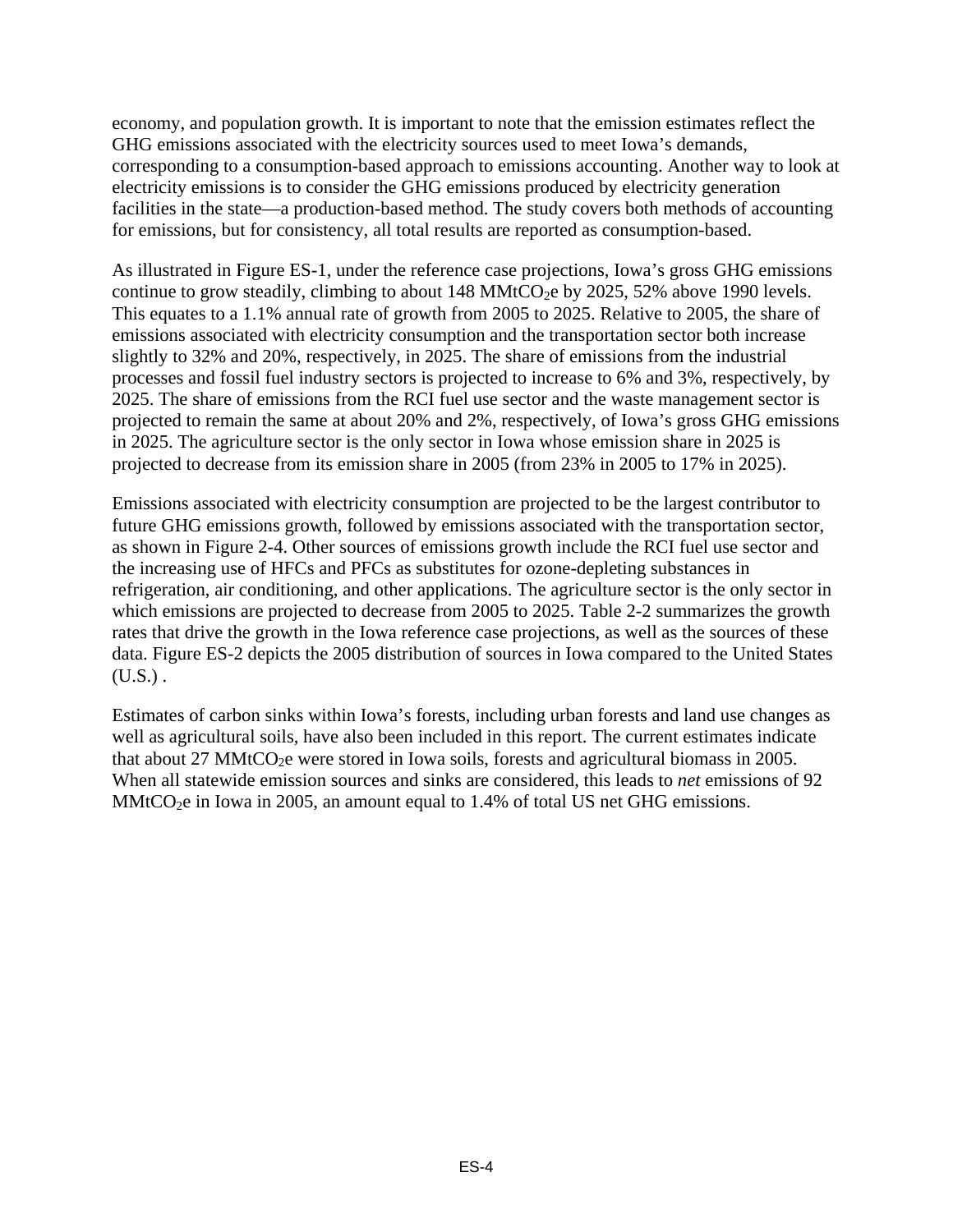



ODS – ozone depleting substances



#### **Figure ES-2. Gross GHG emissions by sector, 2005: Iowa and U.S.**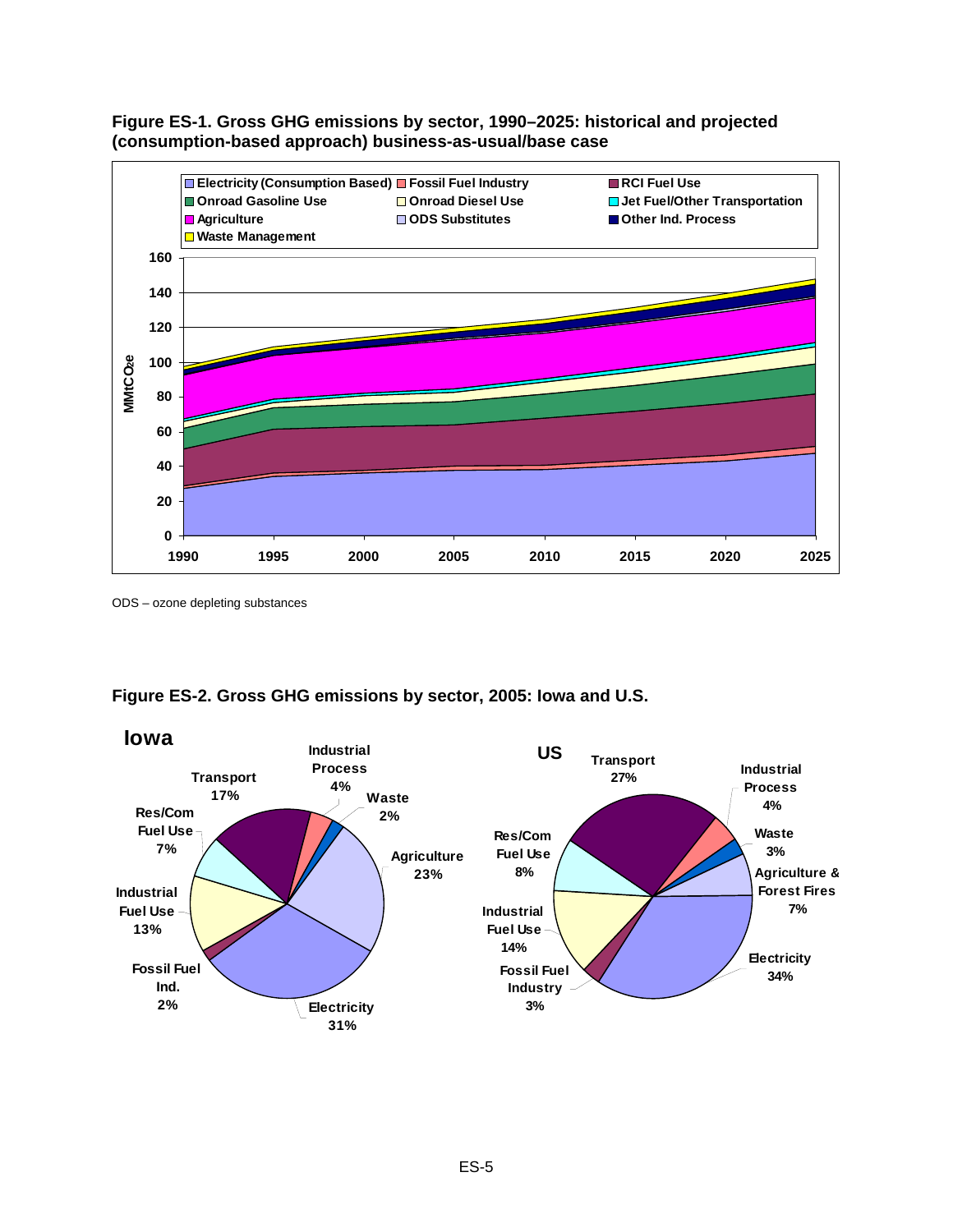## **Recent Actions**

The federal Energy Independence and Security Act of 2007 (EISA) was signed into law in December 2007. This law contains several requirements that will reduce GHG emissions as they are implemented over the next few years. During the ICCAC process, sufficient information was identified (e.g., implementation schedules) to estimate GHG emission reductions associated with implementing the Corporate Average Fuel Economy requirements and energy efficiency requirements for new appliances and lighting associated with the EISA's Title IV (Energy Savings in Buildings and Industry) and Title V (Energy Savings in Government and Public Institutions) requirements in Iowa.

Iowa has recently embarked on statewide public sector energy efficiency initiatives in response to concerns about energy costs. The state is implementing two energy efficiency initiatives under Executive Orders 6 and [4](#page-18-0)1. Executive Order  $06<sup>4</sup>$  by Governor Culver establishes a Green Government Initiative in Iowa that is targeted at three areas (buildings, materials and biofuels). Several Task Forces have been established to address the specific areas. Executive Order  $41<sup>5</sup>$  $41<sup>5</sup>$  $41<sup>5</sup>$  by Governor Vilsack requires that all state agencies reduce energy consumption in state buildings.

Together, these federal and state requirements are estimated to reduce gross GHG emissions for all sectors combined in Iowa by about  $3.4 \text{ MMtCO}_2$ e (a  $2.4\%$  reduction) from the business-asusual emissions in 2020.

In addition, Iowa utilities have been pursuing energy efficiency programs for some time. These investments are not quantified in the analysis because EEC subcommittee members indicated that the energy impacts from these efficiency programs are already incorporated into the utility load growth forecasts which were used for the reference case inventory and forecast (eg they are already in the baseline).

## **ICCAC Policy Options (Beyond Recent Actions)**

The ICCAC developed 56 policy options. The ICCAC Members present and voting approved 32 of these policy options unanimously, approved 11 more with a super-majority vote (support of 80% or more of the members present and voting ), and 13 additional options with a simple majority supporting it. One option failed to gain ICCAC approval and is not included in this report. At this time these policy options have not been prioritized nor ranked in any order of preference. Explanations of objections are in included in Appendices F through J of this Report, which contain detailed accounts of the ICCAC's options.

Of the 56 policy options, 38 were analyzed quantitatively to have a cumulative effect of reducing emissions by about 20 million metric tons of carbon dioxide equivalent ( $MMLCO<sub>2</sub>e$ ) in 2012 and 105 (MMtCO<sub>2</sub>e) in 2020.

<span id="page-18-0"></span> $\frac{1}{4}$ <sup>4</sup> State of Iowa, Executive Department. Executive Order Number Six, February 21, 2008. Available at [http://publications.iowa.gov](http://publications.iowa.gov/)

<span id="page-18-1"></span><sup>&</sup>lt;sup>5</sup> State of Iowa, Executive Department. Executive Order Number Forty-one. April 22, 2005. Available at [http://publications.iowa.gov/2619/1/EO\\_41.pdf](http://publications.iowa.gov/2619/1/EO_41.pdf)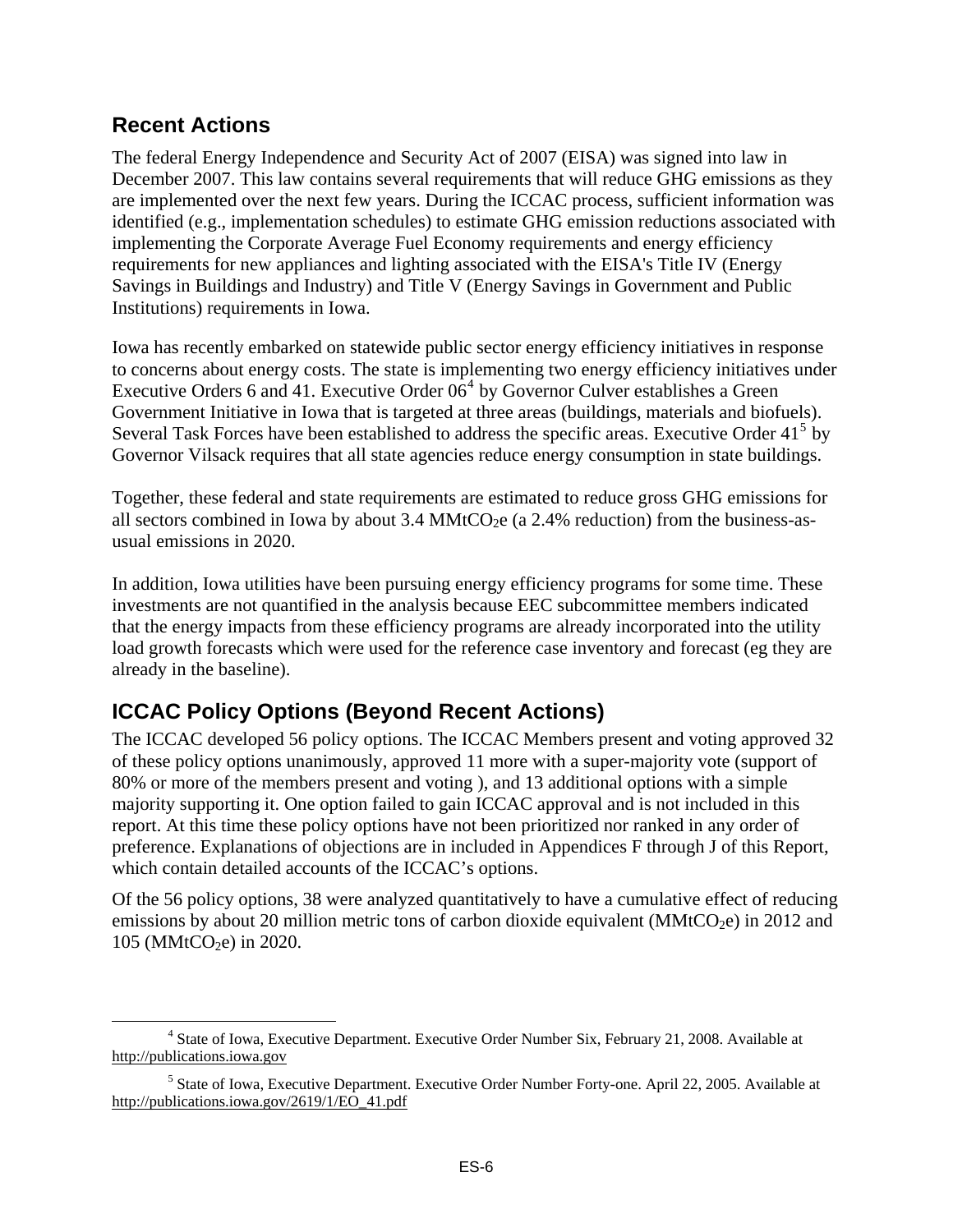Figure ES-3 presents a graphical summary of the potential cumulative emission reductions associated with the recent federal and state actions and the 38 policy options relative to the business-as-usual reference case projections. Table ES-1a provides the numeric estimates underlying Figure ES-3 for the 50% reduction by 2050 scenario and Table ES-1b provides the same estimate for the 90% reduction scenario by 2050. In Figure ES-3:

- The blue line shows actual (for 1990, 1995, 2000, and 2005) and projected (for 2010, 2012, 2015 and 2020) levels of Iowa' gross GHG emissions on a consumption basis. (The consumption-based approach accounts for emissions associated with the generation of electricity in Iowa to meet the state's demand for electricity)
- The red line shows projected emissions associated with recent federal and state actions that were analyzed quantitatively.
- The green line shows projected emissions if all of the ICCAC's 38 options that were analyzed quantitatively with respect to their GHG reduction potential are implemented successfully and the estimated reductions are fully achieved. (Note that other ICCAC options would have the effect of reducing emissions, but those reductions were not analyzed quantitatively, so are not reflected in the green line.)

For the policy options offered by the ICCAC to yield the levels of estimated emission reductions shown in Table ES-2, they must be implemented in a timely and thorough manner. Table ES-3 depicts the final policy options of the Council and their associated GHG reductions and costs/ savings for each sector.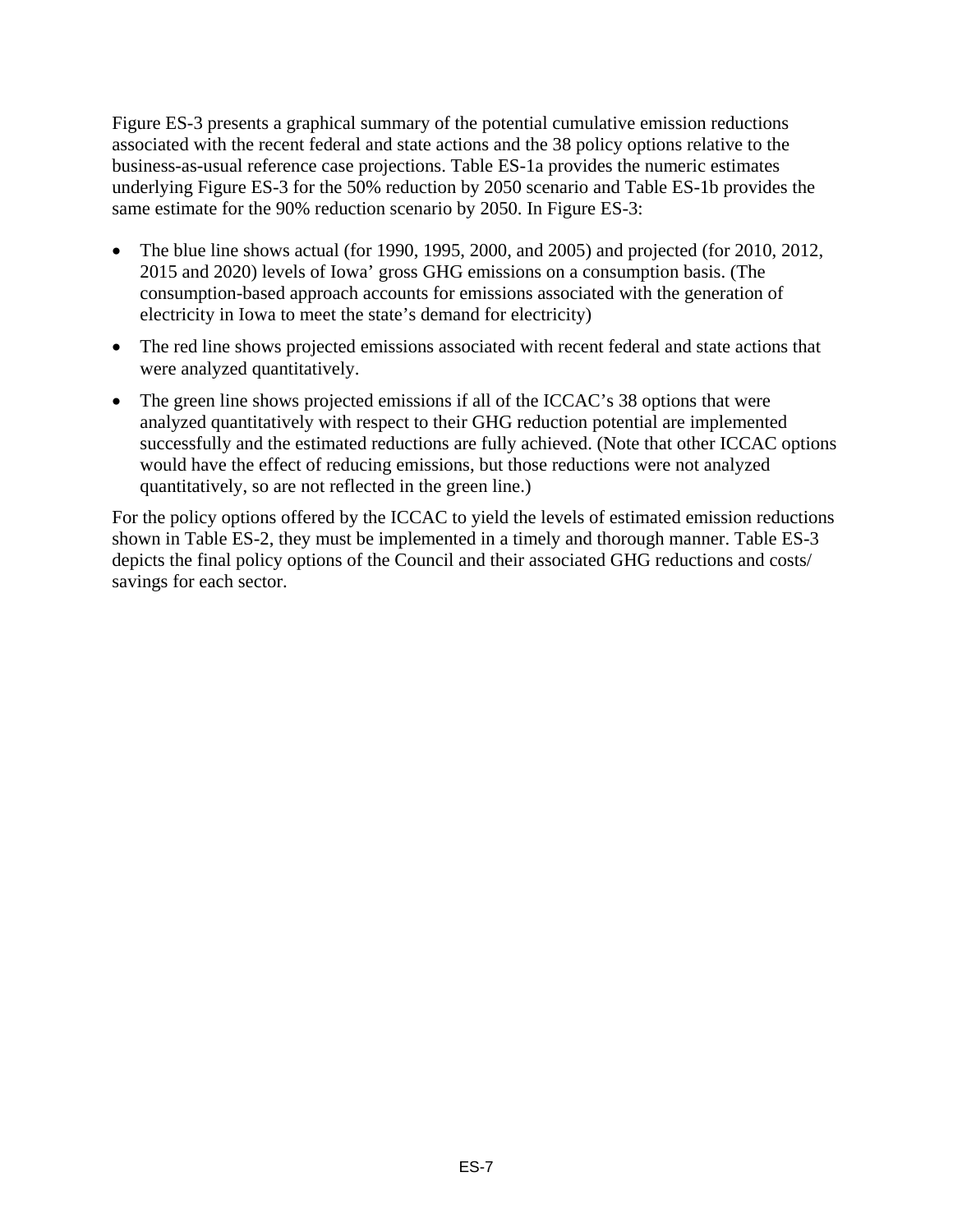**Figure ES-3. Annual GHG emissions: reference case projections and ICCAC options (consumption-basis, gross emissions)** 



**Future Emissions - Consumption Gross**

MMtCO<sub>2</sub>e = million metric tons of carbon dioxide equivalent; GHG = greenhouse gas; ICCAC = Iowa Climate Change Advisory Council.

**Table ES-1a. Annual emissions: reference case projections and impact of ICCAC options (consumption-basis, gross emissions) - 50 % Reduction Scenario by 2050** 

| <b>Consumption Basis - Gross Emissions</b>                   |      |       |       |       |       |       |       |
|--------------------------------------------------------------|------|-------|-------|-------|-------|-------|-------|
|                                                              | 1990 | 2000  | 2005  | 2010  | 2012  | 2015  | 2020  |
| <b>Projected GHG Emissions</b>                               | 97.3 | 114.2 | 119.5 | 124.4 | 127.3 | 131.4 | 139.1 |
| <b>Reductions from Recent Actions</b>                        |      |       | 0.0   | 0.3   | 0.7   | 1.6   | 3.3   |
| Projected GHG Emissions After Recent Actions*                |      |       | 119.5 | 124.1 | 126.6 | 129.8 | 135.7 |
| Remaining GHGs After Reduction Scenarios                     |      |       |       |       |       |       |       |
| Recommended by ICCAC                                         |      |       |       |       | 118.8 | ΝA    | 106.3 |
| <b>Total GHG Reductions from ICCAC Policies</b>              |      |       |       |       | 19.9  | 51.8  | 105.1 |
| Difference Between ICCAC Scenarios and Reductions**          |      |       |       |       | 12.1  | ΝA    | 75.7  |
| <b>Projected Emissions After Quantified ICCAC Reductions</b> |      |       |       |       | 106.7 | 78.0  | 30.6  |

\* Reductions from recent actions include the Energy Independence and Security Act of 2007, Title III. GHG reductions from Titles IV and V of this Act have not been quantified because of the uncertainties in how they will be implemented. It is expected that Titles IV and V measures will overlap with EEC policies Projected annual emissions also include reductions from recent actions.. Existing utility energy efficiency programs are not included in the existing action analysis because they are impounded in the utility load growth forecasts used in the Iowa Inventory and Forecast. \*\* (Difference =  $Row 4$ - row 7)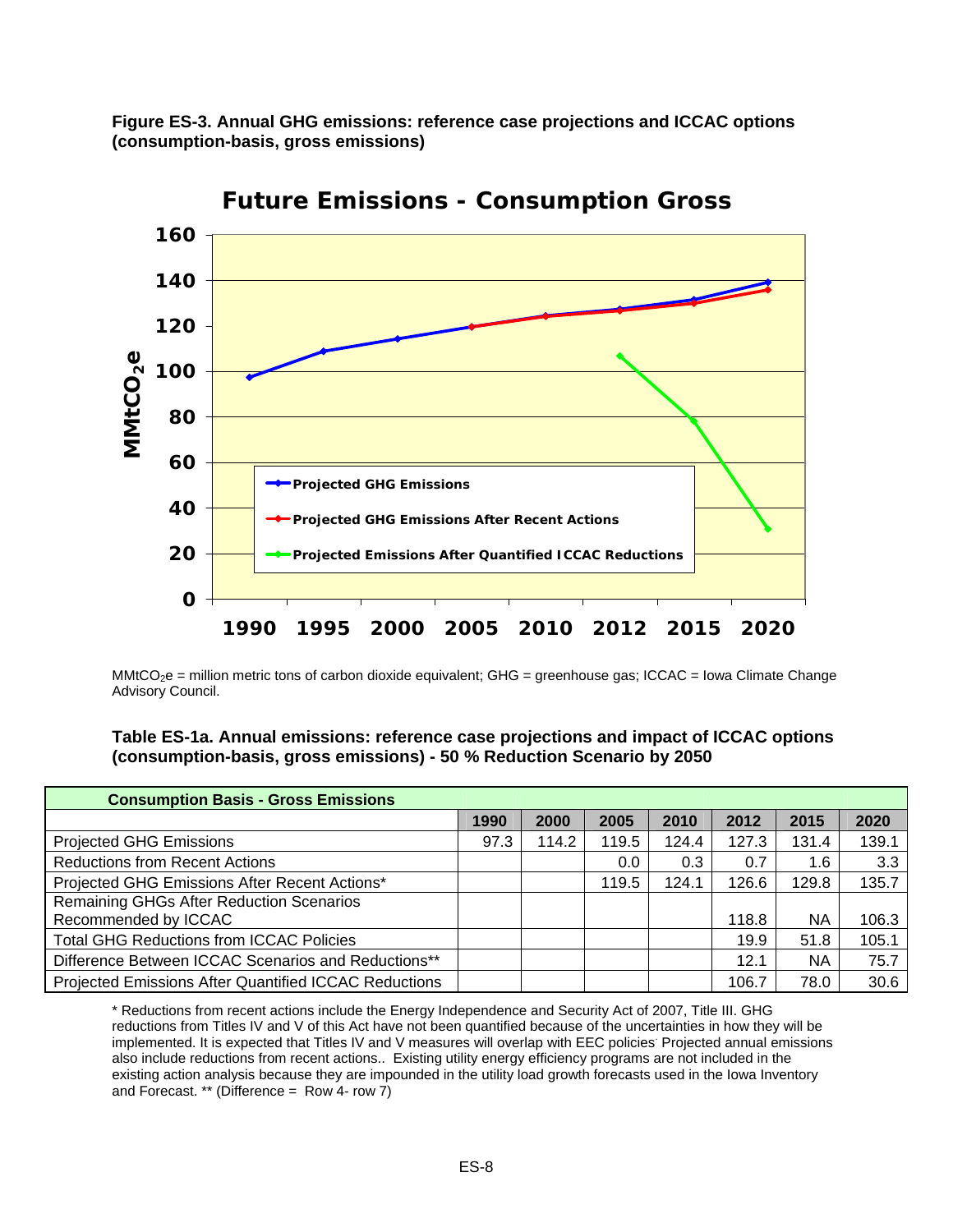#### **Table ES-1b. Annual emissions: reference case projections and impact of ICCAC options (consumption-basis, gross emissions)- 90 % Reduction Scenario by 2050**

| <b>Consumption Basis - Gross Emissions</b>                       |      |       |       |       |       |           |       |  |
|------------------------------------------------------------------|------|-------|-------|-------|-------|-----------|-------|--|
|                                                                  | 1990 | 2000  | 2005  | 2010  | 2012  | 2015      | 2020  |  |
| <b>Projected GHG Emissions</b>                                   | 97.3 | 114.2 | 119.5 | 124.4 | 127.3 | 131.4     | 139.1 |  |
| <b>Reductions from Recent Actions</b>                            |      |       | 0.0   | 0.3   | 0.7   | $1.6\,$   | 3.3   |  |
| Projected GHG Emissions After Recent Actions*                    |      |       | 119.5 | 124.1 | 126.6 | 129.8     | 135.7 |  |
| Remaining GHGs after Reduction Scenarios<br>Recommended by ICCAC |      |       |       |       | 115.3 | <b>NA</b> | 93.5  |  |
| <b>Total GHG Reductions from ICCAC Policies</b>                  |      |       |       |       | 19.9  | 51.8      | 105.1 |  |
| Difference Between ICCAC Scenarios and Reductions                |      |       |       |       | 8.6   | <b>NA</b> | 62.9  |  |
| Projected Emissions After Quantified ICCAC Reductions            |      |       |       |       | 106.7 | 78.0      | 30.6  |  |

\* Reductions from recent actions include the Energy Independence and Security Act of 2007, Title III. GHG reductions from Titles IV and V of this Act have not been quantified because of the uncertainties in how they will be implemented. It is expected that Titles IV and V measures will overlap with EEC policies Projected annual emissions also include reductions from recent actions.. Existing utility energy efficiency programs are not included in the existing action analysis because they are impounded in the utility load growth forecasts used in the Iowa Inventory and Forecast. \*\* (Difference = Row 4- row 7)

#### **Table ES-2. Summary by sector of estimated impacts of implementing all of the ICCAC options (cumulative reductions and costs/savings)**

| <b>Sector</b>                                        |                                  | <b>GHG Reductions</b><br>(MMtCO <sub>2</sub> e) |                                  | <b>Net</b><br><b>Present</b>       | Cost-<br><b>Effective-</b><br><b>ness</b><br>(\$/tCO <sub>2</sub> e) |  |
|------------------------------------------------------|----------------------------------|-------------------------------------------------|----------------------------------|------------------------------------|----------------------------------------------------------------------|--|
|                                                      |                                  | 2020                                            | <b>Total</b><br>$2009 -$<br>2020 | Value<br>2009-2020<br>(Million \$) |                                                                      |  |
| <b>Energy Efficiency and Conservation</b>            | 1.1                              | 8.5                                             | 42.8                             | $-$1,057$                          | $-$25$                                                               |  |
| <b>Clean and Renewable Energy</b>                    | 5.8                              | 48.0                                            | 233.5                            | \$5,921                            | \$25                                                                 |  |
| <b>Transportation and Land Use</b>                   | 1.6                              | 11.1                                            | $55.0*$                          | $-$2,219$                          | $-$ \$59                                                             |  |
| Agriculture, Forestry, and Waste Management          | 11.3                             | 37.4                                            | 233.0                            | \$2,139                            | \$9.2                                                                |  |
| <b>Cross-Cutting Issues</b>                          | Non-quantified, enabling options |                                                 |                                  |                                    |                                                                      |  |
| <b>TOTAL (includes all adjustments for overlaps)</b> | 19.9                             | 105.1                                           | 564.3                            | \$4,785                            | \$8.8                                                                |  |

GHG = greenhouse gas; MMtCO<sub>2</sub>e = million metric tons of carbon dioxide equivalent;  $\frac{6}{2}$ cO<sub>2</sub>e = dollars per metric ton of carbon dioxide equivalent.

The values in this table do not include the effects of recent actions. Negative values in the Net Present Value and the Cost-Effectiveness columns represent net cost savings associated with the policy options.

Within each sector, values have been adjusted to eliminate double counting for policies or elements of policies that overlap. In addition, values associated with policies or elements of policies within a sector that overlap with policies or elements of policies in another sector have been adjusted to eliminate double counting. Appendix F (for the EEC sectors), Appendix G (for the CRE sectors), Appendix H (for the TLU sectors) and Appendix I (for the AFW sectors) of this report provide documentation of how sector-level emission reductions and costs (or cost savings) were adjusted to eliminate double counting associated with overlaps between policies.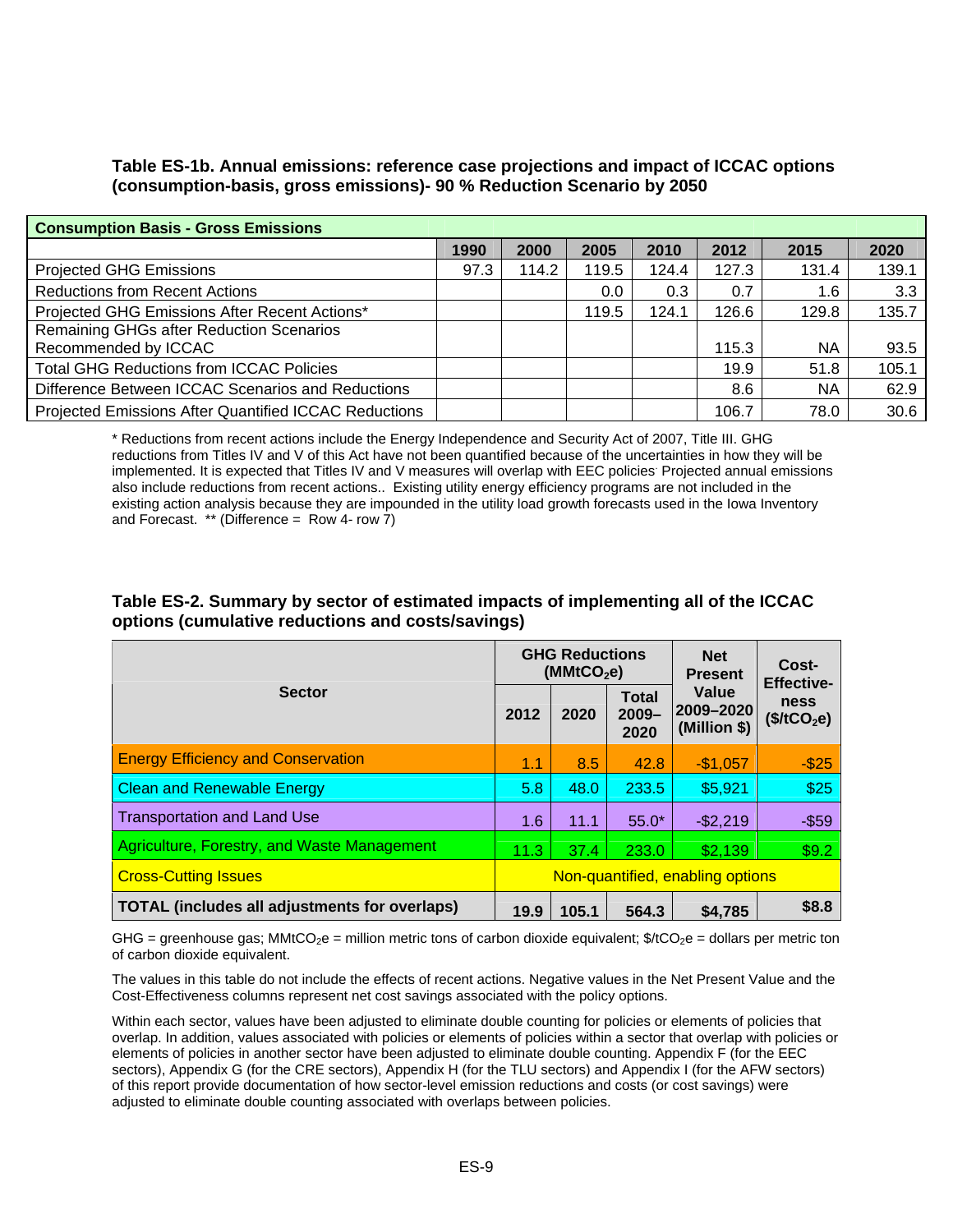\* Deduct total TLU-6 2009-2020 reductions [17.7MMt] from 55.03 total = 37.3, before calculating cost/ton for TLU Options. Total Reductions for calculation of cost-effectiveness: 564.3- 17.7 = 546.6. [\$4.785 / 546.6 = \$8.8/t

| No.           | <b>Policy Option</b>                                                                                                                                      | CO <sub>2</sub><br><b>Reduction</b><br>2012 | CO <sub>2</sub><br><b>Reduction</b><br>2020 | <b>Total</b><br>$2009 -$<br>2020 | <b>Net Present</b><br>Value<br>2009-2020<br>(Million \$) | <b>Cost/Ton</b><br>(\$/tCO <sub>2</sub> e) | Level of<br><b>Support</b>              |
|---------------|-----------------------------------------------------------------------------------------------------------------------------------------------------------|---------------------------------------------|---------------------------------------------|----------------------------------|----------------------------------------------------------|--------------------------------------------|-----------------------------------------|
| EEC-1         | <b>Consumer Education Programs</b>                                                                                                                        |                                             |                                             | Not quantified                   |                                                          |                                            | Unanimous                               |
| EEC-2         | Demand-Side Management (DSM)/Energy<br><b>Efficiency Programs for Natural Gas</b>                                                                         | 0.08                                        | 1.24                                        | 5.43                             | $-$191.77$                                               | $-$ \$35.29                                | <b>Super Majority</b><br>(4 objections) |
| EEC-3         | Financial Mechanisms for Energy Efficiency                                                                                                                | 1.62                                        | 6.11                                        | 36.81                            | $-$ \$805.05                                             | $-$21.87$                                  | Super Majority<br>(1 objection)         |
| EEC-4         | Improved Building Codes for Energy Efficiency                                                                                                             | 0.05                                        | 0.40                                        | 1.89                             | $-$ \$46.27                                              | $-$24.44$                                  | <b>Super Majority</b><br>(5 objections) |
| EEC-5         | Incentive Mechanisms for Achieving Energy<br>Efficiency                                                                                                   | 0.35                                        | 3.29                                        | 16.33                            | $-$ \$350.79                                             | $-$21.48$                                  | Unanimous                               |
| EEC-6         | Promotion and Incentives for Improved Design<br>and Construction in the Private Sector                                                                    | 0.00                                        | 0.12                                        | 0.46                             | $-$11.36$                                                | $-$ \$24.57                                | Super Majority<br>(1 objection)         |
| EEC-7         | Training and Education for Builders and<br>Contractors                                                                                                    | Not quantified                              |                                             |                                  |                                                          | Unanimous                                  |                                         |
| EEC-8         | Focus on Specific Residential Market<br>Segments                                                                                                          | 0.09                                        | 0.98                                        | 4.83                             | $-$122.53$                                               | $-$25.37$                                  | Unanimous                               |
| EEC-9         | Midwestern Governors Association Energy<br>Security and Climate Stewardship Platform                                                                      | 0.13                                        | 4.13                                        | 17.14                            | $-$ \$375.69                                             | $-$21.92$                                  | Majority (9<br>objections)              |
| <b>EEC-10</b> | Energy Management Training/Training of<br><b>Building Operators</b>                                                                                       | 0.10                                        | 1.29                                        | 5.48                             | $-$ \$129.49                                             | $-$ \$23.63                                | Super<br>Majority<br>(1 objection)      |
| <b>EEC-11</b> | Rate Structures and Technologies To Promote<br><b>Reductions</b>                                                                                          | 0.04                                        | 0.21                                        | 1.20                             | $-$ \$25.73                                              | $-$ \$21.45                                | Unanimous                               |
| <b>EEC-12</b> | Demand-Side Management (DSM)/Energy<br><b>Efficiency Programs for Electricity</b>                                                                         | 0.39                                        | 4.38                                        | 20.33                            | $-$ \$444.81                                             | $-$21.88$                                  | <b>Super Majority</b><br>(4 objections) |
| EEC-13        | Government Lead by Example: Improved<br>Design, Construction, and Energy Operations<br>in New and Existing State and Local<br><b>Government Buildings</b> | 0.08                                        | 0.36                                        | 1.97                             | 1.04                                                     | 0.53                                       | Majority<br>(6 objections)              |
| EEC-14        | More Stringent Appliance Efficiency Standards                                                                                                             | 0.94                                        | 2.20                                        | 17.33                            | $-$ \$708.15                                             | $-$ \$40.85                                | Super<br>Majority<br>(2 objections)     |
|               | <b>Sector Total After Adjusting for Overlaps</b>                                                                                                          | 1.1                                         | 8.6                                         | 43.2                             | $-$1,064.5$                                              | $-$24.7$                                   |                                         |
|               | <b>Reductions From Recent Actions: EISA</b><br>(2007) and Executive Orders #6 and 41                                                                      | 0.44                                        | 1.42                                        | 9.19                             |                                                          |                                            |                                         |
|               | <b>Sector Total Plus Recent Actions</b>                                                                                                                   | 1.6                                         | 10.0                                        | 52.3                             |                                                          |                                            |                                         |

#### **Table ES-3. Energy Efficiency and Conservation Policy Options**

DSM = demand-side management; EISA = Energy Independence and Security Act of 2007; GHG = greenhouse gas; MMtCO<sub>2</sub>e = million metric tons of carbon dioxide equivalent;  $\frac{4}{5}$ tCO<sub>2</sub>e = dollars per metric ton of carbon dioxide equivalent. Existing utility energy efficiency programs are not included in the recent action analysis because they are impounded in the utility load growth forecasts used in the Iowa Inventory and Forecast.

Negative values in the Net Present Value and the Cost-Effectiveness columns represent net cost savings.

The numbering used to denote the above policy options is for reference purposes only; it does not reflect prioritization among these important policy options.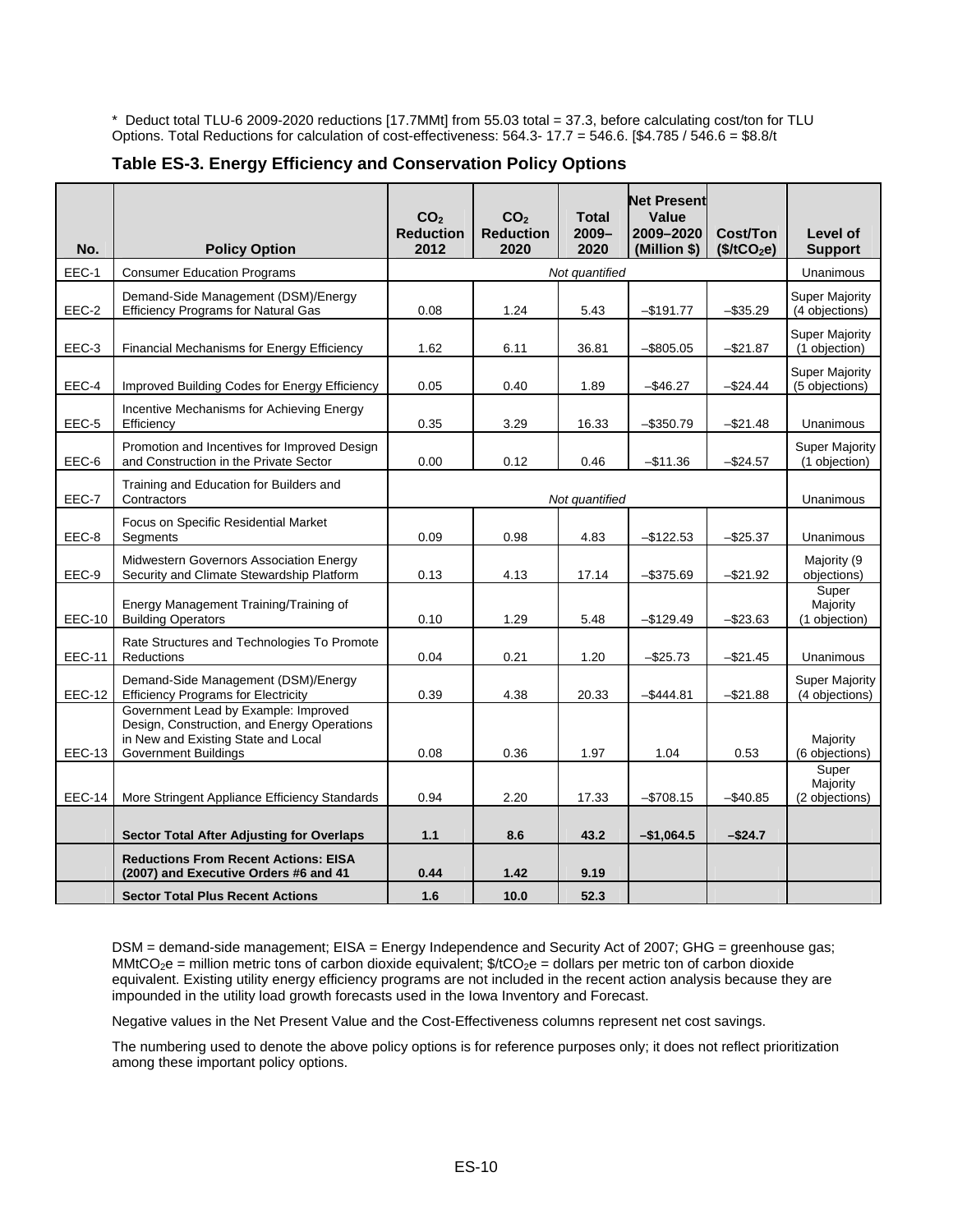| No.           | <b>Policy Option</b>                                                                                    | CO <sub>2</sub><br><b>Reduction</b><br>2012 | CO <sub>2</sub><br><b>Reduction</b><br>2020 | <b>Total</b><br>2020  | <b>Net</b><br><b>Present</b><br>Value<br>2009-2009-2020<br>(Million \$) | Cost/ton<br>(\$/tCO <sub>2</sub> e) | Change in<br><b>Generation</b><br><b>Cost in 2020</b><br>\$/MWh* | Level of<br><b>Support</b>                               |
|---------------|---------------------------------------------------------------------------------------------------------|---------------------------------------------|---------------------------------------------|-----------------------|-------------------------------------------------------------------------|-------------------------------------|------------------------------------------------------------------|----------------------------------------------------------|
| CRE-1         | Education                                                                                               |                                             |                                             | <b>Not Quantified</b> |                                                                         |                                     |                                                                  | Unanimous                                                |
| CRE-2         | Technology Initiatives, Including<br>Renewables                                                         | 4.7                                         | 33.4                                        | 192.6                 | \$5,653                                                                 | \$29.4                              | \$25.7                                                           | <b>Super Majority</b><br>(3 Objections)                  |
| CRE-3         | MGA Cap and Trade, Including<br><b>Offsets To Promote Renewables</b>                                    |                                             | <b>Not Quantified</b>                       |                       | Majority<br>(5 Objections)                                              |                                     |                                                                  |                                                          |
| CRE-4         | Decarbonization Fund                                                                                    | 2.2                                         | 11.4                                        | 74.1                  | \$316                                                                   | \$4.3                               | \$3.1                                                            | <b>Super Majority</b><br>(2 Objections)                  |
| CRE-5         | Performance Standards (50%<br>Reduction by 2050)                                                        | 4.9                                         | 11.4                                        | 95.4                  | \$2,650.6                                                               | \$27.8                              | \$7.3                                                            | <b>Super Majority</b><br>(3 Objections,<br>1 Abstention) |
| CRE-6         | <b>Voluntary GHG Commitments</b>                                                                        |                                             |                                             | <b>Not Quantified</b> |                                                                         |                                     |                                                                  | Unanimous                                                |
| CRE-7         | Policies Related to Nuclear Power                                                                       | 0.0                                         | 9.7<br>9.7<br>\$268<br>\$27.6               |                       |                                                                         |                                     |                                                                  | Majority<br>(5 Objections)                               |
| CRE-8         | Support for Grid-Based Renewable<br>Energy & Development (MGA Target<br>of 20% of retail sales by 2020) | 0.0                                         | 2.3                                         | 4.3                   | \$93.4                                                                  | \$21.8                              | \$1.5                                                            | Unanimous                                                |
| CRE-9         | <b>Transmission System Upgrading</b>                                                                    |                                             | <b>Not Quantified</b>                       |                       | Unanimous                                                               |                                     |                                                                  |                                                          |
| <b>CRE-10</b> | R&D for Emerging Technologies and<br>Corresponding Incentives                                           | <b>Not Quantified</b>                       |                                             |                       |                                                                         |                                     |                                                                  | <b>Unanimous</b>                                         |
| <b>CRE-11</b> | Distributed Generation/Co-<br>Generation                                                                | 0.0                                         | 0.1                                         | 0.5                   | \$14                                                                    | \$29.1                              | \$0.1                                                            | <b>Super Majority</b><br>(1 Objection)                   |
| <b>CRE-12</b> | <b>Combined Heat and Power</b>                                                                          | 0.3                                         | 2.1                                         | 13.6                  | $-$ \$564.3                                                             | $-$ \$41.4                          | \$0.0                                                            | <b>Unanimous</b>                                         |
| <b>CRE-13</b> | Pricing Strategies To Promote<br>Renewable Energy and/or CHP                                            | 1.2                                         | 5.6                                         | 35                    | \$1,128                                                                 | \$32.1                              | \$4.7                                                            | <b>Super Majority</b><br>(3 Objections)                  |
|               | <b>Sector Total After Adjusting for</b><br><b>Overlaps</b>                                              | 6                                           | 48                                          | 233                   | \$5,921                                                                 | \$25                                |                                                                  |                                                          |
|               | <b>Reductions From Recent Actions</b>                                                                   | 0                                           | $\bf{0}$                                    | 0                     | $\bf{0}$                                                                | $\bf{0}$                            |                                                                  |                                                          |
|               | <b>Sector Total Plus Recent Actions</b>                                                                 | 6                                           | 48                                          | 233                   | \$5,921                                                                 | \$25                                |                                                                  |                                                          |

#### **Table ES-3. (continued) Clean and Renewable Energy Policy Options**

GHG = greenhouse gas; MMtCO<sub>2</sub>e = million metric tons of carbon dioxide equivalent;  $\frac{f}{f}$ tCO<sub>2</sub>e = dollars per metric ton of carbon dioxide equivalent.

Negative values in the Net Present Value and the Cost-Effectiveness columns represent net cost savings.

The numbering used to denote the above policy options is for reference purposes only; it does not reflect prioritization among these important policy options.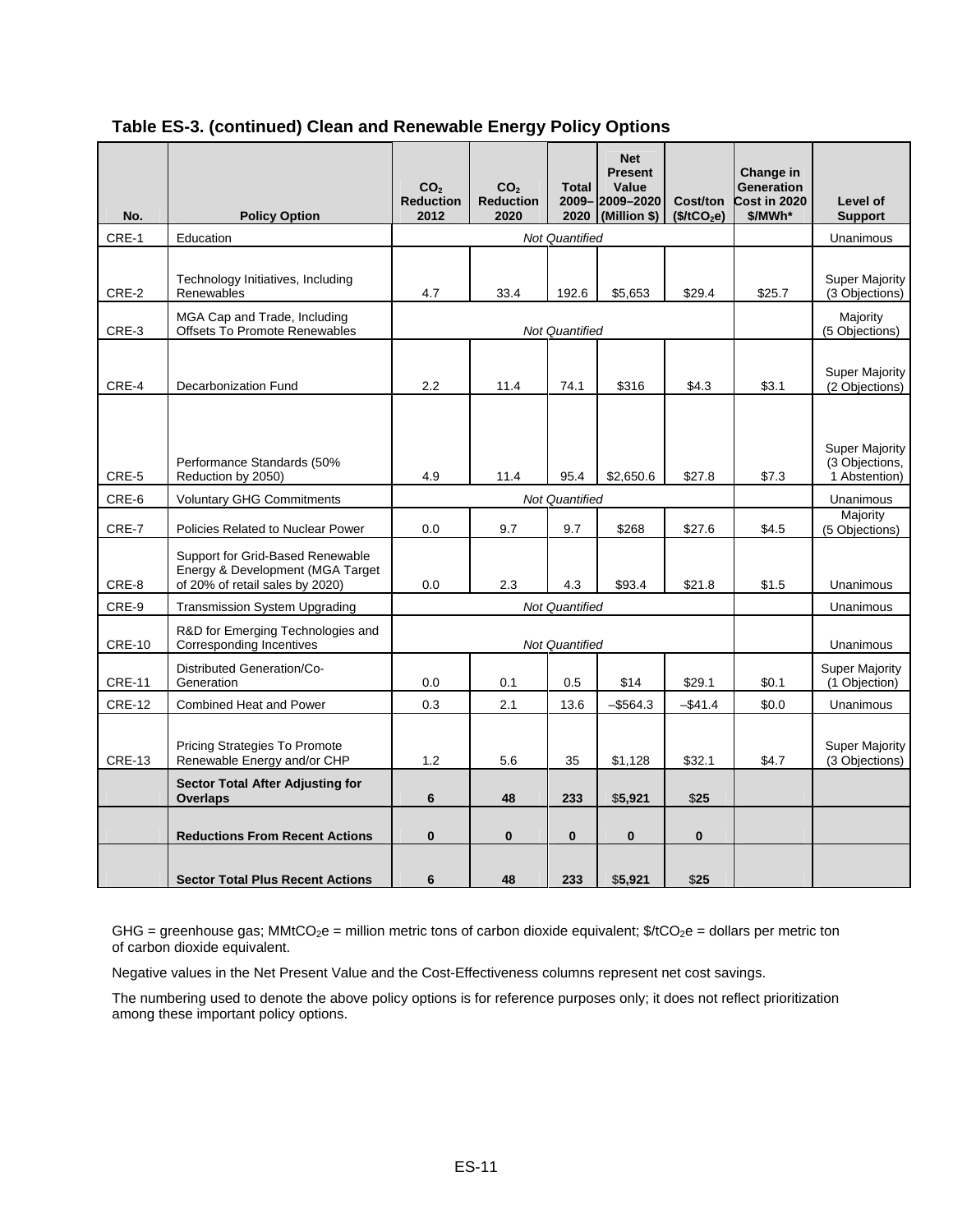|               |                                                                                       | <b>GHG Reductions</b><br>(MMtCO <sub>2</sub> e) |               |                                  | <b>Net</b><br><b>Present</b>           | Cost-<br><b>Effective-</b>      | Level of                        |
|---------------|---------------------------------------------------------------------------------------|-------------------------------------------------|---------------|----------------------------------|----------------------------------------|---------------------------------|---------------------------------|
| No.           | <b>Policy Option</b>                                                                  | 2012                                            | 2020          | <b>Total</b><br>$2009 -$<br>2020 | Value<br>2009-2020<br>(Million \$)     | ness<br>(\$/tCO <sub>2</sub> e) | <b>Support</b>                  |
| $TLU-1$       | Smart Growth Bundle with<br>Transit                                                   | 0.076                                           | 0.242         | 1.53                             | $-$ \$377                              | $-$ \$245                       | Unanimous                       |
| TLU-1a        | <b>Expand and Improve Transit</b><br>Infrastructure                                   | 0.004                                           | 0.026         | 0.127                            | \$7.2                                  | $+$ \$57                        | Majority<br>(5 objections)      |
| <b>TLU-2</b>  | GHG Impacts for State and<br><b>Local Capital Funding</b>                             |                                                 |               |                                  | Quantified as part of TLU-1 and TLU-1a | Unanimous                       |                                 |
| <b>TLU-4</b>  | Support Passenger Rail<br>Service in Iowa                                             | N/A                                             | 0.008         | 0.026                            | \$15                                   | $+$ \$597                       | Majority<br>(7 objections)      |
| TLU-5a        | Adopt Best Workplaces for<br>Commuters in Iowa                                        | 0.02                                            | 0.02          | 0.21                             | \$18                                   | \$84                            | Majority<br>(6 objections)      |
| TLU-5b        | Distributed Workplace Models                                                          |                                                 |               |                                  | Non-quantified, qualitative option     | Unanimous                       |                                 |
| TLU-6         | <b>Light Duty Vehicles Fuel</b><br><b>Efficiency Incentives</b>                       | 0.44                                            | 3.65          | $17.70*$                         | NQ.                                    | <b>NQ</b>                       | Supermajority<br>(3 objections) |
| TLU-7         | <b>Fuel Efficient Operations for</b><br><b>Light Duty Vehicles</b>                    | 0.11                                            | 0.65          | 3.41                             | $-$ \$306.9                            | $-$ \$90                        | Unanimous                       |
| TLU-8         | <b>New Vehicle Standards</b><br>(Tailpipe GHG and Fuel<br>Economy)                    | N/A                                             | 0.8           | 4.1                              | $-$ \$60<br>$-$ \$246                  |                                 | Unanimous                       |
| <b>TLU-9</b>  | Freight Strategies (Truck and<br>Rail)                                                | 0.39                                            | 0.63          | 5.9                              | \$30                                   | $+$ \$5                         | Supermajority<br>(1 objection)  |
| <b>TLU-10</b> | Fuel Strategies (20% Low<br>Carbon Fuel Standard)                                     | 0.60                                            | 5.11          | 22.03                            | $-$1,359$                              | $-$ \$62                        | Unanimous                       |
|               | <b>Sector Total After Adjusting</b><br>for Overlaps and Synergies                     | 1.64                                            | 11.14         | 55.03*                           | $-$2,218.50$                           | $-$59$                          |                                 |
|               | <b>Reductions From Recent</b><br><b>Actions (Federal CAFE</b><br><b>Requirements)</b> | 0.26                                            | 1.93          | 9.39                             | <b>Not Quantified</b>                  |                                 |                                 |
|               | <b>Sector Total Plus Recent</b><br><b>Actions</b>                                     | 1.9<br>(8.3)                                    | 13.07<br>(48) | 64.42                            | N/A<br>N/A                             |                                 |                                 |
|               |                                                                                       |                                                 |               |                                  |                                        |                                 |                                 |

**Table ES-3. (continued) Transportation and Land Use Policy Options** 

 $CAFE =$  corporate average fuel economy;  $GHG =$  greenhouse gas;  $MMtCO_2e =$  million metric tons of carbon dioxide equivalent;  $\frac{4}{5}$ /tCO<sub>2</sub>e = dollars per metric ton of carbon dioxide equivalent; N/A = not applicable.

Negative values in the Net Present Value and the Cost-Effectiveness columns represent net cost savings.

The numbering used to denote the above policy options is for reference purposes only; it does not reflect prioritization among these important policy options.

\*Deduct total TLU-6 2009-2020 reductions [17.7MMt] from 55.03 total = 37.3, before calculating cost/ton for TLU Options.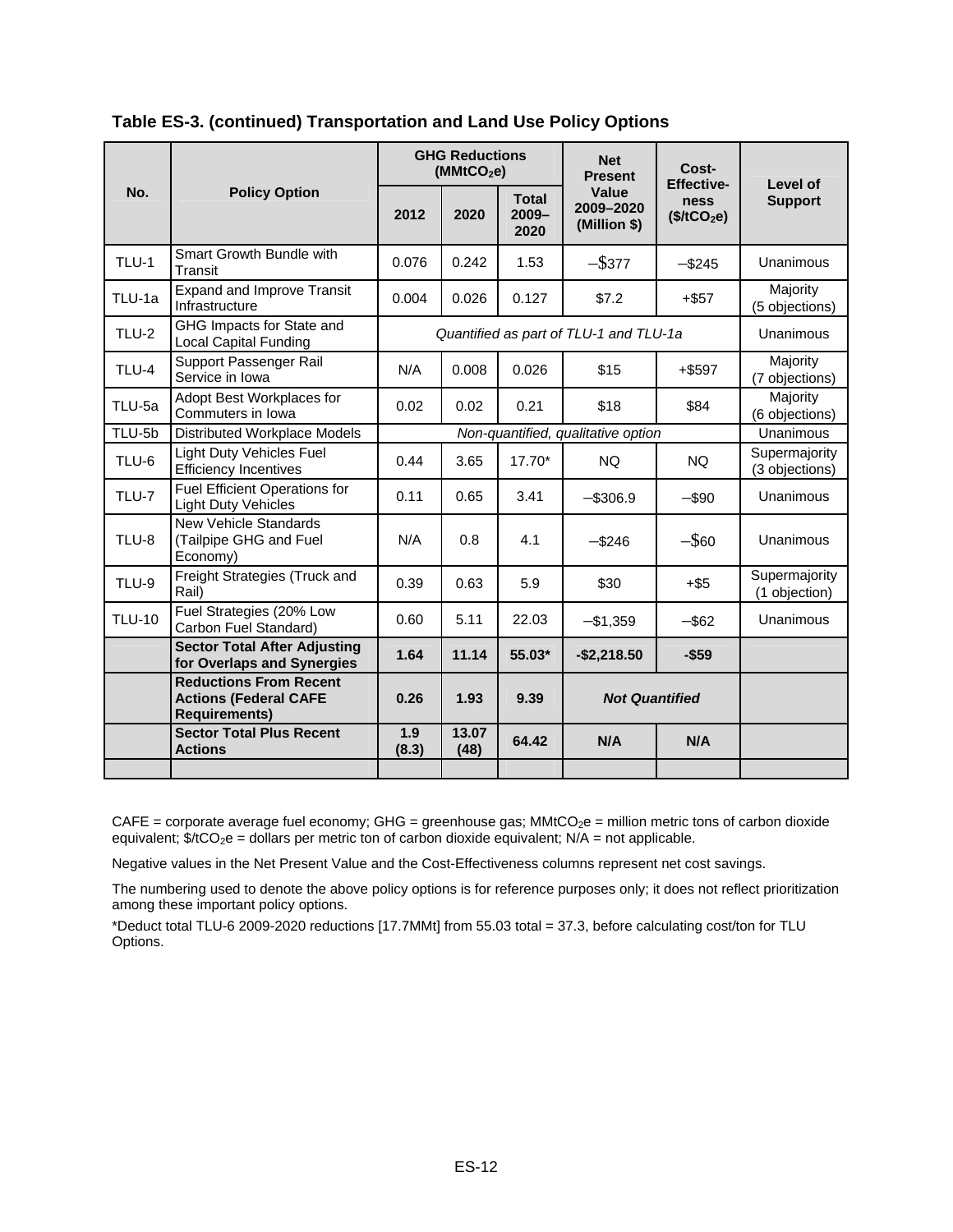|       |                                                                                                              | <b>GHG Reductions</b><br>(MMtCO <sub>2</sub> e) |                 |                                  | <b>Net</b><br><b>Present</b>       | Cost-<br><b>Effective-</b>      | Level of                   |  |
|-------|--------------------------------------------------------------------------------------------------------------|-------------------------------------------------|-----------------|----------------------------------|------------------------------------|---------------------------------|----------------------------|--|
| No.   | <b>Policy Option</b>                                                                                         | 2012                                            | 2020            | <b>Total</b><br>$2009 -$<br>2020 | Value<br>2009-2020<br>(Million \$) | ness<br>(\$/tCO <sub>2</sub> e) | <b>Support</b>             |  |
|       | <b>Nutrient Management</b>                                                                                   |                                                 |                 |                                  |                                    |                                 |                            |  |
| AFW-1 | Increase Efficiency of Fertilizer                                                                            | 0.11                                            | 0.53            | 3.0                              | $-$103$                            | $-$ \$34                        | Majority (7<br>Objections) |  |
|       | Seasonally Flooded Areas                                                                                     | 0.002                                           | 0.009           | 0.05                             | \$10                               | \$194                           |                            |  |
|       | <b>Improved Nutrient Distribution</b>                                                                        | 0.02                                            | 0.1             | 0.55                             | \$373                              | \$693                           |                            |  |
| AFW-2 | <b>Wetlands and Drainage</b>                                                                                 | 0.01                                            | 0.16            | 0.57                             | \$120                              | \$218                           | Majority (5<br>Objections) |  |
| AFW-3 | Expanded Use of Agriculture and<br>Forestry Biomass Feedstocks for<br>Electricity, Heat, or Steam Production | 4.4                                             | 20              | 113                              | \$4,281                            | \$38                            | Unanimous                  |  |
|       | Encourage Large-Scale Manure/Methane<br>Management Capture Utilization                                       |                                                 |                 |                                  |                                    |                                 |                            |  |
| AFW-4 | Methane Management Capture<br>Utilization                                                                    | 0.8                                             | 3               | 17                               | \$63                               | \$4                             | Unanimous                  |  |
|       | Manure Management                                                                                            | 0.2                                             | 0.7             | 4.6                              | $-$ \$38                           | $-$ \$8                         |                            |  |
|       | Land Management to Promote<br><b>Sequestration Benefits</b>                                                  |                                                 |                 |                                  |                                    |                                 |                            |  |
|       | <b>Conservation Tillage</b>                                                                                  | 2.9                                             | 9               | 56                               | $-$ \$6                            | $-$0.1$                         | Unanimous                  |  |
|       | <b>Agriculture Land Conversion</b>                                                                           | 0.1                                             | 0.4             | 2.6                              | \$199                              | \$76                            |                            |  |
| AFW-5 | <b>Conservation Grazing</b>                                                                                  | 0.1                                             | 0.3             | 1.7                              | $-$ \$116                          | $-$ \$67                        |                            |  |
|       | Afforestation                                                                                                | 0.2                                             | 0.6             | 4.1                              | \$216                              | \$53                            |                            |  |
|       | Unmanaged Grazed Forested Land                                                                               | 0.3                                             | 0.8             | 5.5                              | \$93.7                             | \$17                            |                            |  |
|       | <b>Urban Forestry</b>                                                                                        | 0.1                                             | 0.4             | 2.4                              | $-$ \$99                           | $-$ \$41                        |                            |  |
| AFW-6 | Cellulosic Biofuel*                                                                                          | 2.0                                             | 9.8             | 49                               | $-$1,410$                          | $-$ \$29                        | Unanimous                  |  |
| AFW-7 | Improved On-Farm (or First Point of<br>Purchase) Energy Use and Efficiency                                   |                                                 |                 |                                  |                                    |                                 |                            |  |
|       | Renewable Energy                                                                                             | 0.02                                            | 0.08            | 0.5                              | \$23                               | \$51                            | Unanimous                  |  |
|       | <b>Energy Efficiency</b>                                                                                     | 0.2                                             | 0.9             | 5.9                              | $-$ \$610                          | $-$104$                         |                            |  |
| AFW-8 | <b>Waste Management Strategies</b>                                                                           | 1.5                                             | 4.1             | 26.5                             | $-$ \$220                          | -\$8                            | Unanimous                  |  |
| AFW-9 | Landfill Methane Energy Programs                                                                             | 0.2                                             | 0.8             | 4.8                              | \$4                                | \$0.8                           | Unanimous                  |  |
|       | <b>Sector Total After Adjusting for</b><br><b>Overlaps</b>                                                   | 11                                              | 37              | 233                              | \$2,139                            | \$9                             |                            |  |
|       | <b>Reductions From Recent Actions</b>                                                                        | 0.0                                             | 0.0             | 0.0                              | \$0.0                              | \$0.0                           |                            |  |
|       | <b>Sector Total Plus Recent Actions</b>                                                                      | 11                                              | $\overline{37}$ | 233                              | \$2,139                            | \$9                             |                            |  |

**Table ES-3. (continued) Agriculture, Forestry, and Waste Management Policy Options** 

GHG = greenhouse gas; MMtCO $_2$ e = million metric tons of carbon dioxide equivalent; \$/tCO $_2$ e = dollars per metric ton of carbon dioxide equivalent.

Negative values in the Net Present Value and the Cost-Effectiveness columns represent net cost savings.

\* Note that the costs/savings of this option include a \$1.01/gallon federal subsidy for cellulosic ethanol.

The numbering used to denote the above policy options is for reference purposes only; it does not reflect prioritization among these important policy options.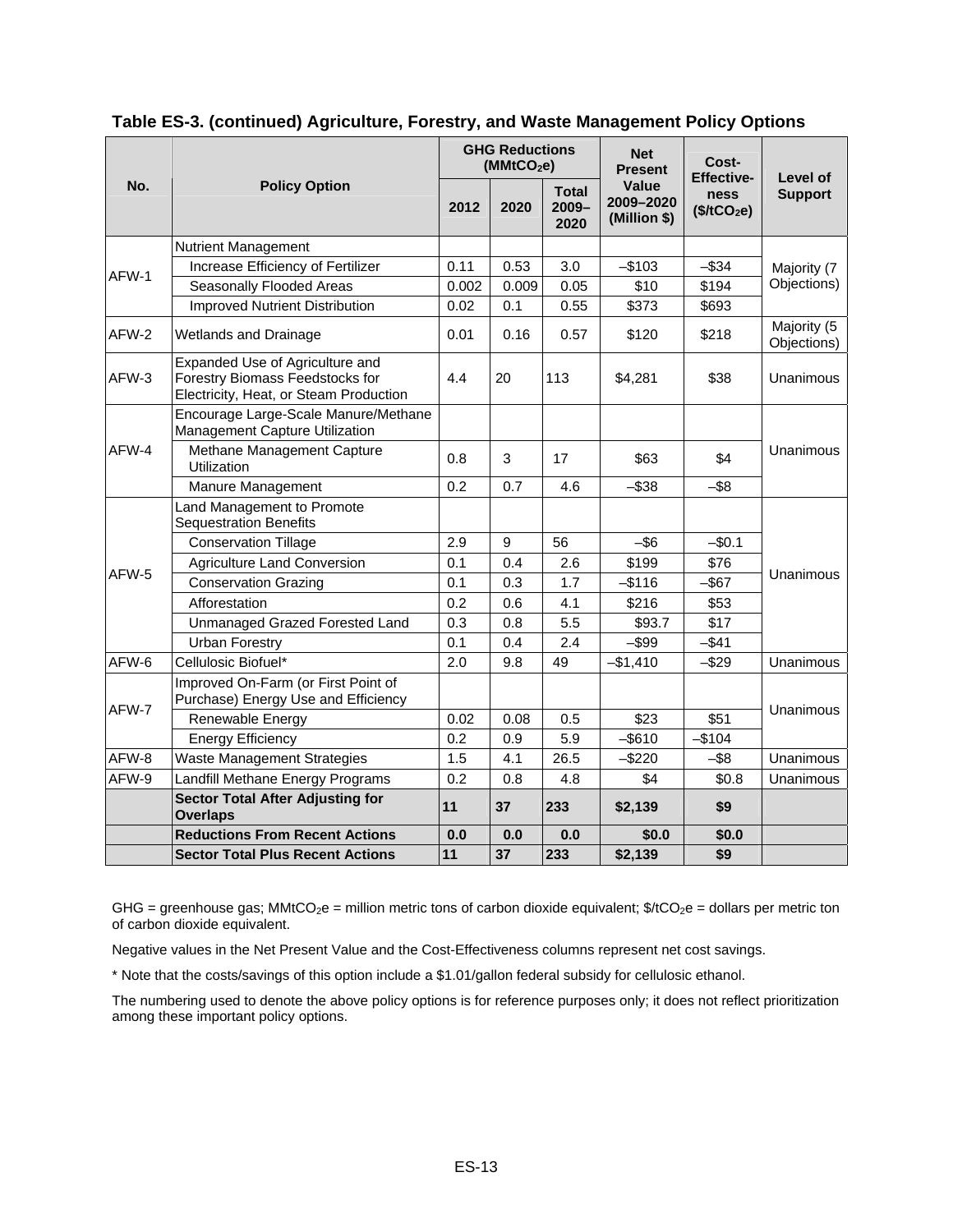|                      |                                                                                                                                                                                                                                                               | <b>GHG Reductions</b><br>(MMtCO <sub>2</sub> e) |                       |                                  | <b>Net</b><br><b>Present</b>       | Cost-                                                |                                   |  |
|----------------------|---------------------------------------------------------------------------------------------------------------------------------------------------------------------------------------------------------------------------------------------------------------|-------------------------------------------------|-----------------------|----------------------------------|------------------------------------|------------------------------------------------------|-----------------------------------|--|
| <b>Policy</b><br>No. | <b>Policy Option</b>                                                                                                                                                                                                                                          |                                                 | 2020                  | <b>Total</b><br>$2009 -$<br>2020 | Value<br>2009-2020<br>(Million \$) | <b>Effective-</b><br>ness<br>(\$/tCO <sub>2</sub> e) | <b>Status of</b><br><b>Option</b> |  |
| $CC-1$               | GHG Inventories, Forecasting, Reporting,<br>and Registry                                                                                                                                                                                                      |                                                 | <b>Not Quantified</b> |                                  |                                    |                                                      | Unanimous                         |  |
| CC-2                 | <b>Statewide GHG Reduction Scenarios</b>                                                                                                                                                                                                                      |                                                 | <b>Not Quantified</b> |                                  |                                    |                                                      |                                   |  |
| $CC-3$               | State and Local Government GHG<br>Emissions (Lead by Example)                                                                                                                                                                                                 |                                                 | <b>Not Quantified</b> |                                  |                                    |                                                      |                                   |  |
| $CC-4$               | <b>Public Education and Outreach</b>                                                                                                                                                                                                                          |                                                 | <b>Not Quantified</b> |                                  |                                    |                                                      |                                   |  |
| $CC-5$               | Tax and Cap Policies-Lead Transferred to<br>the CRE SC                                                                                                                                                                                                        |                                                 | Transferred           |                                  |                                    |                                                      |                                   |  |
| $CC-6$               | Seek Funding for Implementation of ICCAC<br>Options                                                                                                                                                                                                           |                                                 | Unanimous             |                                  |                                    |                                                      |                                   |  |
| CC-7                 | Adaptation and Vulnerability                                                                                                                                                                                                                                  |                                                 | Unanimous             |                                  |                                    |                                                      |                                   |  |
| $CC-8$               | Participate in Regional and Multistate GHG<br><b>Reduction Efforts</b>                                                                                                                                                                                        | <b>Not Quantified</b>                           |                       |                                  |                                    | Unanimous                                            |                                   |  |
| $CC-9$               | Encourage the Creation of a Business-<br>Oriented Organization To Facilitate<br><b>Investment in Climate-Related Business</b><br>Opportunities and To Share Information<br>and Strategies, Recognize Successes, and<br>Support Aggressive GHG Reduction Goals | <b>Not Quantified</b>                           |                       |                                  |                                    | Unanimous                                            |                                   |  |

#### **Table ES-3. (continued) Cross-Cutting Issues Policy Options**

GHG = greenhouse gas; MMtCO<sub>2</sub>e = million metric tons of carbon dioxide equivalent;  $$/tCO_2e =$  dollars per metric ton of carbon dioxide equivalent.

The numbering used to denote the above policy options is for reference purposes only; it does not reflect prioritization among these important policy options.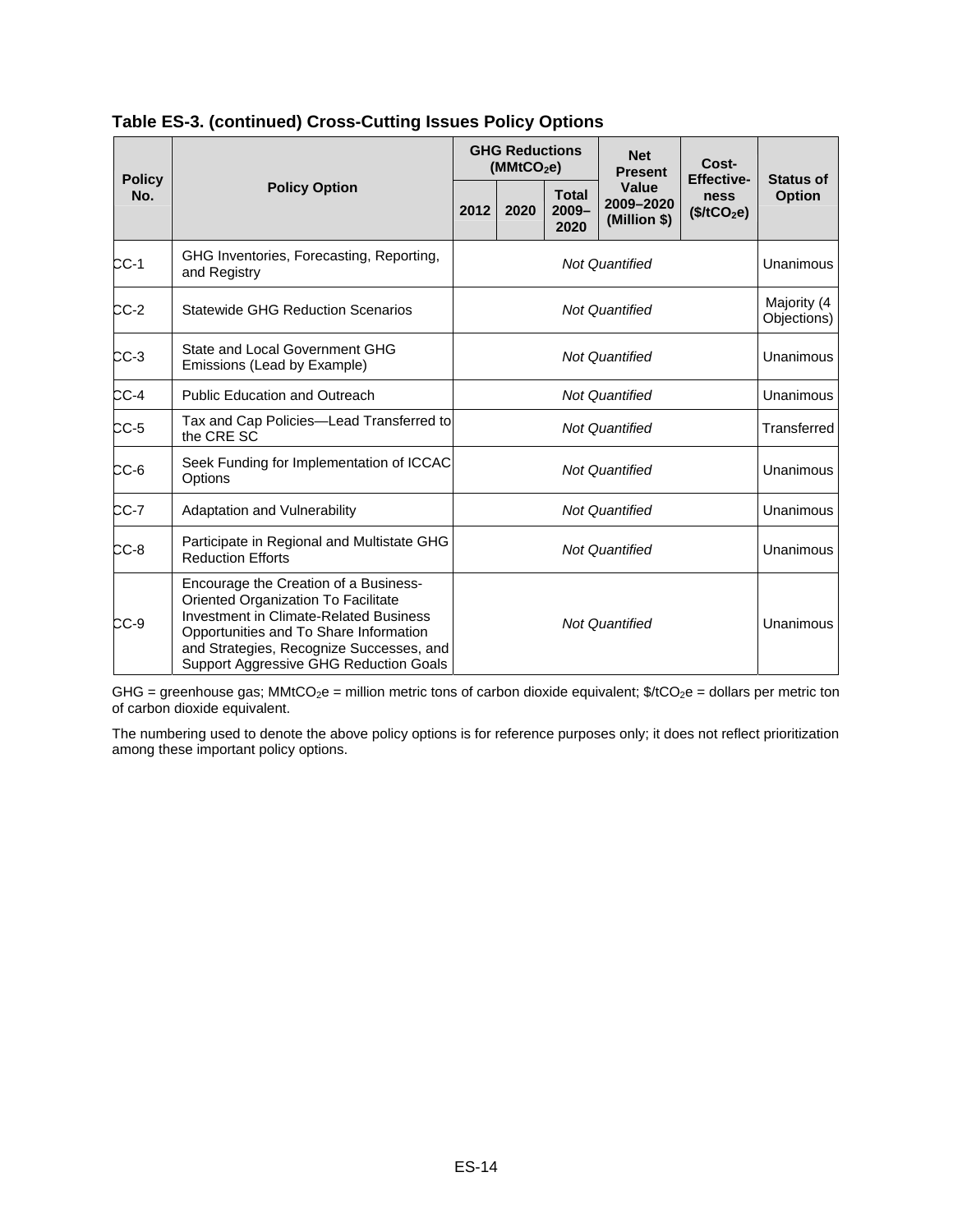As explained above, the ICCAC considered the estimates of the GHG reductions that could be achieved by 38 of its options derived from 2005 baseline data, and the costs (or cost savings) of 37 of the options. Figure ES-4 presents the estimated tons of GHG emission reductions for each policy option for which estimates were quantified, expressed as a cumulative figure for the period 2009–2020. In addition to the imprecision in GHG reductions achieved by each policy option, there are uncertainties about the exact cost (or cost savings) per ton of reduction achieved. Figure ES-5 presents the estimated dollars-per-ton cost (or cost savings, depicted as a negative number) for each policy option for which cost estimates were quantified, expressed as a cumulative figure for the period 2009–2020. This measure is calculated by dividing the net present value of the cost of the policy option by the cumulative GHG reductions, all for the period 2009–2020.



**Figure ES-4. ICCAC policy options ranked by cumulative (2009–2020) GHG reduction potential** 

GHG = greenhouse gas;  $MMtCO<sub>2</sub>e$  = million metric tons of carbon dioxide equivalent; AFW = Agriculture, Forestry, and Waste Management; EEC = Energy Efficiency and Conservation,; TLU = Transportation and Land Use; CRE = Clean and Renewable Energy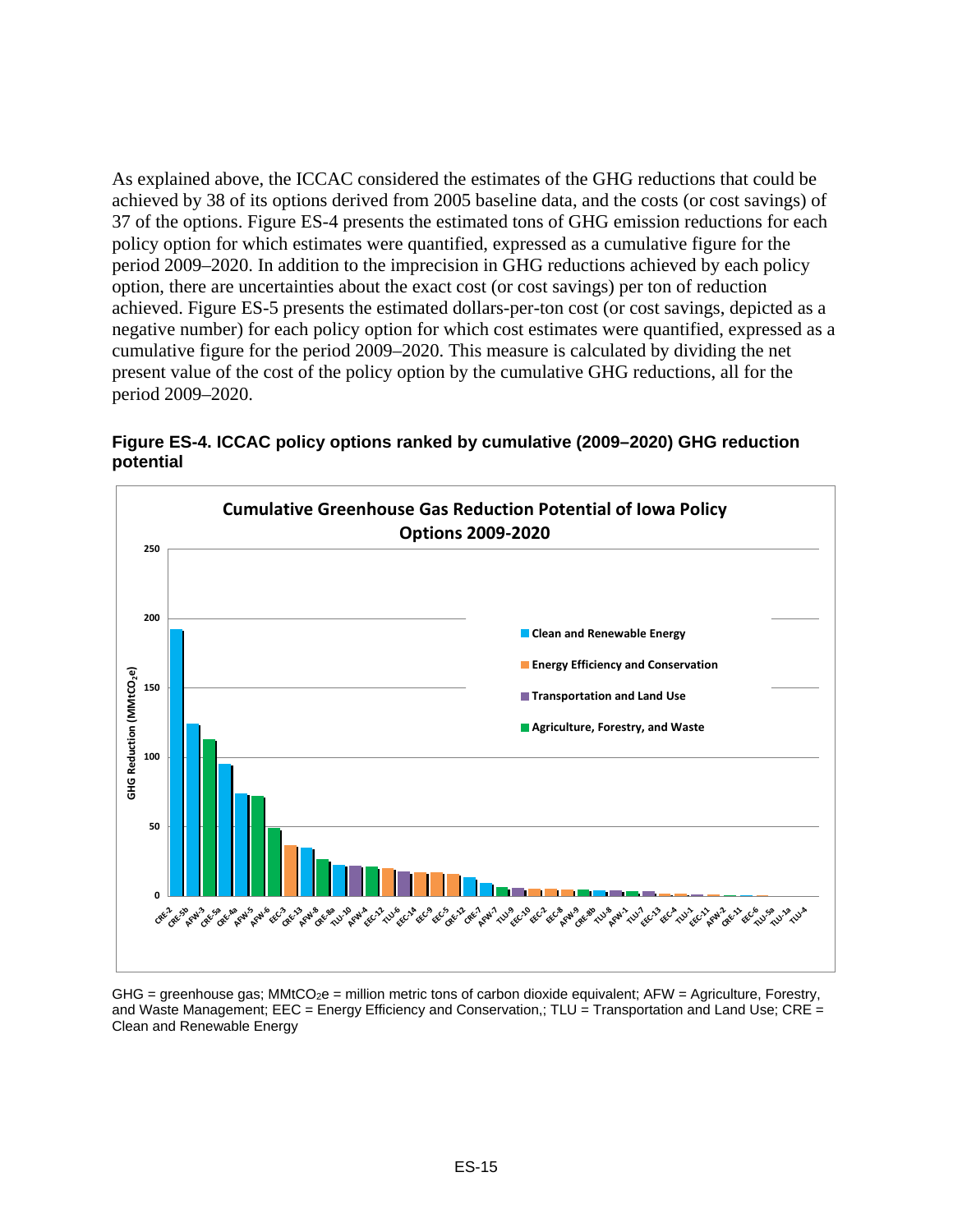

#### **Figure ES-5. ICCAC policy options ranked by cumulative (2009–2025) net cost/cost savings per ton of GHG removed**

GHG = greenhouse gas; EEC = Energy Efficiency and Conservation; TLU = Transportation and Land Use; CRE = Clean and Renewable Energy; AFW = Agriculture, Forestry, and Waste Management.

Negative values represent net cost savings and positive values represent net costs associated with the policy option.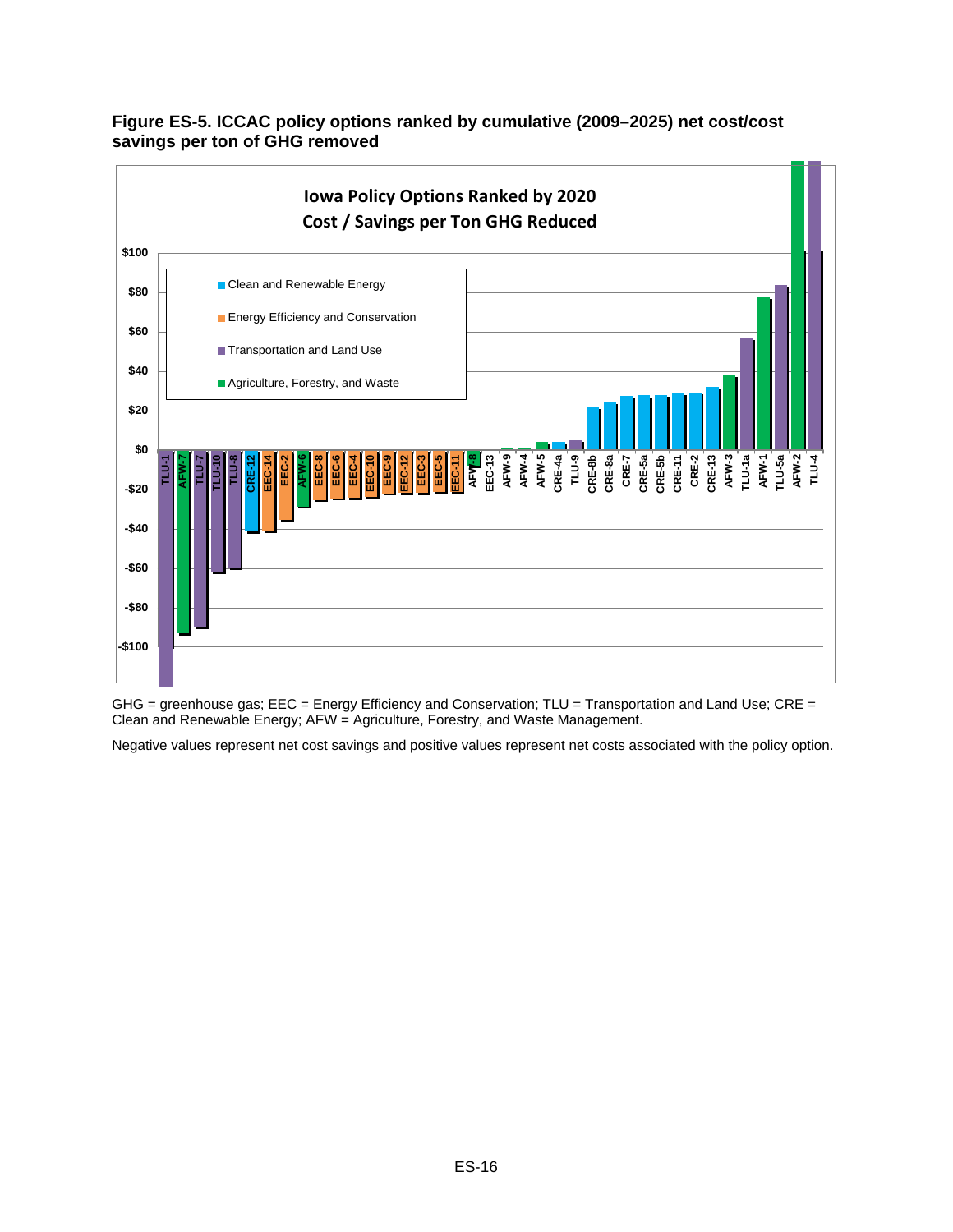Figure ES-6 presents a stepwise marginal cost curve for Iowa. The horizontal axis represents the percentage of GHG emissions reduction in 2020 for each option relative to the business as usual (BAU) forecast. The vertical axis represents the marginal cost of mitigation (expressed as the cost-effectiveness of each policy option on a cumulative basis, 2009-2020). In the figure, each horizontal segment represents an individual policy. The width of the segment indicates the GHG emission reduction potential of the option in percentage terms. The height of the segment relative to the x-axis shows the average cost (saving) of reducing one  $MMLCO<sub>2</sub>e$  of GHG emissions with the application of the option.



#### **Figure ES-6. Stepwise marginal cost curve for Iowa, 2025**

BAU = business as usual; GHG = greenhouse gas;  $tCO_2e$  = metric tons of carbon dioxide equivalent; AFW = Agriculture, Forestry, and Waste Management; EEC = Energy Efficiency and Conservation; TLU = Transportation and Land Use; CRE = Clean and Renewable Energy.

Negative values represent net cost savings and positive values represent net costs associated with the policy option. Note: Results have been adjusted to remove overlaps between policies.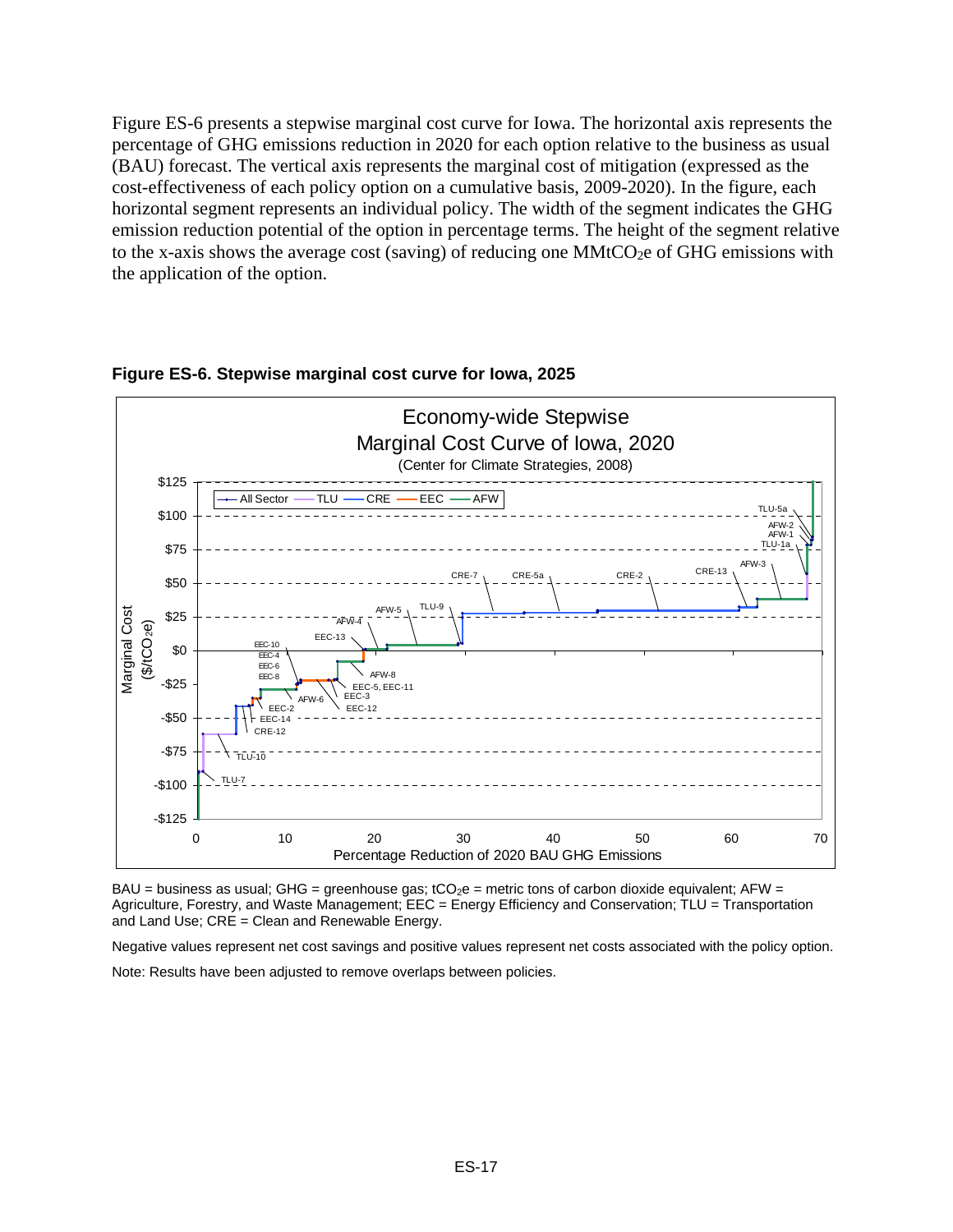Finally, Figure ES-7 presents a graph with a linear extrapolation out to 2050 for the two ICCAC scenarios; a 50% GHG Reduction scenario [blue line] and a 90% GHG Reduction scenario [green line]. The 2012 and 2020 intersection points on each of these scenario lines were chosen for the short and mid-term scenario proposals. For both scenarios, a simple linear extrapolation was used from Iowa's estimated 2009 emissions to the targets of 50% and 90% reductions in 2050, which allowed delineation of interim targets for each scenario in 2012 and 2020. The assumption of linearity was made because there were plenty of reductions in the approved policy options to achieve the interim targets, and a more extensive analysis was beyond the scope of this report. For comparative purposes the figure also includes three lines indicating the projected emissions with three cost-effectiveness projections: for less than \$40/T, \$15/T and \$0/T with orange, red and blue shades, respectively.



**Figure ES-7. Iowa Future GHG Emissions Scenarios and 2050 Reduction Goals**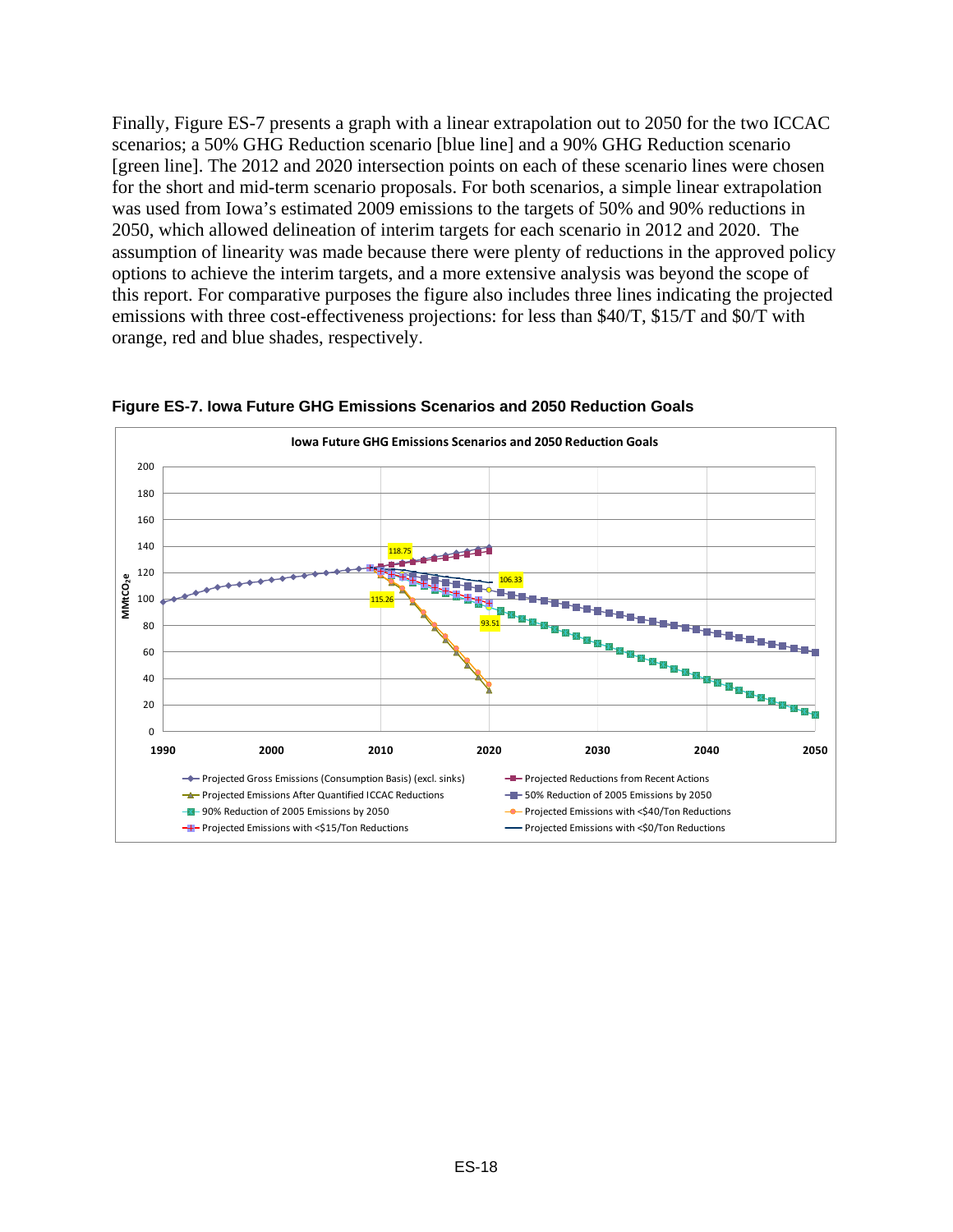## **Chapter 1 Background and Overview**

## **Creation of the Iowa Climate Change Advisory Council**

#### **Iowa Senate File 485**

The Iowa General Assembly enacted Senate File 485 in 2007 and House File 2571 in 2008. This legislation created the Iowa Climate Change Advisory Council (ICCAC) which consists of twenty-three (23) voting members appointed by the Governor, and serve three-year staggered terms. The Council is also comprised of four (4) non-voting, ex-officio members from the General Assembly.

As specified in Iowa Code section 455B.851, "The council shall submit the greenhouse gas emission reduction proposals to the governor and the general assembly by January 1, 2009." The proposals include the following:

- After consideration of a full range of policies and strategies, including the cost-effectiveness of the strategies, the Council shall develop multiple scenarios designed to reduce statewide greenhouse gas emissions, including one scenario that would reduce such emissions by fifty percent and ninety percent by 2050.
- The Council shall also develop short-term, medium-term, and long-term scenarios designed to reduce statewide greenhouse gas emissions and shall consider the cost-effectiveness of the scenarios.
- The Council shall establish 2005 as the baseline year for purposes of calculating reductions in statewide greenhouse gas emissions

## **ICCAC's Response**

In fulfillment of the requirements of this legislation ICCAC held eight meetings over the last fifteen months. Additionally, the Council formed five technical Subcommittees (SCs) to assist the Council in formulating options. These SCs met numerous times between the ICCAC meetings. As a result the Council has prepared this Report which includes the following key outcomes and options:

• The Iowa Greenhouse Gas (GHG) Emissions Inventory and Forecast has been prepared which outlines baseline conditions as of  $2005<sup>1</sup>$  and projected emissions through  $2025$  if no changes to the business as usual reference case are made. These projections were prepared in close consultation with the Iowa Department of Natural Resources (IDNR) and many Council and Sub-Committee members offered specific recommended improvements during its development. ICCAC recommends that the GHG Emissions Inventory and Forecast be updated annually.

<sup>-</sup> $1$  Year 2005 was selected as the base year for the GHG reduction scenarios and cost-effectiveness analysis because emissions inventory data are more complete for year 2005 than for previous years.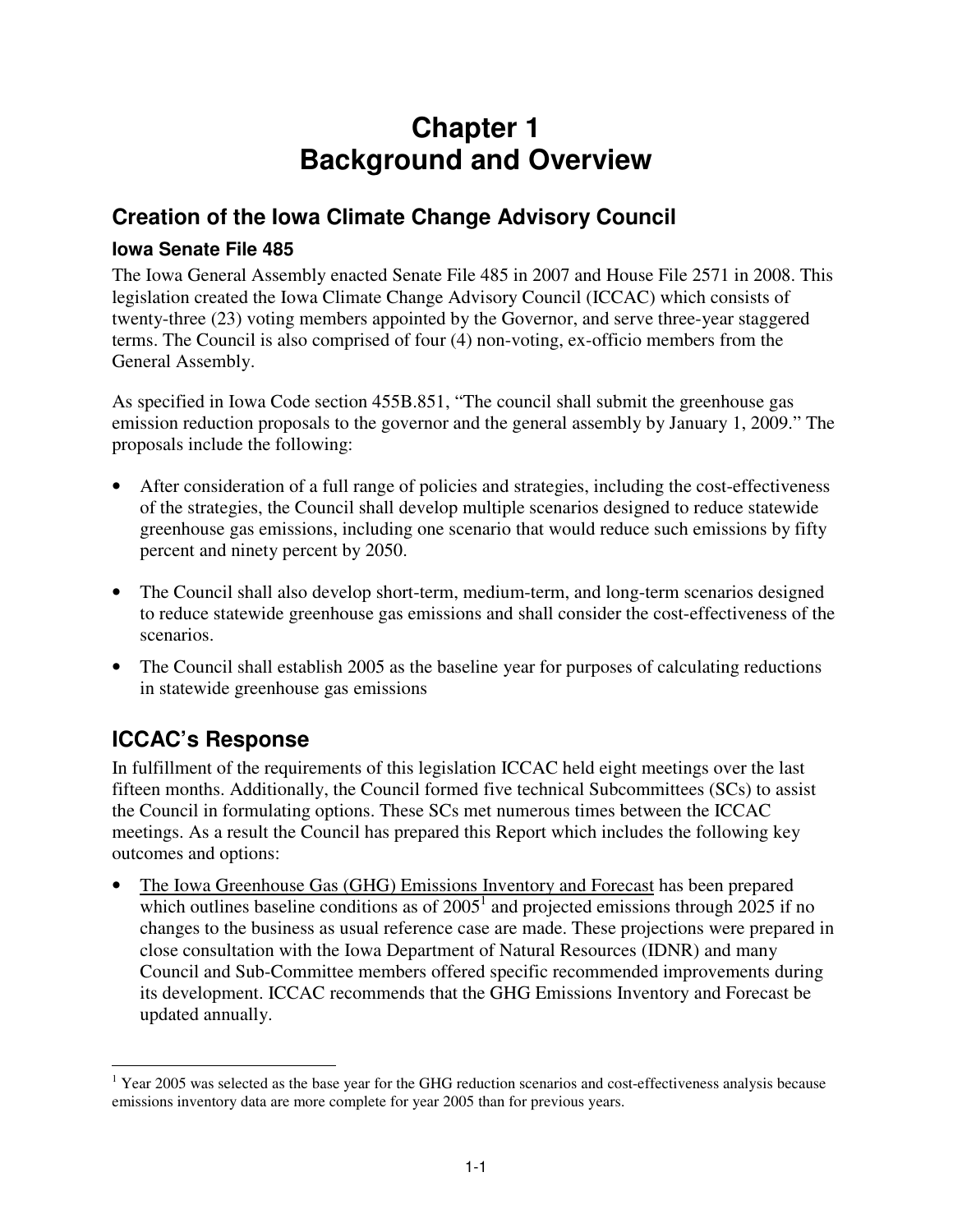- Approval of a comprehensive package of multi-sector policy options to reduce GHG emissions and address related energy and commerce issues in Iowa. ICCAC approved 56 policy options for inclusion in this Final Report. The ICCAC Members present and voting approved 32 of these policy options unanimously, approved 11 more with a super-majority vote (support of 80% or more of the members present and voting ), and 13 additional options with a simple majority supporting it. One option failed to gain ICCAC approval. Explanations of objections are in included in Appendices F through J of this Report, which contain detailed accounts of the ICCAC's options.
- Evaluation of the direct costs and direct cost savings of the policy options in Iowa. The ICCAC analyzed quantitatively the direct costs or cost savings of 37 of its 56 policy options. Although the total net cost associated with the 37 policies analyzed is estimated at about \$ 4.8 billion between 2009 and 2020, the weighted-average cost-effectiveness of the 37 policies is estimated to be approximately  $$8.80/tCO<sub>2</sub>e$  reduced. Many of the policies are estimated to yield significant cost-saving opportunities for Iowans. Other policies will incur net costs.
- The Council developed two GHG Reduction Scenarios. One scenario was specified by the enabling legislation to achieve a 50% reduction from the baseline year [2005] by 2050. The Council developed a second GHG reduction scenario to achieve a 90% GHG reduction below the 2005 baseline year by 2050. The Council chose 2012 and 2020 as its short-term and mid-term intervals, respectively. For a 50% reduction by 2050 scenario the Council recommends a 1% reduction by 2012 and an 11% reduction by 2020. For the 90% reduction scenario the Council recommends a 3% reduction by 2012 and a 22 % reduction by 2020. The ICCAC based its options on its review of the potential overall emission reduction estimates (as compared to the GHG emissions inventory and forecast) for 38 of 56 policy Options for which emission reductions were quantified, and its review of goals and targets adopted by several other states. Of the 56 policy Options, 38 were analyzed quantitatively to have a cumulative effect of reducing emissions by about 20 million metric tons of carbon dioxide equivalent (MMtCO<sub>2</sub>e) in 2012 and 105 (MMtCO<sub>2</sub>e) in 2020. Together, if the 38 quantified policy options and the recent federal and state actions (or their functional equivalent) are successfully implemented, the 2020 emission reduction scenario based on results of analysis of ICCAC proposals conducted through the ICCAC and Subcommittee process is achievable.
- In addition, the ICCAC recommends that the state report biennially to the Governor and the state legislature on the state's progress in reducing GHG emissions under these scenarios.

## **Recent Actions**

#### **GHG Reductions Associated With Recent Federal Actions**

The federal Energy Independence and Security Act of 2007 (EISA) was signed into law in December 2007. This law contains several requirements that will reduce GHG emissions as they are implemented over the next few years. During the ICCAC process, sufficient information was identified (e.g., implementation schedules) to estimate GHG emission reductions associated with implementing the Corporate Average Fuel Economy requirements and energy efficiency requirements for new appliances and lighting associated with the EISA's Title IV (Energy Savings in Buildings and Industry) and Title V (Energy Savings in Government and Public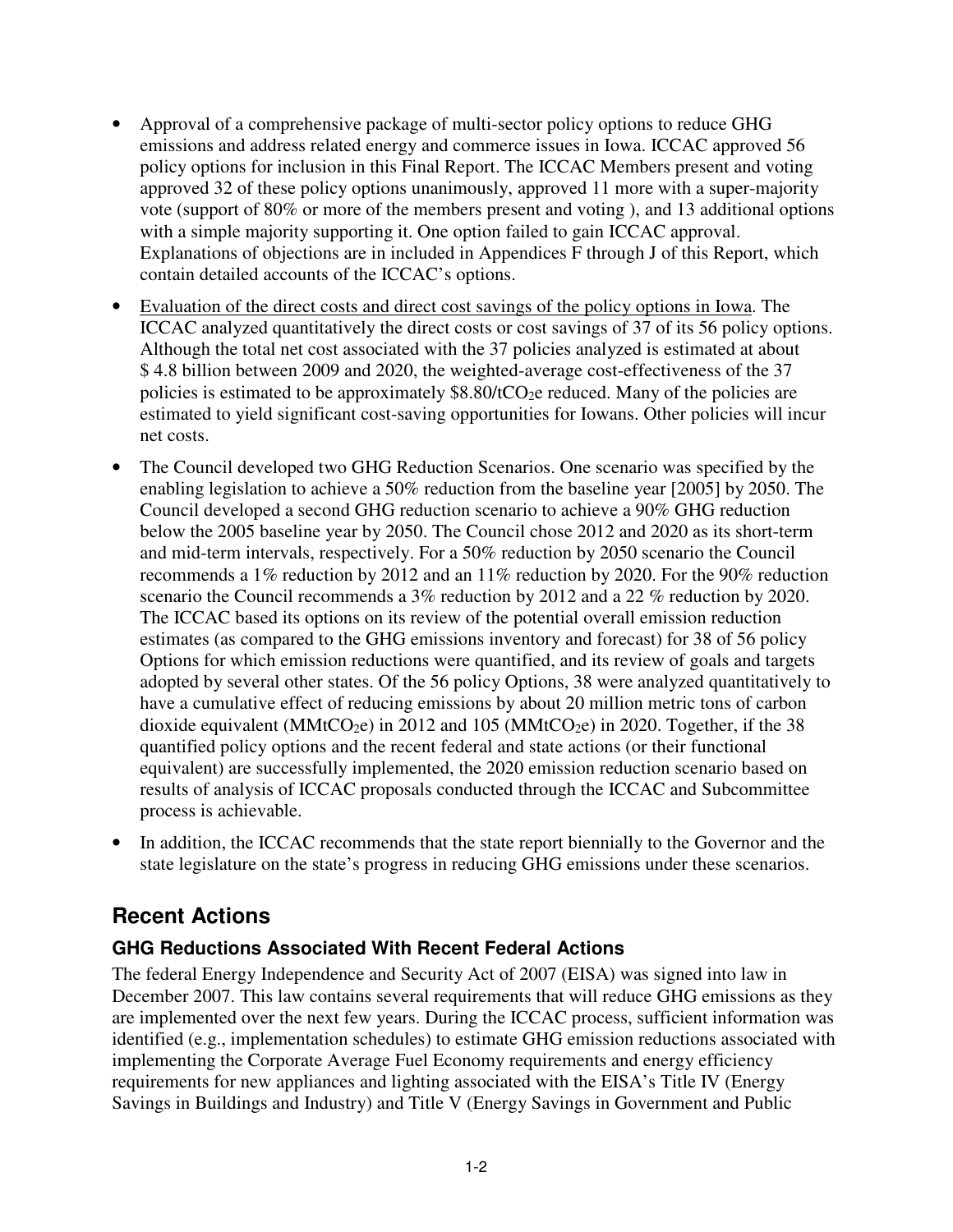Institutions) requirements in Iowa. The GHG emission reductions projected to be achieved by these actions are shown in Figure 1-1. Table 1-1 provides the numeric estimates underlying Figure 1-1.

#### **Recent State Actions**

-

Iowa has recently embarked on statewide energy efficiency programs in response to concerns about energy costs. The state is implementing two energy efficiency initiatives under Executive Orders 6 and 41. Executive Order  $6<sup>2</sup>$  by Governor Culver establishes a Green Government Initiative in Iowa that is targeted at three areas (buildings, materials and biofuels). Several Task Forces have been established to address the specific areas. Executive Order  $41<sup>3</sup>$  by Governor Vilsack requires that all state agencies reduce energy consumption in state buildings. The estimated reductions associated with each of these efforts is also incorporated into Figure 1-1 and Table 1-1.

Together, these federal and state requirements are estimated to reduce gross GHG emissions for all sectors combined in Iowa by about  $3.4 \text{ MMtCO}_2e$  (a  $2.4\%$  reduction) from the business-asusual emissions in 2020.

<sup>&</sup>lt;sup>2</sup> State of Iowa, Executive Department. Executive Order Number Six, February 21, 2008 Available at http://publications.iowa.gov

<sup>&</sup>lt;sup>3</sup> State of Iowa, Executive Department. Executive Order Number Forty-one. April 22, 2005. Available at http://publications.iowa.gov/2619/1/EO\_41.pdf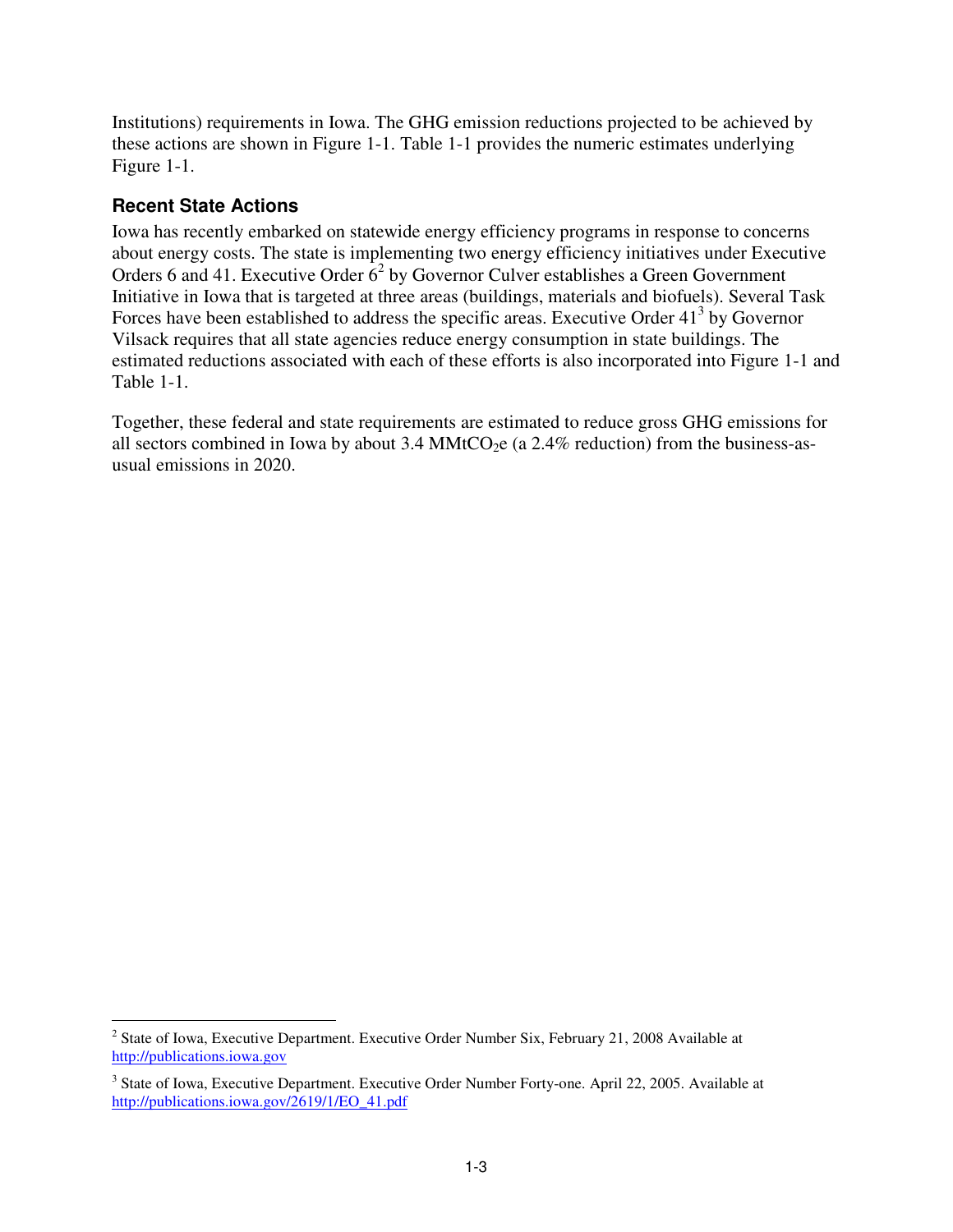



 $MMtCO<sub>2</sub>e = million metric tons of carbon dioxide equivalent.$ 

#### **Table 1-1. Estimated emission reductions associated with the effect of recent federal and state actions in Iowa (consumption-basis, gross emissions)**

|                                                                               |                                                 |      | <b>GHG Emissions</b><br>(MMtCO <sub>2</sub> e) |                                      |  |
|-------------------------------------------------------------------------------|-------------------------------------------------|------|------------------------------------------------|--------------------------------------|--|
|                                                                               | <b>GHG Reductions</b><br>(MMtCO <sub>2</sub> e) |      | <b>Business as</b><br><b>Usual</b>             | <b>With Recent</b><br><b>Actions</b> |  |
| <b>Sector / Recent Action</b>                                                 | 2012                                            | 2020 | 2020                                           | 2020                                 |  |
| <b>Energy Efficiency and Conservation (EEC)*</b>                              |                                                 |      |                                                |                                      |  |
| Federal Improved Standards for Appliances and<br><b>Lighting Requirements</b> | 0.23                                            | 1.13 | 29.7                                           | 28.6                                 |  |
| Iowa Executive Orders 6 and 41                                                | 0.21                                            | 0.29 |                                                | 28.3                                 |  |
| <b>Transportation and Land Use (TLU)</b>                                      |                                                 |      |                                                |                                      |  |
| Federal Corporate Average Fuel Economy (CAFE)<br>Requirements                 | 0.26                                            | 1.93 | 27.2                                           | 25.2                                 |  |
| Total (EEC + TLU Sectors)                                                     | 0.70                                            | 3.35 | 56.9                                           | 53.5                                 |  |
| <b>Total (All Sectors)</b>                                                    |                                                 |      | 139.1                                          | 135.7                                |  |

 $GHG = greenhouse gas; MMtCO<sub>2</sub>e = million metric tons of carbon dioxide equivalent.$ 

\*EEC in this report specifically addresses residential, commercial and industrial (RCI) fuel use.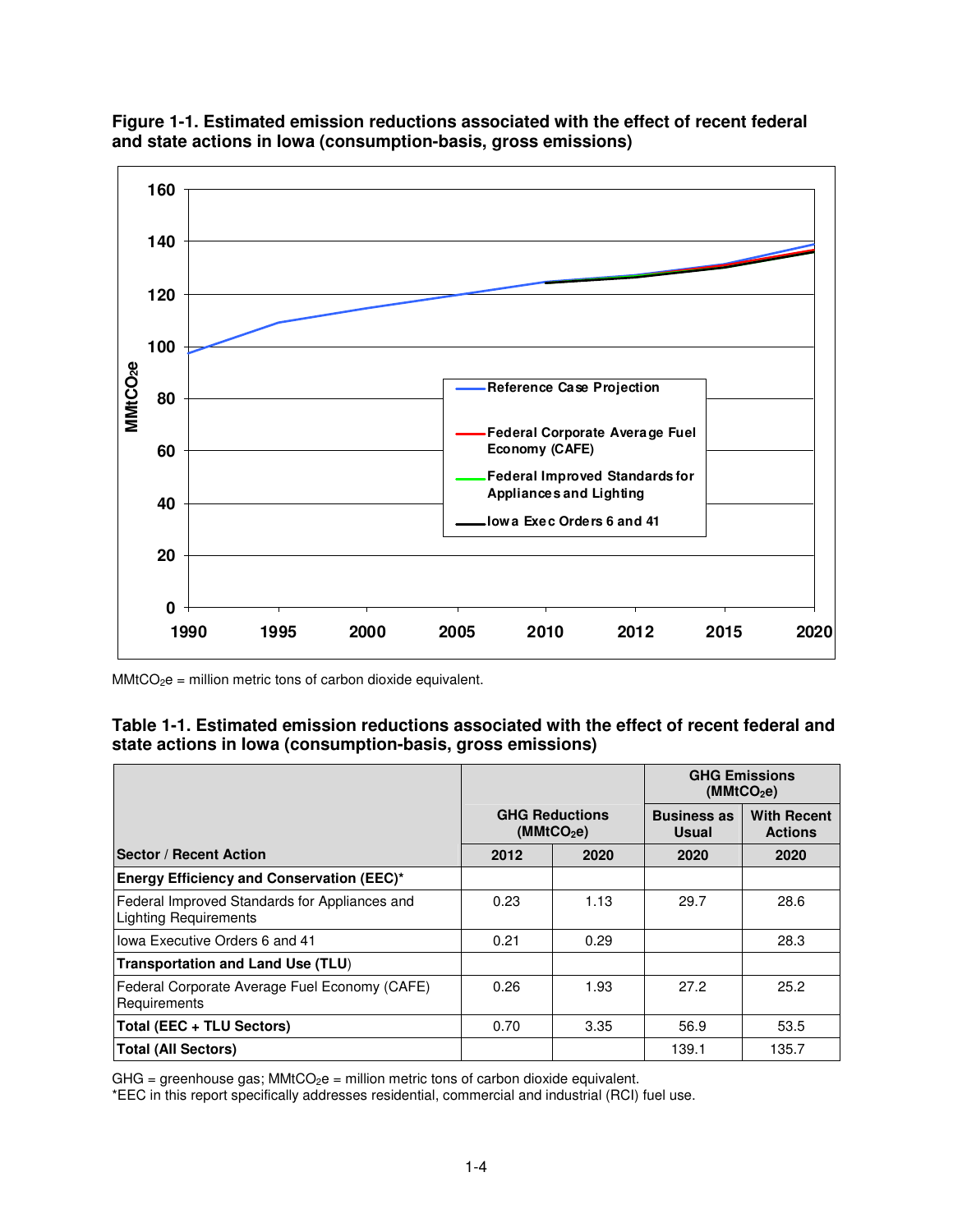## **The ICCAC Process**

The ICCAC began its deliberative process at its second meeting on December 17, 2007 following an organizational meeting via teleconference on October 18, 2007. ICCAC met a total of seven times, with the final decisional meeting held on November 10, 2008, followed by a conference call on December 10, 2008 for review of this report. About 75 additional teleconference meetings of ICCAC's five supporting Subcommittees were also held to identify and analyze various potential policy actions in advance of the ICCAC's November 10, 2008 final decisional meeting.

The five SCs considered information and potential options in the following sectors:

- Energy Efficiency and Conservation (EEC);
- Clean and Renewable Energy (CRE);
- Transportation and Land Use (TLU);
- Agriculture, Forestry, and Waste Management (AFW); and
- Cross-Cutting Issues (CC) (i.e., issues that cut across the above sectors).

The Center for Climate Strategies (CCS) provided facilitation and technical assistance to the ICCAC and each of the SCs, based on a detailed proposal approved by the ICCAC. The SCs consisted of ICCAC members and selected additional members. Members of the public were invited to observe and provide input at all meetings of the ICCAC and SCs. The SCs served as advisers to the ICCAC and helped generate initial options on Iowa-specific policy options to be added to the catalog of existing states actions; priority policy options for analysis; draft proposals on the design characteristics and quantification of the proposed policy options; specifications and assistance for analysis of draft policy options (including best available data sources, methods and assumptions); and other key elements of policy option proposals, including related policies and programs, key uncertainties, co-benefits and costs, feasibility issues, and potential barriers to consensus. Where members of a SC did not fully agree on options to the ICCAC, the summary of their efforts was reported to the ICCAC as a part of its consideration and actions. The ICCAC then made its decisions after reviewing the SCs' proposals, including modifications as deemed appropriate in their judgment.

The ICCAC process employed a model of informed self-determination through a facilitated, stepwise, fact-based, and consensus-building approach. The process was facilitated by CCS, an independent, expert facilitation and technical analysis team. It was based on procedures that CCS has used in a number of other state climate change planning initiatives since 2000, but was adapted specifically for Iowa. The ICCAC process sought but did not mandate consensus, and it explicitly documented the level of ICCAC support for policies and key findings through a voting process established in advance, including barriers to full consensus where they existed on final consideration of proposed actions.

The 56 policy options (out of more than 300 potential options considered) adopted by the ICCAC and presented in this report were developed through a stepwise approach that included: (1) expanding a list existing states actions to include additional Iowa-specific actions; (2) developing a set of "priority for analysis" options for further development; (3) fleshing these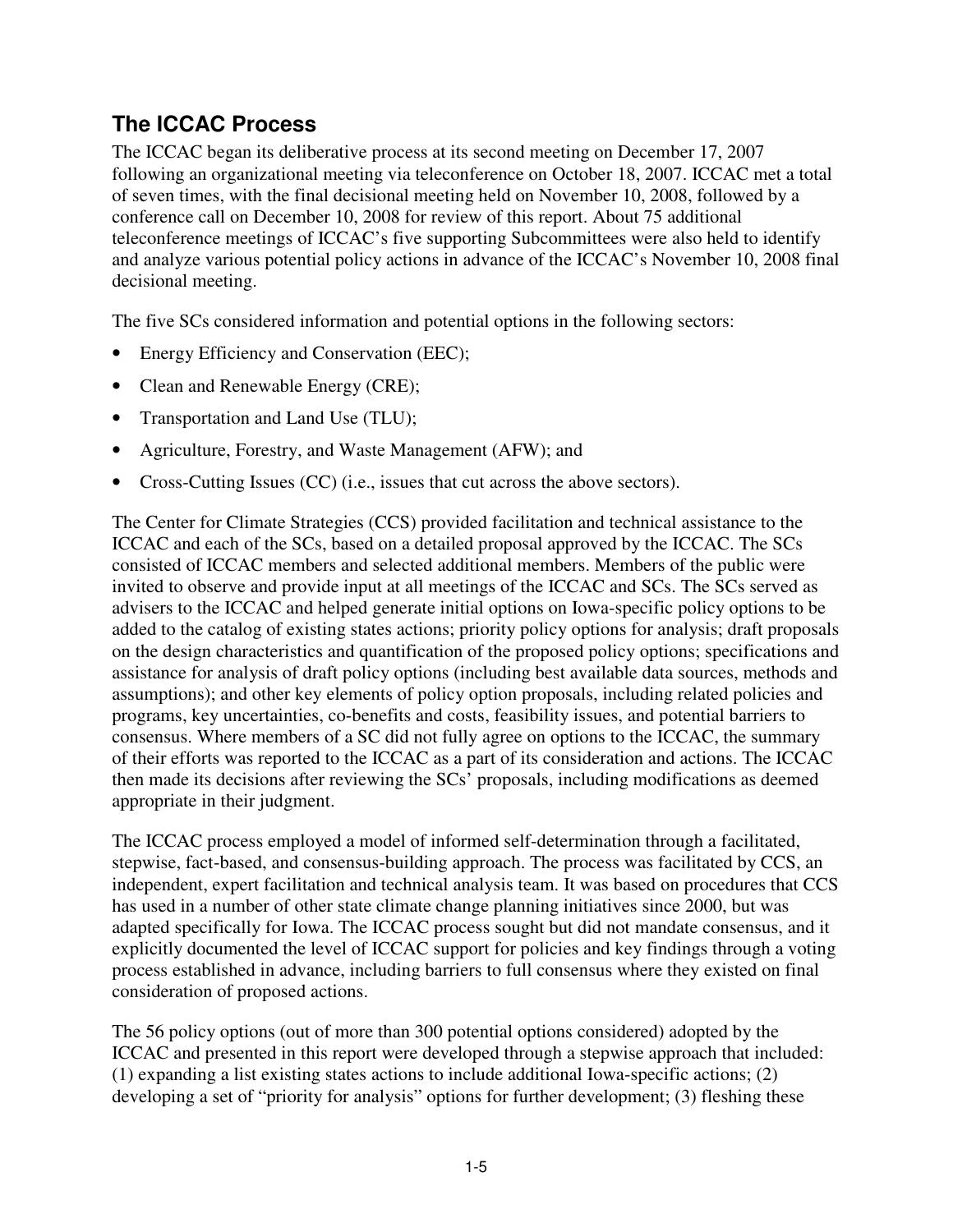proposals out for full analysis by development of "straw proposals" for level of effort, timing and parties involved in implementation; (4) developing and applying a common framework of analysis for options, including sector specific guidance and detailed specifications for options that include data sources, methods and key assumptions; (5) reviewing results of analysis and modifying proposals as needed to address potential barriers to consensus; (6) finalizing design and analysis of options to remove barriers to final agreement; and (7) developing other key elements of policy proposals such as implementation mechanisms, co-benefits, and feasibility considerations. At the final three meetings of the process, policy options with at least majority support (defined as less than half of those present objecting) from ICCAC members present were adopted by the ICCAC and included in this report. The SCs' options to the ICCAC were documented and presented to the ICCAC at each ICCAC meeting. All of the ICCAC and SC meetings were open to the public and all materials for and summaries of the ICCAC and SC meetings were posted on the ICCAC Web site (www.iaclimatechange.us). A detailed description of the deliberative process is included in Appendix B.

# **Analysis of Policy Options**

With CCS providing facilitation and technical analysis, the five SCs submitted options for policies for ICCAC consideration using a "policy option template" conveying the following key information:

Policy Description Policy Design (Goals, Timing, Parties Involved) Implementation Mechanisms Related Policies/Programs in Place Type(s) of GHG Reductions Estimated GHG Reductions and Net Costs or Cost Savings Key Uncertainties Additional Benefits and Costs Feasibility Issues Status of Group Approval Level of Group Support Barriers to Consensus

In its deliberations, the ICCAC reviewed, modified, and reached group agreement on various policy options. The final versions for each sector, conforming to the policy option templates, appear in Appendices F through J and constitute the most detailed record of decisions of the ICCAC. Appendix E describes the methods used for quantification of the 38 policy options that were analyzed quantitatively. The quantitative analysis produced estimates of the GHG emission reductions and direct net costs (or cost savings) of implementation of various policies, in terms of both a net present value from 2009 to 2020 and a dollars-per-ton cost (i.e., cost-effectiveness). The key methods are summarized below.

**Estimates of GHG Reductions:** Using the projection of future GHG emissions (see below) as a starting point, 38 policy options were analyzed by CCS to estimate GHG reductions attributable to each policy in the individual years of 2012 and 2020 and cumulative reductions over the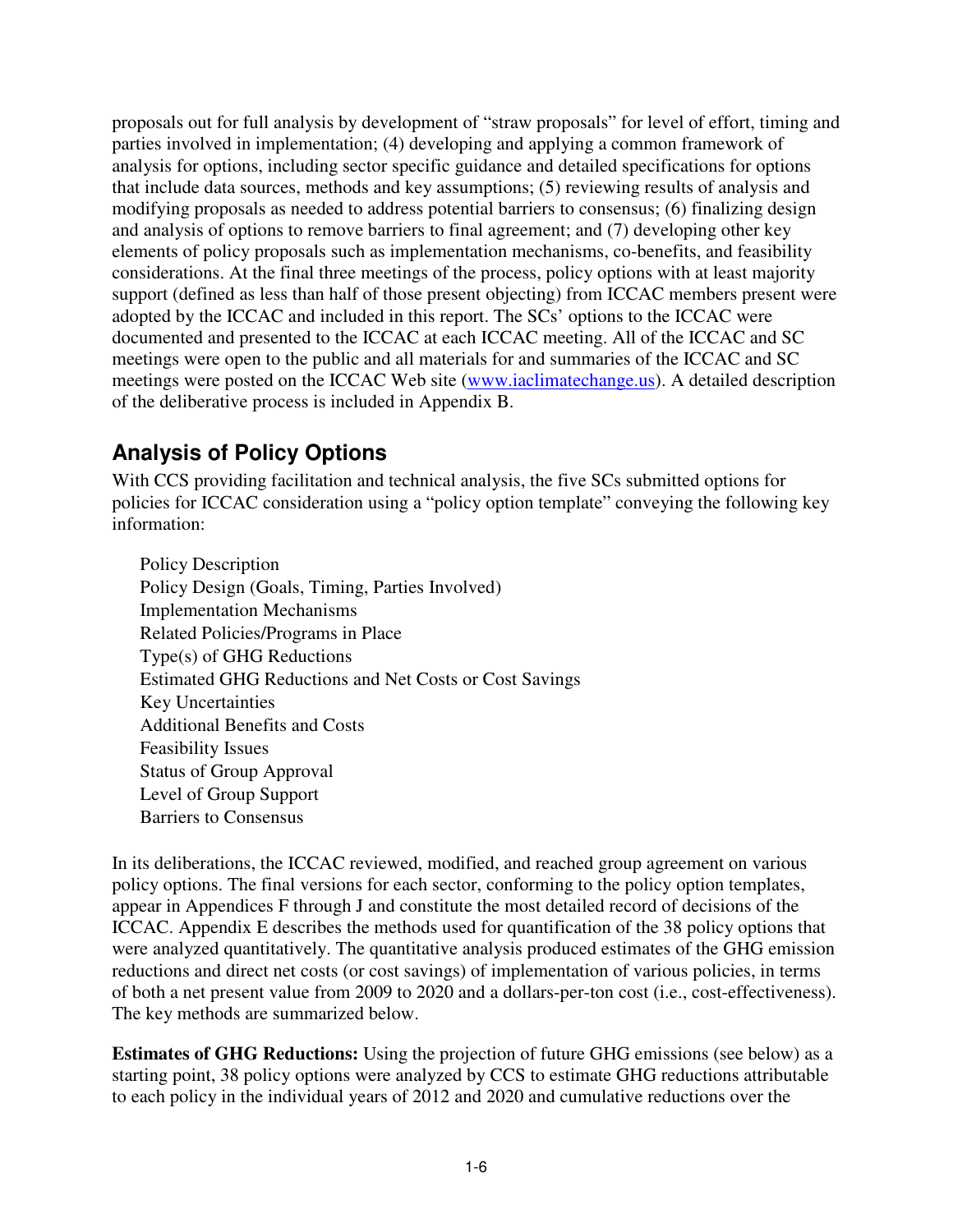period 2009–2020. The estimates were prepared in accordance with guidance by the appropriate SC and the ICCAC, which later reviewed the estimates and, in some cases, directed that they be revised with respect to such elements as goals, data sources, assumptions, sensitivity analysis, and methodology. Many policies were estimated to affect the quantity or type of fossil fuel combusted; others affected methane or  $CO<sub>2</sub>$  sequestered. Among the many assumptions involved in this task was identification of the appropriate GHG accounting framework—namely, the choice between taking a "production-based" approach versus a "consumption-based" approach to various sectors of the economy.<sup>4</sup>

**Estimates of Costs/Cost Savings:** The analyses of 37 policy options included estimates of the direct cost of those policies, in terms of both net costs or cost savings during 2009–2020 and a dollars-per-ton cost (i.e., cost-effectiveness). Following is a brief summary of the approach used to estimate the costs or cost savings associated with the policy options:

- *Discounted and annualized costs or cost savings—*Standard approaches were taken here. The net present value of costs or cost savings was calculated by applying a real discount rate of 5%. Dollars-per-ton estimates were derived as an annualized cost per ton, dividing the present value cost or savings by the cumulative GHG reduction measured in tons. As was the case with GHG reductions, the period 2009–2025 was analyzed.
- *Cost savings*—Total net costs or savings were estimated through comparison of monetized costs and savings of policy implementation over time, using discounting. These net costs could be positive or negative; negative costs indicated that the policy saved money or produced "cost savings." Many policies were estimated to create net financial cost savings (typically through fuel savings and electricity savings associated with new policy actions).
- *Direct vs. indirect effects—*Estimates of costs and cost savings were based on "direct effects"  $(i.e., those borne by the entities implementing the policy).$ <sup>5</sup> Implementing entities could be individuals, companies, and/or government agencies. In contrast, conventional cost-benefit analysis takes the "societal perspective" and tallies every conceivable impact on every entity in society (and quantifies these wherever possible).

**Additional Costs and Benefits:** The ICCAC options were guided by four decision criteria that included GHG reductions and monetized costs and cost savings of various policies, as well as other potential co-benefits and costs (e.g., social, economic, and environmental) and feasibility considerations. The SCs were asked to examine the latter two in qualitative terms where deemed important and quantify them on a case-by-case basis, as needed, depending on need and where data were readily available.

<sup>&</sup>lt;u>.</u> <sup>4</sup> A production-based approach estimates GHG emissions associated with goods and services produced within the state, and a consumption-based approach estimates GHG emissions associated with goods and services consumed within the state. In some sectors of the economy, these two approaches may not result in significantly different numbers. However, the power sector is notable, in that it is responsible for large quantities of GHG emissions, and states often produce more or less electricity than they consume (with the remainder attributable to power exports or imports).

<sup>&</sup>lt;sup>5</sup> "Additional benefits and costs" were defined as those borne by entities other than those implementing the policy option. These indirect effects were quantified on a case-by-case basis, depending on magnitude, importance, need, and availability of data.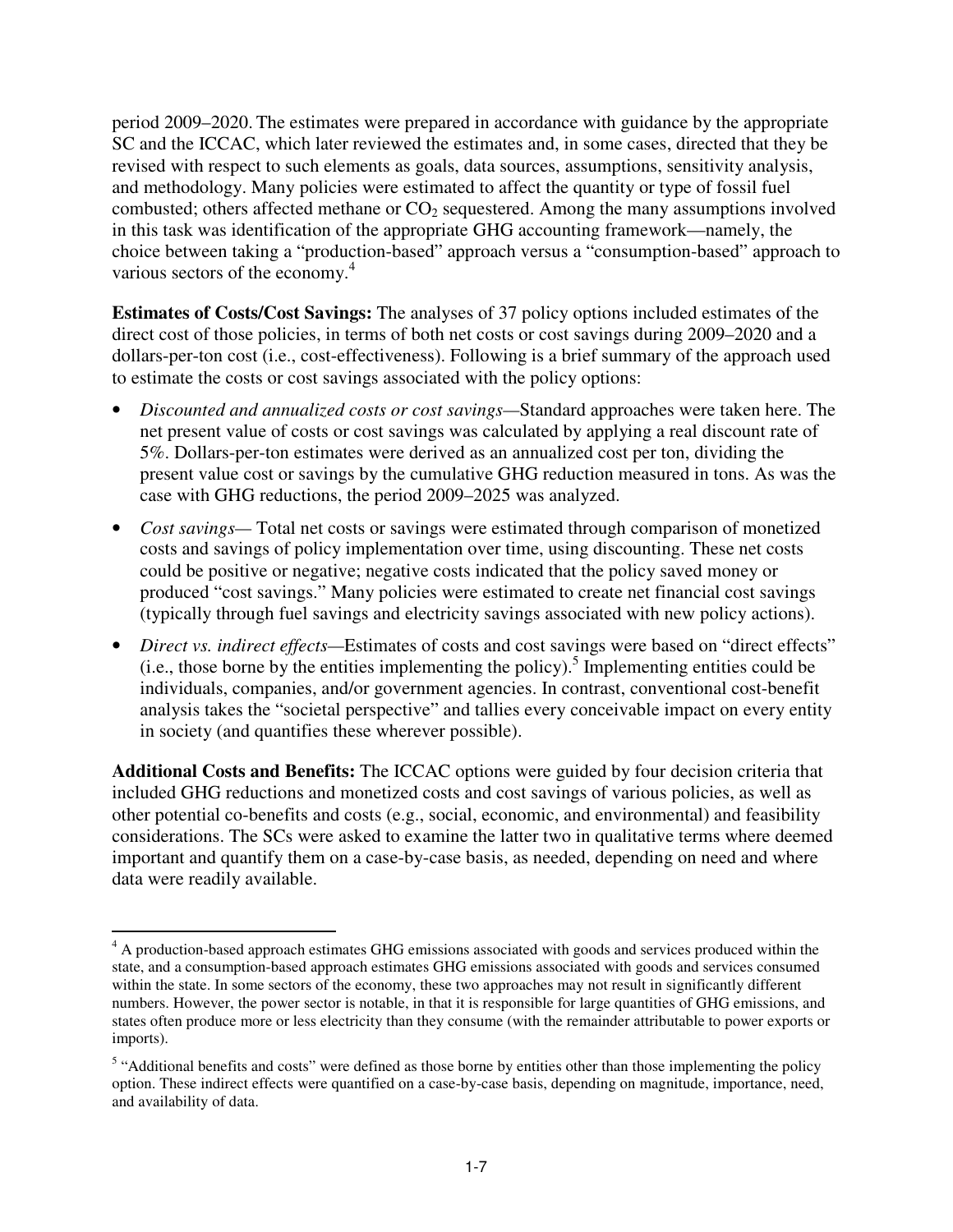**Implementation Mechanisms:** The analysis for each option (see Appendices F through J) of the ICCAC includes guidance on the policy instruments or "mechanisms" that were prescribed or assumed for the policy action. This includes a range of potential mechanisms including, for instance, funding incentives, codes and standards, voluntary and negotiated agreements, market based instruments, information and education, reporting and disclosure, and other instruments. In some cases, the recommended instruments are precise. In other cases, they are more general and envision further work to develop concrete programs and steps to achieve the goals recommended by the ICCAC.

# **Iowa GHG Emissions Inventory and Reference Case Projections**

In April 2008, CCS completed a draft GHG emissions inventory and reference case projection to assist the ICCAC and SCs in understanding past, current, and possible future GHG emissions in Iowa, and thereby inform the policy development process.<sup>6</sup> The ICCAC and SCs reviewed, discussed, and evaluated the draft inventory and projections methodologies, as well as alternative data and approaches for improving the draft inventory and projections. The final report incorporating comments provided by the Subcommittees that were approved by the ICCAC at their September 2008 meeting and incorporated into the final report during October, is available at: http://www.iaclimatechange.us/Inventory\_Forecast\_Report.cfm . At the 7th ICCAC meeting in November 2008 the Council received the final I-F Report<sup>7</sup> and agreed to file and forward it to the Governor and Legislature.

The inventory and reference case projections included detailed coverage of all economic sectors and GHGs in Iowa, including future emission trends and assessment issues related to energy, the economy, and population growth. It is important to note that the emission estimates reflect the GHG emissions associated with the electricity sources used to meet Iowa's demands, corresponding to a consumption-based approach to emissions accounting. Another way to look at electricity emissions is to consider the GHG emissions produced by electricity generation facilities in the state—a production-based method. The study covers both methods of accounting for emissions, but for consistency, all total results are reported as consumption-based.

As illustrated in Figure 1-2, under the reference case projections, Iowa's gross GHG emissions continue to grow steadily, climbing to about 148 MMtCO<sub>2</sub>e by 2025, 52% above 1990 levels. This equates to a 1.1% annual rate of growth from 2005 to 2025. Relative to 2005, the share of emissions associated with electricity consumption and the transportation sector both increase slightly to 32% and 20%, respectively, in 2025. The share of emissions from the industrial processes and fossil fuel industry sectors is projected to increase to 6% and 3%, respectively, by

 6 Center for Climate Strategies. *Draft Iowa Greenhouse Gas Inventory and Reference Case Projections, 1990–2025*. Prepared for the Iowa Climate Change Advisory Council. April, 2008. Available at: http://www.iaclimatechange.us/ Inventory\_Forecast\_Report.cfm

<sup>7</sup> Center for Climate Strategies. *Final Iowa Greenhouse Gas Inventory and Reference Case Projections, 1990–2025*. Prepared for the Iowa Climate Change Advisory Council. October, 2008. Available at:

http://www.iaclimatechange.us/Inventory\_Forecast\_Report.cfm. See pages 13 and 14 of this report for a list of the the revisions that the ICCAC made to the inventory and reference case projections; these revisions are also identified at the end of Chapter 2 of the ICCAC final report.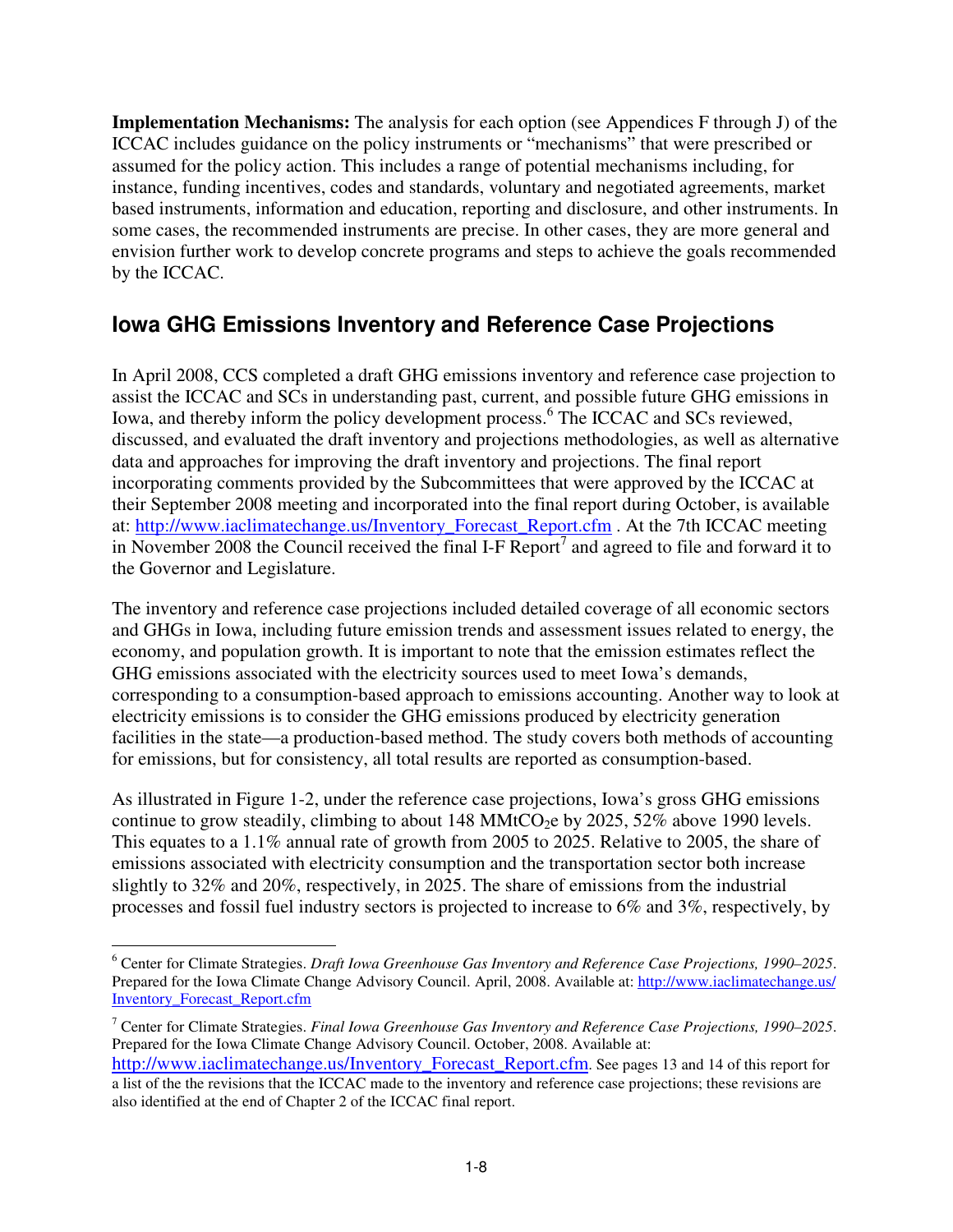2025. The share of emissions from the residential commercial and industrial and commercial (RCI) fuel use sector and the waste management sector is projected to remain the same at about 20% and 2%, respectively, of Iowa's gross GHG emissions in 2025. The agriculture sector is the only sector in Iowa whose emission share in 2025 is projected to decrease from its emission share in 2005 (from 23% in 2005 to 17% in 2025).

Emissions associated with electricity consumption are projected to be the largest contributor to future GHG emissions growth, followed by emissions associated with the transportation sector. Other sources of emissions growth include the RCI fuel use sector and the increasing use of HFCs and PFCs as substitutes for ozone-depleting substances in refrigeration, air conditioning, and other applications. The agriculture sector is the only sector in which emissions are projected to decrease from 2005 to 2025. Figure 1-3 depicts the 2005 distribution of sources in Iowa compared to the United States (U.S.) .

Estimates of carbon sinks within Iowa's forests, including urban forests and land use changes as well as agricultural soils, have also been included in this report. The current estimates indicate that about 27 MMtCO<sub>2</sub>e were stored in Iowa soils, forests and agricultural biomass in 2005. This leads to *net* emissions of 92 MMtCO<sub>2</sub>e in Iowa in 2005, an amount equal to 1.4% of total US net GHG emissions.

While Iowa's estimated emissions growth rate presents challenges, it also provides major opportunities. Key choices regarding technologies and infrastructure can have a significant impact on emissions growth in Iowa. The ICCAC's options document the opportunities for the state to reduce its GHG emissions, while continuing its strong economic growth by being more energy efficient, using more renewable energy sources, and increasing the use of cleaner transportation modes, technologies, and fuels.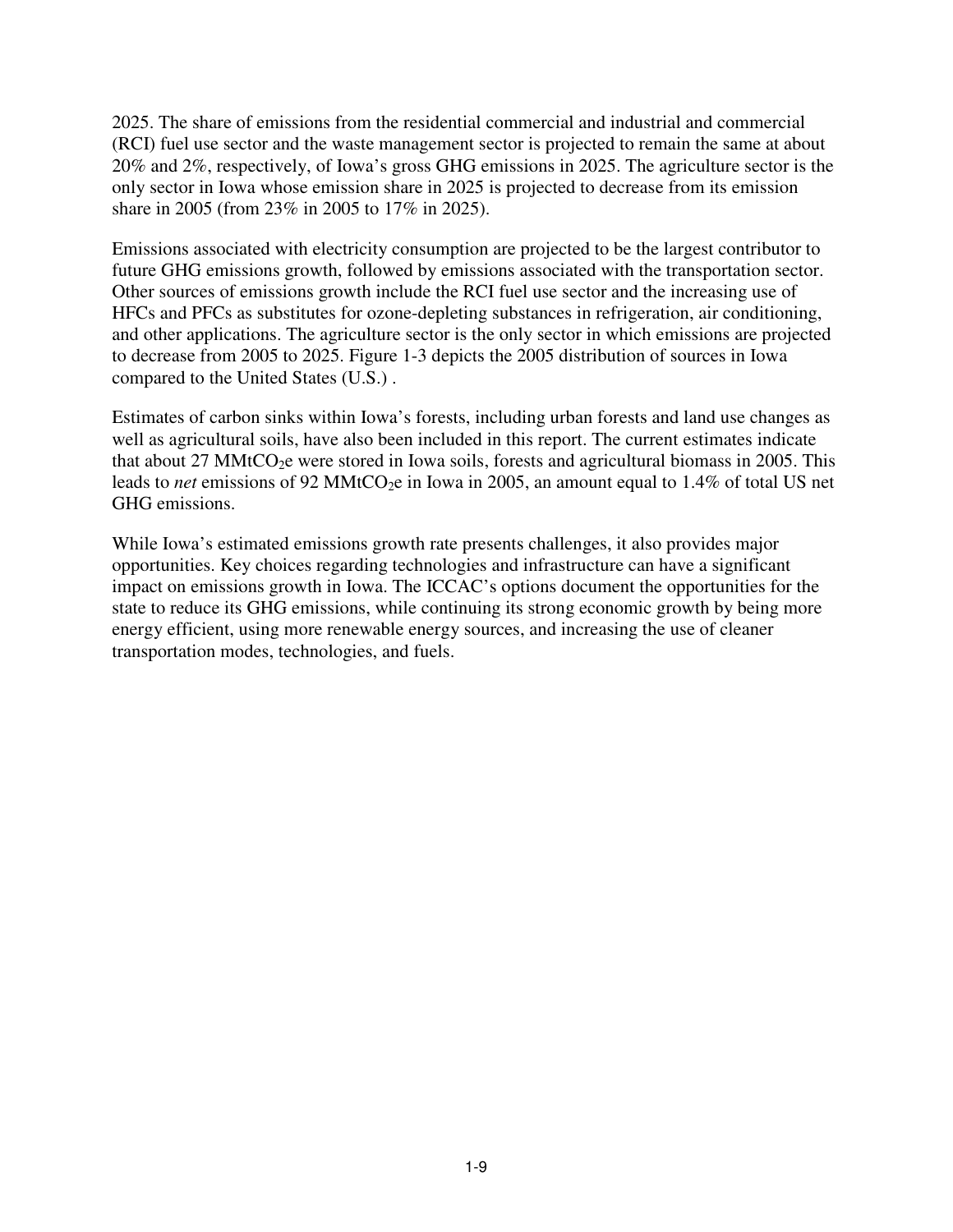



 $MMCO<sub>2</sub>e$  = million metric tons of carbon dioxide equivalent; RCI = direct fuel use in residential, commercial, and industrial sectors; ODS = ozone-depleting substance; Ind. = industrial.



#### **Figure 1-3. Gross GHG emissions by sector, 2005: Iowa and U.S.**

# **ICCAC Policy Options (Beyond Recent Actions)**

The ICCAC recommended 56 policy options. The ICCAC Members present and voting approved 32 of these recommended policy options unanimously, approved 11 more with a super-majority vote (support of 80% or more of the members present and voting ), and 13 additional options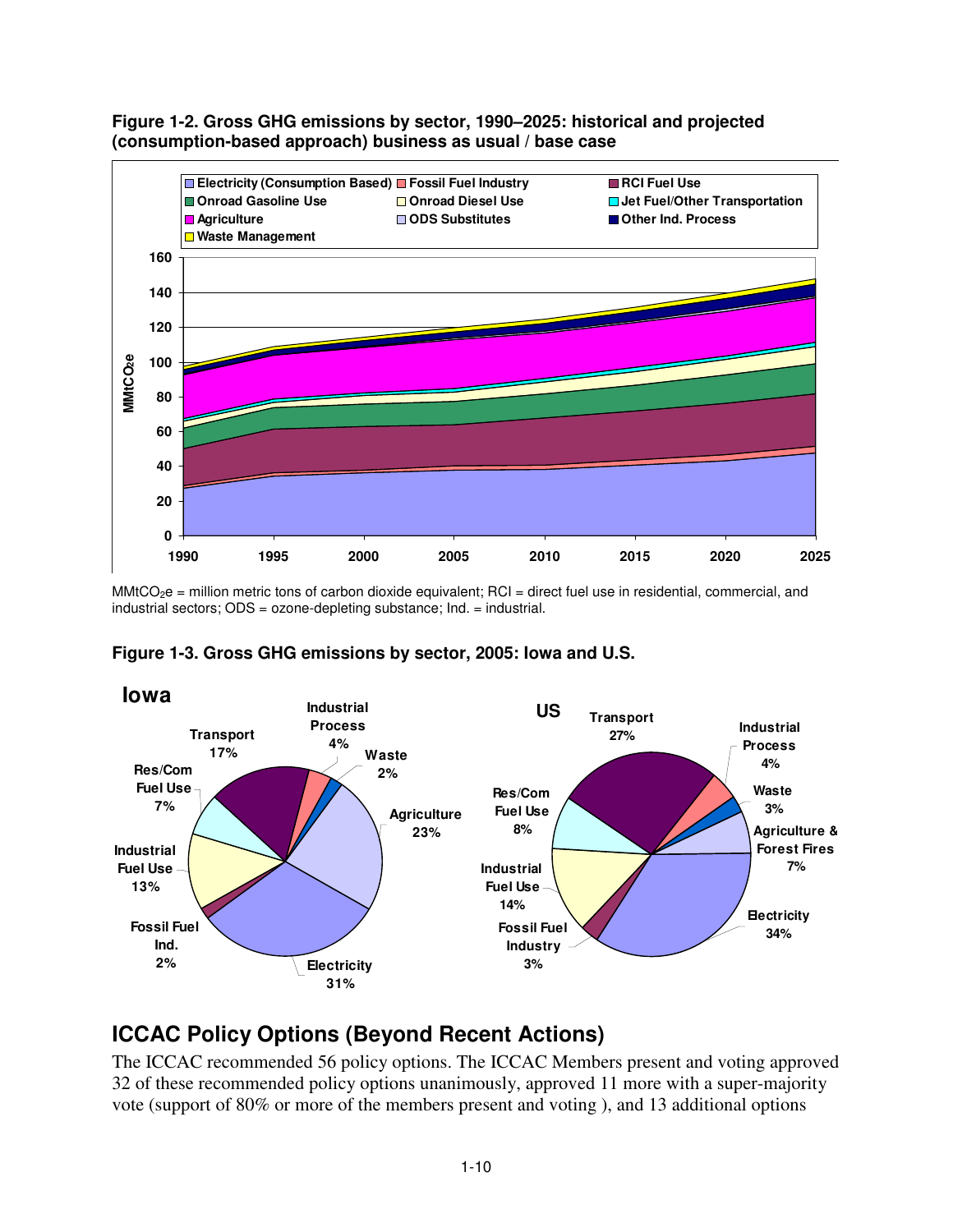with a simple majority supporting it. One option failed to gain ICCAC approval. Explanations of objections are in included in Appendices F through J of this Report, which contain detailed accounts of the ICCAC's options.

Of the 56 policy options, 38 were analyzed quantitatively to have a cumulative effect of reducing emissions by about 20 million metric tons of carbon dioxide equivalent ( $M/MtCO<sub>2</sub>e$ ) in 2012 and 105 (MMtCO<sub>2</sub>e) in 2020.

Figure 1-4 presents a graphical summary of the potential cumulative emission reductions associated with the recent federal actions and the 38 policy options relative to the business-asusual reference case projections. Table 1-2a provides the numeric estimates underlying Figure 1- 4 for the 50% reduction by 2050 scenario and Table 1-2b provides the same estimate for the 90% reduction scenario by 2050. In Figure 1-4:

- The blue line shows actual (for 1990, 1995, 2000, and 2005) and projected (for 2010, 2012, 2015 and 2020) levels of Iowa' gross GHG emissions on a consumption basis. (The consumption-based approach accounts for emissions associated with the generation of electricity in Iowa to meet the state's demand for electricity)
- The red line shows projected emissions associated with recent federal and state actions that were analyzed quantitatively.
- The green line shows projected emissions if all of the ICCAC's 38 options that were analyzed quantitatively with respect to their GHG reduction potential are implemented successfully and the estimated reductions are fully achieved. (Note that other ICCAC options would have the effect of reducing emissions, but those reductions were not analyzed quantitatively, so are not reflected in the green line.)

For the policy options offered by the ICCAC to yield the levels of estimated emission reductions shown in Table 1-3, they must be implemented in a timely, aggressive, and thorough manner. Table 1-4 depicts the final policy options of the Council and their associated GHG reductions and costs/ savings for each sector.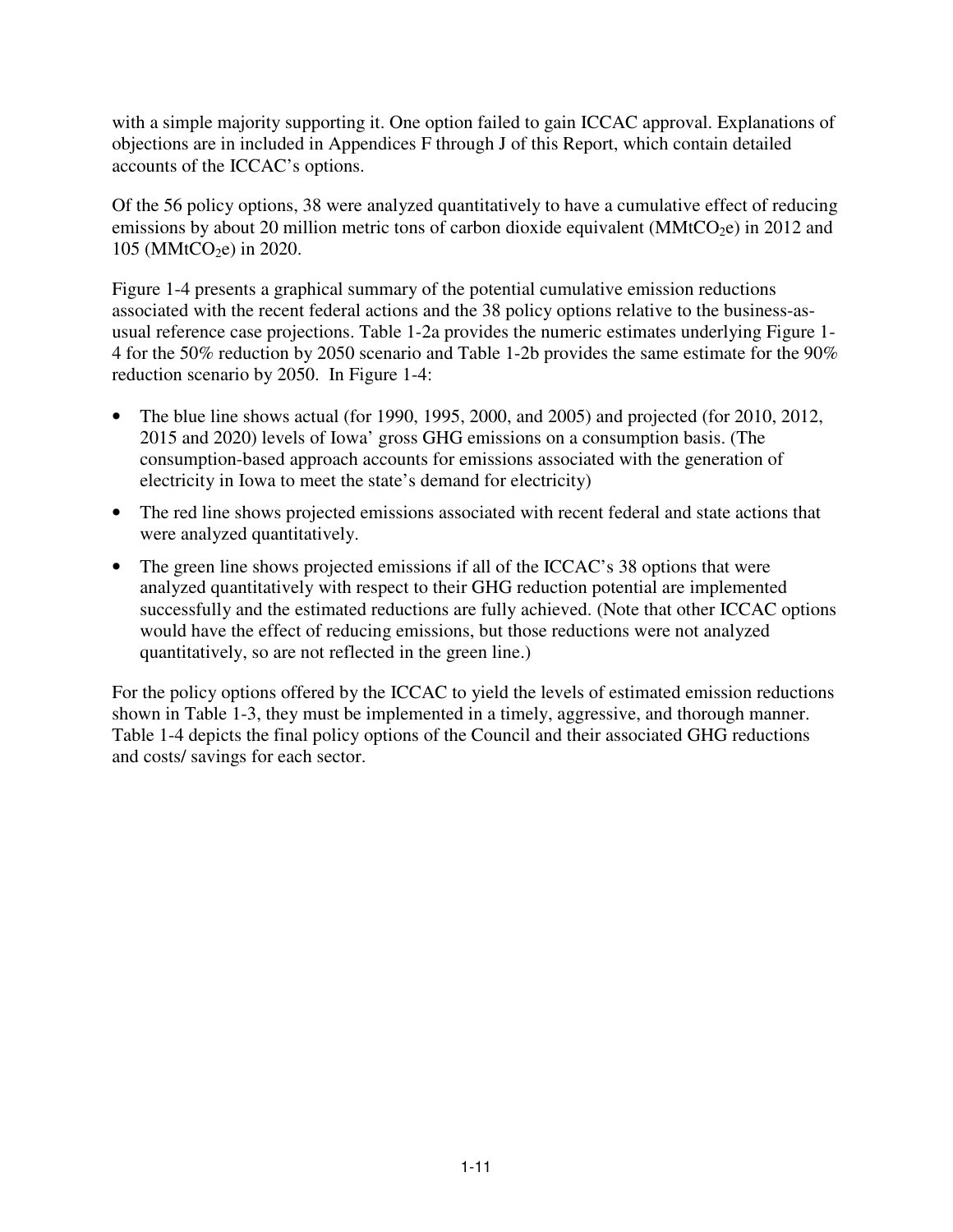**Figure 1-4. Annual GHG emissions: reference case projections and ICCAC options (consumption basis, gross emissions)** 



Future Emissions - Consumption Gross

MMtCO<sub>2</sub>e = million metric tons of carbon dioxide equivalent; GHG = greenhouse gas; ICCAC = Iowa Climate Change Advisory Council.

| Table 1-2a. Annual emissions: reference case projections and impact of ICCAC options |
|--------------------------------------------------------------------------------------|
| (consumption basis, gross emissions) 50% GHG reduction Scenario by 2050              |

|                                                                 | <b>Consumption Basis - Gross Emissions</b> |       |       |       |       |       |       |
|-----------------------------------------------------------------|--------------------------------------------|-------|-------|-------|-------|-------|-------|
|                                                                 | 1990                                       | 2000  | 2005  | 2010  | 2012  | 2015  | 2020  |
| Projected GHG emissions                                         | 97.3                                       | 114.2 | 119.5 | 124.4 | 127.3 | 131.4 | 139.1 |
| Reductions from recent actions                                  |                                            |       | 0.0   | 0.3   | 0.7   | 1.6   | 3.3   |
| Projected GHG emissions after<br>recent actions*                |                                            |       | 119.5 | 124.1 | 126.6 | 129.8 | 135.7 |
| <b>GHG</b> reduction scenarios<br>recommended by ICCAC          |                                            |       |       |       | 118.8 | N/A   | 106.3 |
| Total GHG reductions from ICCAC<br>policies                     |                                            |       |       |       | 19.9  | 51.8  | 105.1 |
| Difference between ICCAC<br>scenarios and reductions *          |                                            |       |       |       | 12.1  | N/A   | 75.7  |
| Projected emissions after quantified<br><b>ICCAC</b> reductions |                                            |       |       |       | 106.7 | 78.0  | 30.6  |

GHG = greenhouse gas; ICCAC = Iowa Climate Change Advisory Council; N/A = not applicable.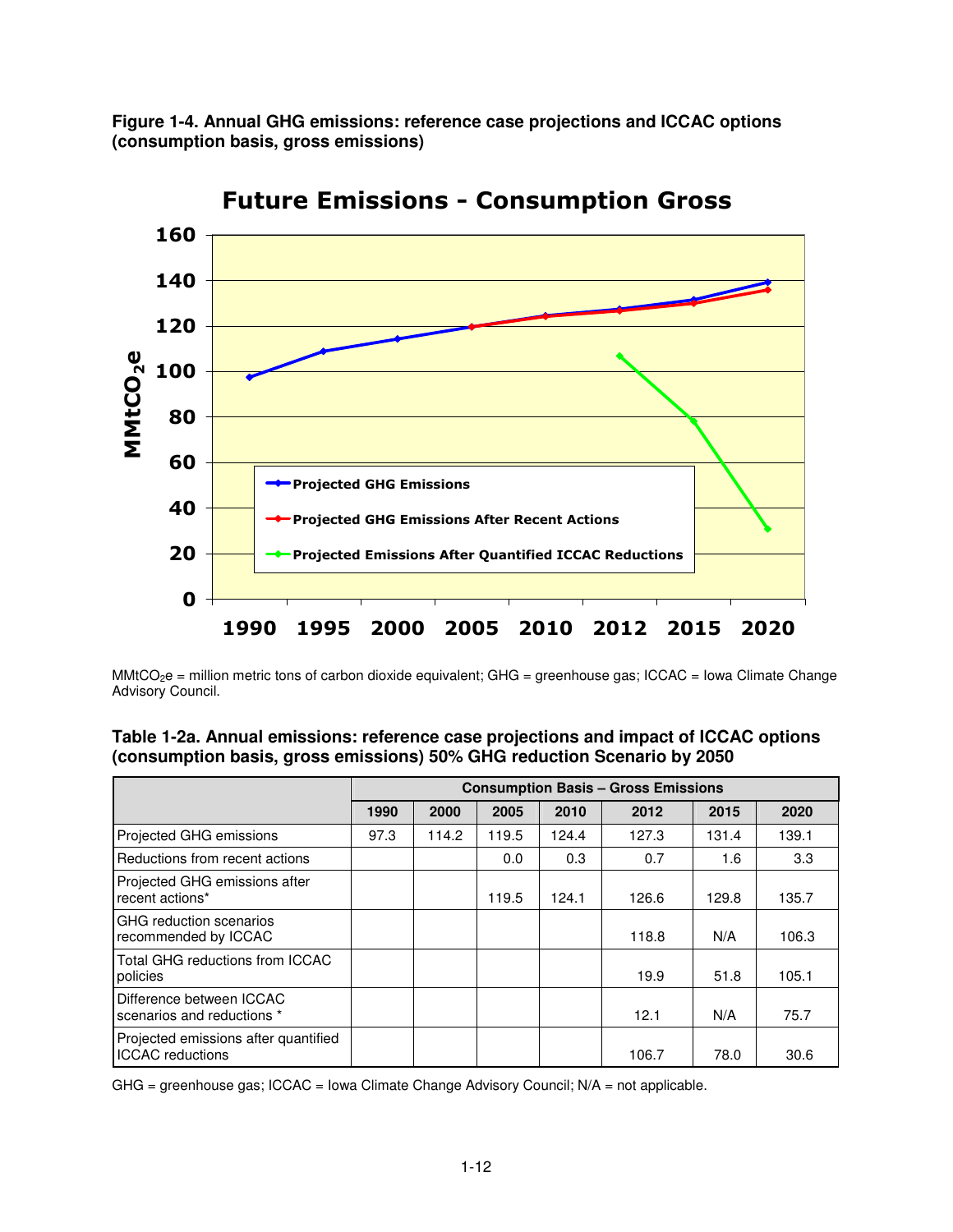Reductions from recent actions include the Energy Independence and Security Act of 2007, Title III. GHG reductions from Titles IV and V of this Act have not been quantified because of the uncertainties in how they will be implemented. It is expected that Titles IV and V measures will overlap with EEC policies. Projected annual emissions also include reductions from recent actions. Existing utility energy efficiency programs are not included in the existing action analysis because they are impounded in the utility load growth forecasts used in the Iowa Inventory and Forecast. \* Difference = Row 4- row 7)

#### **Table 1-2b. Annual emissions: reference case projections and impact of ICCAC Options (consumption basis, gross emissions) 90% GHG reduction Scenario by 2050**

|                                                                 | <b>Consumption Basis - Gross Emissions</b> |       |       |       |       |       |       |
|-----------------------------------------------------------------|--------------------------------------------|-------|-------|-------|-------|-------|-------|
|                                                                 | 1990                                       | 2000  | 2005  | 2010  | 2012  | 2015  | 2020  |
| Projected GHG emissions                                         | 97.3                                       | 114.2 | 119.5 | 124.4 | 127.3 | 131.4 | 139.1 |
| Reductions from recent actions                                  |                                            |       | 0.0   | 0.3   | 0.7   | 1.6   | 3.3   |
| Projected GHG emissions after<br>recent actions*                |                                            |       | 119.5 | 124.1 | 126.6 | 129.8 | 135.7 |
| <b>GHG</b> reduction scenarios<br>recommended by ICCAC          |                                            |       |       |       | 115.3 | N/A   | 93.5  |
| Total GHG reductions from ICCAC<br>policies                     |                                            |       |       |       | 19.9  | 51.8  | 105.1 |
| Difference between ICCAC<br>scenarios and reductions *          |                                            |       |       |       | 8.6   | N/A   | 62.9  |
| Projected emissions after quantified<br><b>ICCAC</b> reductions |                                            |       |       |       | 106.7 | 78.0  | 30.6  |

 $GHG = greenhouse gas$ ;  $ICCAC = Iowa Climate Change Advisory Council$ ;  $N/A = not applicable$ .

Reductions from recent actions include the Energy Independence and Security Act of 2007, Title III. GHG reductions from Titles IV and V of this Act have not been quantified because of the uncertainties in how they will be implemented. It is expected that Titles IV and V measures will overlap with EEC policies. Projected annual emissions also include reductions from recent actions. Existing utility energy efficiency programs are not included in the existing action analysis because they are impounded in the utility load growth forecasts used in the Iowa Inventory and Forecast.  $*$  Difference = Row 4- row 7)

#### **Table 1-3. Summary by sector of estimated impacts of implementing all of the ICCAC options (cumulative reductions and costs/savings)**

|                                                      |      | <b>GHG Reductions</b><br>(MMtCO <sub>2</sub> e) |                                  | <b>Net</b><br><b>Present</b>         | Cost-<br><b>Effective-</b>             |
|------------------------------------------------------|------|-------------------------------------------------|----------------------------------|--------------------------------------|----------------------------------------|
| <b>Sector</b>                                        |      | 2020                                            | <b>Total</b><br>$2009 -$<br>2020 | Value<br> 2009–2020 <br>(Million \$) | <b>ness</b><br>(\$/tCO <sub>2</sub> e) |
| <b>Energy Efficiency and Conservation</b>            | 1.1  | 8.5                                             | 42.8                             | $-$1,057$                            | $-$ \$25                               |
| <b>Clean and Renewable Energy</b>                    | 5.8  | 48.0                                            | 233.5                            | \$5,921                              | \$25                                   |
| <b>Transportation and Land Use</b>                   | 1.6  | 11.1                                            | $55.0*$                          | $-$ \$2,219                          | $-$ \$59                               |
| Agriculture, Forestry, and Waste Management          | 11.3 | 37.4                                            | 233.0                            | \$2.139                              | \$9.2                                  |
| <b>Cross-Cutting Issues</b>                          |      |                                                 | Non-quantified, enabling options |                                      |                                        |
| <b>TOTAL (includes all adjustments for overlaps)</b> | 19.9 | 105.1                                           | $564.3*$                         | \$4,785                              | \$8.8                                  |

GHG = greenhouse gas; MMtCO<sub>2</sub>e = million metric tons of carbon dioxide equivalent;  $\frac{4}{C}$ CO<sub>2</sub>e = dollars per metric ton of carbon dioxide equivalent.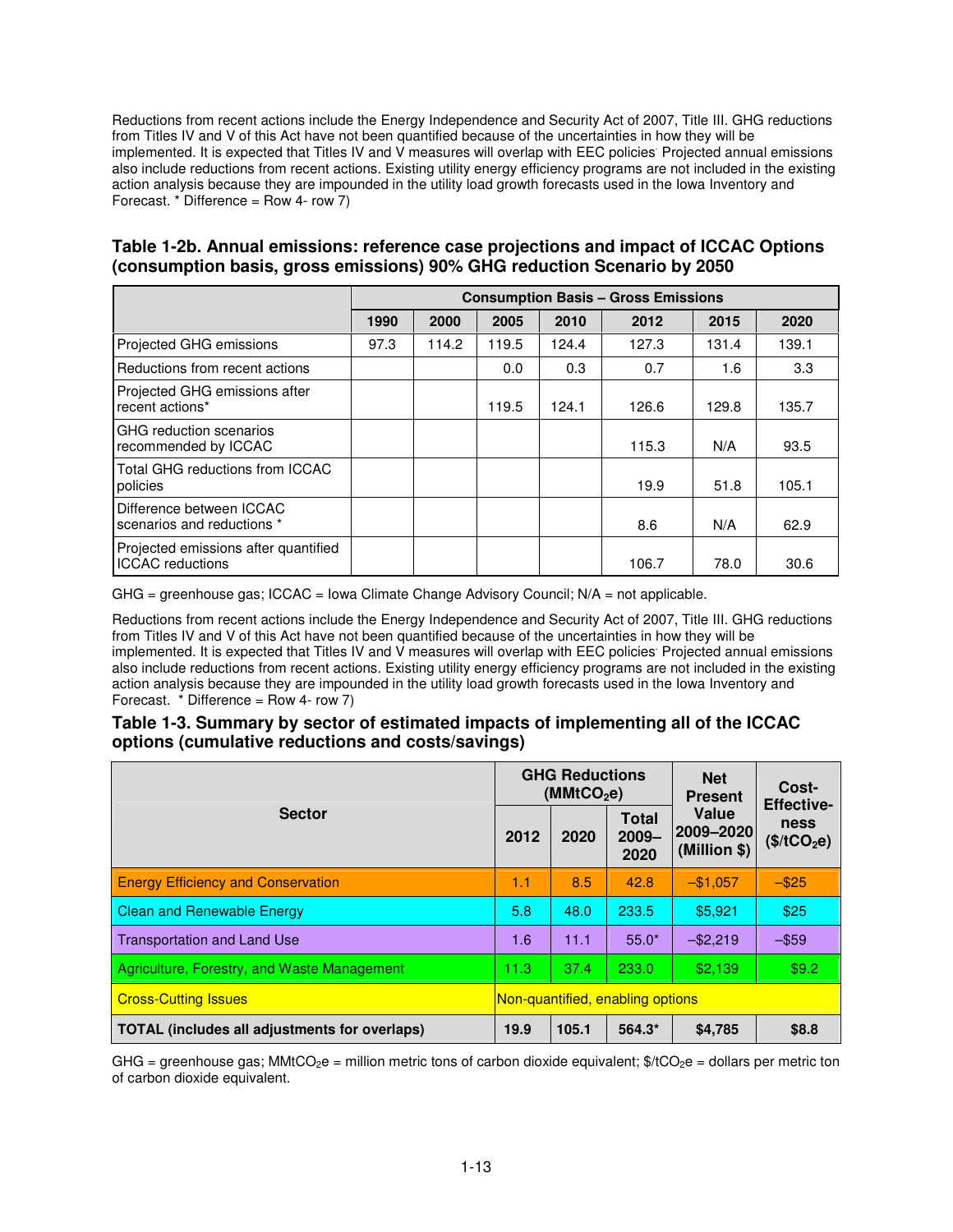The values in this table do not include the effects of recent actions. Negative values in the Net Present Value and the Cost-Effectiveness columns represent net cost savings associated with the policy options.

\* Deduct total TLU-6 2009-2020 reductions [17.7MMt] from 55.03 total = 37.3, before calculating cost/ton for TLU Options. Total Reductions for calculation of cost-effectiveness: 564.3- 17.7 = 546.6. [\$4.785 / 546.6 = \$8.8/t

Within each sector, values have been adjusted to eliminate double counting for policies or elements of policies that overlap. In addition, values associated with policies or elements of policies within a sector that overlap with policies or elements of policies in another sector have been adjusted to eliminate double counting. Appendix F (for the EEC sectors), Appendix G (for the CRE sectors), Appendix H (for the TLU sectors), and Appendix I (for the AFW sectors) of this report provide documentation of how sector-level emission reductions and costs (or cost savings) were adjusted to eliminate double counting associated with overlaps between policies.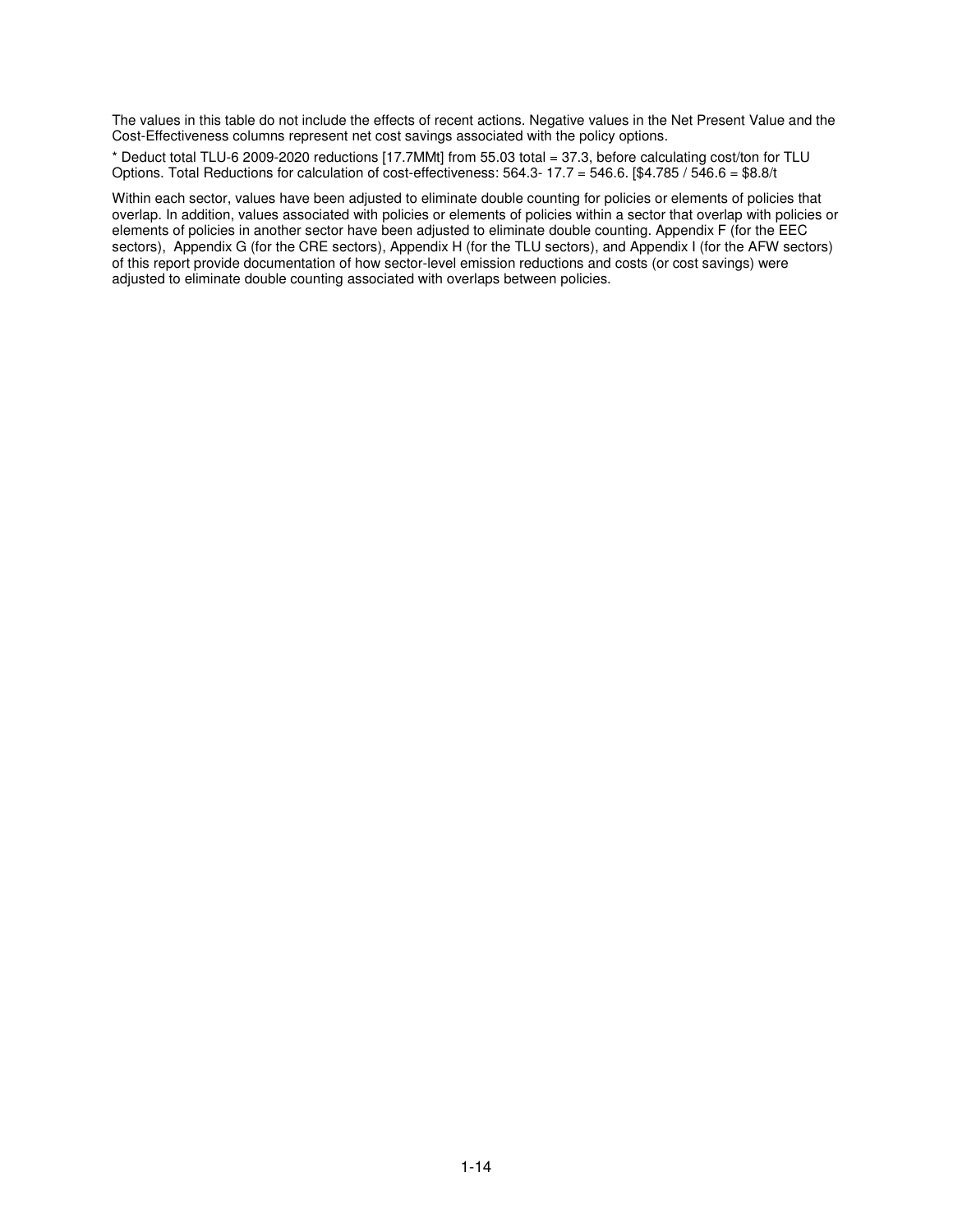| <b>Policy</b><br>No. | <b>Policy Option</b>                                                                                                                               | CO <sub>2</sub><br>2012 | CO <sub>2</sub><br><b>Reduction   Reduction</b><br>2020 | <b>Total</b><br>$2009 -$<br>2020 | <b>Net</b><br><b>Present</b><br>Value<br>2009-2020<br>(Million \$) | Cost/<br><b>Ton</b><br>(\$/tCO <sub>2</sub> e) | Level of<br><b>Support</b>              |
|----------------------|----------------------------------------------------------------------------------------------------------------------------------------------------|-------------------------|---------------------------------------------------------|----------------------------------|--------------------------------------------------------------------|------------------------------------------------|-----------------------------------------|
| EEC-1                | <b>Consumer Education Programs</b>                                                                                                                 | Not quantified          |                                                         |                                  |                                                                    |                                                | Unanimous                               |
| EEC-2                | Demand-Side Management (DSM) /<br>Energy Efficiency Programs for Natural Gas                                                                       | 0.08                    | 1.24                                                    | 5.43                             | $-$ \$191.77                                                       | $-$ \$35.29                                    | Super-<br>majority<br>$(4$ Obj.)        |
| EEC-3                | Financial Mechanisms for Energy Efficiency                                                                                                         | 1.62                    | 6.11                                                    | 36.81                            | $-$ \$805.05                                                       | $-$ \$21.87                                    | Super-<br>majority<br>$(1$ Obj.)        |
| EEC-4                | Improved Building Codes for Energy<br>Efficiency                                                                                                   | 0.05                    | 0.40                                                    | 1.89                             | $-$ \$46.27                                                        | $-$ \$24.44                                    | Super-<br>majority<br>$(5 \text{Obj.})$ |
| EEC-5                | Incentive Mechanisms for Achieving Energy<br>Efficiency                                                                                            | 0.35                    | 3.29                                                    | 16.33                            | $-$ \$350.79                                                       | $-$ \$21.48                                    | Unanimous                               |
| EEC-6                | Promotion and Incentives for Improved<br>Design and Construction in the Private Sector                                                             | 0.00                    | 0.12                                                    | 0.46                             | $-$ \$11.36                                                        | $-$24.57$                                      | Super-<br>majority<br>$(1$ Obj.)        |
| EEC-7                | Training and Education for Builders and<br>Contractors                                                                                             | Not quantified          |                                                         |                                  |                                                                    |                                                | Unanimous                               |
| EEC-8                | Focus on Specific Residential Market<br>Segments                                                                                                   | 0.09                    | 0.98                                                    | 4.83                             | $-$ \$122.53                                                       | $-$25.37$                                      | Unanimous                               |
| EEC-9                | Midwestern Governors Association Energy<br>Security and Climate Stewardship Platform                                                               | 0.13                    | 4.13                                                    | 17.14                            | $-$ \$375.69                                                       | $-$ \$21.92                                    | Majority<br>$(9$ Obj.)                  |
| <b>EEC-10</b>        | Energy Management Training/Training of<br><b>Building Operators</b>                                                                                | 0.10                    | 1.29                                                    | 5.48                             | $-$ \$129.49                                                       | -\$23.63                                       | Super-<br>majority<br>$(1$ Obj.)        |
| <b>EEC-11</b>        | Rate Structures and Technologies To<br><b>Promote Reductions</b>                                                                                   | 0.04                    | 0.21                                                    | 1.20                             | $-$ \$25.73                                                        | $-$ \$21.45                                    | Unanimous                               |
| <b>EEC-12</b>        | Demand-Side Management (DSM) /<br><b>Energy Efficiency Programs for Electricity</b>                                                                | 0.39                    | 4.38                                                    | 20.33                            | $-$ \$444.81                                                       | $-$21.88$                                      | Super-<br>majority<br>$(4$ Obj.)        |
| <b>EEC-13</b>        | Government Lead by Example: Improved<br>Design, Construction, and Energy Operations<br>in New and Existing State and Local<br>Government Buildings | 0.08                    | 0.36                                                    | 1.97                             | 1.04                                                               | 0.53                                           | Majority<br>$(6 \text{ Obi.})$          |
| <b>EEC-14</b>        | More Stringent Appliance Efficiency<br><b>Standards</b>                                                                                            | 0.94                    | 2.20                                                    | 17.33                            | $-$ \$708.15                                                       | $-$ \$40.85                                    | Super-<br>majority<br>$(2 \text{Obj.})$ |
|                      | <b>Sector Total After Adjusting for Overlaps</b>                                                                                                   | 1.1                     | 8.6                                                     | 43.2                             | $-$1,064.5$                                                        | $-$ \$24.7                                     |                                         |
|                      | <b>Reductions From Recent Actions: EISA</b><br>(2007) and Executive Orders #6 and 41                                                               | 0.44                    | 1.42                                                    | 9.19                             |                                                                    |                                                |                                         |
|                      | <b>Sector Total Plus Recent Actions</b>                                                                                                            | 1.6                     | 10.0                                                    | 52.3                             |                                                                    |                                                |                                         |

#### **Table 1-4. Energy Efficiency and Conservation Policy Options**

 $CO_2$  = carbon dioxide;  $\frac{4}{5}$ /tCO<sub>2</sub>e = dollars per metric ton of carbon dioxide equivalent; Obj. = objection(s); EISA = Energy Independence and Security Act of 2007.

Negative values in the Net Present Value and the Cost/Ton (cost-effectiveness) columns represent net cost savings.

The numbering used to denote the above policy options is for reference purposes only; it does not reflect prioritization among these important policy options.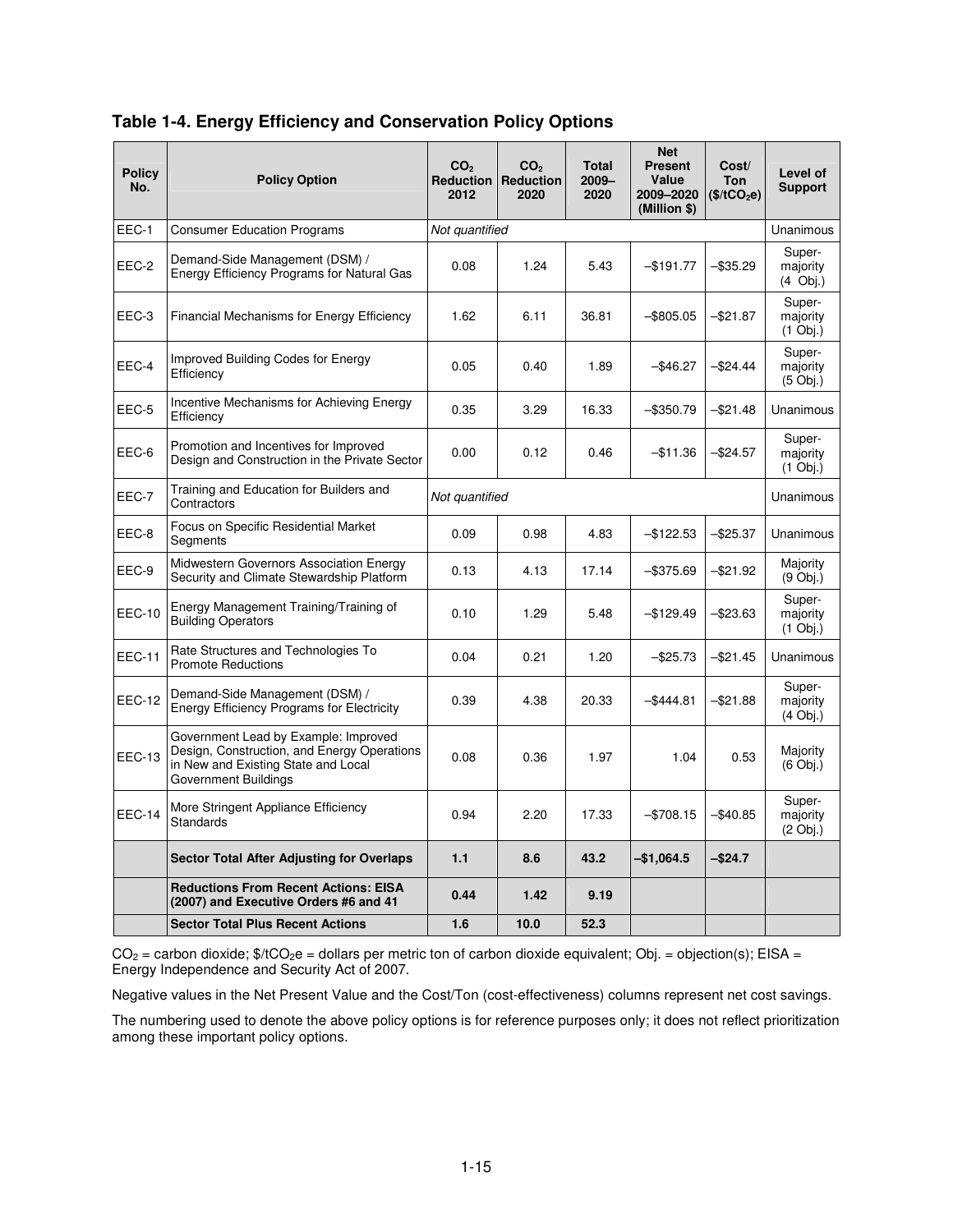| Table 1-4 (continued). Clean and Renewable Energy Policy Options |
|------------------------------------------------------------------|
|------------------------------------------------------------------|

| <b>Policy</b><br>No. | <b>Policy Option</b>                                                                                       | CO <sub>2</sub><br>2012 | CO <sub>2</sub><br><b>Reduction Reduction</b><br>2020 | <b>Total</b><br>$2009 -$<br>2020 | <b>Net</b><br><b>Present</b><br>Value<br>$2009 -$<br>2020<br>(Million \$) | Cost/ton<br>(\$/tCO <sub>2</sub> e) | Change in<br>Generation<br>Cost in<br>2020<br>\$/MWh* | Level of<br><b>Support</b>                 |
|----------------------|------------------------------------------------------------------------------------------------------------|-------------------------|-------------------------------------------------------|----------------------------------|---------------------------------------------------------------------------|-------------------------------------|-------------------------------------------------------|--------------------------------------------|
| CRE-1                | Education                                                                                                  | Not quantified          |                                                       |                                  |                                                                           |                                     |                                                       | Unanimous                                  |
| CRE-2                | Technology Initiatives,<br><b>Including Renewables</b>                                                     | 4.7                     | 33.4                                                  | 192.6                            | \$5,653                                                                   | \$29.4                              | \$25.7                                                | Super-<br>majority<br>$(3$ Obj.)           |
| CRE-3                | MGA Cap-and-Trade, Including<br>Offsets To Promote<br>Renewables                                           | Not quantified          |                                                       |                                  |                                                                           |                                     |                                                       | Majority<br>$(5 \text{Obj.})$              |
| CRE-4                | Decarbonization Fund                                                                                       | 2.2                     | 11.4                                                  | 74.1                             | \$316                                                                     | \$4.3                               | \$3.1                                                 | Super-<br>majority<br>$(2 \text{Obj.})$    |
| CRE-5                | Performance Standards (50%<br>Reduction by 2050)                                                           | 4.9                     | 11.4                                                  | 95.4                             | \$2,650.6                                                                 | \$27.8                              | \$7.3                                                 | Super-<br>majority<br>(3 Obj.,<br>1 Abst.) |
| CRE-6                | Voluntary GHG Commitments                                                                                  | Not quantified          |                                                       |                                  |                                                                           |                                     |                                                       | Unanimous                                  |
| CRE-7                | Policies Related to Nuclear<br>Power                                                                       | 0.0                     | 9.7                                                   | 9.7                              | \$268                                                                     | \$27.6                              | \$4.5                                                 | Majority<br>$(5 \text{ Obi.})$             |
| CRE-8                | Support for Grid-Based<br>Renewable Energy &<br>Development (MGA Target of<br>20% of retail sales by 2020) | 0.0                     | 2.3                                                   | 4.3                              | \$93.4                                                                    | \$21.8                              | \$1.5                                                 | Unanimous                                  |
| CRE-9                | <b>Transmission System</b><br>Upgrading                                                                    | Not quantified          |                                                       |                                  |                                                                           |                                     |                                                       | Unanimous                                  |
| <b>CRE-10</b>        | R&D for Emerging<br>Technologies and<br>Corresponding Incentives                                           | Not quantified          |                                                       |                                  |                                                                           |                                     |                                                       | Unanimous                                  |
| <b>CRE-11</b>        | Distributed Generation /<br>0.0<br>Co-Generation                                                           |                         | 0.1                                                   | 0.5                              | \$14                                                                      | \$29.1                              | \$0.1                                                 | Super-<br>majority<br>$(1$ Obj.)           |
| <b>CRE-12</b>        | Combined Heat and Power                                                                                    | 0.3                     | 2.1                                                   | 13.6                             | $-$ \$564.3                                                               | $-$ \$41.4                          | \$0.0                                                 | Unanimous                                  |
| <b>CRE-13</b>        | Pricing Strategies To Promote<br>Renewable Energy and/or CHP                                               | 1.2                     | 5.6                                                   | 35                               | \$1,128                                                                   | \$32.1                              | \$4.7                                                 | Super-<br>majority<br>$(3$ Obj.)           |
|                      | <b>Sector Total After Adjusting</b><br>for Overlaps                                                        | $6\phantom{a}$          | 48                                                    | 233                              | \$5,921                                                                   | \$25                                |                                                       |                                            |
|                      | <b>Reductions From Recent</b><br><b>Actions</b>                                                            | $\pmb{0}$               | $\bf{0}$                                              | $\mathbf 0$                      | \$0                                                                       | \$0                                 |                                                       |                                            |
|                      | <b>Sector Total Plus Recent</b><br><b>Actions</b>                                                          | 6                       | 48                                                    | 233                              | \$5,921                                                                   | \$25                                |                                                       |                                            |

 $CO_2$  = carbon dioxide;  $\frac{4}{C}CO_2e$  = dollars per metric ton of carbon dioxide equivalent;  $\frac{4}{2}$ MWh = dollars per megawatthour; Obj. = objection(s); MGA = Midwestern Governors Association; Abst. = abstention; GHG = greenhouse gas; R&D = research and development; CHP = combined heat and power.

Negative values in the Net Present Value and the Cost/Ton (cost-effectiveness) columns represent net cost savings.

The numbering used to denote the above policy options is for reference purposes only; it does not reflect prioritization among these important policy options.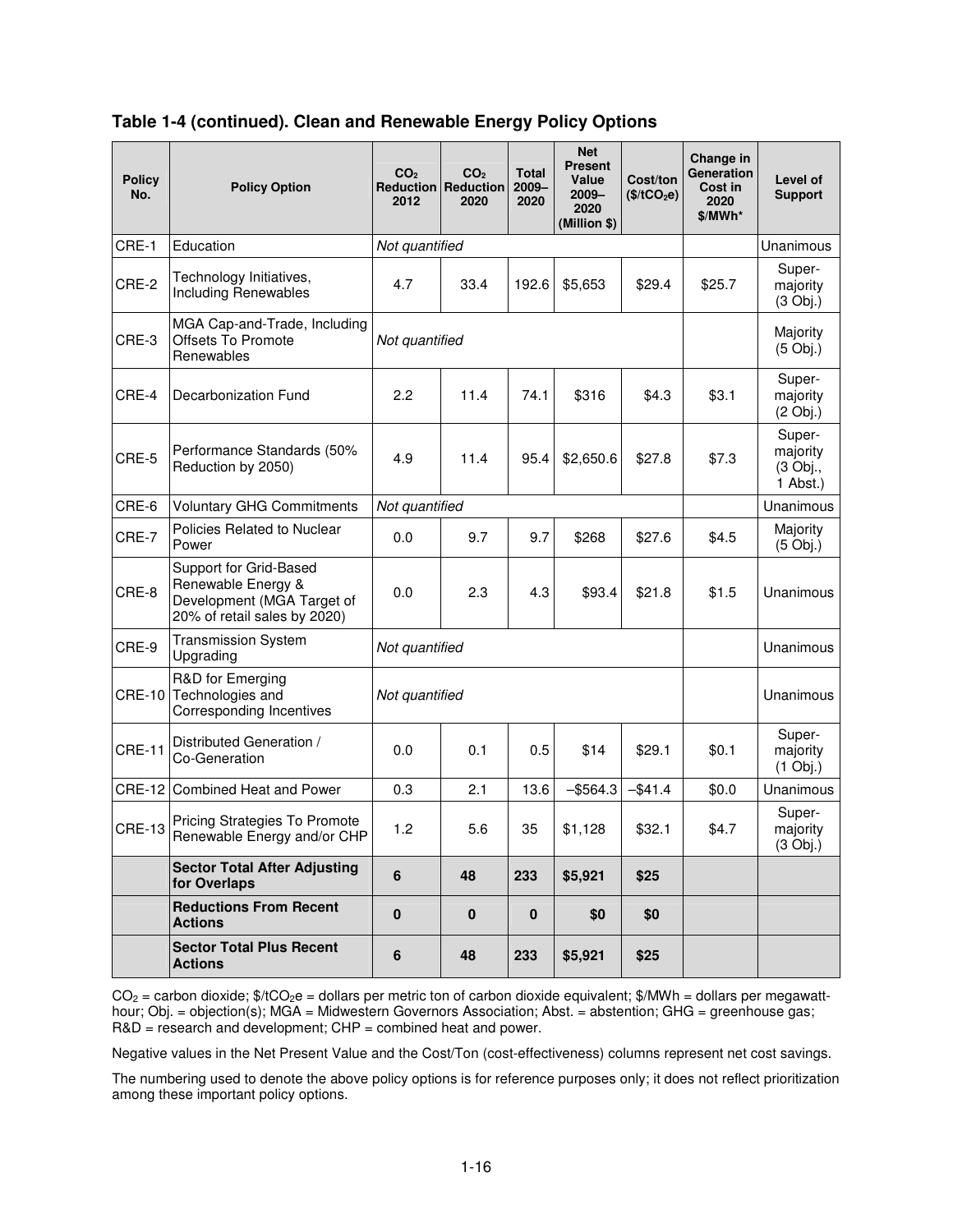| <b>Policy</b> |                                                                          | <b>GHG Reductions</b><br>(MMtCO <sub>2</sub> e) |               |                                  | <b>Net</b><br><b>Present</b>           | Cost-<br><b>Effective-</b>      | Level of                           |
|---------------|--------------------------------------------------------------------------|-------------------------------------------------|---------------|----------------------------------|----------------------------------------|---------------------------------|------------------------------------|
| No.           | <b>Policy Option</b>                                                     | 2012                                            | 2020          | <b>Total</b><br>$2009 -$<br>2020 | Value<br>2009-2020<br>(Million \$)     | ness<br>(\$/tCO <sub>2</sub> e) | <b>Support</b>                     |
| TLU-1         | <b>Smart Growth Bundle with Transit</b>                                  | 0.076                                           | 0.242         | 1.53                             | $-$ \$377                              | $-$ \$245                       | Unanimous                          |
| TLU-1a        | <b>Expand and Improve Transit</b><br>Infrastructure                      | 0.004                                           | 0.026         | 0.127                            | \$7.2                                  | \$57                            | Majority<br>(5<br>objections)      |
| <b>TLU-2</b>  | GHG Impacts for State and Local<br>Capital Funding                       |                                                 |               |                                  | Quantified as part of TLU-1 and TLU-1a |                                 | Unanimous                          |
| TLU-4         | Support Passenger Rail Service in<br>lowa                                |                                                 | 0.008         | 0.026                            | \$15                                   | \$597                           | Majority<br>(7<br>objections)      |
| TLU-5a        | Adopt Best Workplaces for<br>Commuters in Iowa                           |                                                 | 0.02          | 0.21                             | \$18                                   | \$84                            | Majority<br>(6<br>objections       |
| TLU-5b        | Distributed Workplace Models                                             | Non-quantified, qualitative Option              |               |                                  |                                        |                                 | Unanimous                          |
| TLU-6         | Light-Duty Vehicles Fuel Efficiency<br>Incentives                        | 0.44                                            | 3.65          | 17.70                            | N/O                                    | N/O                             | Super-<br>majority<br>(objections) |
| <b>TLU-7</b>  | Fuel Efficient Operations for Light-<br><b>Duty Vehicles</b>             | 0.11                                            | 0.65          | 3.41                             | $-$ \$306.9                            | $-$ \$90                        | Unanimous                          |
| TLU-8         | New Vehicle Standards (Tailpipe<br>GHG and Fuel Economy)                 | N/A                                             | 0.8           | 4.1                              | $-$ \$246                              | $-$ \$60                        | Unanimous                          |
| TLU-9         | Freight Strategies (Truck and Rail)                                      | 0.39                                            | 0.63          | 5.9                              | \$30                                   | \$5                             | Super-<br>majority<br>$(1$ obj.)   |
| <b>TLU-10</b> | Fuel Strategies (20% Low Carbon<br>Fuel Standard)                        | 0.60                                            | 5.11          | 22.03                            | -\$1,359                               | $-$ \$62                        | Unanimous                          |
|               | <b>Sector Total After Adjusting for</b><br><b>Overlaps and Synergies</b> | 1.64                                            | 11.14         | 55.03*                           | $-$ \$2,218.50                         | $-$ \$59*                       |                                    |
|               | <b>Reductions From Recent Actions</b><br>(Federal CAFE Requirements)     | 0.26                                            | 1.93          | 9.39                             | <b>Not Quantified</b>                  |                                 |                                    |
|               | <b>Sector Total Plus Recent Actions</b>                                  | 1.9(8.3)                                        | 13.07<br>(48) | 64.42                            | N/A                                    | N/A                             |                                    |
|               |                                                                          |                                                 |               |                                  |                                        |                                 |                                    |

#### **Table 1-4 (continued). Transportation and Land Use Policy Options**

GHG = greenhouse gas; MMtCO<sub>2</sub>e = million metric tons of carbon dioxide equivalent;  $\frac{1}{2}$ tCO<sub>2</sub>e = dollars per metric ton of carbon dioxide equivalent;  $N/A$  = not applicable;  $N/Q$  = not quantified;  $LRR$  = low rolling resistance;  $BAU$  = business as usual.

Negative values in the Net Present Value and the Cost-Effectiveness columns represent net cost savings.

The numbering used to denote the above policy options is for reference purposes only; it does not reflect prioritization among these important policy options.

\* Deduct total TLU-6 2009-2020 reductions [17.7MMt] from 55.03 total = 37.3, before calculating cost/ton for TLU Options.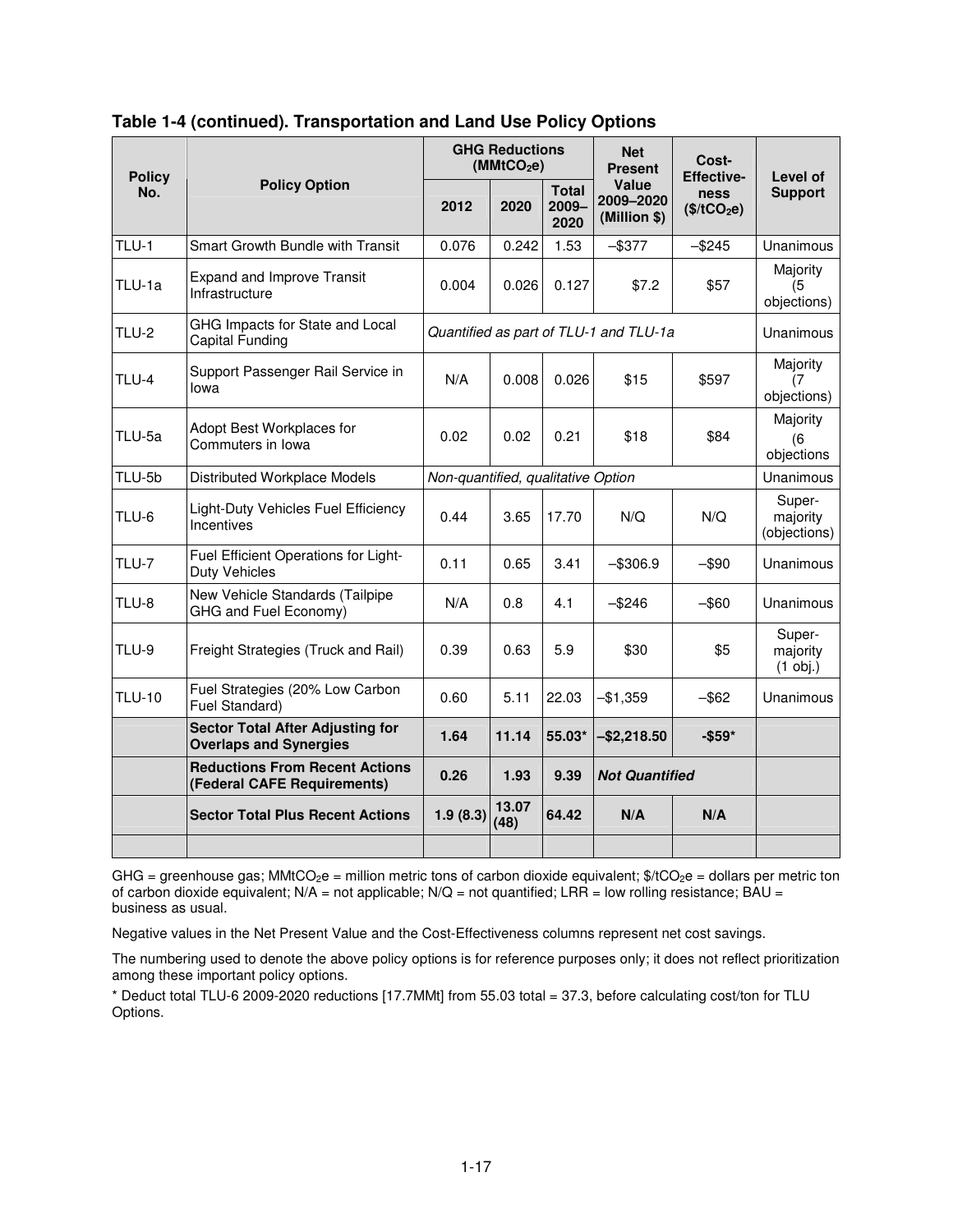# **Chapter 2 Inventory and Projections of GHG Emissions**

## **Introduction**

This chapter summarizes Iowa's greenhouse gas (GHG) emissions and sinks (carbon storage) from 1990 to 2025. The Center for Climate Strategies (CCS) prepared a draft of Iowa's GHG emissions inventory and reference case projections for the Iowa Department of Natural Resources (Iowa DNR) as part of the Iowa Climate Change Advisory Council (ICCAC) process. The draft inventory and reference case projections, completed in April 2008, provided the ICCAC with an initial, comprehensive understanding of current and possible future GHG emissions. The draft report was provided to the ICCAC and its Subcommittees (SCs) to assist them in understanding past, current, and possible future GHG emissions in Iowa, and thereby inform the policy option development process. The ICCAC and SCs have reviewed, discussed, and evaluated the draft inventory and methodologies, as well as alternative data and approaches for improving the draft GHG inventory and forecast. The inventory and forecast have since been revised to address the comments provided by the ICCAC.

The information in this chapter reflects the information presented in the final *Iowa Greenhouse Gas Inventory and Reference Case Projections* report (hereafter referred to as the Inventory and Projections report).<sup>1</sup> The final report, incorporating comments provided by the Subcommittees that were approved by the ICCAC at their September 2008 meeting and incorporated into the final report during October, is available at:

http://www.iaclimatechange.us/Inventory\_Forecast\_Report.cfm . At the 7th ICCAC meeting in November 2008 the Council received the final I-F Report and agreed to file and forward it to the Governor and Legislature.

Historical GHG emission estimates (1990 through  $2005$ )<sup>2</sup> were developed using a set of generally accepted principles and guidelines for state GHG emission inventories, relying to the extent possible on Iowa-specific data and inputs. The reference case projections (2006–2025) are based on a compilation of various existing projections of electricity generation, fuel use, and other GHG-emitting activities, along with a set of simple, transparent assumptions described in the final Inventory and Projections report.

The Inventory and Projections report covers the six types of gases included in the U.S. GHG inventory: carbon dioxide  $(CO_2)$ , methane  $(CH_4)$ , nitrous oxide  $(N_2O)$ , hydrofluorocarbons (HFCs), perfluorocarbons (PFCs), and sulfur hexafluoride  $(SF_6)$ . Emissions of these GHGs are presented using a common metric,  $CO<sub>2</sub>$  equivalence ( $CO<sub>2</sub>e$ ), which indicates the relative

 1 Center for Climate Strategies. *Final Iowa Greenhouse Gas Inventory and Reference Case Projections: 1990–2025*. Prepared for the Iowa Climate Change Advisory Council. October 2008.

 $2^2$  The last year of available historical data for each sector varies between 2000 and 2005.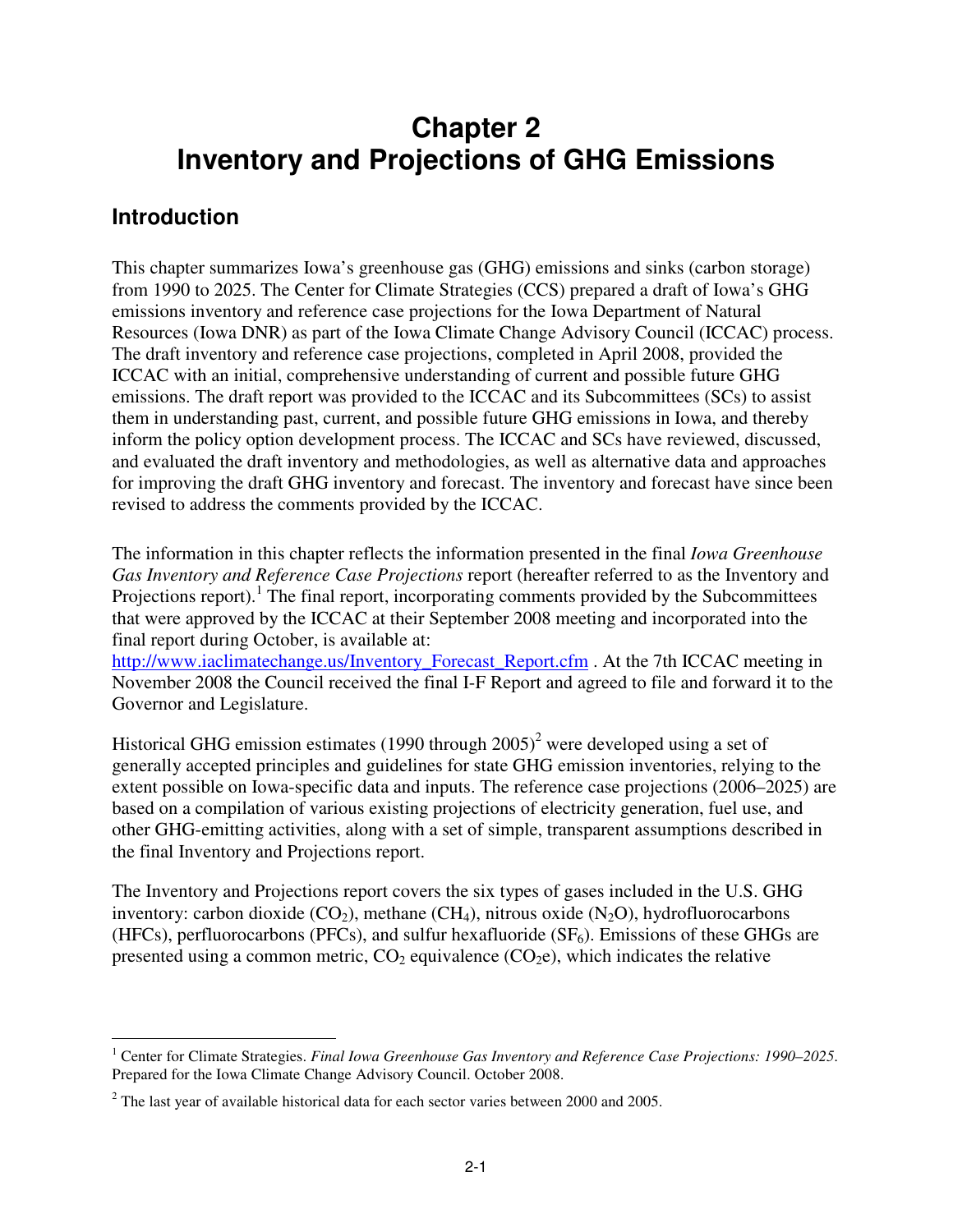contribution of each gas, per unit mass, to global average radiative forcing on a global warming potential-weighted basis.<sup>3</sup>

It is important to note that the emission estimates reflect the GHG emissions associated with the electricity sources used to meet Iowa's demands, corresponding to a consumption-based approach to emissions accounting. Another way to look at electricity emissions is to consider the GHG emissions produced by electricity generation facilities in the state—a production-based method. The study covers both methods of accounting for emissions, but for consistency, all total results are reported as consumption-based.

## **Iowa GHG Emissions: Sources and Trends**

Table 2-1 provides a summary of GHG emissions estimated for Iowa by sector for 1990, 2000, 2005, 2010, 2020, and 2025. As shown in this table, Iowa is estimated to be a net source of GHG emissions (positive, or gross, emissions). Iowa's forests serve as sinks of GHG emissions (removal of emissions, or negative emissions). Iowa's net emissions are derived by subtracting the  $CO<sub>2</sub>$  equivalent emissions in sinks from the gross GHG emission totals. The following sections discuss GHG emission sources and sinks, trends, projections, and uncertainties.

# **Historical Emissions**

### **Overview**

In 2005, on a gross emissions consumption basis (i.e., excluding carbon sinks), activities in Iowa accounted for approximately 120 million metric tons (MMt) of  $CO<sub>2</sub>e$  emissions, an amount equal to 1.7% of total U.S. gross GHG emissions. On a net emissions basis (i.e., including carbon sinks), activities in Iowa accounted for approximately 92 MMtCO<sub>2</sub>e of emissions in 2005, an amount equal to 1.4% of total U.S. net GHG emissions.<sup>4</sup> Iowa's GHG emissions are rising faster than those of the nation as a whole. From 1990 to 2005, Iowa's gross GHG emissions increased by 23%, while national gross emissions rose by  $16\%$ .<sup>5</sup> Table 2-1, below, presents Iowa's historical and reference case GHG emissions by sector for

<sup>-</sup><sup>3</sup> Changes in the atmospheric concentrations of GHGs can alter the balance of energy transfers between the atmosphere, space, land, and the oceans. A gauge of these changes is called radiative forcing, which is a simple measure of changes in the energy available to the Earth–atmosphere system. Holding everything else constant, increases in GHG concentrations in the atmosphere will produce positive radiative forcing (i.e., a net increase in the absorption of energy by the Earth). See: Boucher, O., et al. "Radiative Forcing of Climate Change." Chapter 6 in *Climate Change 2001: The Scientific Basis*. Contribution of Working Group 1 of the Intergovernmental Panel on Climate Change Cambridge University Press. Cambridge, United Kingdom. Available at: http://www.grida.no/climate/ipcc\_tar/wg1/212.htm.

<sup>&</sup>lt;sup>4</sup> The national emissions used for these comparisons are based on 2005 emissions from U.S. Environmental Protection Agency, *Inventory of U.S. Greenhouse Gas Emissions and Sinks: 1990–2006*, April 15, 2008, EPA430- R-08-005. Available at: http://www.epa.gov/climatechange/emissions/usinventoryreport.html.

<sup>&</sup>lt;sup>5</sup> During this period, population grew by 6% in Iowa and by 19% nationally. However, Iowa's economy grew at a faster rate on a per capita basis (up 51% vs. 33% nationally).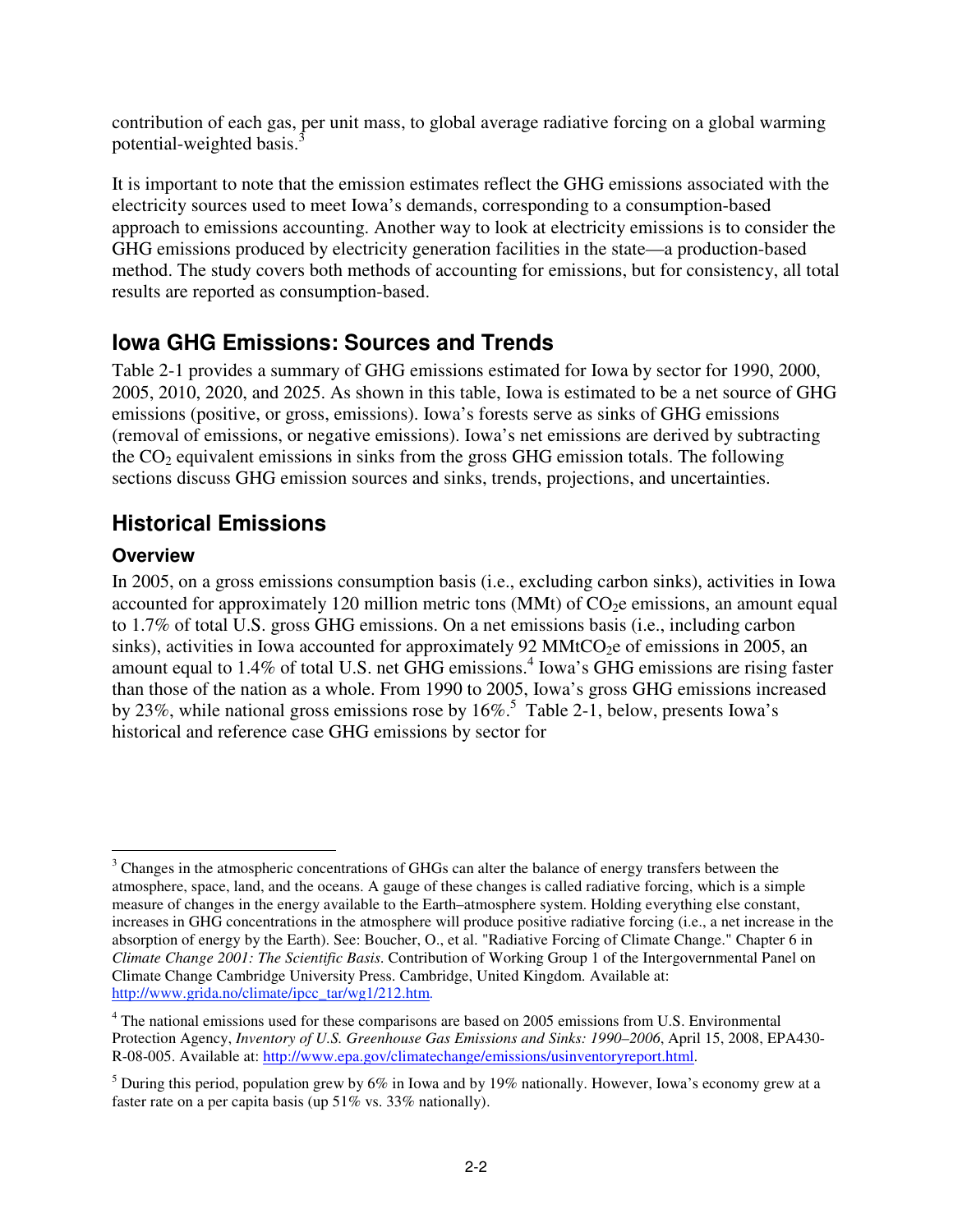| Million Metric Tons CO <sub>2</sub> e                      | 1990 | 2000    | 2005  | 2010    | 2020  | 2025  |
|------------------------------------------------------------|------|---------|-------|---------|-------|-------|
| <b>Energy (Consumption Based)</b>                          | 67.0 | 82.1    | 84.6  | 90.5    | 103.3 | 111.0 |
| <b>Electricity Use (Consumption)</b>                       | 27.4 | 35.8    | 37.6  | 38.0    | 43.1  | 47.5  |
| Electricity Production (in-state)                          | 26.7 | 36.7    | 36.3  | 41.8    | 41.8  | 41.8  |
| Coal                                                       | 26.5 | 36.3    | 34.9  | 40.4    | 40.4  | 40.4  |
| <b>Natural Gas</b>                                         | 0.17 | 0.24    | 1.15  | 1.15    | 1.15  | 1.15  |
| Oil                                                        | 0.05 | 0.10    | 0.15  | 0.15    | 0.15  | 0.15  |
| MSW/Landfill Gas                                           | 0.01 | 0.02    | 0.06  | 0.06    | 0.06  | 0.06  |
| Imported (Exported) Electricity                            | 0.68 | $-0.87$ | 1.33  | $-3.74$ | 1.38  | 5.78  |
| Residential/Commercial/Industrial (RCI)<br><b>Fuel Use</b> | 21.3 | 25.3    | 24.1  | 27.0    | 29.7  | 30.2  |
| Coal                                                       | 5.53 | 6.42    | 6.22  | 6.45    | 6.82  | 6.83  |
| <b>Natural Gas</b>                                         | 10.9 | 11.6    | 11.0  | 13.9    | 15.8  | 16.3  |
| Petroleum                                                  | 4.70 | 7.25    | 6.78  | 6.51    | 6.93  | 6.86  |
| Wood ( $CH_4$ and $N_2O$ )                                 | 0.13 | 0.08    | 0.08  | 0.17    | 0.19  | 0.20  |
| <b>Transportation</b>                                      | 16.9 | 19.1    | 20.7  | 22.8    | 27.2  | 29.4  |
| On-road Gasoline                                           | 11.4 | 12.8    | 13.0  | 13.9    | 16.2  | 17.2  |
| On-road Diesel                                             | 3.96 | 4.66    | 5.69  | 6.76    | 8.80  | 9.94  |
| Rail                                                       | 0.31 | 0.26    | 0.56  | 0.56    | 0.56  | 0.56  |
| Marine Vessels, Natural Gas, LPG, Other                    | 0.81 | 1.07    | 1.04  | 1.07    | 1.22  | 1.29  |
| Jet Fuel and Aviation Gasoline                             | 0.39 | 0.34    | 0.45  | 0.48    | 0.45  | 0.42  |
| <b>Fossil Fuel Industry</b>                                | 1.49 | 1.81    | 2.25  | 2.61    | 3.32  | 3.78  |
| Natural Gas Industry                                       | 1.48 | 1.81    | 2.25  | 2.61    | 3.32  | 3.78  |
| Coal Mining                                                | 0.01 | 0.00    | 0.00  | 0.00    | 0.00  | 0.00  |
| <b>Industrial Processes</b>                                | 2.74 | 3.82    | 4.59  | 5.35    | 7.04  | 8.14  |
| Cement Manufacture (CO <sub>2</sub> )                      | 1.18 | 1.28    | 1.28  | 1.35    | 1.48  | 1.56  |
| Lime Manufacture (CO <sub>2</sub> )                        | 0.06 | 0.06    | 0.09  | 0.11    | 0.14  | 0.17  |
| Limestone and Dolomite Use (CO <sub>2</sub> )              | 0.20 | 0.21    | 0.18  | 0.17    | 0.15  | 0.15  |
| Soda Ash (CO <sub>2</sub> )                                | 0.03 | 0.03    | 0.03  | 0.02    | 0.02  | 0.02  |
| Iron & Steel (CO <sub>2</sub> )                            | 0.03 | 0.10    | 0.12  | 0.16    | 0.27  | 0.36  |
| Ammonia and Urea (CO <sub>2</sub> )                        | 0.64 | 0.56    | 0.49  | 0.47    | 0.44  | 0.43  |
| Nitric Acid Production (N <sub>2</sub> O)                  | 0.30 | 0.57    | 1.01  | 1.05    | 1.14  | 1.19  |
| ODS Substitutes (HFC, PFC)                                 | 0.00 | 0.83    | 1.23  | 1.87    | 3.25  | 4.15  |
| Electric Power T&D (SF <sub>6</sub> )                      | 0.29 | 0.17    | 0.15  | 0.14    | 0.13  | 0.13  |
| <b>Waste Management</b>                                    | 2.18 | 2.27    | 2.40  | 2.57    | 2.95  | 3.16  |
| <b>Waste Combustion</b>                                    | 0.07 | 0.07    | 0.06  | 0.06    | 0.05  | 0.05  |
| Landfills                                                  | 1.65 | 1.68    | 1.82  | 1.97    | 2.30  | 2.48  |
| Wastewater Management                                      | 0.46 | 0.53    | 0.52  | 0.54    | 0.60  | 0.62  |
| <b>Agriculture</b>                                         | 25.4 | 26.0    | 27.9  | 26.0    | 25.8  | 25.6  |
| <b>Enteric Fermentation</b>                                | 5.04 | 4.39    | 4.26  | 3.81    | 3.27  | 2.98  |
| Manure Management                                          | 4.49 | 6.02    | 6.64  | 6.55    | 6.86  | 7.01  |
| <b>Agricultural Soils</b>                                  | 15.7 | 15.5    | 16.8  | 15.5    | 15.4  | 15.3  |
| <b>Agricultural Burning</b>                                | 0.13 | 0.16    | 0.19  | 0.2     | 0.24  | 0.26  |
| <b>Gross Emissions (Consumption Basis)</b>                 | 97.3 | 114.2   | 119.5 | 124.4   | 139.1 | 147.9 |

| Table 2-1. Iowa historical and reference case GHG emissions, by sector* |  |  |
|-------------------------------------------------------------------------|--|--|
|-------------------------------------------------------------------------|--|--|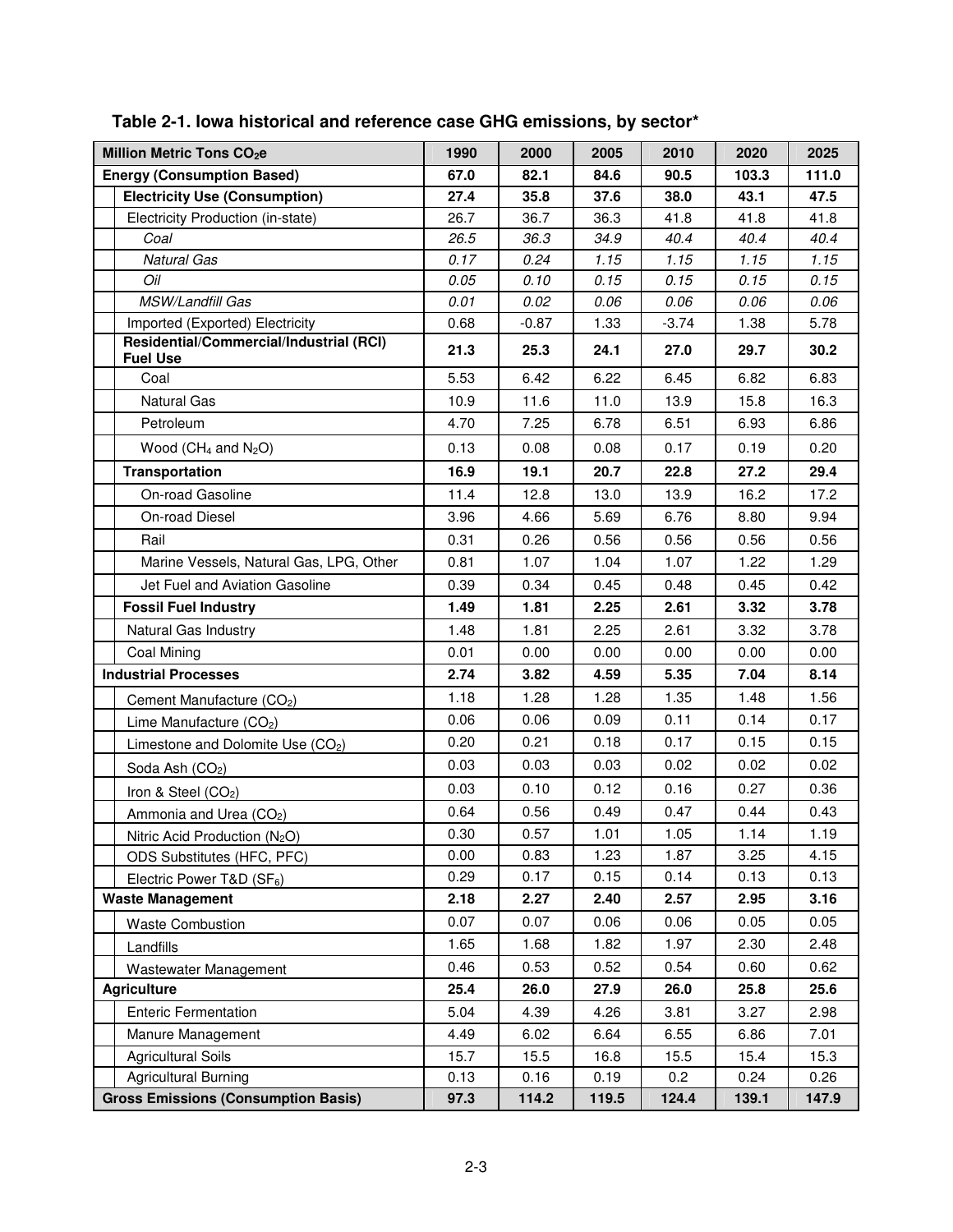|                                                                                     | Million Metric Tons CO <sub>2</sub> e             |         | 2000    | 2005    | 2010    | 2020    | 2025    |
|-------------------------------------------------------------------------------------|---------------------------------------------------|---------|---------|---------|---------|---------|---------|
|                                                                                     | Increase relative to 1990                         |         | 17%     | 23%     | 28%     | 43%     | 52%     |
| <b>Emissions Sinks</b>                                                              |                                                   | $-21.8$ | $-19.9$ | $-27.3$ | $-27.3$ | $-27.3$ | $-27.3$ |
|                                                                                     | <b>Forestry and Land Use</b>                      | $-10.5$ | $-8.53$ | $-15.9$ | $-15.9$ | $-15.9$ | $-15.9$ |
|                                                                                     | <b>Forested Landscape</b>                         | $-7.88$ | $-7.88$ | $-15.3$ | $-15.3$ | $-15.3$ | $-15.3$ |
|                                                                                     | Urban Forestry and Land Use                       | $-2.59$ | $-0.65$ | $-0.63$ | $-0.63$ | $-0.63$ | $-0.63$ |
|                                                                                     | <b>Agricultural Soils (Cultivation Practices)</b> | $-11.4$ | $-11.4$ | $-11.4$ | $-11.4$ | $-11.4$ | $-11.4$ |
| <b>Net Emissions (Consumption Basis) (including</b><br>forestry and land use sinks) |                                                   | 75.4    | 94.3    | 92.2    | 97.1    | 111.8   | 120.6   |

MMtCO<sub>2</sub>e = million metric tons of carbon dioxide equivalent; CH<sub>4</sub> = methane; N<sub>2</sub>O = nitrous oxide; MSW = municipal solid waste; LPG = liquefied petroleum gas; ODS = ozone-depleting substance; HFC = hydrofluorocarbon; PFC = perfluorocarbon;  $SF_6 =$  sulfur hexafluoride;  $T&D =$  transmission and distribution.

\* Totals may not equal exact sum of subtotals shown in this table due to independent rounding.

In Iowa, gross  $CO<sub>2</sub>e$  emissions on a per capita basis were about 40 metric tons (t) of gross  $CO<sub>2</sub>e$ in 2005, higher than the national per capita emissions of about 24 tCO<sub>2</sub>e in 2005. Figure 2-1 illustrates the state's emissions per capita and per unit of economic output. It also shows that while per-capita emissions have increased from 1990 to 2005 in Iowa, per capita emissions for the nation as a whole remained fairly flat from 1990 to 2005. The higher per capita emission rates in Iowa are due in part to emissions in the agricultural industry (agricultural industry emissions are much higher than the national average) and a lower population density (due to a larger rural area) in Iowa relative to the US as a whole.<sup>6</sup> In both Iowa and the nation as a whole, economic growth exceeded emissions growth throughout the 1990–2005 period. From 1990 to 2005, emissions per unit of gross product dropped by 26% nationally, and by 24% in Iowa.<sup>7</sup>

<sup>-</sup><sup>6</sup> Based on information from the US Census Bureau (http://quickfacts.census.gov/qfd/states/19000.html), Iowa has 55,869 square miles, which is 1.6% of the nation's 3,537,438 square miles. In 2005, Iowa had a population density of 53.3 persons per square mile, as compared with 84.7 persons per square mile for the US.

 $<sup>7</sup>$  Based on real gross domestic product (millions of chained 2000 dollars) that excludes the effects of inflation. U.S.</sup> Department of Commerce, Bureau of Economic Analysis. "Gross Domestic Product by State." Available at: http://www.bea.gov/regional/gsp/.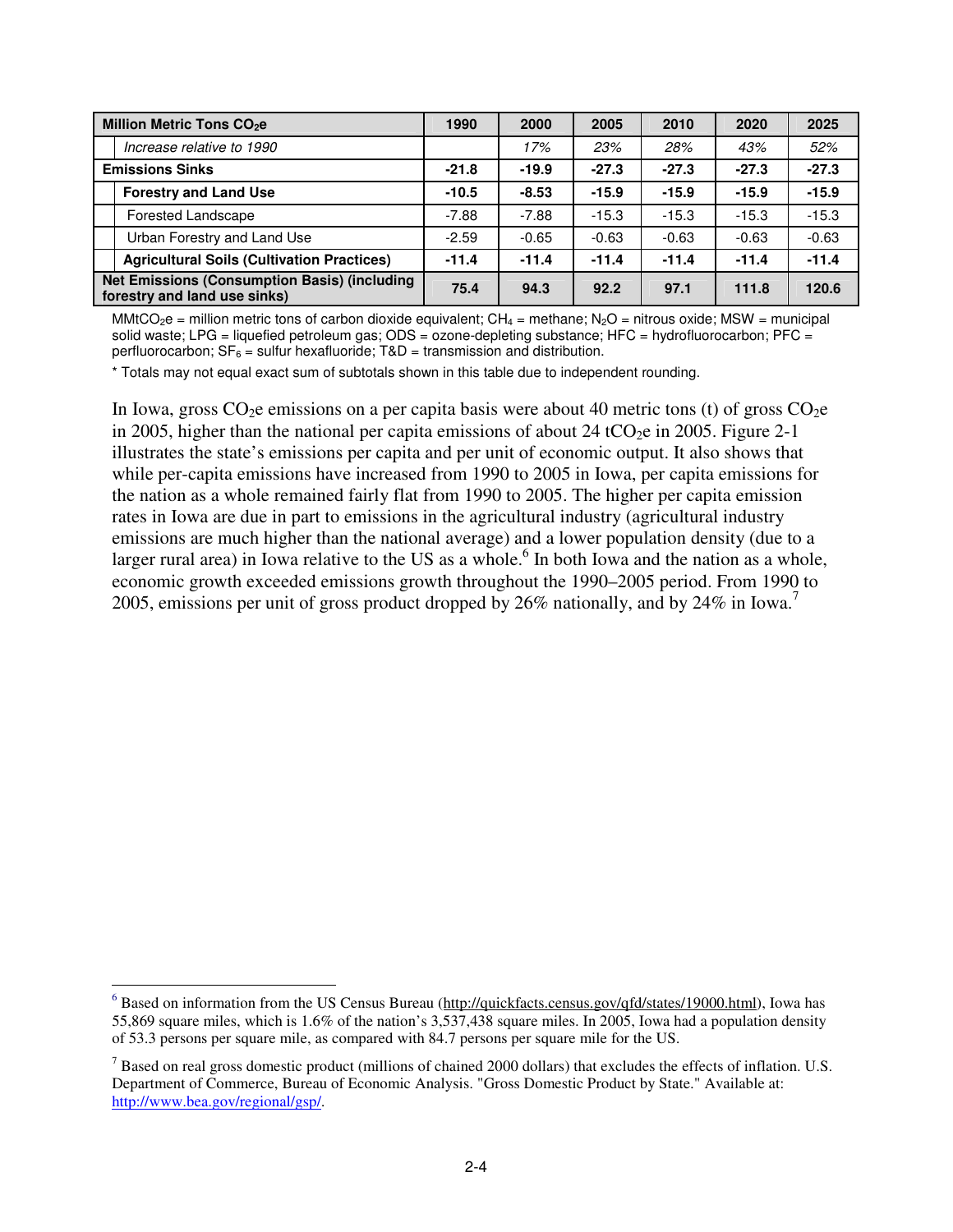

**Figure 2-1. Iowa and U.S. gross GHG emissions, per-capita and per-unit gross product** 

GHG = greenhouse gas;  $tCO<sub>2</sub>e$  = metric tons of carbon dioxide equivalent.; g = grams.

Figure 2-2 compares gross GHG emissions estimated for Iowa to emissions for the U.S. for 2005. The principal sources of Iowa's GHG emissions in 2005 are electricity consumption (31% of Iowa's gross GHG emissions); agriculture (23% of Iowa's gross GHG emissions); residential, commercial, and industrial (RCI) fuel use (20% of Iowa's gross GHG emissions); and transportation (17% of Iowa's gross GHG emissions). Figure 2-2 also shows that the industrial processes sector in Iowa accounted for 4% of gross GHG emissions in 2005. These emissions are rising due to the increasing use of HFCs and PFCs as substitutes for ozone-depleting chlorofluorocarbons.<sup>8</sup> Other industrial process emissions include  $CO<sub>2</sub>$  released by cement and lime manufacturing;  $CO_2$  released during soda ash, limestone, and dolomite use;  $CO_2$  released during ammonia, urea, and iron and steel production;  $N_2O$  released during nitric acid production; and SF6 released from transformers used in electricity transmission and distribution systems. Also, landfills and wastewater management facilities produce  $CH_4$  and  $N_2O$  emissions that accounted for 2% of total gross GHG emissions in Iowa in 2005. Similarly, emissions associated with the production, processing, transmission, and distribution of fossil fuels accounted for  $2\%$ of the gross GHG emissions in 2005.

-<sup>8</sup> Chlorofluorocarbons are also potent GHGs; however, they are not included in GHG estimates because of concerns related to implementation of the Montreal Protocol on Substances That Affect the Ozone Layer. See Appendix I in the Final Inventory and Projections report for Iowa (http://www.iaclimatechange.us/Inventory\_Forecast\_Report.cfm).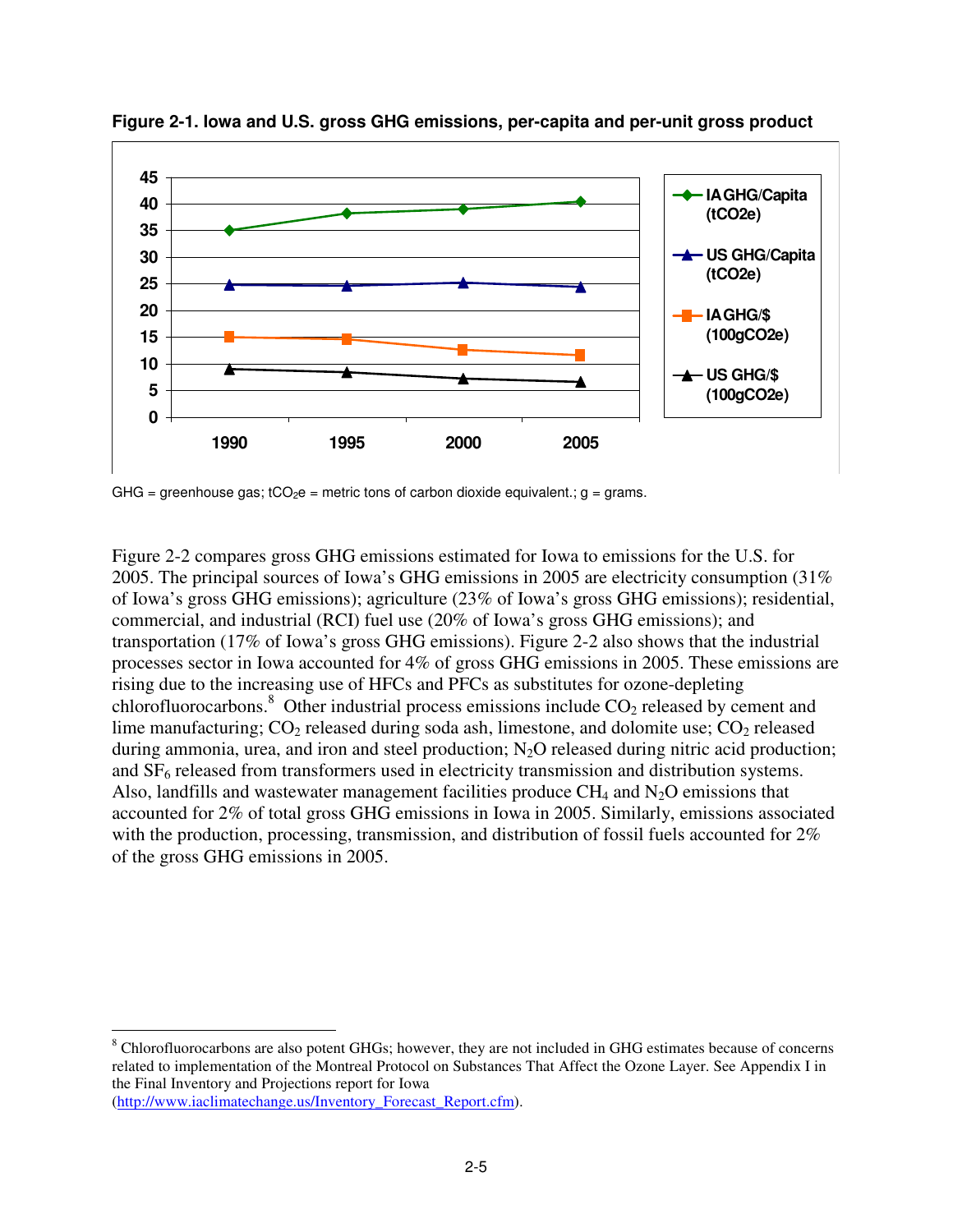

#### **Figure 2-2. Gross GHG emissions by sector, 2005: Iowa and U.S.**

Notes: Res/Com = Residential and commercial fuel use sectors. Emissions for the residential, commercial, and industrial fuel use sectors are associated with the direct use of fuels (natural gas, petroleum, coal, and wood) to provide space heating, water heating, process heating, cooking, and other energy end-uses. The commercial sector accounts for emissions associated with the direct use of fuels by, for example, hospitals, schools, government buildings (local, county, and state) and other commercial establishments. The industrial processes sector accounts for emissions associated with manufacturing and excludes emissions included in the industrial fuel use sector. The transportation sector accounts for emissions associated with fuel consumption by all on-road and non-highway vehicles. Non-highway vehicles include jet aircraft, gasoline-fueled piston aircraft, railway locomotives, boats, and ships. Emissions from non-highway agricultural and construction equipment are included in the industrial sector. Emissions associated with forest wildfires and rangeland burning were not calculated for Iowa due to a lack of data on acreage burned.

Electricity = Electricity generation sector emissions on a consumption basis, including emissions associated with electricity imported from outside of Iowa and excluding emissions associated with electricity exported from Iowa to other states.

Forestry emissions refer to the net  $CO<sub>2</sub>$  flux<sup>9</sup> from forested lands in Iowa, which account for about 8% of the state's land area.<sup>10</sup> Iowa's forests are estimated to be net sinks of  $CO<sub>2</sub>$  emissions in the state, reducing net GHG emissions by  $16 \text{ MMtCO}_2e$  in 2005. In addition, estimates of net carbon fluxes from agricultural soil cultivation practices are estimated to be net sinks of  $CO<sub>2</sub>$ emissions in Iowa, reducing net GHG emissions by 11 MMtCO<sub>2</sub>e in 2005. However, the

-

<sup>&</sup>lt;sup>9</sup> "Flux" refers to both emissions of  $CO_2$  to the atmosphere and removal (sinks) of  $CO_2$  from the atmosphere.

<sup>&</sup>lt;sup>10</sup> Total forested acreage in Iowa is 2.8 million acres. Total forested area and forest type percentages provided by P. Tauke, DNR to M. Stein, DNR on March 21, 2008. The total land area in Iowa is 35.8 million acres (http://www.50states.com/iowa.htm).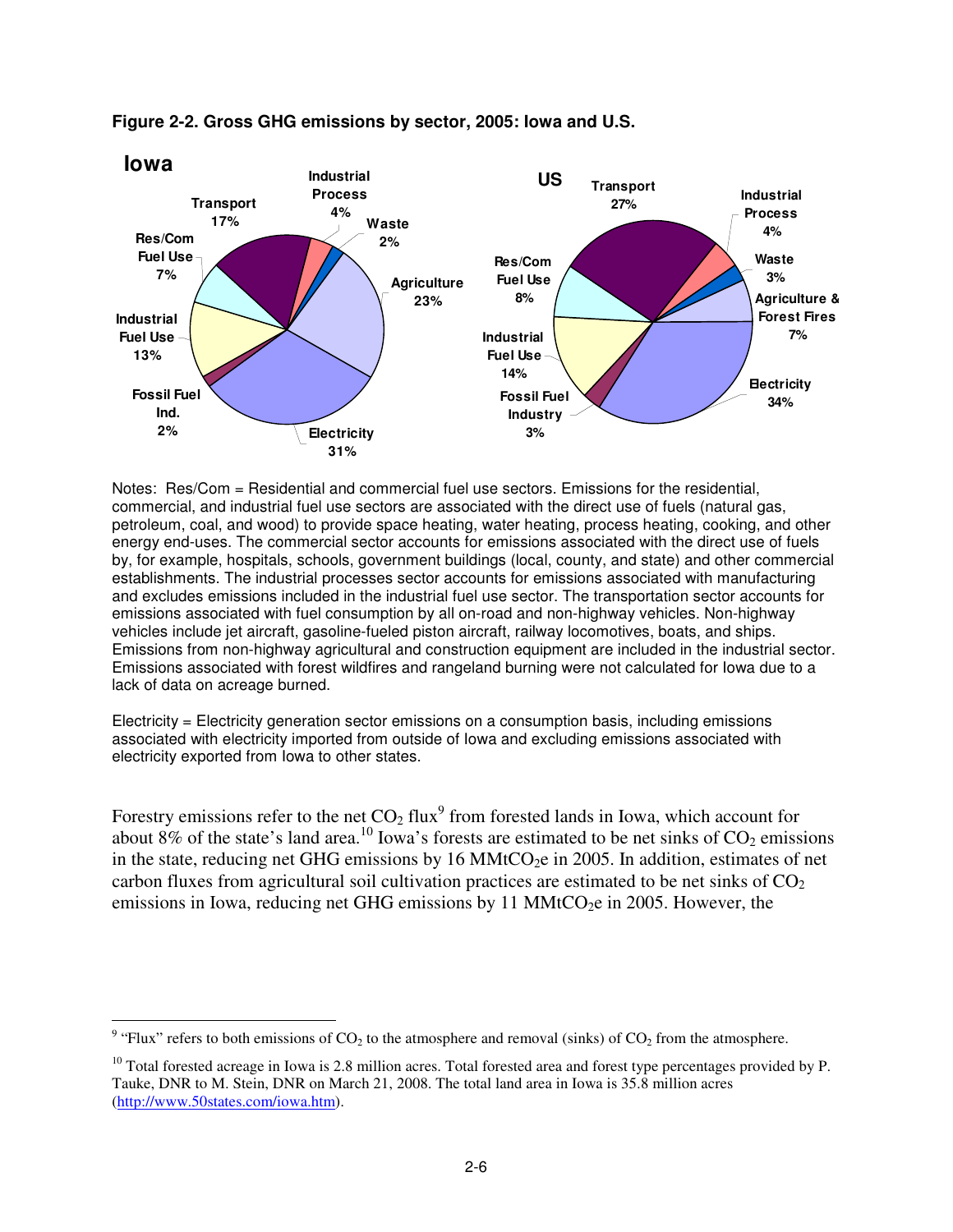Inventory and Projections report does not consider above-ground carbon sequestration in agriculture because it is not considered to be sequestered.<sup>11</sup>

# **Reference Case Projections**

Relying on a variety of sources for projections, as noted in the Inventory and Projections report, a simple reference case projection of GHG emissions through 2025 was developed. As illustrated in Figure 2-3 and shown numerically in Table 2-1, under the reference case projections, Iowa's gross GHG emissions continue to grow steadily, climbing to about 148 MMtCO<sub>2</sub>e by 2025, 52% above 1990 levels. This equates to a 1.1% annual rate of growth from 2005 to 2025. Relative to 2005, the share of emissions associated with electricity consumption and the transportation sector both increase slightly to 32% and 20%, respectively, in 2025. The share of emissions from the industrial processes and fossil fuel industry sectors is projected to increase to 6% and 3%, respectively, by 2025. The share of emissions from the RCI fuel use sector and the waste management sector is projected to remain the same at about 20% and 2%, respectively, of Iowa's gross GHG emissions in 2025. The agriculture sector is the only sector in Iowa whose emission share in 2025 is projected to decrease from its emission share in 2005 (from 23% in 2005 to 17% in 2025).

Emissions associated with electricity consumption are projected to be the largest contributor to future GHG emissions growth, followed by emissions associated with the transportation sector, as shown in Figure 2-4. Other sources of emissions growth include the RCI fuel use sector and the increasing use of HFCs and PFCs as substitutes for ozone-depleting substances in refrigeration, air conditioning, and other applications. The agriculture sector is the only sector in which emissions are projected to decrease from 2005 to 2025. Table 2-2 summarizes the growth rates that drive the growth in the Iowa reference case projections, as well as the sources of these data.

<sup>&</sup>lt;u>.</u> <sup>11</sup> Above-ground carbon re-enters the natural carbon cycle and is lost to the atmosphere through respiration or decomposition either directly or indirectly (e.g., used as energy as animal feed or by humans) over relatively short periods of time (months to years). Carbon sequestration in agriculture is below ground in the form of soil carbon (i.e., the result of the photosynthesis process), where carbon can be stored over long periods of time (potentially indefinitely). The U.S. Environmental Protection Agency (EPA) Web sites

http://www.epa.gov/sequestration/ccyle.html and http://www.epa.gov/sequestration/local\_scale.html have some useful information. For additional information on the potential for sequestration in agriculture, see EPA's *Greenhouse Gas Mitigation Potential in U.S. Forestry and Agriculture*  (http://www.epa.gov/sequestration/pdf/greenhousegas2005.pdf).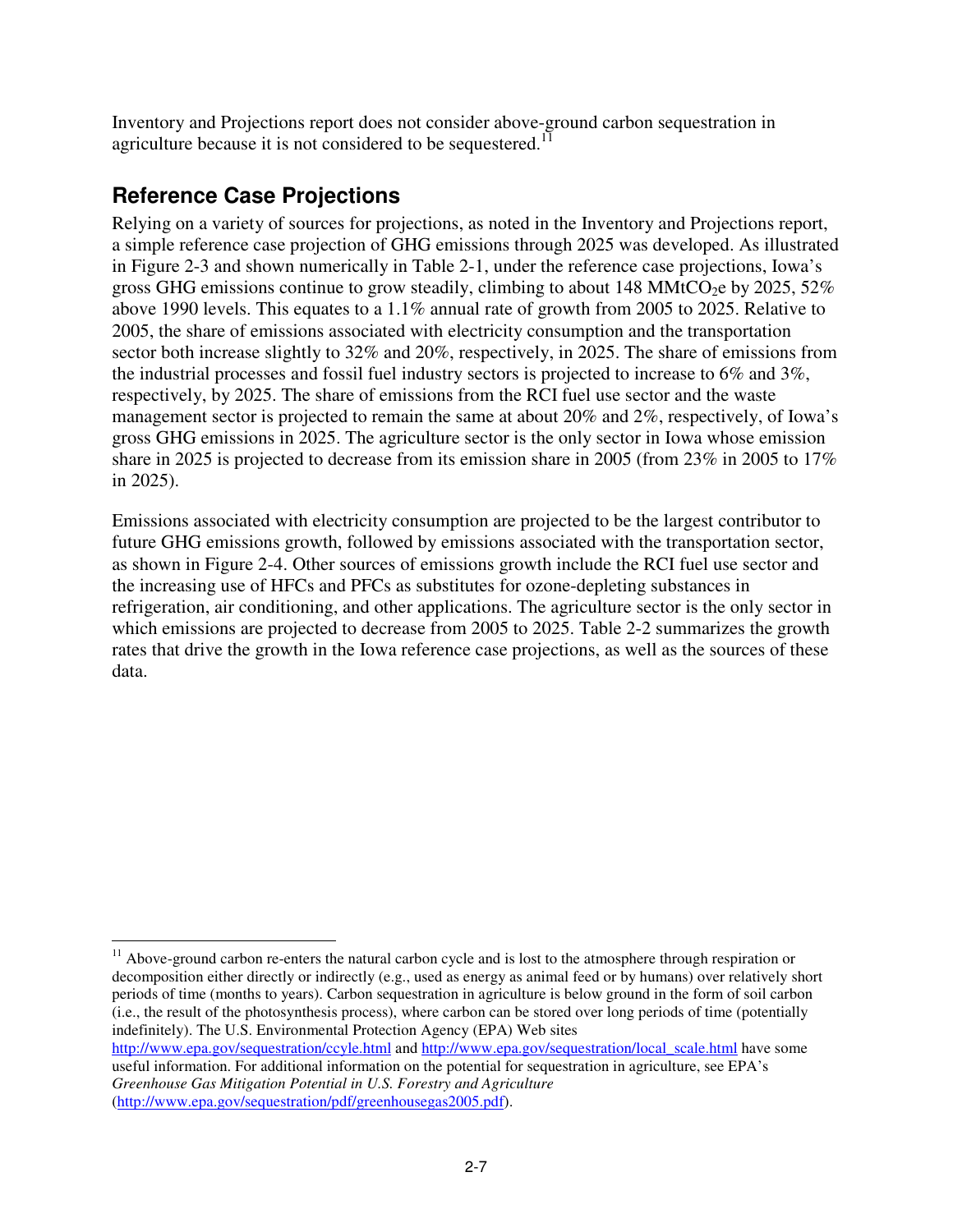



MMtCO<sub>2</sub>e = million metric tons of carbon dioxide equivalent; RCI = direct fuel use in residential, commercial, and industrial sectors; ODS = ozone-depleting substance; Ind. = industrial.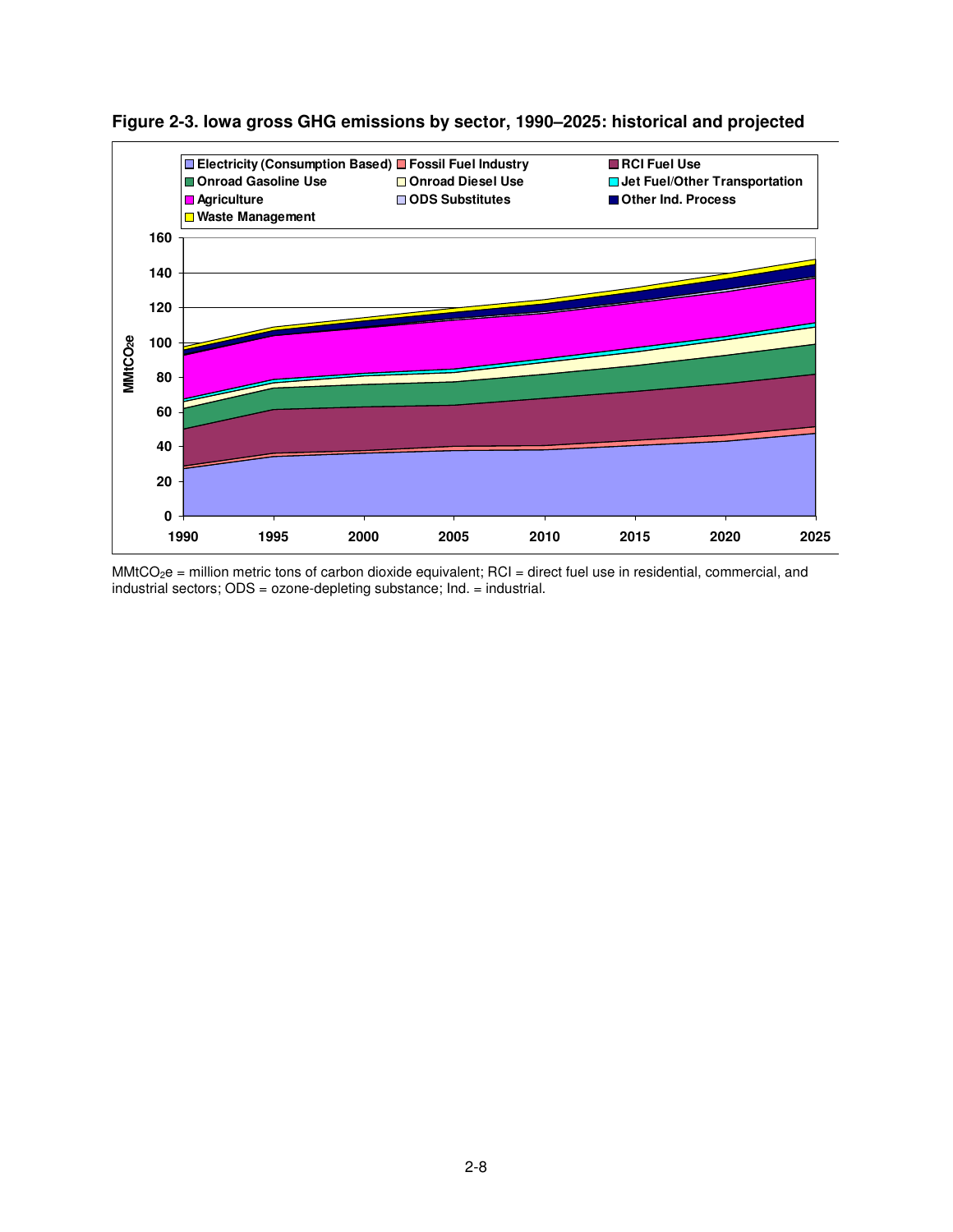

**Figure 2-4. Sector contributions to gross emissions growth in Iowa, 1990–2025: reference case projections** 

MMtCO<sub>2</sub>e = million metric tons of carbon dioxide equivalent; ODS = ozone-depleting substance; HFCs = hydrofluorocarbons; Res/Comm = direct fuel use in the residential and commercial sectors (see Fig. 2-2 note for full definition.)

|                                                                             | 1990-2005      | 2005-2025      | <b>Sources</b>                                                                                                                                                                                                                                                                                                                                                                                                                                                                                                                               |
|-----------------------------------------------------------------------------|----------------|----------------|----------------------------------------------------------------------------------------------------------------------------------------------------------------------------------------------------------------------------------------------------------------------------------------------------------------------------------------------------------------------------------------------------------------------------------------------------------------------------------------------------------------------------------------------|
| Population                                                                  | 0.42%          | 0.06%          | Decennial Population and Population Estimates for Iowa: 1900 - 2007 -<br>http://data.iowadatacenter.org/datatables/State/stpopest19002007.xls<br>"Iowa Census Data Tables: Projections," State Data Center of Iowa,<br>http://data.iowadatacenter.org/browse/projections.html                                                                                                                                                                                                                                                                |
| Electricity<br>Sales<br>-Total Sales <sup>a</sup><br>-IA Sales <sup>b</sup> | 2.50%<br>2.40% | 1.90%<br>1.50% | For 1990-2005, annual growth rate in total electricity sales for all sectors<br>combined in Iowa calculated from EIA State Electricity Profiles (Table 8)<br>http://www.eia.doe.gov/cneaf/electricity/st_profiles/iowa.html and sales<br>by lowa generators calculated by subtracting T&D losses from net<br>generations collected from EIA Annual Electric Utility Data - 906/920<br>database.<br>For 2005-2025, annual growth rates are based on data that lowa utilities<br>provided for lowa load growth forecast for 2007 through 2025. |
| Vehicle Miles<br>Traveled                                                   | 2.10%          | 1.80%          | lowa historical VMT data (1994-2006) provided by, lowa Department of<br>Transportation. Future data were estimated based on historical trends.                                                                                                                                                                                                                                                                                                                                                                                               |

**Table 2-2. Key annual growth rates for Iowa, historical and projected** 

<sup>a</sup> Represents annual growth in total sales of electricity by generators inside or outside of lowa to RCI sectors located within Iowa.<br><sup>b</sup> Represents annual growth in total sales of electricity by generators in Iowa to RCI sectors located within Iowa.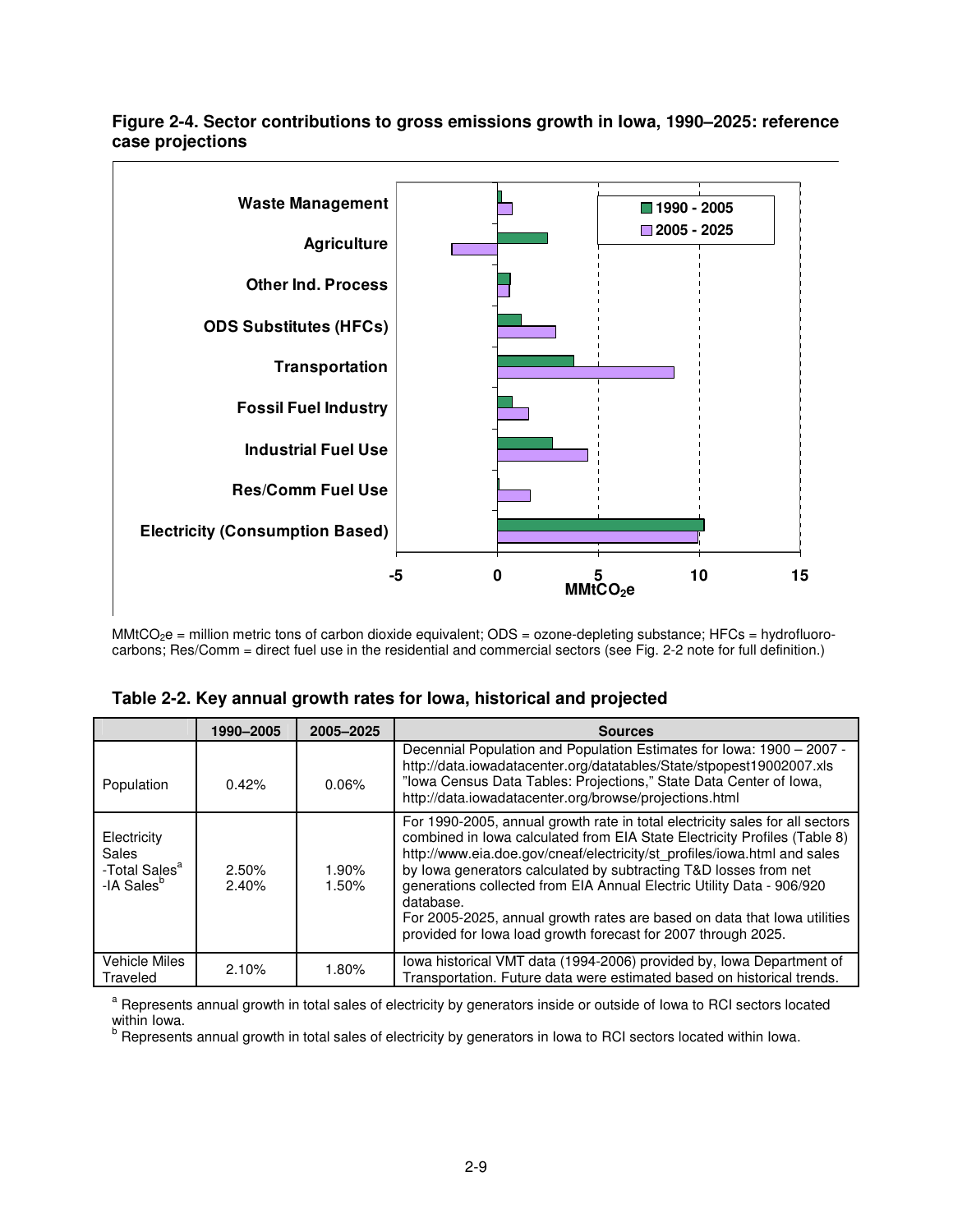### **A Closer Look at the Four Major Sources: Electricity Consumption; Agriculture; Residential, Commercial, Industrial (RCI) Fuel Consumption; and Transportation**

### Electricity Consumption Sector

As shown in Figure 2-2, electricity use in 2005 accounted for 31% of Iowa's gross GHG emissions (about 38 MMtCO<sub>2</sub>e), which was slightly lower the national share of emissions from electricity generation (34%). On a per-capita basis, Iowa's GHG emissions from electricity consumption are higher than the national average (in 2005, 12.7 tCO<sub>2</sub>e per capita in Iowa, versus 8.1 tCO<sub>2</sub>e per capita nationally). Electricity generated by plants located in Iowa comes primarily from coal (71% in 2005), while virtually all of the rest comes from nuclear (17% in 2005), wind and hydroelectric (6% in 2005), and natural gas (5% in 2005).

In 2005, emissions associated with Iowa's electricity consumption  $(38 \text{ MMtCO}_2e)$  were about 1.3 MMtCO<sub>2</sub>e higher than those associated with electricity production (36.3 MMtCO<sub>2</sub>e). The higher level for consumption-based emissions reflects GHG emissions associated with net imports of electricity from other states to meet Iowa's electricity demand.<sup>12</sup> In some historical and forecast years, Iowa is an electricity importing state. In other years, Iowa is an electricity exporting state—when its total gross generation by the in-state power plants exceeds the annual demand for electricity in the state. The reference case projection assumes that production-based emissions (associated with electricity generated in-state) will increase by about 5 MMtCO<sub>2</sub>e between 2005 and 2025, and consumption-based emissions (associated with electricity consumed in-state) will increase by about 10 MMtCO<sub>2</sub>e.

While estimates are provided for emissions from both electricity production and consumption, unless otherwise indicated, tables, figures, and totals in this report reflect electricity consumption emissions. The consumption-based approach can better reflect the emissions (and emission reductions) associated with activities occurring in the state, particularly with respect to electricity use (and efficiency improvements), and is particularly useful for decision making. Under this approach, emissions associated with electricity exported to other states would need to be covered in those states' inventories in order to avoid double counting or exclusions. The reference case forecast for Iowa assumes significant wind generation resources are added and also excludes to base-load coal plants that are currently at various stages of the permitting and approval process. The CCS methodology allows new fossil-based generation to be included in the reference case only when the plants have received all necessary permits which has not occurred for the two coal plants proposed in Iowa.

### Agricultural Sector

The agricultural sector accounts for 23% of the gross GHG emissions in Iowa in 2005. This is significantly higher than the national average for agricultural emissions in that year (7%). However, this is not at all surprising considering the importance of the agricultural sector to the economy in Iowa.

<sup>&</sup>lt;u>.</u>  $12$  Estimating the emissions associated with electricity use requires an understanding of the electricity sources (both in-state and out-of-state) used by utilities to meet consumer demand. The current estimate reflects some very simple assumptions, as described in Appendix A of the Inventory and Projections report.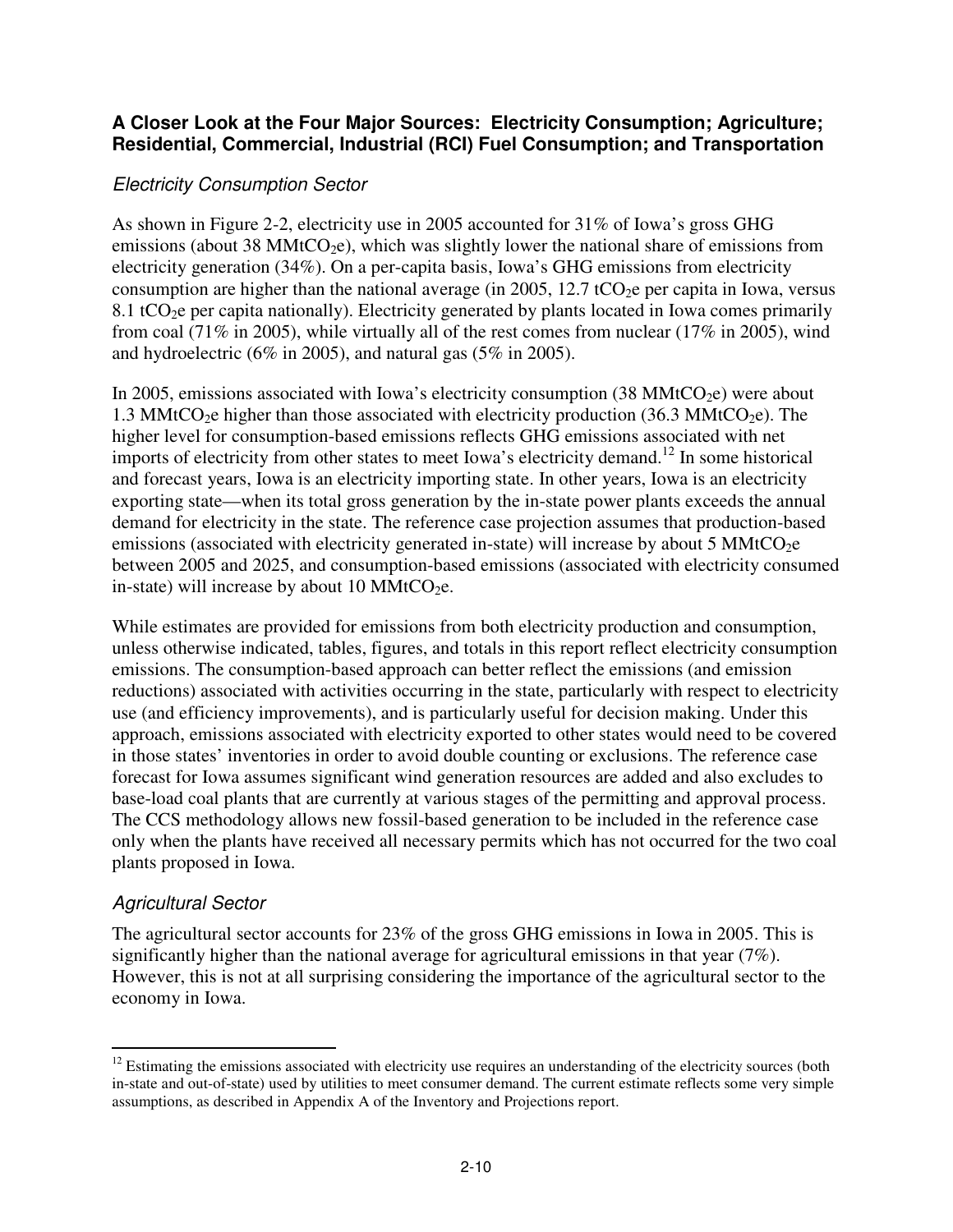These emissions primarily come from agricultural soils, manure management, and enteric fermentation. Agricultural soils can produce GHG emissions from nitrogen fertilizers and manure as well as from decomposition of crop residues. Manure management can result in CH<sub>4</sub> emissions as a result of manure breaking down. Enteric fermentation is the result of normal digestive processes of livestock; it creates CH<sub>4</sub> emissions. All of these processes can result in emissions of  $N_2O$ . Emissions from the agricultural sector are projected to decrease by  $8\%$ between 2005 and 2025. This decrease is expected to come primarily from the agricultural soilslivestock and enteric fermentation categories.

### Residential, Commercial, and Industrial Fuel Use Sectors

In 2005, combustion of oil, natural gas, coal, and wood in the RCI sectors contributed about 20% (about 24 MMtCO<sub>2</sub>e) of Iowa's gross GHG emissions, slightly lower than the RCI sector contribution for the nation  $(22\%)$ . Activities in the RCI<sup>13</sup> sectors produce GHG emissions when fuels are combusted to provide space heating, process heating, and energy for other applications.

The residential sector's share of total RCI emissions from direct fuel use was 20% (4.8 MMtCO<sub>2</sub>e) in 2005, the commercial sector accounted for 15% (3.6 MMtCO<sub>2</sub>e), and the industrial sector's share of total RCI emissions from direct fuel use was  $65\%$  (15.7 MMtCO<sub>2</sub>e). Overall, emissions for the RCI sectors (excluding those associated with electricity consumption) are expected to increase by 25% between 2005 and 2025. Emissions from the commercial sector are projected to increase by 48% from 2005 to 2025. The industrial sector is predicted to have a 29% increase. In contrast, emissions from the residential sector are expected to decrease slightly (1%) between 2005 and 2025.

### Transportation Sector

As shown in Figure 2-2, the transportation sector accounted for about 17% of Iowa's gross GHG emissions in 2005 (about 21 MMtCO<sub>2</sub>e), which was significantly lower than the national average share of emissions from transportation fuel consumption (27%). The GHG emissions associated with Iowa's transportation sector increased by  $3.8 \text{ MMtCO}_2$ e between 1990 and 2005.

From 1990 through 2005, Iowa's GHG emissions from transportation fuel use have risen steadily at an average rate of about 1.4% annually. In 2005, onroad gasoline vehicles accounted for about 63% of transportation GHG emissions. Onroad diesel vehicles accounted for another 28% of emissions. Air and marine travel, rail, and other sources (natural gas- and liquefied petroleum gas- (LPG-) fueled-vehicles used in transport applications) accounted for the remaining 9% of transportation emissions. GHG emissions from onroad gasoline use increased 14% between 1990 and 2005. Meanwhile, GHG emissions from onroad diesel use rose 44% during that period, suggesting rapid growth in freight movement within or across the State.

Emissions from on-road gasoline vehicles are projected to increase by 1.4% annually from 2005 to 2025, and emissions from on-road diesel vehicles are projected to increase by 2.8% annually from 2005 to 2025. Total transportation emissions are expected to reach 29 MMtCO<sub>2</sub>e by 2025, at a 1.6% annual rate of growth from 2005.

<sup>-</sup><sup>13</sup> The industrial sector also includes emissions associated with agricultural energy use.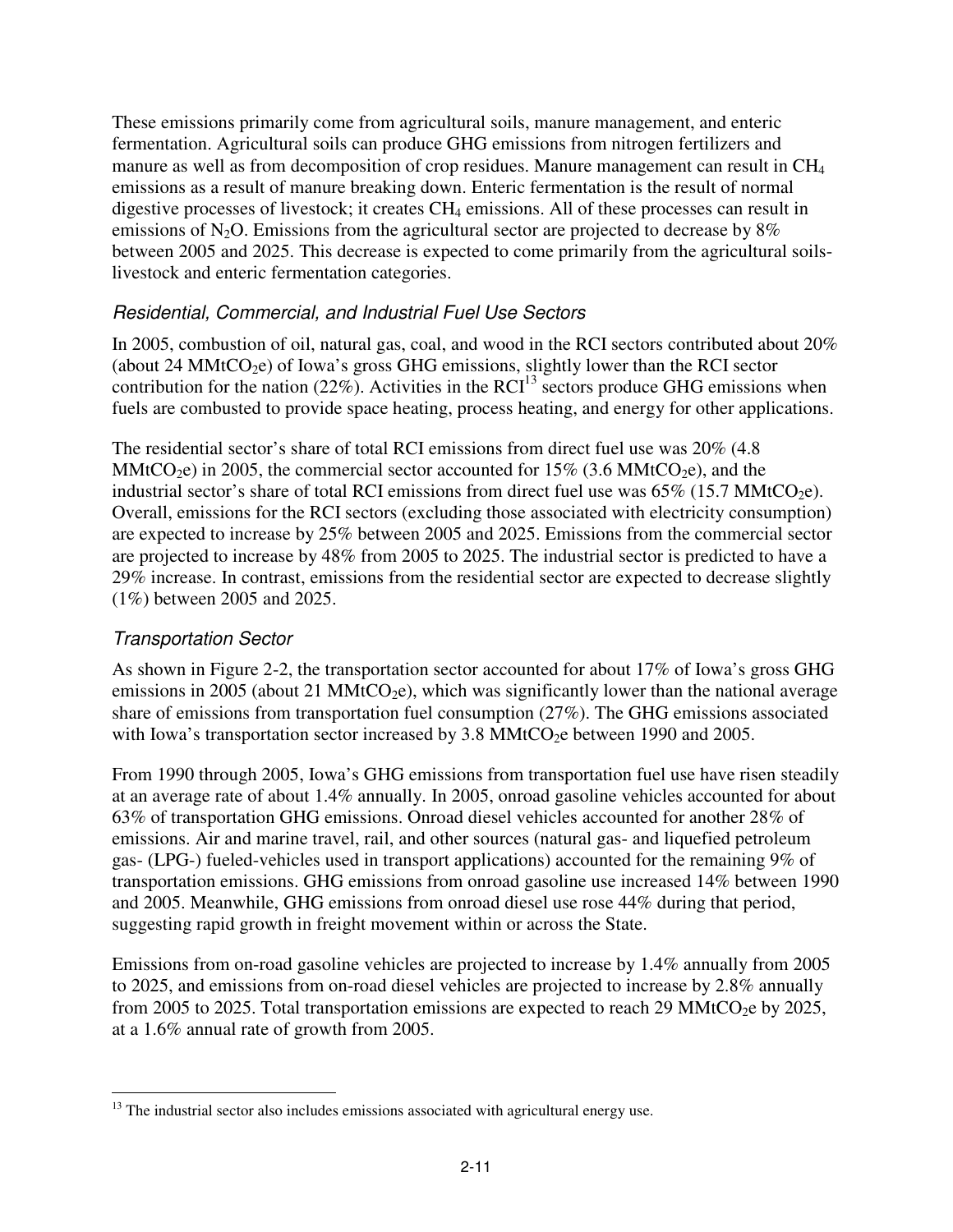# **ICCAC Revisions**

The ICCAC made the following revisions to the inventory and reference case projections, which explain the differences between the final Inventory and Projections report and the draft initial assessment completed during April 2008:<sup>14</sup>

## Energy Supply:

- The inventory now includes MidAmerican Energy Company's 25% ownership of the 1,700 megawatt (MW) Quad Cities Station nuclear plant in Illinois. This equates to about 3,350 gigawatt-hours (GWh) at 90% capacity. In both the inventory and reference case projections, this generation has been treated as an in-state resource because of its ownership status.
- A revised load growth forecast for Iowa provided by the Iowa utilities has been used.
- The AEO 2007 growth forecast data for MAPP region generation in the draft I&F was updated with data from AEO 2008.
- In the initial analysis, Energy Information Administration (EIA) forecast data of the Mid-Continent Area Power Pool (MAPP) region was used to project the electricity generation growth by fuel type in Iowa. In this report, added/retired electricity generation capacities provided by the Iowa utilities was used to project the electricity generation by fuel type in Iowa for the forecast years.
- Added the 790 MW Walter Scott, Jr. supercritical coal plant that came online in 2007;
- Added the 1284.3 MW new wind capacities of MidAmerican between 2005-2009;
- Included the minority, Iowa share of the uprate for the Duane Arnold Energy Center that is scheduled to be completed in 2009, resulting in approximately a 10 MW capacity increase;
- Added the 200 MW Alliant Franklin County (Whispering Willow) wind farm (will be on the line by 2010);
- Added the 2010 Corn Belt 71 MW wind capacity; and
- Included 100 MW of new wind capacity each year from 2014 to 2020, in response to the Clean and Renewable Energy (CRE) SC's request to extrapolate the 2008-2013 wind installation (average of 100 MW per year) to the future.

In addition to the reference case, two sensitivity cases were analyzed for electricity supply. Sensitivity Analysis Case 1 added the following new capacities, in addition to those new capacities added in the reference case:

- The 649 MW Marshalltown coal plant;
- The 10% biomass co-firing requirement;
- The retirement of the Lansing units;
- Fuel switching in the Dubuque Generating Station Units from coal to natural gas; and
- Alliant 200 MW new wind capacity by 2013.

Sensitivity Analysis Case 2 added the following new capacity, in addition to those new capacities added in the reference case and those added in Sensitivity Analysis Case 1:

• The 750 MW Elk Run plant.

<sup>&</sup>lt;u>.</u> <sup>14</sup> In addition, a minor change was made to the transportation sector reference case projection emissions. This was done to correct the growth rate for marine gasoline fuel consumption to reflect the historical marine gas consumption trend, leading to a decrease of  $0.03 \text{ MMtCO}_2$ e in the marine emissions.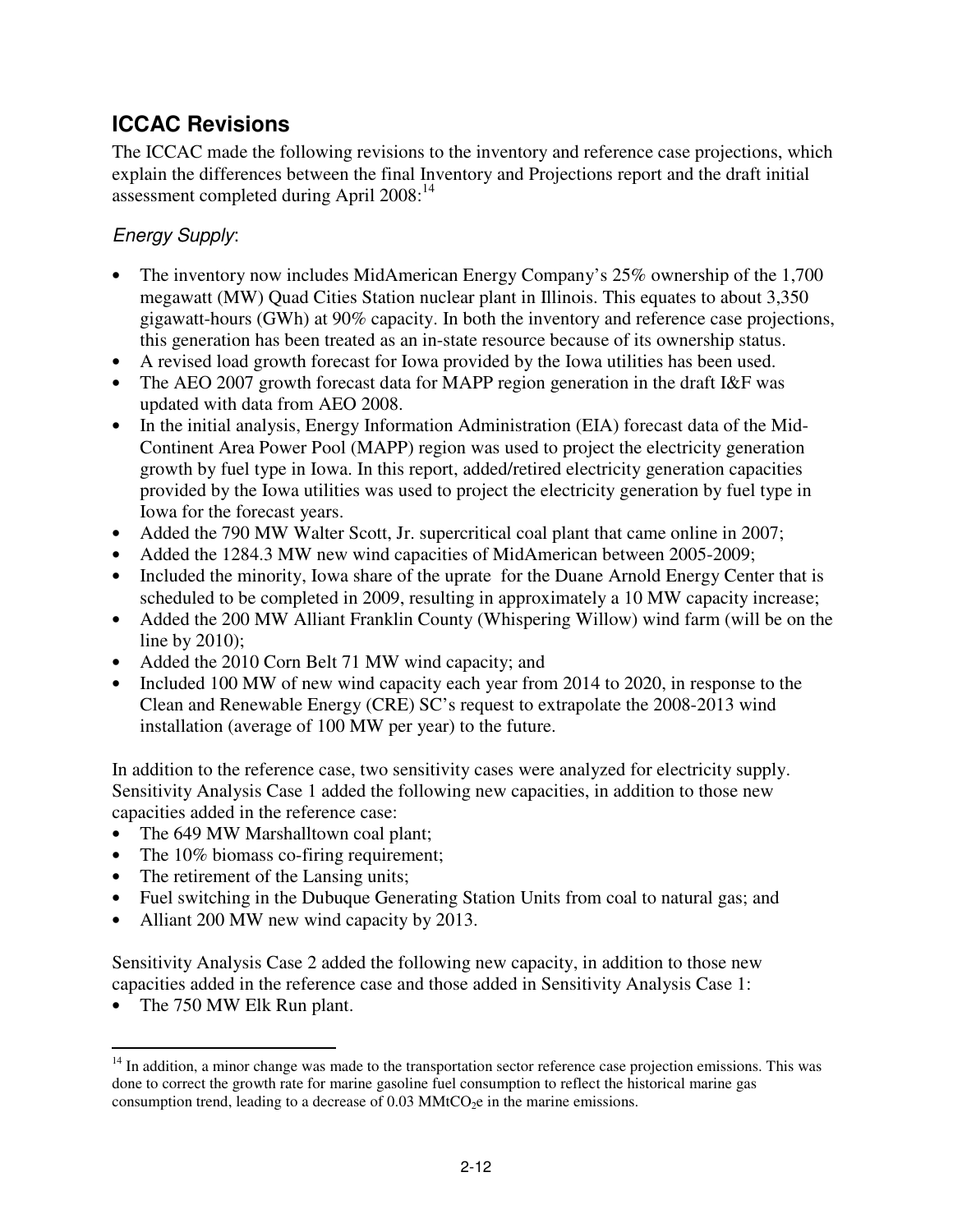### Agriculture:

• The estimation of soil carbon flux due to cultivation practices has been revised using a year 2000 estimate of the soil carbon sequestration in Iowa. This comes from a publication by William Stigliani, which references a 2001 study of soil carbon in Iowa. This replaced the United States Department of Agriculture (USDA) 1997 soil carbon estimates used for the initial analysis.

# **Key Uncertainties**

Some data gaps exist in this inventory, and particularly in the reference case projections. Key tasks for future refinement of this inventory and forecast include review and revision of key drivers, such as the electricity demand, agricultural activities, RCI fuel use, and transportation growth rates that will be major determinants of Iowa's future GHG emissions (see Table 2-2 and Figure 2-4). These growth rates are driven by uncertain economic, demographic and land use trends (including growth patterns and transportation system impacts), all of which deserve closer review and discussion.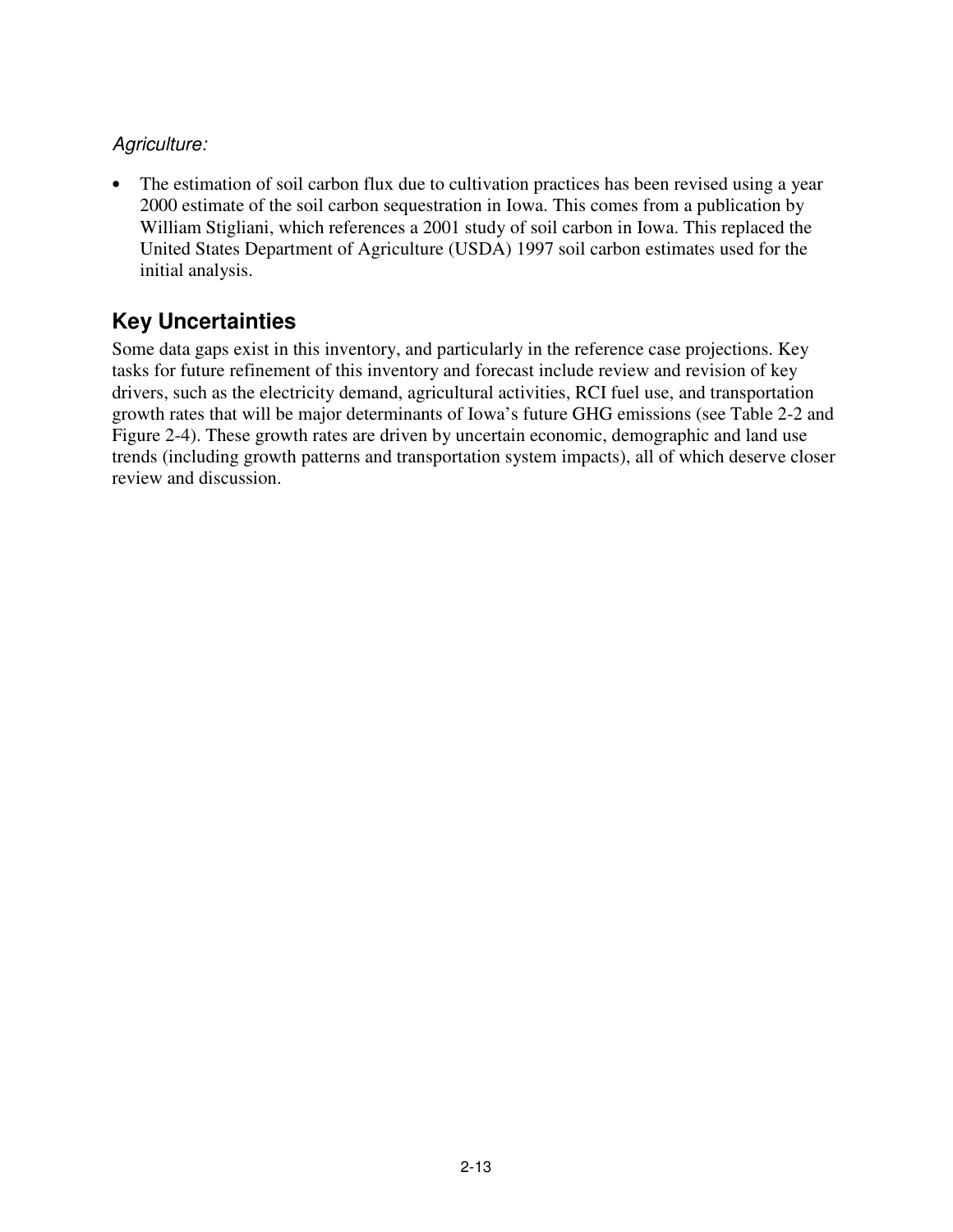# **Chapter 3 Energy Efficiency and Conservation**

## **Overview of Greenhouse Gas Emissions**

Activities in the residential, commercial, and industrial (RCI) sectors produce greenhouse gas (GHG) emissions when fuels are combusted to provide space heating, process heating, and other applications. In 2005, combustion of oil, natural gas, coal, and wood in the RCI sectors contributed about 26% (about 24 million metric tons of carbon dioxide equivalent  $[MMtCO<sub>2</sub>e]$ ) of Iowa's gross GHG emissions. In 2005, this sector was the second largest source of GHG emissions in the state, following the electricity supply sector  $(37 \text{ MMTCO}_2\text{e})$ .<sup>[1](#page-61-0)</sup> In addition, industrial process (nonfuel use) emissions are forecasted to nearly double by 2020, primarily due to the increasing use of hydrofluorocarbons as substitutes for ozone-depleting chlorofluorocarbons. Together, industrial process emissions, including cement production and chemical manufacturing, will account for an additional 5.6% of Iowa's gross GHG emissions  $(8.14 \text{ MMtCO}_2)$ .

Considering only the direct emissions that occur within buildings and industries, however, ignores the fact that nearly all electricity sold in the state is consumed as the result of RCI activities. If the emissions from all three subsectors of RCI are included (i.e., direct fuel use, emissions associated electricity consumption, and industrial processes), they total about 70% of the state's gross GHG emissions in 2005. Therefore, the state's future GHG emissions will depend heavily on future trends in the consumption of electricity and other fuels in these sectors.

Figure 3-1 shows the growth in GHG emissions by sector through 2025, including electricity use. For the 15-year period from 2005 to 2020, GHG emissions are expected to grow the fastest in the electricity sector, which is forecasted to grow at a 1.0% annual rate. GHG emissions in the residential sector are expected to grow at 0.6%, the commercial sector at 2.2%, and the industrial sector at slightly more than 1% a year.

Much of the growth in GHG emissions over the period can be attributed an average 1.9% annual growth in electricity demand over the 2005–2020 period for the RCI sectors. However, electricity-related GHG emissions are projected to grow by only 1.0% per year, due to the addition of significant wind generation resources in the reference case.

<span id="page-61-0"></span> $\overline{a}$ <sup>1</sup> Emissions associated with the electricity supply sector (discussed in Chapter 4) have been allocated to each of the RCI sectors for comparison of those emissions to the emissions associated with direct fuel consumption. Note that this comparison is provided for information purposes, and that emissions estimated for the electricity supply sector are not double counted in the total emissions for the state.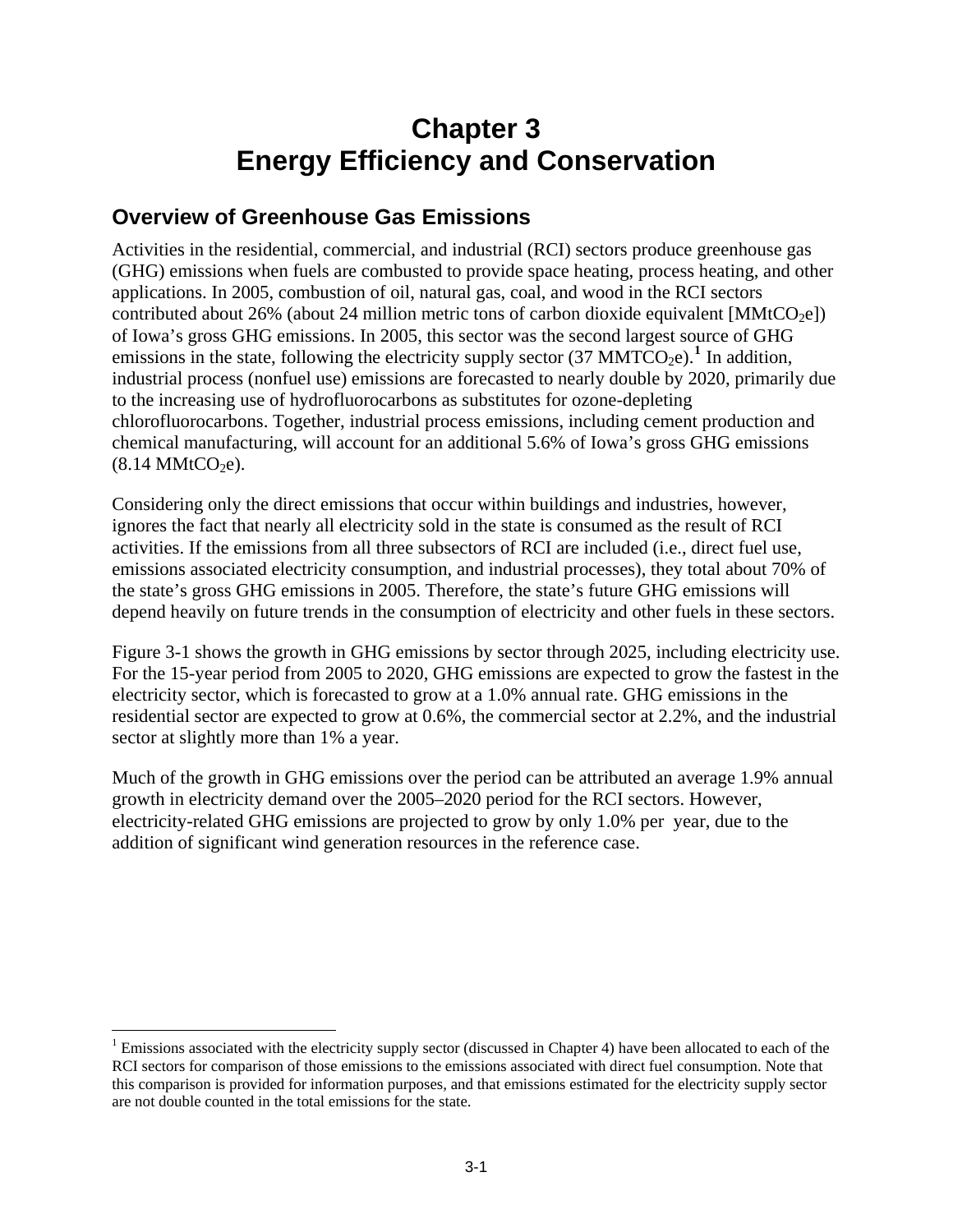

#### **Figure 3-1. Historical and projected residential, commercial, and industrial greenhouse gas emissions by sector in Iowa: 1990–2025\***

 $MMtCO<sub>2</sub>e = million metric tons of carbon dioxide equivalent$ 

\* Emissions associated with the direct use of natural gas, petroleum, coal, and wood and the consumption of electricity. Sources: Tables 3a, 4a, and 5a of Final Iowa Greenhouse Gas Inventory and Reference Case Projections 1990–2025. Available at: <http://www.iaclimatechange.us/ewebeditpro/items/O90F20404.pdf>.

Figure 3-2 shows the growth in GHG emissions by fuel type through 2025. For the 15-year period 2005–2020, emissions in the sector are dominated by electricity supply, which rise by 15% from 37 MMtCO<sub>2</sub>e in 2005 to 43 MMtCO<sub>2</sub>e in 2020. Direct emissions from coal are forecasted to increase slightly at a rate of 0.6% per year (not including coal use for electricity generation). Emissions from natural gas explode, rising 2.9% per year. The emissions data from natural gas mask large differences in the growth of the use of this fuel. Residential natural gas consumption is expected to stay nearly constant from 2005 to 2020, while commercial and industrial gas use is expected to increase by 3.3% and 4.6% per year, respectively.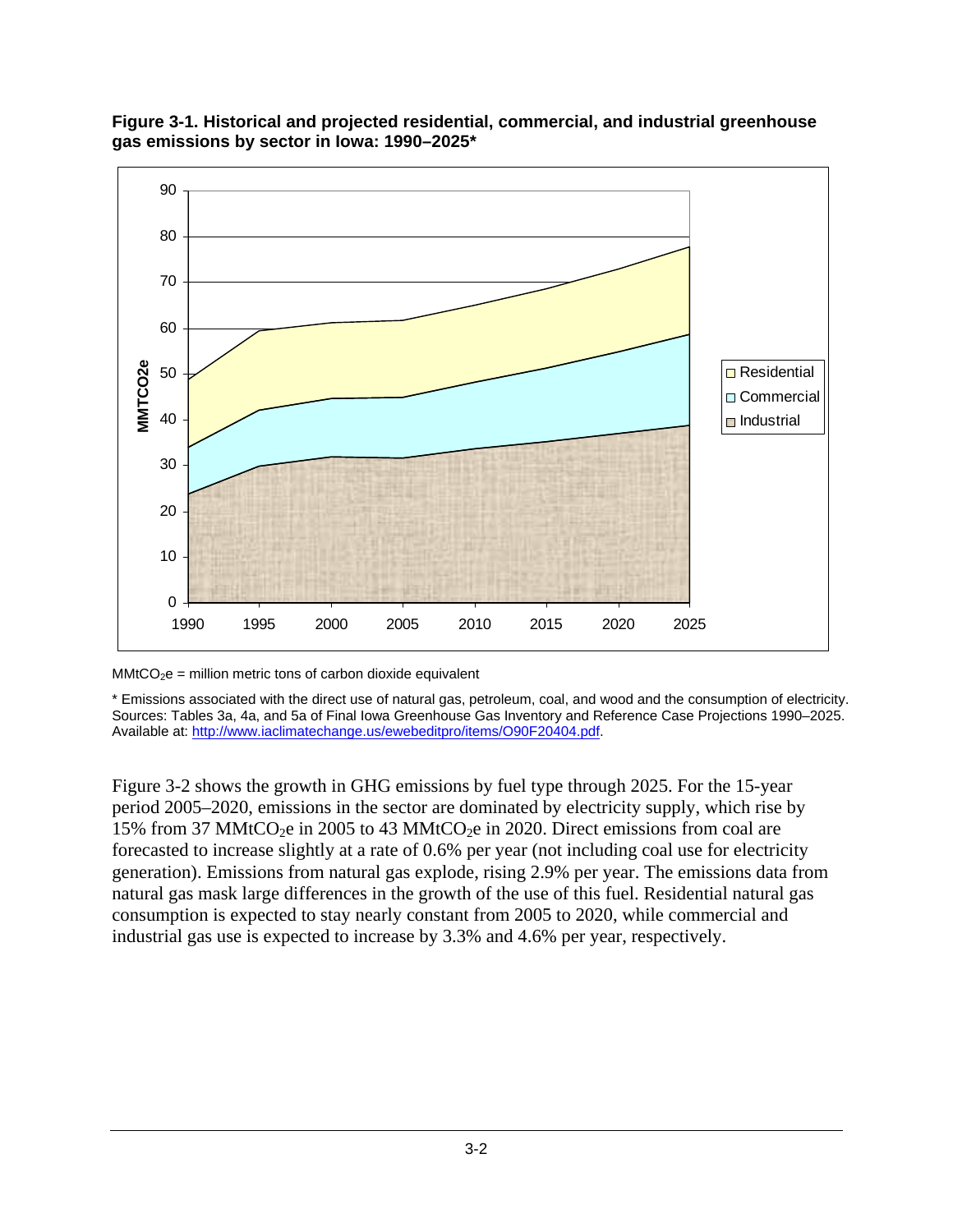

#### **Figure 3-2. Historical and projected residential, commercial, and industrial GHG emissions by type of fuel in Iowa, 1990–2025\***

MMtCO2e - million metric tons of carbon dioxide equivalent

\* Emissions associated with the direct use of natural gas, petroleum, coal, and wood and the consumption of electricity. Wood-related GHG emissions are too small to be distinguished. Source: Tables 3a, 4a, and 5a of Final Iowa Greenhouse Gas Inventory and Reference Case Projections 1990-2025. Available at: <http://www.iaclimatechange.us/ewebeditpro/items/O90F20404.pdf>.

# **Key Challenges and Opportunities**

The principal means to reduce RCI emissions include improving energy efficiency, substituting electricity and natural gas with lower-emission energy resources (such as biomass and wind), and implementing various strategies to decrease the emissions associated with electricity production (see Chapter 4, Clean and Renewable Energy [CRE]). The state's aggressive pursuit of energy efficiency in recent years gives stakeholders valuable experience with policymatic efforts to reduce emissions through programs and initiatives to improve the efficiency of buildings, appliances, and industrial practices. While the gas and electricity sectors in Iowa have been securing energy efficiency supplies that are the cheapest source of new resources, recent reports indicate that there is still untapped "low-hanging fruit" remaining in the form of low-cost energy efficiency opportunities in the RCI sectors. Programmatic efforts to harvest these resources are likely to create significant green collar jobs scoping, implementing, and evaluating energy efficiency projects.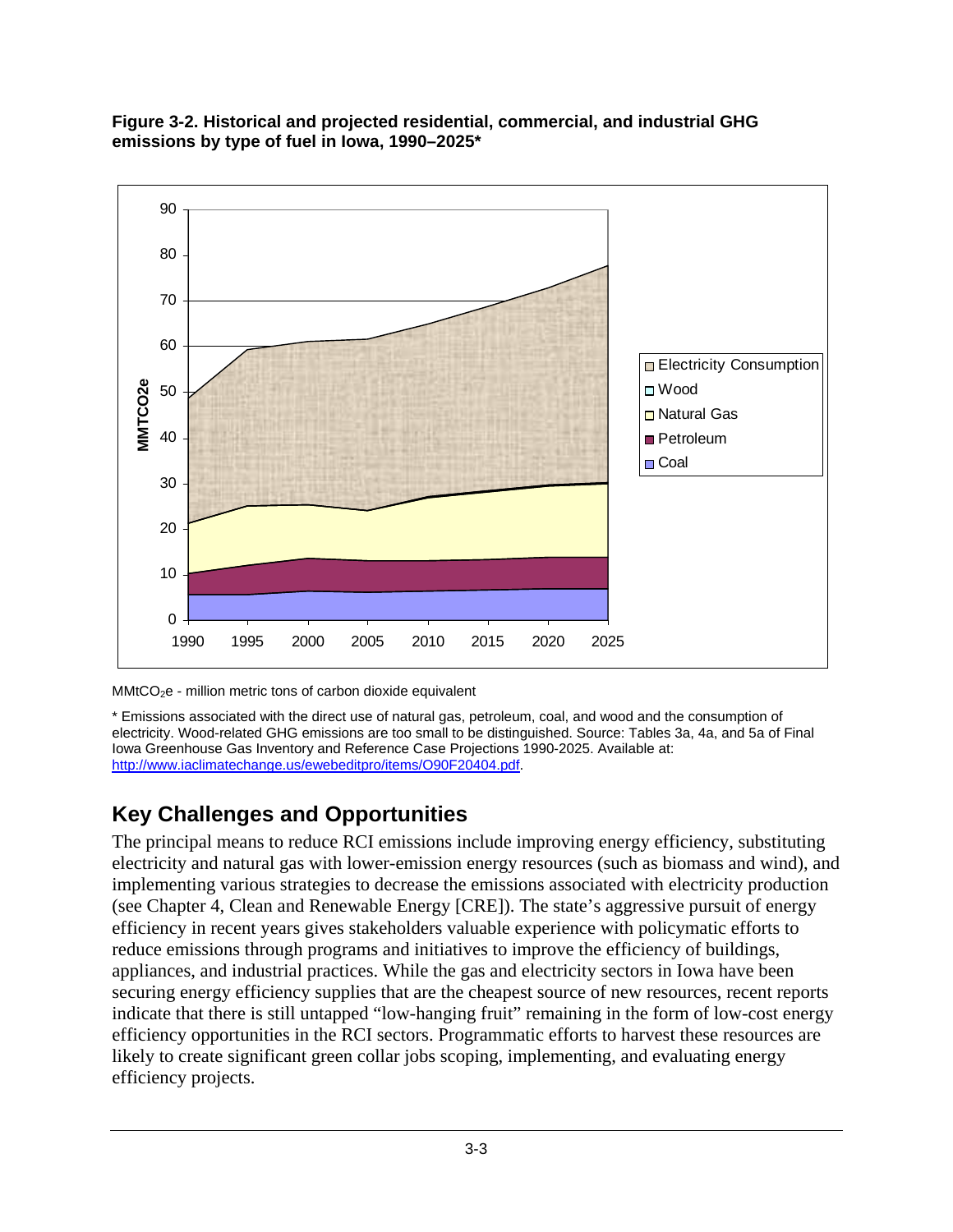Electric utilities in Iowa are required by law to offer cost-effective energy efficiency programs (Iowa Code §§ 476.6(14)). Also, Iowa investor owned utilities (IOUs) have a long history of conducting demand-side management (DSM) programs, under statutes adopted in 1990 and modified in 1996. Municipal and rural electric cooperatives have a more mixed history offering energy efficiency programs. The Iowa Utilities Board is reviewing IOU plans on the effects of goals equivalent to saving an additional 1.5% of retail electric sales in Iowa annually. Currently, IOUs achieve new (incremental) savings equivalent to 0.8% of electricity and natural gas sales.

The Iowa Climate Change Advisory Council (ICCAC) —through the work of its Energy Efficiency and Conservation (EEC) Subcommittee—has identified significant opportunities for reducing GHG emissions growth attributable to the RCI sectors in Iowa. These include expanding or launching energy efficiency programs for electricity, natural gas, and other directuse fuels; regularly updating building codes; expanding the use of combined heat and power applications; and requiring state and local governments to implement beyond-code building practices. The ICCAC has also identified significant opportunities to reduce GHG emissions through policies addressing electricity production, such as tapping into the state's large biomass and wind potential (detailed in Chapter 4).

# **Overview of Policy s and Estimated Impacts**

The ICCAC presents, with varying levels of support, a set of 14 policies for the RCI sectors that offer significant, cost-effective GHG emissions reductions within the state. These options and results are summarized in Table 3.1. The GHG emission reductions and costs per ton of GHG reductions for 14 of these policies were quantified. The quantified policy options could lead to emission savings from reference case projections of:

- 8.5 MMtCO<sub>2</sub>e per year by 2020, and a cumulative savings of 43 MMtCO<sub>2</sub>e from 2009 to 2020, and
- Net cost savings of over \$1.0 billion through [2](#page-64-0)020 on a net present value basis.<sup>2</sup> The weighted-average costs of these policies are a net savings of nearly  $$25/MMtCO<sub>2</sub>e$ .

Because most energy use occurs in buildings, the recommended policies center on improving energy efficiency in buildings. There is overlap among the policies as to the types of activities and equipment they cover, but the text following Table 3-1 provides general guidance on how the policies complement each other.

Energy Efficiency and Conservation (EEC) policy option EEC-1 increases the human capital component of energy efficiency by providing education and training for energy users across the state. Similarly, EEC-7 trains builders and developers in the use of energy efficiency technologies and building practices. EEC-2 and EEC-12 are the most general recommended policies that deploy DSM natural gas measures and energy efficiency across all types of energy use: space conditioning, windows, appliances, and water heating and other end uses and technologies. Efficiency improvements occur through improvements in building shells (EEC-4,

<span id="page-64-0"></span> $\overline{a}$  $2^2$  The net cost savings, shown in constant 2005 dollars, are based on fuel expenditures; operations, maintenance, and administrative costs; and amortized, incremental equipment costs. All net present value analyses here use a 5% real discount rate.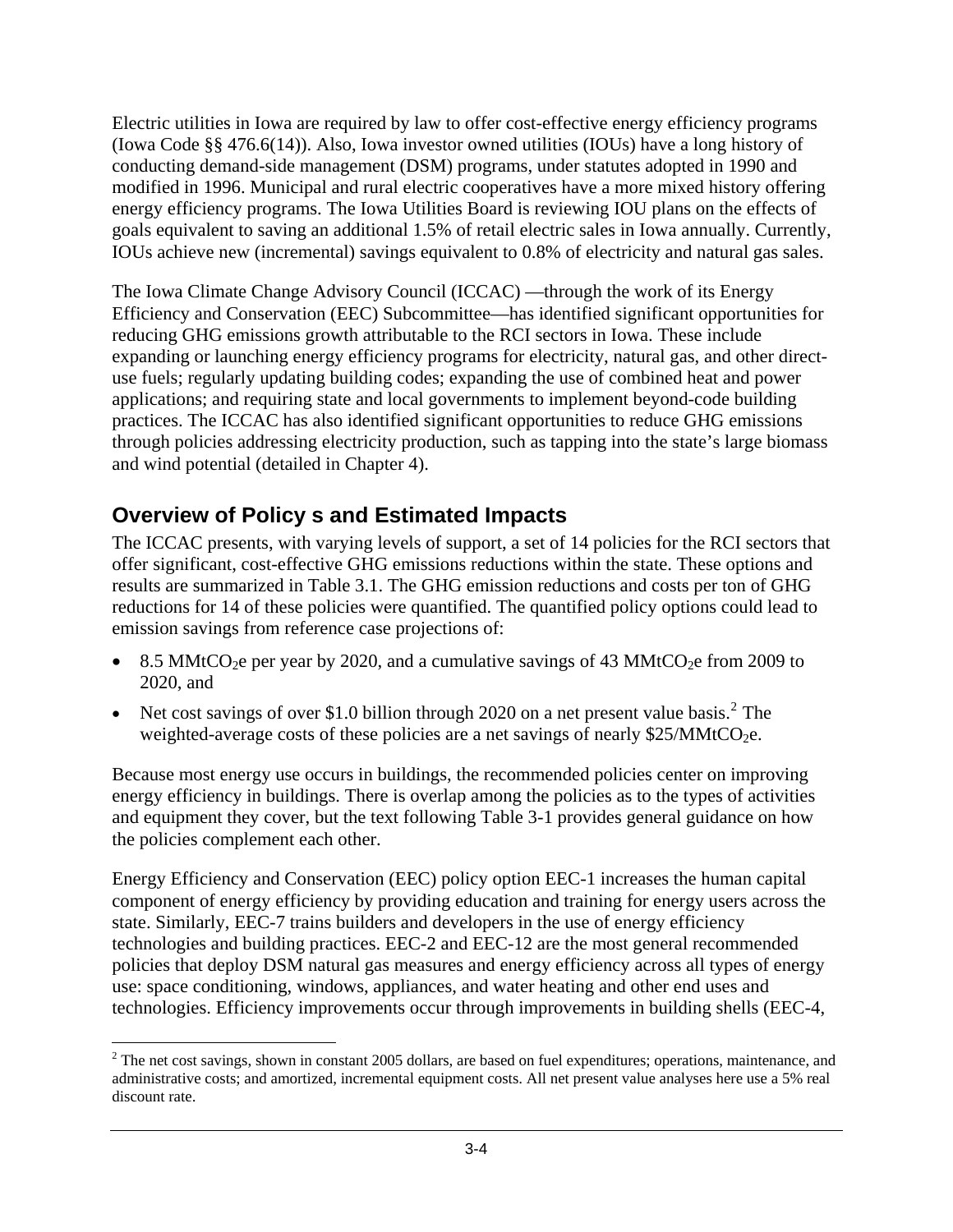EEC-6, EEC-13) or enhancing the efficiency of energy-consuming equipment within the buildings (EEC-14, EEC-12).

|  | Table 3-1. Summary List of ICCAC Options |
|--|------------------------------------------|
|--|------------------------------------------|

| No.           | <b>Policy Option</b>                                                                                                                                      | CO <sub>2</sub><br><b>Reduction</b><br>2012 | CO <sub>2</sub><br><b>Reduction</b><br>2020 | <b>Total</b><br>$2009 -$<br>2020 | <b>Net Present</b><br>Value<br>2009-2020<br>(Million \$) | Cost/Ton<br>(\$/tCO <sub>2</sub> e) | Level of<br><b>Support</b>              |
|---------------|-----------------------------------------------------------------------------------------------------------------------------------------------------------|---------------------------------------------|---------------------------------------------|----------------------------------|----------------------------------------------------------|-------------------------------------|-----------------------------------------|
| EEC-1         | <b>Consumer Education Programs</b>                                                                                                                        |                                             | Unanimous                                   |                                  |                                                          |                                     |                                         |
| EEC-2         | Demand-Side Management (DSM)/Energy<br><b>Efficiency Programs for Natural Gas</b>                                                                         | 0.08                                        | 1.24                                        | 5.43                             | $-$191.77$                                               | $-$ \$35.29                         | <b>Super Majority</b><br>(4 objections) |
| EEC-3         | Financial Mechanisms for Energy Efficiency                                                                                                                | 1.62                                        | 6.11                                        | 36.81                            | $-$ \$805.05                                             | $-$21.87$                           | Super Majority<br>(1 objection)         |
| EEC-4         | Improved Building Codes for Energy Efficiency                                                                                                             | 0.05                                        | 0.40                                        | 1.89                             | $-$ \$46.27                                              | $-$ \$24.44                         | <b>Super Majority</b><br>(5 objections) |
| EEC-5         | Incentive Mechanisms for Achieving Energy<br>Efficiency                                                                                                   | 0.35                                        | 3.29                                        | 16.33                            | $-$ \$350.79                                             | $-$ \$21.48                         | Unanimous                               |
| EEC-6         | Promotion of and Incentives for Improved<br>Design and Construction in the Private Sector                                                                 | 0.00                                        | 0.12                                        | 0.46                             | $-$11.36$                                                | $-$24.57$                           | <b>Super Majority</b><br>(1 objection)  |
| EEC-7         | Training and Education for Builders and<br>Contractors                                                                                                    |                                             | Unanimous                                   |                                  |                                                          |                                     |                                         |
| EEC-8         | Focus on Specific Residential Market<br>Segments                                                                                                          | 0.09                                        | 0.98                                        | 4.83                             | -\$122.53                                                | $-$ \$25.37                         | Unanimous                               |
| EEC-9         | Midwestern Governors Association Energy<br>Security and Climate Stewardship Platform                                                                      | 0.13                                        | 4.13                                        | 17.14                            | $-$ \$375.69                                             | $-$ \$21.92                         | Majority (9<br>objections)              |
| <b>EEC-10</b> | Energy Management Training/Training of<br><b>Building Operators</b>                                                                                       | 0.10                                        | 1.29                                        | 5.48                             | $-$ \$129.49                                             | $-$ \$23.63                         | Super<br>Majority<br>(1 objection)      |
| <b>EEC-11</b> | Rate Structures and Technologies To Promote<br>Reductions                                                                                                 | 0.04                                        | 0.21                                        | 1.20                             | $-$ \$25.73                                              | $-$ \$21.45                         | Unanimous                               |
| <b>EEC-12</b> | Demand-Side Management (DSM)/Energy<br><b>Efficiency Programs for Electricity</b>                                                                         | 0.39                                        | 4.38                                        | 20.33                            | $-$444.81$                                               | $-$ \$21.88                         | <b>Super Majority</b><br>(4 objections) |
| <b>EEC-13</b> | Government Lead by Example: Improved<br>Design, Construction, and Energy Operations<br>in New and Existing State and Local<br><b>Government Buildings</b> | 0.08                                        | 0.36                                        | 1.97                             | 1.04                                                     | 0.53                                | Majority<br>(6 objections)              |
| EEC-14        | More Stringent Appliance Efficiency Standards                                                                                                             | 0.94                                        | 2.20                                        | 17.33                            | $- $708.15$                                              | $-$ \$40.85                         | Super<br>Majority<br>(2 objections)     |
|               | <b>Sector Total After Adjusting for Overlaps</b>                                                                                                          | 1.1                                         | 8.6                                         | 43.2                             | $-$1,064.5$                                              | $-$ \$24.7                          |                                         |
|               | <b>Reductions From Recent Actions: EISA</b><br>(2007) and Executive Orders #6 and 41                                                                      | 0.44                                        | 1.42                                        | 9.19                             |                                                          |                                     |                                         |
|               | <b>Sector Total Plus Recent Actions</b>                                                                                                                   | 1.6                                         | 10.0                                        | 52.3                             |                                                          |                                     |                                         |

 $CO<sub>2</sub>$  = carbon dioxide; DSM = demand-side management; NPV = net present value;  $$/tCO<sub>2</sub>e =$  dollars per metric ton of carbon dioxide equivalent; EISA = Energy Independence and Security Act (2007).

Negative values in the Net Present Value and the Cost-Effectiveness columns represent net cost savings.

The numbering used to denote the above policy options is for reference purposes only; it does not reflect prioritization among these important policy options.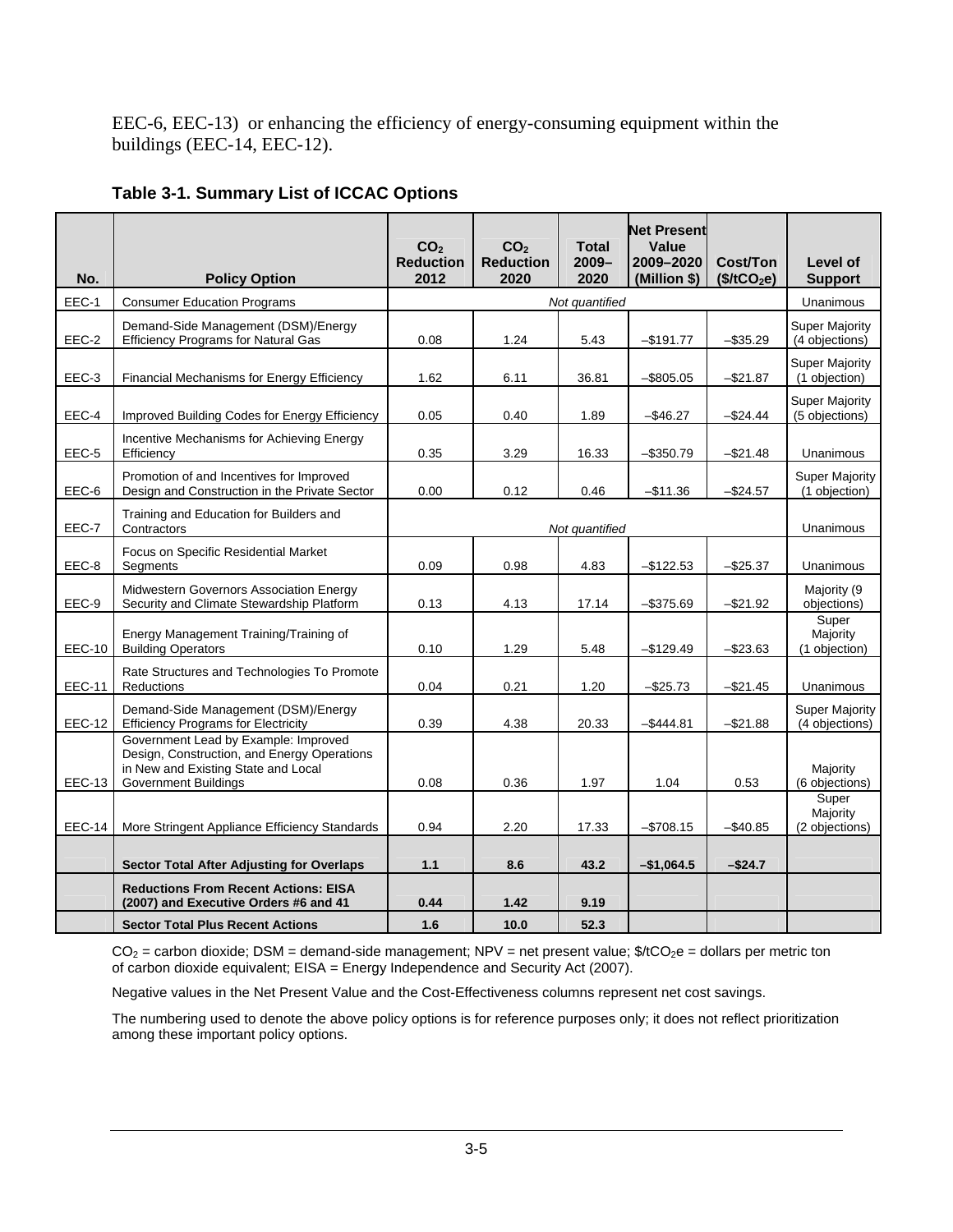The policy options also differ among the customer classes they target. EEC-13 requires government to lead the rest of the state by example by requiring that new construction and retrofits of existing building stock meet high-performance building requirements. EEC-8 targets low-income residential customers and tenants who typically have less efficient capital equipment and appliances, but are typically hard to reach for utility energy efficiency programs.<sup>[3](#page-66-0)</sup>

There are varying degrees of overlap between policy options which are discussed in more detail in Appendix F. Government high-performance building standards (EEC-13) typically have little overlap with utility efficiency programs because government efficiency improvements are usually implemented via executive orders and procurement standards that might not capture utility incentives.Peak-demand reductions through smart metering (EEC-11) does not overlap with other programs that might reduce peak demand through efficient air conditioners under EEC-12. However, there is overlap in the expected emission reductions and costs among some of the policies within the RCI sectors, as well as between policies in the RCI and energy supply (ES) sectors.

For example, EEC-9, the Midwestern Governors Association energy efficiency target, mirrors the reductions targeted under EEC-2 and EEC-12, so its reductions are eliminated from the adjusted totals. Also, EEC-8 provides energy efficiency investments for low-income residential customers. Well-designed utility and nonutility energy efficiency/DSM programs will target these populations, but not at the level identified under this policy option; therefore, EEC-8 is assumed to overlap with EEC-2 and EEC-12. Also, incentives to purchase ENERGY STAR appliances under EEC-14 are expected to overlap with utility and nonutility incentive programs under EEC-2 and EEC-12.

There is also a potential interaction between the RCI and ES sector policies concerning the clean energy portfolio components in policy option CRE-8 (Midwestern Governors Association renewable portfolio standard [RPS]). Under EEC-12, electricity demand in 2020 is reduced by almost 5,000 gigawatt-hours (GWh) versus the reference case. CRE-8b assumes a 20% RPS by 2020, which is 4% more renewable energy sources (as a percentage of retail sales) than is forecasted under the reference case. Therefore, the implementation of EEC-12 would require 200 GWh fewer of renewable resources to meet the RPS target. Using the renewable energy cost assumptions for CRE-8b, the reduced spending on renewables that cost more than reference case generation in 2020 would result in savings of \$0.3 million in that year.

Figure 3-3 shows the cumulative emission reductions from the policy options that have been quantified and produce reductions net of overlaps for the entire planning period for 2009–2020.

<span id="page-66-0"></span><sup>&</sup>lt;sup>3</sup> See WGA. (2005). Figure III-1. Comparison of the Market Penetration of Energy Efficiency Measures in Owner-Occupied and Rental Housing in California. P. 19.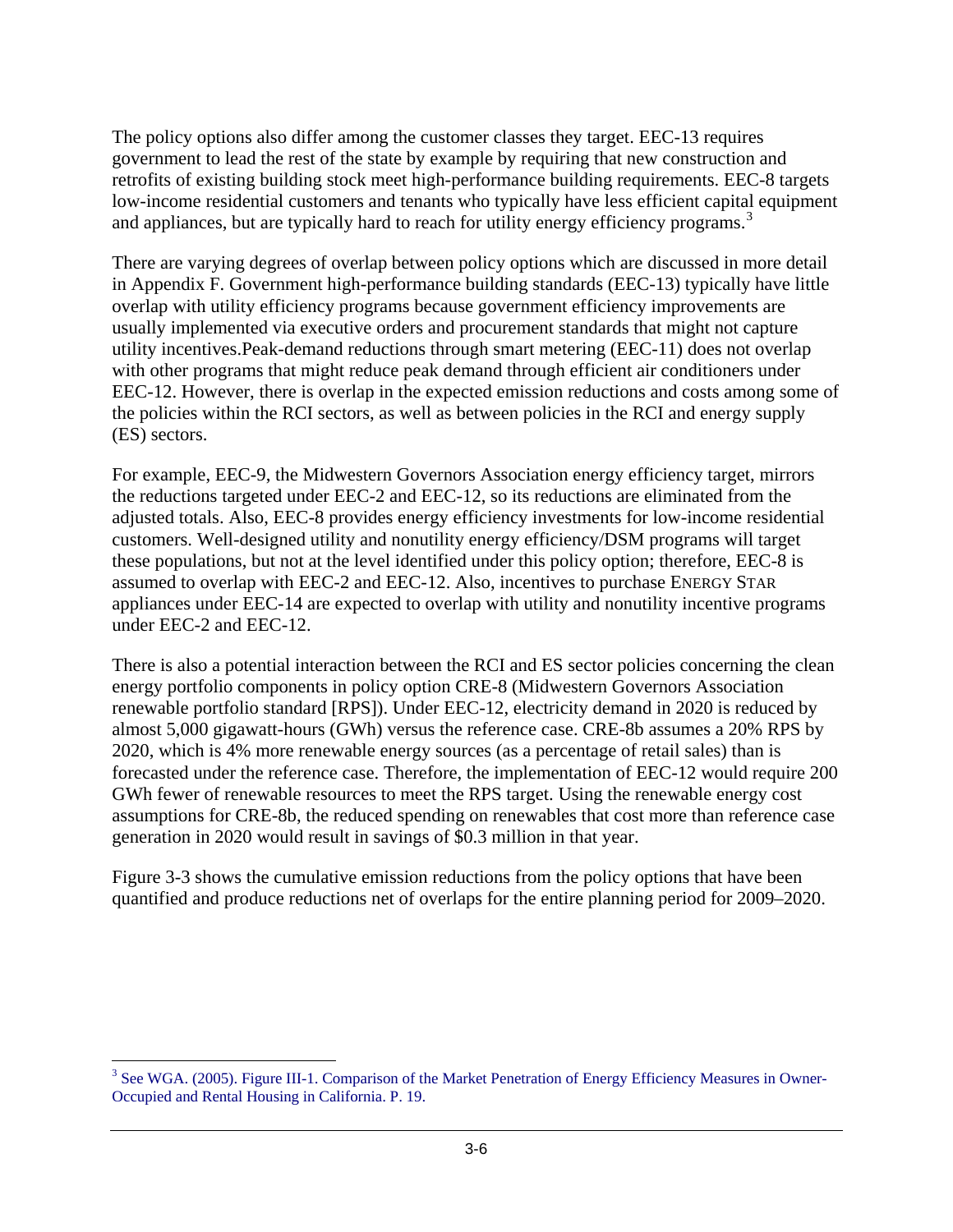



 \*These are the reductions from the Energy Efficiency and Conservation (EEC) policy options, *net of overlaps between options*. Each option number is followed by a semicolon and the percent of total reductions that it represents.

The policy options for the EEC sectors are affected by both state and federal policies that incentivize or mandate more efficient use of energy. The federal Energy Independence and Security Act (EISA) of 2007 was signed into law in December 2007. This law contains several requirements that will reduce GHG emissions as they are implemented over the next few years. During the ICCAC process, sufficient information was identified (e.g., implementation schedules) to estimate GHG emission reductions associated with implementing energy efficiency requirements for new appliances and lighting in Iowa under Title III of the EISA.

The net effect of these reductions was estimated at 1,300 GWh of electricity and 1,300 billion British thermal units of natural gas savings in Iowa by 2020. The associated GHG reductions for these savings are projected to be 1.1 MMtCO<sub>2</sub>e for 2020 using the EEC carbon dioxide  $(CO_2)$ methodology. Note, however, that GHG emission reductions associated with the EISA Title IV (Energy Savings in Buildings and Industry) and Title V (Energy Savings in Government and Public Institutions) requirements have not been quantified because of the uncertainties about how they will be implemented. It is expected that these requirements will overlap with some of the RCI policy options, especially EEC-4 and EEC-13.

As mentioned in the text below, Iowa utilities have been pursuing energy efficiency programs for some time. These investments are not quantified in the analysis because EEC subcommittee members indicated that the energy impacts from these efficiency programs are already incorporated into the utility load growth forecasts which were used for the reference case inventory and forecast (eg they are already in the baseline). The assumed incremental (new) statewide energy efficiency investments are equal to 0.82% of retail natural gas sales, and 0.69% of electricity sales over the planning period. These investments are deducted from each of the relevant energy efficiency targets in the individual policy options. For example, energy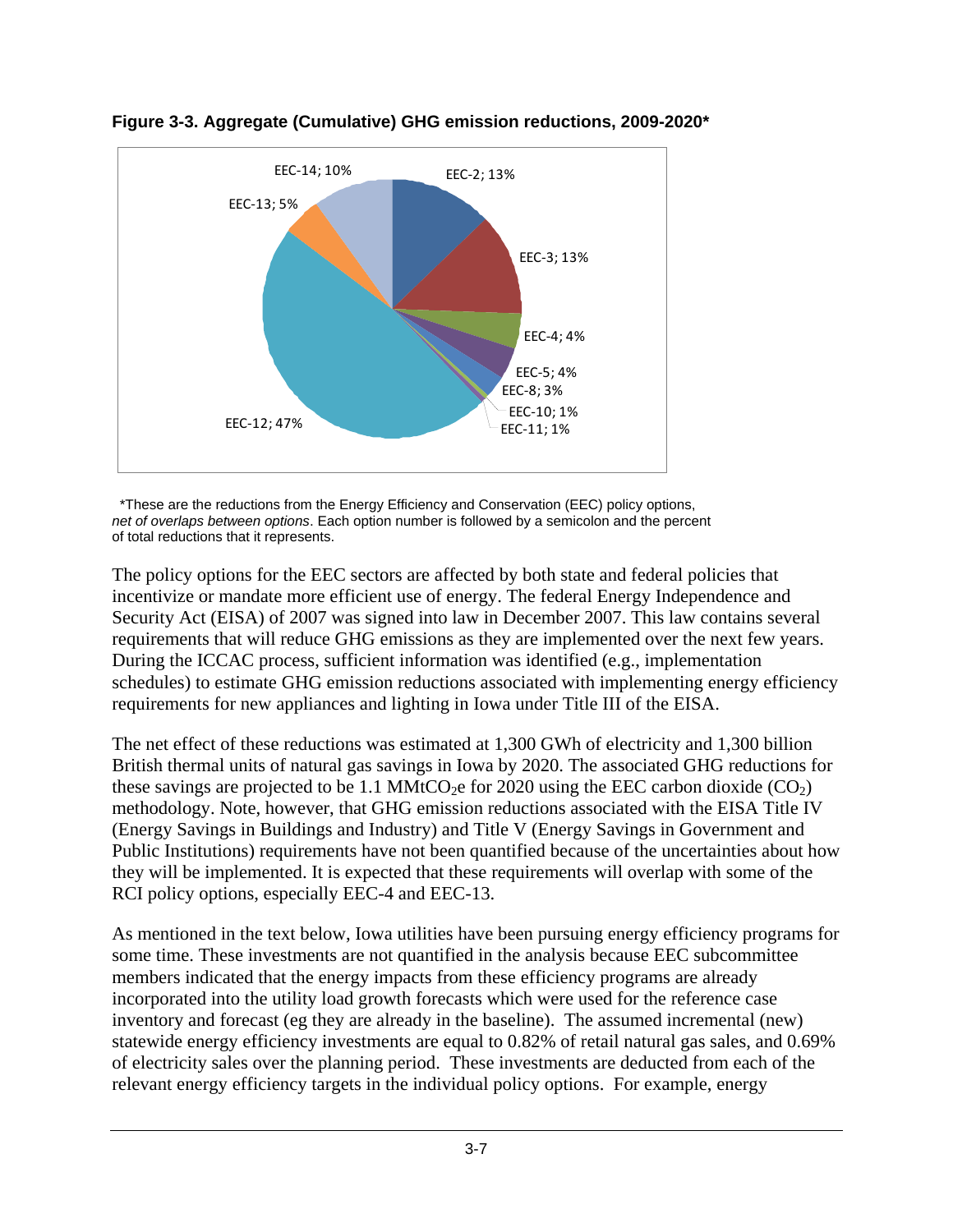efficiency target in EEC-12 (culminating at 2% of retail sales) is reduced by 0.69% to an incremental 1.31% of new investments by 2020. This approach avoids double counting reductions from existing programs in the policy options. Assuming incremental energy efficiency investments from existing actions in Iowa remained unchanged from 2006 levels, Iowa's cumulative electric energy efficiency deployment would be approximately 15% of sales in 2020. For natural gas, Iowa's cumulative natural gas energy efficiency deployment would be approximately 19% of sales in 2020. When using the levelized cost estimate assumptions developed for the EEC sector, total utility and participant spending on energy efficiency/DSM from existing actions in the reference case is estimated at \$270 million in 2020.

The Iowa Utilities Board is reviewing investor-owned utility plans to increase incremental electricity and natural gas investments to 1.5% of natural gas and electricity sales. These plans have not been approved and are therefore not included in the quantitative analyses. However, these targets are similar to those of options EEC-2 and EEC-12 for natural gas and electricity with the primary difference that the two ICCAC options escalate to investments equal to 2% of sales later in the planning period.

Iowa's Executive Orders #[4](#page-68-0)1 (Governor Vilsack)<sup>4</sup> and #6 (Governor Culver)<sup>[5](#page-68-1)</sup> to reduce energy use in state buildings will also have an impact on future GHG emissions. The avoided electricity and natural gas GHG emissions are estimated at about  $0.30 \text{ MMtCO}_2$ e in 2020. The policy options described briefly below, and in more detail in Appendix F, not only result in significant emission reductions and costs savings, but also offer a host of additional benefits as well. These benefits include savings to consumers and businesses on energy bills, which can have macroeconomic benefits; reduction in spending on energy by low-income households; reduced peak demand, electricity system capital and operating costs, risk of power shortages, energy price increases, and price volatility; improved public health as a result of reduced pollutant and particulate emissions by power plants; reduced dependence on imported fuel sources; and green collar employment expansion and economic development.

For these policies recommended by the ICCAC to yield the levels of savings described here, they must be implemented in a timely and thorough manner. This means, for example, not only putting the policies themselves in place, but also attending to the development of "supporting policies" that are needed to help make the recommended policies effective. While the adoption of the recommended policies can result in considerable benefits to Iowa's environment and consumers, careful, comprehensive, and detailed planning and implementation, as well as consistent support, of these policies will be required if these benefits are to be achieved.

<span id="page-68-0"></span> $\overline{a}$ 4 State of Iowa, Executive Department. *Executive Order Number Forty-One*. Available at: [http://publications.iowa.gov/2619/1/EO\\_41.pdf.](http://publications.iowa.gov/2619/1/EO_41.pdf)

<span id="page-68-1"></span><sup>5</sup> State of Iowa, Executive Department. *Executive Order Number Six*. February 2008. Available at: <http://publications.iowa.gov/6275/1/06-080221%5B1%5D.pdf>.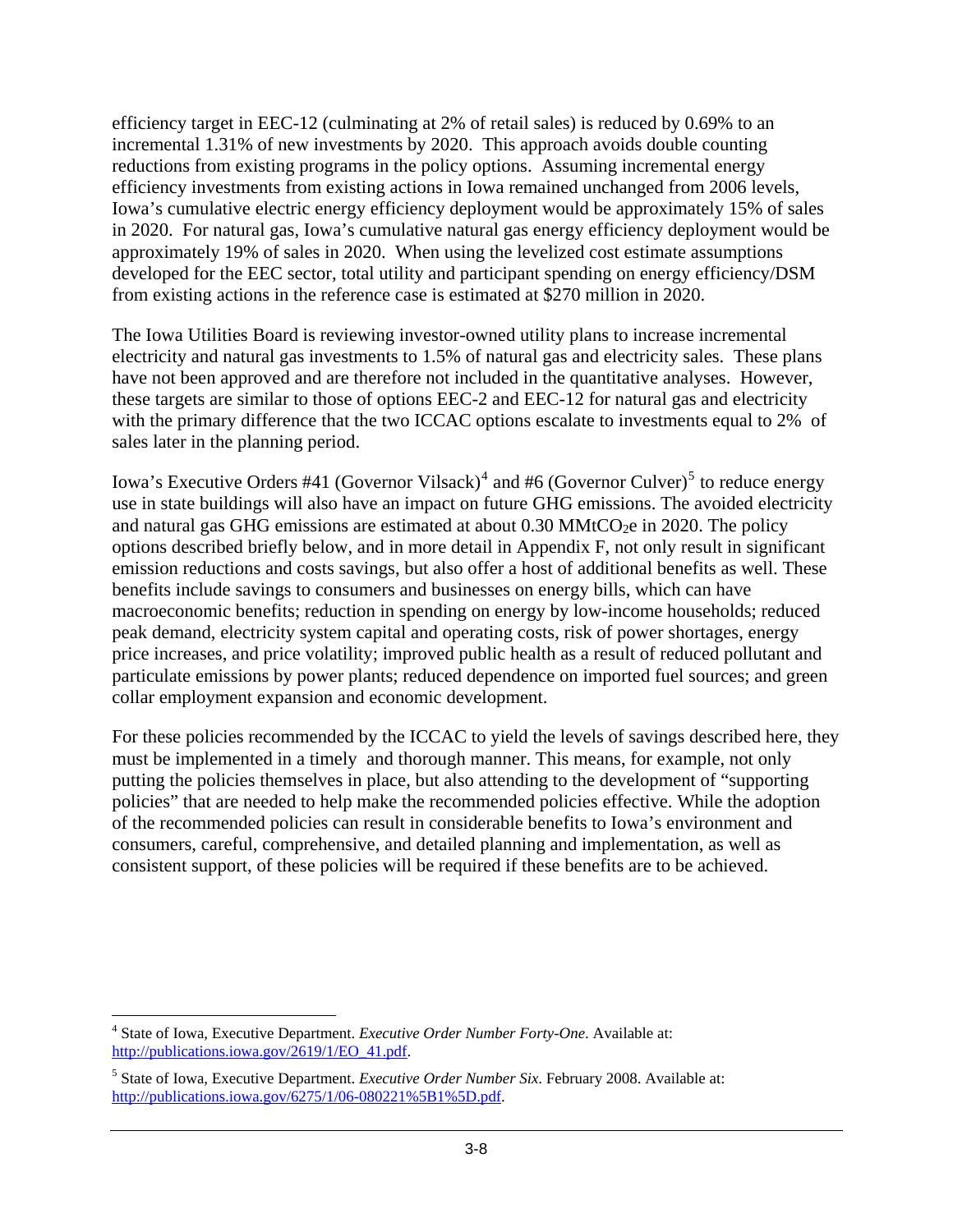### **Energy Efficiency and Conservation Policy Descriptions**

#### **EEC-1 Consumer Education Programs**

With a unanimous vote, the ICCAC presents a broad climate change and GHG reduction education program. The ultimate effectiveness of emission reduction activities in many cases depends on providing information and education to consumers regarding the energy and GHG emission implications of their choices. Public education and outreach, through such implementing organizations such as the Iowa Energy Center, is vital to fostering a broad awareness of climate change issues and effects (including co-benefits, such as clean air and public health) among the state's citizens. Such awareness is necessary to engage citizens in actions to reduce GHG emissions in their personal and professional lives. This option focuses on public education and outreach to stimulate decisions that yield energy efficiency savings. Consumer education is an integral component of most existing DSM programs offered by investor-owned and consumer-owned utilities. The goal of the program is to achieve a 5% reduction in residential energy consumption by 2020 implemented by the Iowa Office of Energy Independence, community colleges, secondary schools, building professional trade groups, and utilities.

#### **EEC-2. Demand-Side Management (DSM)/Energy Efficiency Programs for Natural Gas**

By a super majority vote, the ICCAC presents the option that Iowa increase the efficiency of natural gas use in the state through a goal of deploying new energy efficiency and DSM natural gas measures equal to 1.5% of retail sales by 2015 and 2.0% by 2017. This policy involves implementing new or expanding existing energy efficiency programs for all sectors, including the RCI sectors. Iowa's IOUs are currently conserving 0.8% of sales with new energy efficiency and DSM measures and have plans to double this to 1.5% by 2015. This measure then expands those plans to 2.0% in 2017.

### **EEC-3. Financial Mechanisms for Energy Efficiency**

By a super majority vote, the ICCAC presents an option for modernizing the financial mechanisms that could increase energy efficiency provided by relevant utilities and nonutilities. Incentives for a variety of energy consumers can improve energy performance of buildings, equipment, and residences. Some of the utilities active in Iowa have offered such financing mechanisms in other states and for specific market segments in Iowa. At least one Iowa utility has a pilot program for a no-interest revolving loan fund. The goal of the option is to reduce consumption of electricity, natural gas, and heating fuels across all end-user categories by 2% of retail sales annually. End users include public-sector, industrial, commercial, multifamily residential, and residential users. Note that the GHG reductions and costs of or benefits from natural gas and heating fuels are not quantified in the summary table for this option.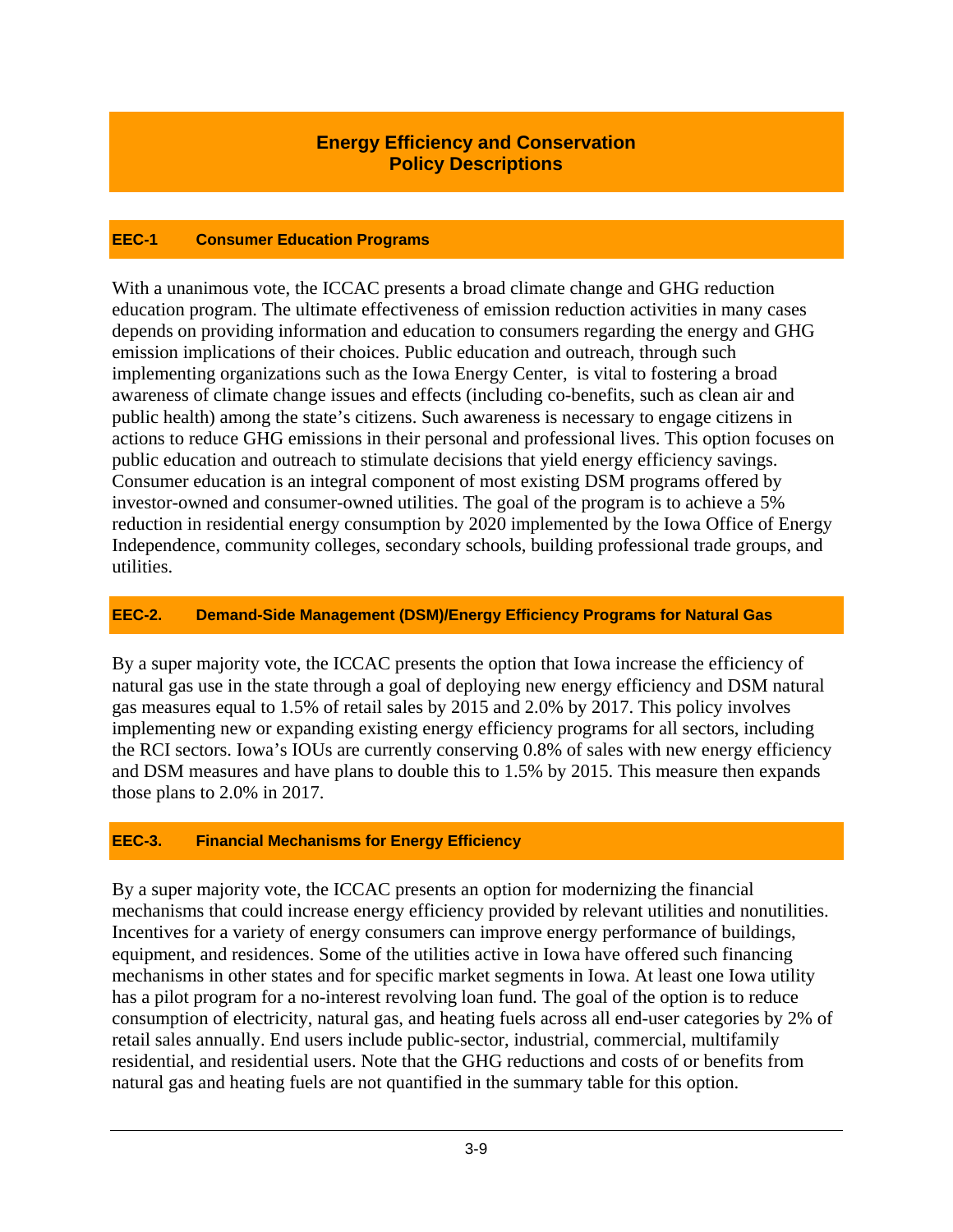### **EEC-4. Improved Building Codes for Energy Efficiency**

By a super majority vote, the ICCAC presents the option of setting a goal for reducing building energy consumption, to be achieved by increasing standards for the minimum performance of new and substantially renovated commercial and residential buildings through the adoption and enforcement of building codes. Building codes would be made more stringent via incorporation of aspects of advanced/next generation building designs and construction standards, such as sustainable design and green building standards. Building codes should promote further reduction of GHG emissions through adoption of sustainable design or green building standards. Buildings are significant consumers of energy and other resources. Adoption and enforcement of building energy and related codes can be an effective way to eliminate the least efficient energy approaches in new or renovated buildings. The goal of this option is to reduce energy consumption per square foot of floor space at newly constructed and renovated buildings by 15% by 2012 and 50% by 2025. The new codes become effective initially in 2010, and the final goal is achieved by 2025.

This policy also included undertaking a comprehensive review of existing state and local building codes in Iowa to determine where increased energy efficiency can be achieved. This review will be undertaken by the new Commission on Energy Efficiency Standards and Practices, established by legislation enacted this year. Second, the policy aims for increasing the stringency of the Iowa Energy Code and developing a training and certification program for code officials, builders, and contractors on energy efficiency and related sustainable design standards, and in code enforcement.

### **EEC-5. Incentives for Energy Efficiency**

By a unanimous vote, the ICCAC presesnts the option of changing the incentive structures in Iowa to deploy energy efficiency. The goal of this policy is to reduce consumption by 15% of retail sales by 2020. Energy efficiency plans in Iowa address both electric and natural gas use through a variety of programs. New incentive approaches are of three types:

### *Potential Type 1 Incentives to IOUs*

- Decouple IOU revenues from sales of electricity or natural gas.
- Allow IOUs to rate-base their energy efficiency expenditures and earn returns on these investments.
- Allow IOUs to recover revenues that decrease due to DSM, net of utility system cost savings.
- Allow IOUs to implement a revenue normalization mechanism to recognize the impacts of declining per-customer sales due to DSM and other causes, while also recognizing additional sales due to customer growth.
- Allow IOUs to offer all DSM programs as shared-savings or Pay-As-You-Go loan programs, with the interest or earnings on these loans retained as earnings by the IOUs.
- Offer the IOUs some form of monetary reward based on amounts of capacity and energy saved, recoverable from customers as part of DSM costs.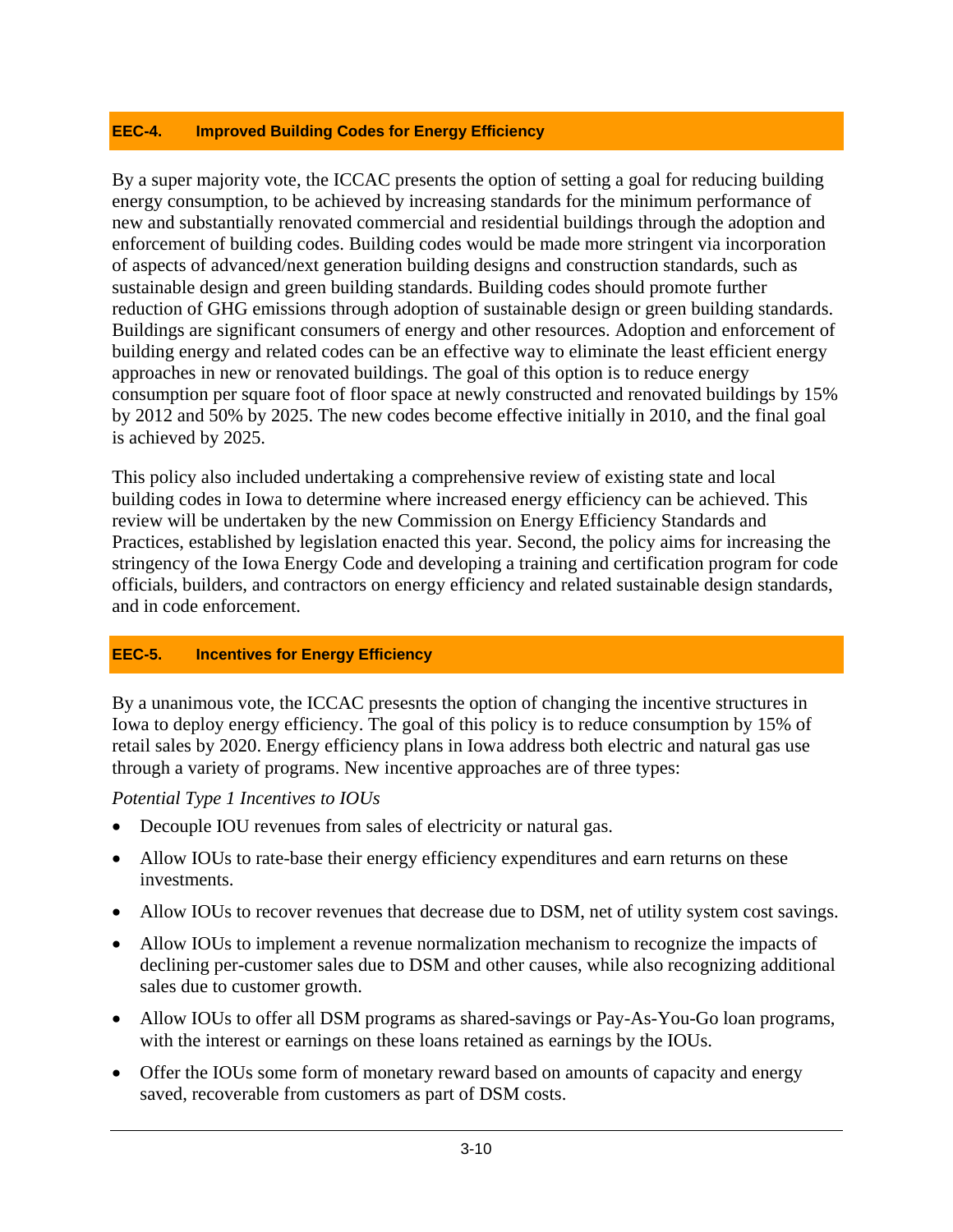- Evaluate alternative rate regulation structures to better align utility interests with energy efficiency goals. For example, MidAmerican's revenue sharing mechanism incorporates an element of reward for energy efficiency because energy efficiency contributes to the utility's ability to sell electricity in the wholesale market and generate additional revenues that are, pursuant to the revenue sharing arrangement, allocated between the utility and its customers. Thus, the utility and its customers are rewarded for energy efficiency.
- Allow IOUs to "own" all or part of the "carbon credit" impact of capacity and energy saved by DSM programs, and to retain as earnings any funds received from sale of credits based on these savings, above a certain level.
- Require IOUs to document performance, and penalize IOUs that do not meet specific goals by certain dates, to the extent that there is inadequacy in the current Iowa statutes and rules requiring program documentation, and allow the IUB to conduct prudence reviews and impose penalties.

### *Potential Type 2 Incentives to Utility Customers*

- Rate discounts or payments to participants in load management programs, for savings of peak load electric kilowatt (kW).
- Time-of-use rates to electric customers, which offer lower rates off peak and much higher rates during peak electric use periods.
- Free energy audits and simple on-site energy efficiency measures installed during audits.
- Advanced energy efficiency evaluation and design services, typically for nonresidential customers.
- Assistance to residential homebuilders in the form of training, inspection of homes, cash payments for meeting standards, and certification/recognition of highly efficiency homes.
- Rebates and loans to customers for purchasing energy-efficient appliances and equipment.
- Customer education and training on energy-efficient appliances and measures (insulation, infiltration, building weatherization measures, HVAC sizing and maintenance, etc.).

### *Type 3 Incentives, to Other Energy Efficiency Stakeholders*

Another solution to the assumption that Iowa IOUs will not improve their DSM performance very much beyond current levels of energy and capacity savings is to transfer the administration of energy efficiency programs to an independent, third-party administrator. The administrator would be subject to a performance-based compensation structure, including incentives for superior performance.

Another means of overcoming the utilities' disincentive to aggressively promote DSM programs and achieve energy efficiency results is to replace the current system of utility-administered incentives with a system that provides incentives directly to retailers of energy-efficient products and services, energy-efficient product lenders, and building contractors/designers. Some utilities currently offer these stakeholders incentives to promote energy-efficient products, including training, free publicity, and per-item restocking payments to dealers and sales people for promotion of energy-efficient appliances and equipment. Similarly, incentives could be paid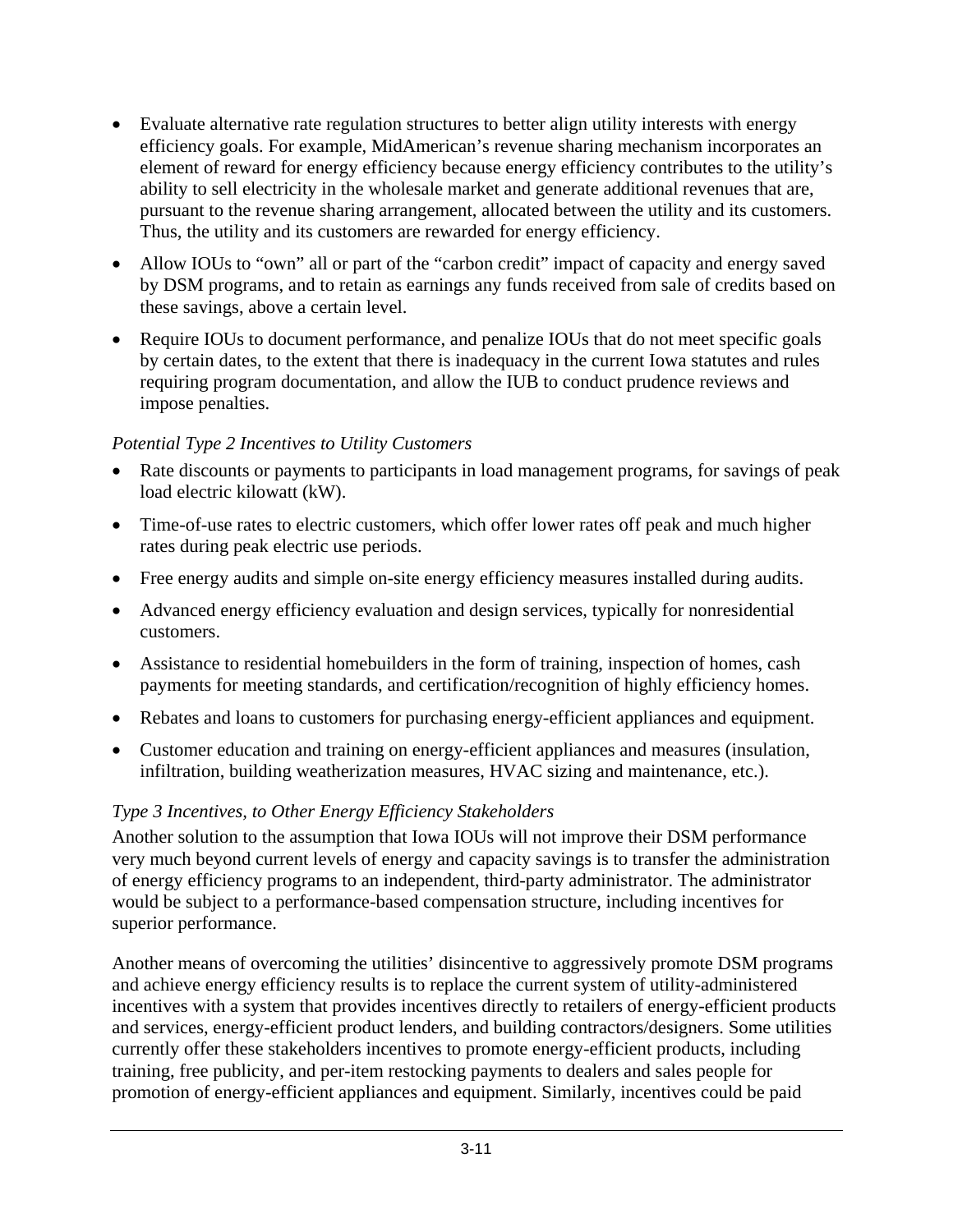directly to marketing firms to advertise and educate consumers about energy-efficient products and energy efficiency services.

### **EEC-6. Promotion of and Incentives for Improved Design and Construction in the Private Sector**

By a super majority vote, the ICCAC presents this option, which provides incentives and targets to induce the owners and developers of new and reused (major retrofitted) residential and commercial buildings to improve the buildings' efficiency for using energy and other resources, along with provisions for raising targets periodically and providing resources to building industry professionals to help achieve the desired building performance. This policy can include elements to encourage the improvement and review of energy use goals over time, and to encourage flexibility in contracting arrangements to encourage integrated energy- and resource-efficient design and construction. The goal of the policy is to reduce energy consumption by the equivalent of 10% of retail electric sales and natural gas in residential and commercial buildings beginning January 1, 2010.

### **EEC-7. Training and Education for Builders and Contractors**

By a unanimous vote, the ICCAC presents the option of an education and outreach policy for building professionals and code enforcement officials to encourage incorporation of energy efficiency and GHG emission reduction measures into construction. These programs can train designers, architects, builders, contractors, and code officials on a variety of relevant energy efficiency issues, such as building shell design, insulation, and proper heating and air conditioning sizing and installation, and can be supported by licensing requirements for design and building trade professionals that address knowledge of techniques for reducing energy use and sustainable design. The policy is to be in place by 2010.

### **EEC-8. Technology Improvements in Targeted Markets**

By a unanimous vote, the ICCAC presents an option incorporating energy efficiency programs, funds, or goals (such as improved weatherization and appliances/HVAC) that focus on specific market segments at rental properties and low-income residential units. Low-income customers typically have less energy-efficient equipment due to informational barriers and a lack of access to capital. Also, there is a split incentive in rental markets where the tenant pays the energy bills, so the owner has no incentive to install energy-efficient technologies. Specific approaches that the policy could take include:

- Expand Iowa's Weatherization Assistance Program to make the homes of low-income Iowans more energy efficient.
- Develop minimum efficiency goals for rental properties, such as use of compact fluorescent light bulbs and energy-efficient appliances. Evaluate each unit with the departure of current tenants via a pre-rental inspection program before a new tenant takes possession.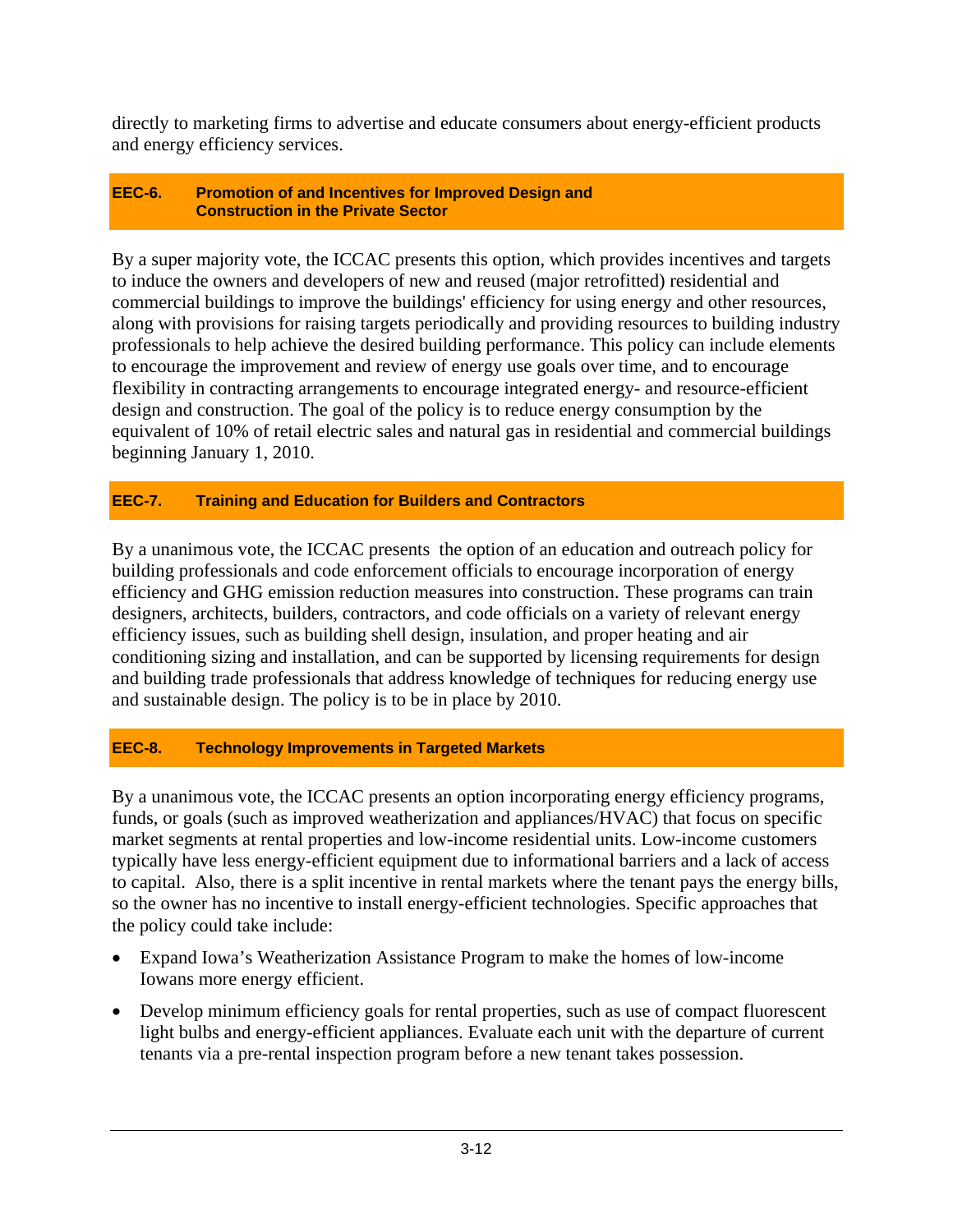- Provide financial mechanisms to assist with the retrofitting of rental properties with energyefficient appliances, insulation, and high-efficiency furnaces.
- Establish a shared savings or zero-interest loan program to make energy-efficient appliances affordable for everyone.
- Design policies that allow paying for energy-efficient appliances over time on residential utility bills.

Targeting specific market segments can also be an effective component of a regional market transformation alliance.

### **EEC-9. Midwestern Governors Association Energy Security and Climate Stewardship Platform**

By a majority vote, the ICCAC presents the option that Iowa participate in the development and implementation of the Midwestern Governors Association Energy Security and Climate Stewardship Platform, signed in November 2007 by Governor Culver.<sup>[6](#page-73-0)</sup> This policy is designed to address the energy efficiency goal of meeting at least 2% of the region's annual retail sales o f natural gas and electricity through energy efficiency programs by 2015 and annually thereafter. This policy option will require all of Iowa's utilities—investor owned, municipal, and cooperatives—to save at least 2% of their annual retail sales of natural gas and electricity through energy efficiency programs by 2015.

### **EEC-10. Energy Management Training/Building Operators**

By a super majority vote, the ICCAC presents as an option the training of building energy managers and operators. In many facilities, utility bills can be significantly decreased through more efficient equipment and building operation. Administrative and technical training can inform and encourage energy managers, school officials, building operators, and others responsible for facility energy efficiency to utilize methods for minimizing unnecessary energy waste. This policy would increase education and demonstrate the benefits of energy-efficient building operation through government "leading by example" of energy service contracting. The goal of the policy is to require energy managers and facility operators in all sectors to obtain certification for successful completion of the training program starting in 2010.

### **EEC-11. Rate Structures and Technologies To Promote Reductions**

Passed by a unanimous vote, this policy option affects various elements of utility rate design that are geared toward reducing GHG emissions, often with other benefits as well, such as reducing peak power demand. The overall goal is to present rate structures so as to better reflect the actual economic and environmental costs of producing and delivering electricity, as those costs vary by time of day, by day of the week, by season of the year, and from year to year. In this way, rates

<span id="page-73-0"></span> $\overline{a}$ 6 Midwestern Governors Association. 2007. *Energy Security and Climate Stewardship Platform for the Midwest.* Midwestern Energy Security & Climate Stewardship Summit. Available at: [http://www.wisgov.state.wi.us/](http://www.wisgov.state.wi.us/docview.asp?docid=12495) [docview.asp?docid=12495](http://www.wisgov.state.wi.us/docview.asp?docid=12495).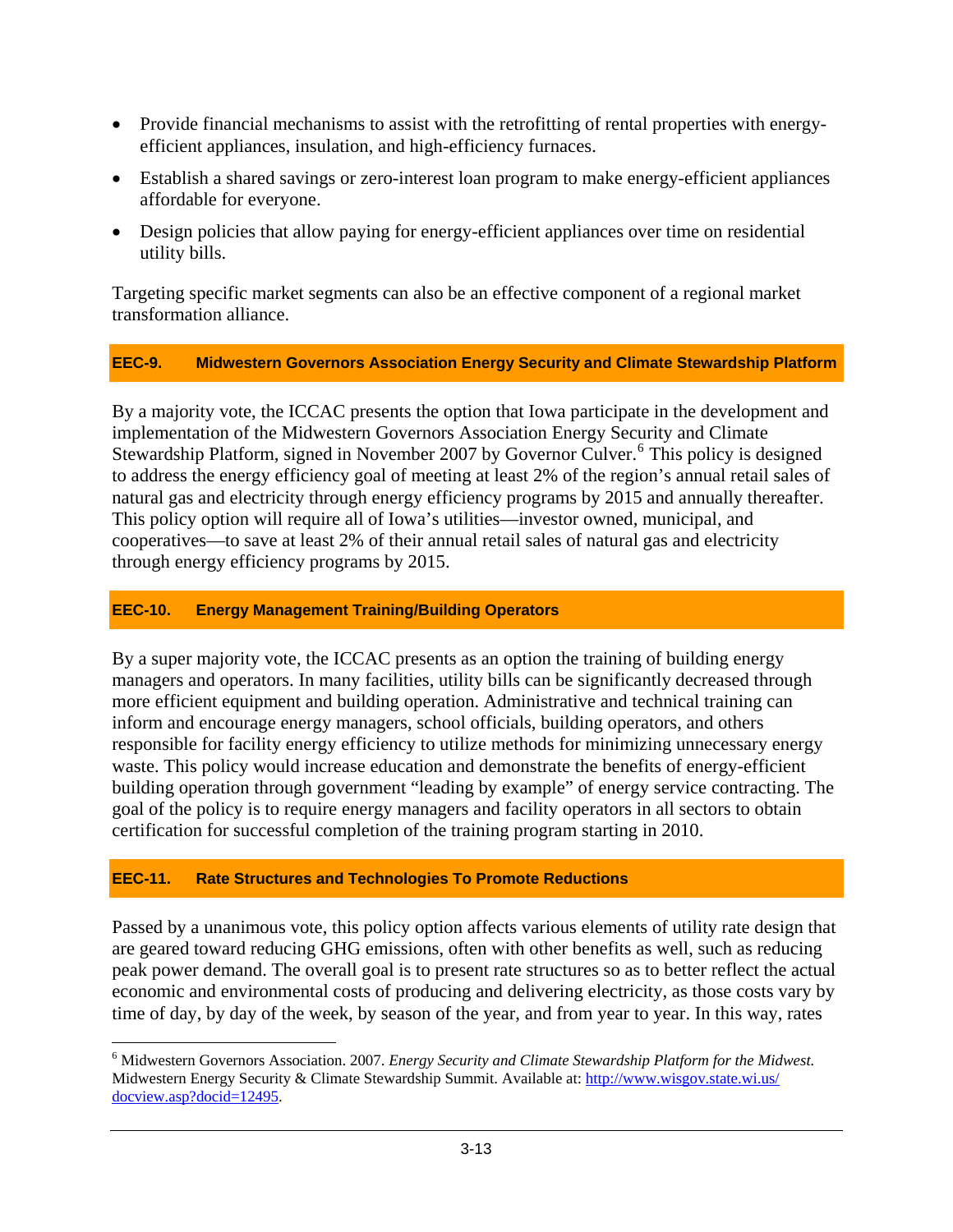provide consumers with information reflecting the impacts of their consumption choices. The goal of the policy is to reduce electricity consumption through pricing by 2% of retail sales, with compliance beginning on January 1, 2010. Options for implementation include seasonal rates, time-of-day rates, critical peak pricing, and real-time pricing of electricity.

### **EEC-12. Demand-Side Management (DSM)/ Energy Efficiency Programs for Electricity**

By a super majority vote, the ICCAC presents as and option a DSM/energy efficiency policy to invest in energy efficiency equal to 1.0% of retail electricity sales per year by 2013, 1.5% per year by 2015, and 2.0% per year by 2017. DSM/energy efficiency is a policy approach that requires actions that influence both the quantity and the patterns of energy consumed by end users. This policy option focuses on DSM/energy efficiency programs run by electric utilities, and may be designed to work in tandem with other recommended strategies that can also encourage efficiency gains. The DSM obligations and goals apply to all electric utilities in Iowa. IOUs are starting at 0.8% of retail sales; municipal utilities and rural electric cooperatives start at varying levels.

### **EEC-13. Government Lead by Example: Improved Design, Construction, and Energy Operations in New and Existing State and Local Government Buildings**

By a majority vote, the ICCAC presents an option that the state of Iowa and municipal and county governments and school districts provide leadership in energy efficiency by adopting policies that improve the energy efficiency of new and renovated public buildings, and the equipment and appliances used therein. This policy option provides targets to improve the efficiency of energy use in new and existing state and local government buildings that are much higher than code standards. The goals for the policy are as follows:

- Require that all new construction and major renovations of government-owned buildings, including schools and publicly owned hospitals, meet sustainable design standards.
- Starting in 2008, all new state buildings and major renovations will be designed to meet a fossil fuel, GHG-emitting, energy consumption performance standard of 50% of the regional average for that building type.
- All state and local governments will require the procurement of energy-efficient equipment, including lighting, office equipment, and other appliances, such as ENERGY STAR. (This goal element is quantified under EEC-14.)
- The fossil fuel reduction standard for all new buildings will be increased to:
	- $\circ$  60% in 2010
	- 70% in 2015
	- 80% in 2020
	- $\circ$  90% in 2025
	- $\circ$  All state buildings will be carbon neutral in 2030 (zero net energy, using no fossil fuel GHG-emitting energy to operate).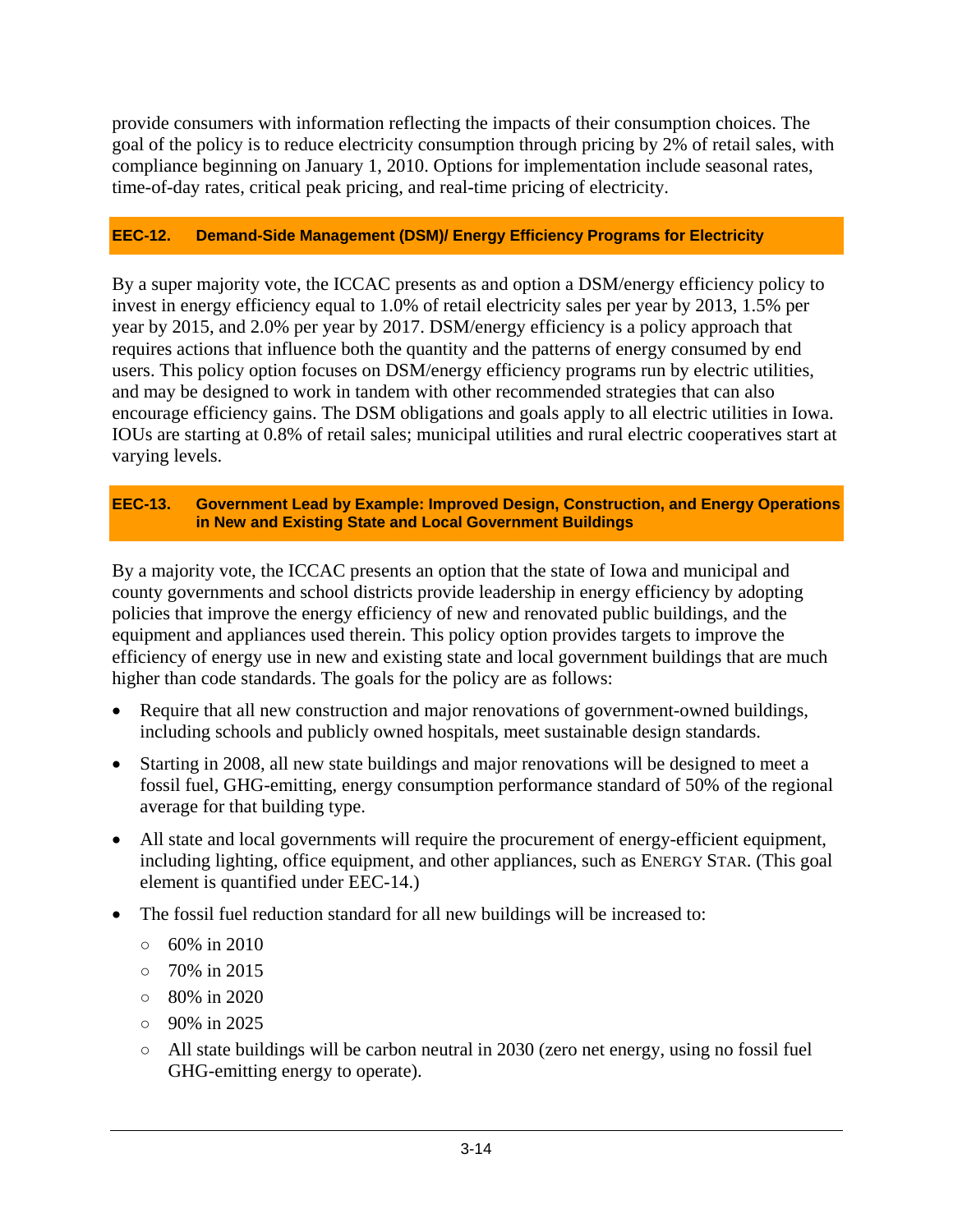Implementing parties include state and local governments, the Capitol Planning organization, all three Regents institutions, Iowa Association of Counties, League of Cities, Iowa Association of School Boards, Iowa State Education Association, School Administrators of Iowa, private contractors, and the Iowa State Building & Construction Trades Council.

## **EEC-14. More Stringent Appliance Efficiency Standards**

By a supermajority vote, the ICCAC presents an option increasing the efficiency of appliances in the state. Appliance standards reduce the market cost of energy efficiency improvements by incorporating technological advances into base appliance models, thereby creating economies of scale. Appliance efficiency standards can be implemented at the state level for appliances not covered by federal standards, or standards can be jointly developed by multiple states. The goal of the policy is to achieve 5% reduction in energy consumption from residential, commercial, and industrial consumers via:

- 80% minimum efficiency standards by 2010 for appliances not covered by federal standards;
- 100% market penetration of ENERGY STAR appliances in purchase transactions in which state funds are involved (state purchasing contracts, state grants or loans, etc.) by 2012; and
- A doubling of market penetration of ENERGY STAR appliances in purchases made in the residential, commercial, and industrial sectors, where applicable, up to 100% by 2017.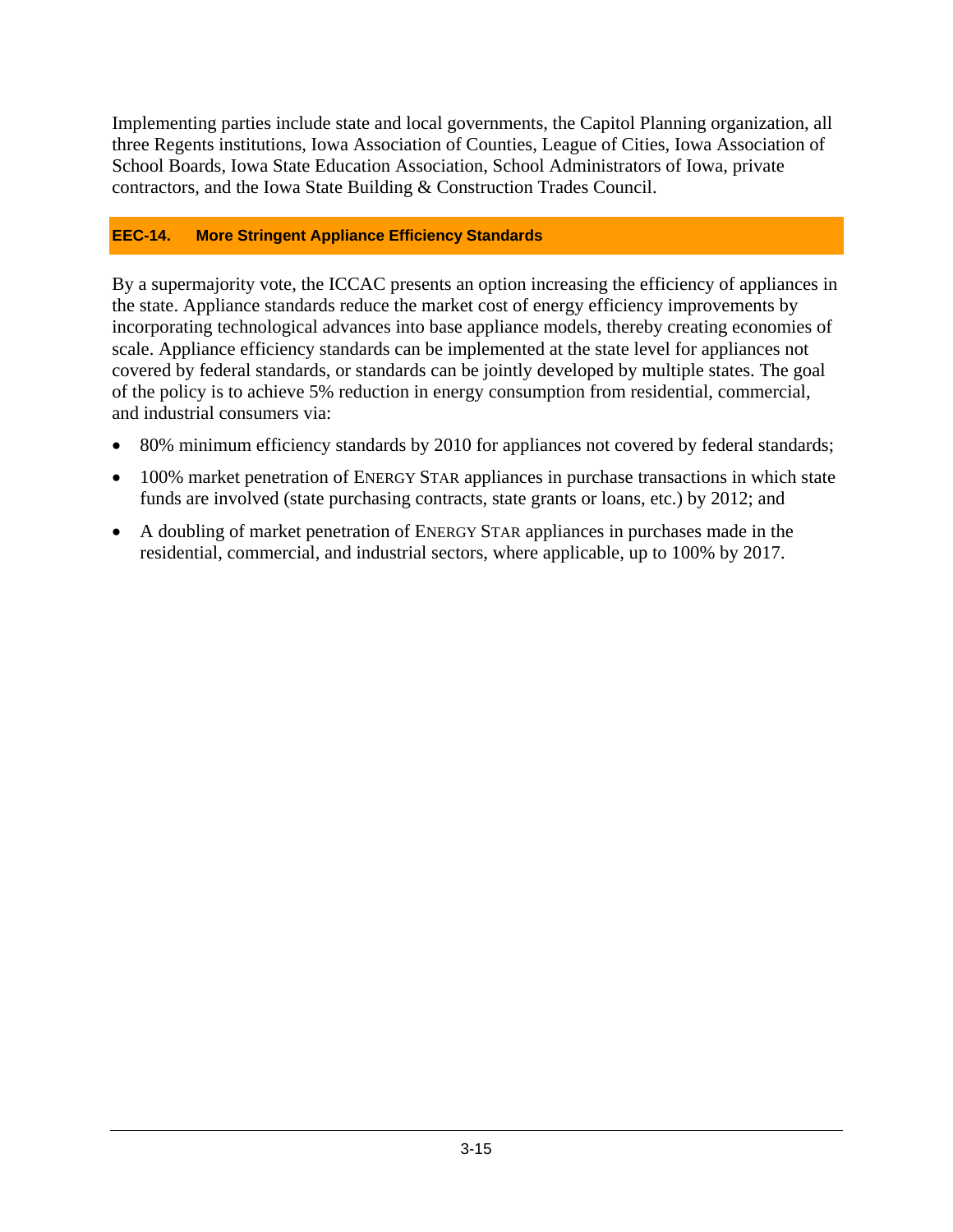# **Chapter 4 Clean and Renewable Energy**

## **Overview of Greenhouse Gas Emissions**

The energy supply (ES) sector is by far the largest contributor to Iowa's greenhouse gas (GHG) emissions. The 2005 emissions associated with Iowa electricity consumption are estimated at 37.6 million metric tons of carbon dioxide equivalent ( $MMtCO<sub>2</sub>e$ ), which is nearly double the nextlargest sector of residential, commercial, and industrial (RCI) fuel use. Iowa's GHG emissions from the ES sector are due to the state's reliance on coal as a source of electricity generation. Emissions from the sector are expected to grow by approximately 10 MMtCO<sub>2</sub>e through 2025 as demand for electricity increases. This represents approximately 35% of the projected increase in statewide GHG emissions over the period. Iowa Climate Change Advisory Council (ICCAC) stakeholders in the Clean and Renewable Energy (CRE) Subcommittee submitted electricity load growth forecasts that average 1.9% over the 2005–2025 period. However, GHG emissions grow by only 1% per year due to increases in electricity generation from wind resources.

Iowa is expected to be a large importer of electricity in the later years of planning period under the reference case. Figure 4-1 shows the breakdown of GHG emissions on a consumption basis through 2025 by fuel type. Sectoral emissions on a production accounting basis are lower in 2025 than in the reference case  $(41.8 \text{ MMtCO}_2e)$ , due to the imported power that is excluded from this inventory method. However, under the two sensitivity cases forecasted, energy production 2025 emissions are estimated at  $45.44 \text{ MMtCO}_2$ e for the Sutherland scenario, and 50.09 MMtCO<sub>2</sub>e for the Elk Run scenario (not shown).



**Figure 4-1. Historical and projected GHG emissions from Iowa power plants: 1990–2025** 

Source: Figure A5. Final Iowa Greenhouse Gas Inventory and Reference Case Projections 1990\_2025. http://www.iaclimatechange.us/Inventory\_Forecast\_Report.cfm.

MMtCO<sub>2</sub>e = million metric tons of carbon dioxide equivalent; LFG = landfill gas; MSW = municipal solid waste; RDF = refuse-derived fuel.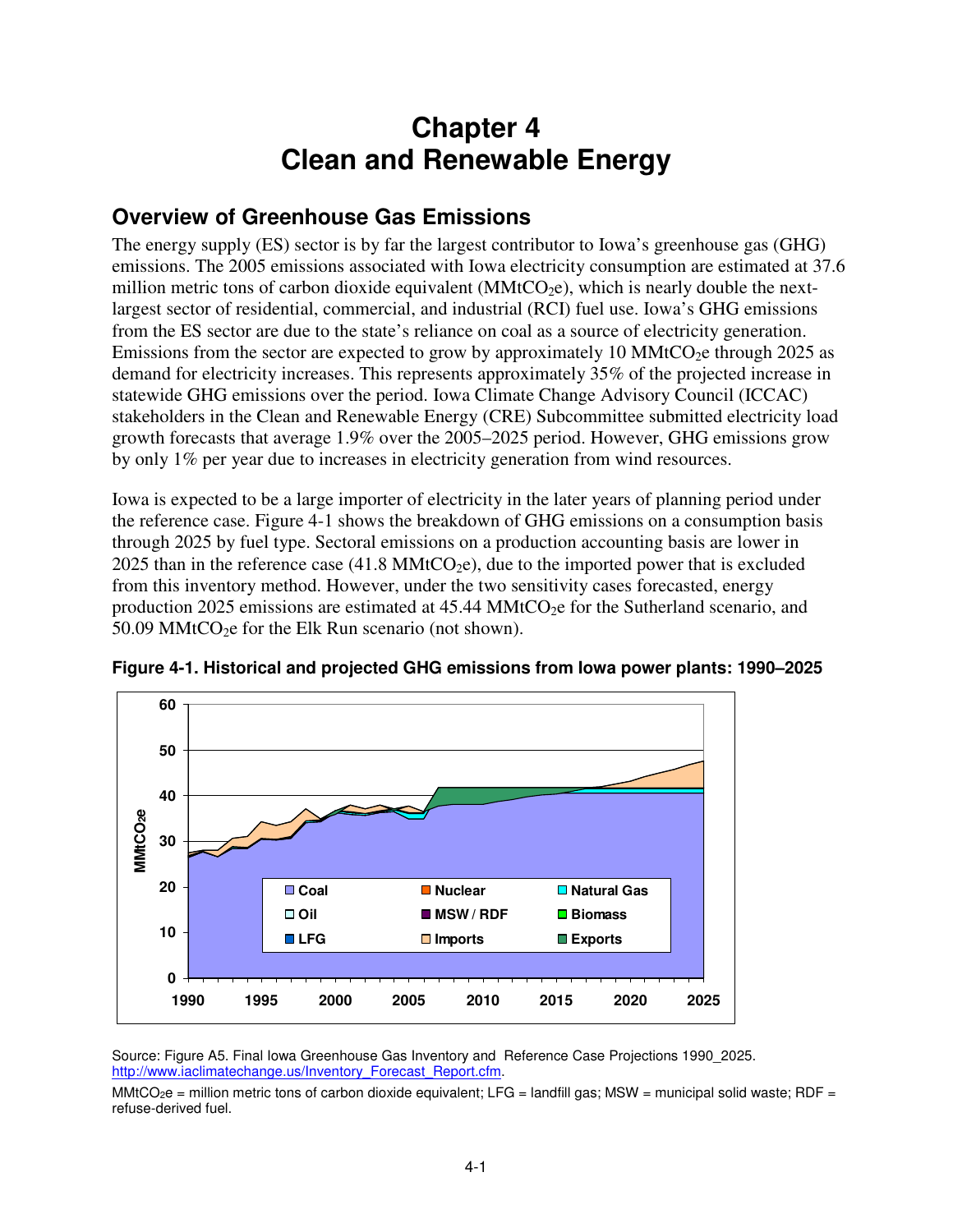# **Key Challenges and Opportunities**

There are significant opportunities to reduce GHG emissions growth associated with energy production and supply in Iowa, such as promoting distributed renewable generation, combined heat and power applications, investing in technology research and development (R&D) in the state, and diminishing the carbon intensity of electrical generation through greater use of renewable energy and nuclear power. There are also significant opportunities to reduce GHG emissions through policies addressing electricity consumption, and these can often provide cost savings as well as GHG mitigation benefits. In Chapter 3, Energy Efficiency and Conservation (EEC), interested readers can find the 14 policy options that the ICCAC has presented for the residential, commercial, and industrial sectors to improve the efficiency of electricity consumption.

The ICCAC is presenting several policies to increase the efficiency of electricity generation within the ES sector. These include expanding combined heat and power (CHP) production for commercial, industrial, and biofuels processors (CRE-12) and distributed generation (CRE-11), which includes some small CHP applications.

Iowa has some of the largest renewable energy resource supplies in the country in the form of wind and biomass energy. The ICCAC presents options for promoting the development of these resources through a number of policies designed to address the various barriers to realizing the potential for renewable resources. Implementation of renewable resources can be encouraged through feed-in tariffs; direct financial support for biomass and other resources; renewable electricity targets; and performance standards that reduce the  $CO<sub>2</sub>$  intensity of generation resources over time. Smaller, distributed resources can be specifically targeted through actions to reduce financial, permitting, and interconnection barriers. Technology R&D can encourage market acceptance of a variety of technologies by lowering the cost or improving the performance of renewable generation, and by encouraging collaboration between R&D, government, academic, and commercial sectors. R&D activities also produce employment and economic development benefits in the state.

# **Overview of Policy Options and Estimated Impacts**

The ICCAC presents a set of 13 policies for the ES sector that offer the potential for significant GHG emission reductions in Iowa. Eight of these have been quantified to estimate the potential for avoided GHG emissions. Figure 4-2 shows the percentage of potential GHG reductions from five CRE policy options with reductions that don't overlap with other options. If implemented together, the quantified policy options could lead to:

- Emission reductions of 48 million metric tons of carbon dioxide equivalent (MMtCO<sub>2</sub>e) per year by 2020, and 233 MMtCO<sub>2</sub>e cumulative savings from 2008 through 2020.
- Net costs of almost \$6.0 billion through 2020 on a net present value basis.<sup>1</sup> The weightedaverage cost of these policies is approximately  $$25/MMtCO<sub>2</sub>e$ .

<sup>&</sup>lt;u>.</u> <sup>1</sup> The net cost savings, shown in constant 2005 dollars, are based on fuel expenditures; operations, maintenance, and administrative costs; and amortized, incremental equipment costs. All net present value analyses here use a 5% real discount rate.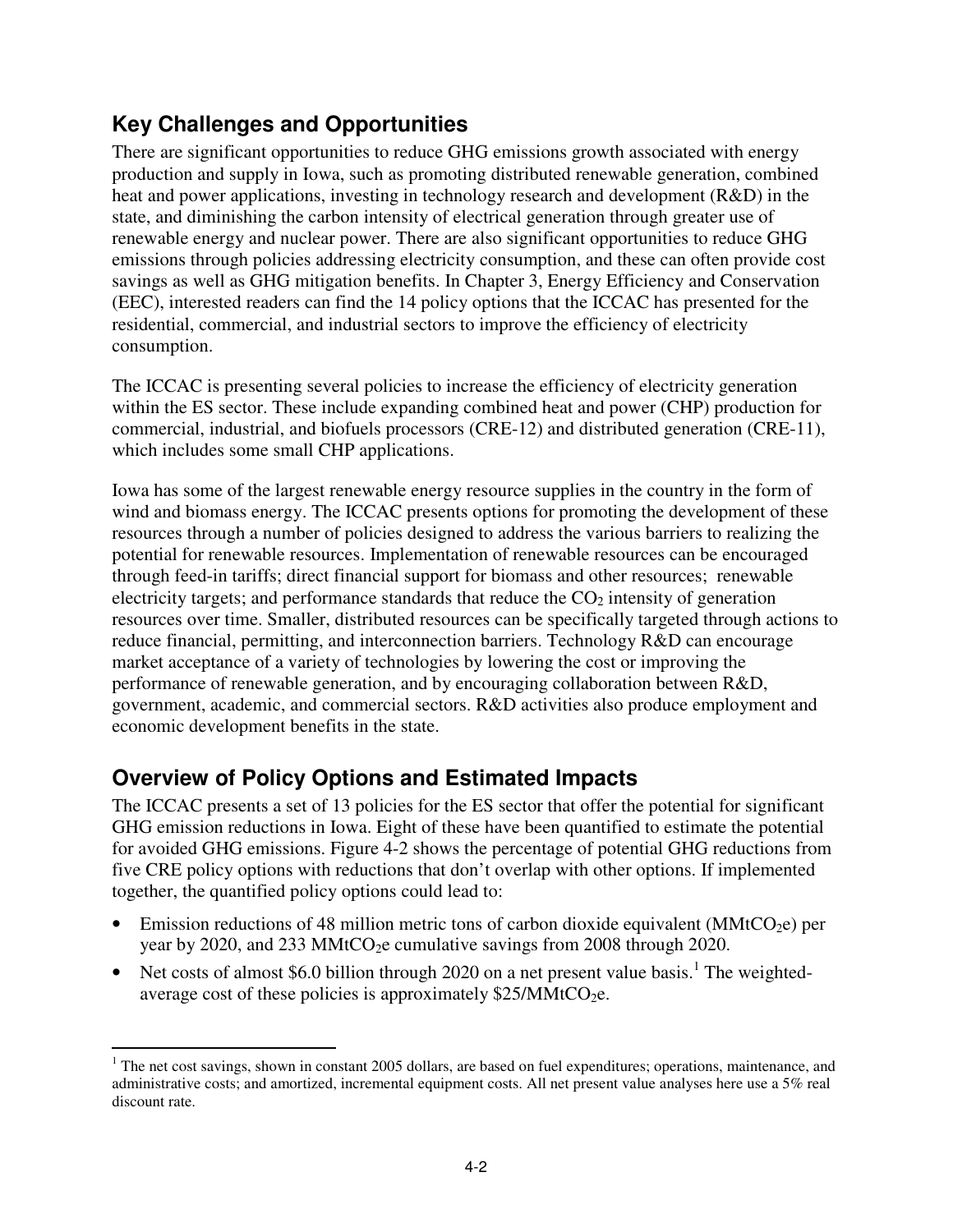The rate impacts of the policy options vary depending on the scale of the policy. A few of the options have negligible or modest potential impacts on ratepayers. Others, like CRE-2, which incentivizes the development of the majority of the estimated renewable electricity supplies in the state, could raise generation costs by up to \$26 per megawatt hour (MWh). However, given that 50% of retail electricity sales could come from renewables sources under this policy, it is likely that the electricity generated by this type of policy would be sold to parties outside the state which could instead be a source of revenue to Iowa.

Six of these policies were approved unanimously by the ICCAC, five with a super majority, and two with majority support. Table 4-1 shows the GHG reductions, costs, and levels of support for the 13 policy options.

One of the options increases the human capital component of energy production and consumption by enhancing education about the effects of climate change and giving workers the skills necessary for a green-collar economy. Many of the options focus on economic incentives to make clean sources of electricity competitive with more carbon intensive sources (CRE-2, CRE-8, CRE-11, CRE-12, CRE-13). Other options require producers to deploy more climatefriendly generation resources (CRE-5). One option levies a fee based on the carbon content of generation in order to fund energy efficiency and renewable sources of energy (CRE-4). The most complex option (CRE-3) links Iowa's GHG reductions efforts with the cap and trade program being developed by the Midwestern Governors Association (MGA). Getting clean electricity to the end user is a challenge, given the status of existing transmission and distribution (T&D) assets and that renewable resources are often sited far from demand centers. This is an issue even for the wind resources that are assumed to be built in the reference case for the Iowa Inventory and Forecast. CRE-9 incentivizes upgrading of the T&D system in order to get clean energy to the market. Two of the options incentivize the production of electricity at the point of the end user (CRE-11, CRE-12).

The totals reported at the bottom of Table 4-1 take into account overlaps in the expected emissions reductions and costs among some of the policies within the ES sector, as well as between policies in the ES, RCI, and agricultural, forestry, and waste management (AFW) sectors. Care was taken in the determination of benefits from each of the sectors to ensure that the combined calculated impact of the policies would not double count benefits that overlap.

CRE-2 (Renewable Technologies Initiative)—This option encompasses the estimated supply curve for renewable electricity through 2020. It is likely that the electricity generated by the new renewable energy sources that are developed pursuant to CRE-2 will be purchased by the large power producers that are required to comply with the clean energy targets of CRE-5. Therefore, the reductions of CRE-5 are subtracted from CRE-2.

CRE-8 (Renewables Targets)—The renewables targets under this option are similar, but less aggressive than what is forecasted to occur under CRE-5. Similar generation mixes are expected under either approach. The reductions from this option are eliminated through the overlap analysis.

CRE-13 (Pricing Strategies)—This option promotes the use of net metering and feed-in tariffs to deploy clean energy technologies at the point of customer use. For renewables, there is very little overlap with other CRE policy options because the other options promote the deployment of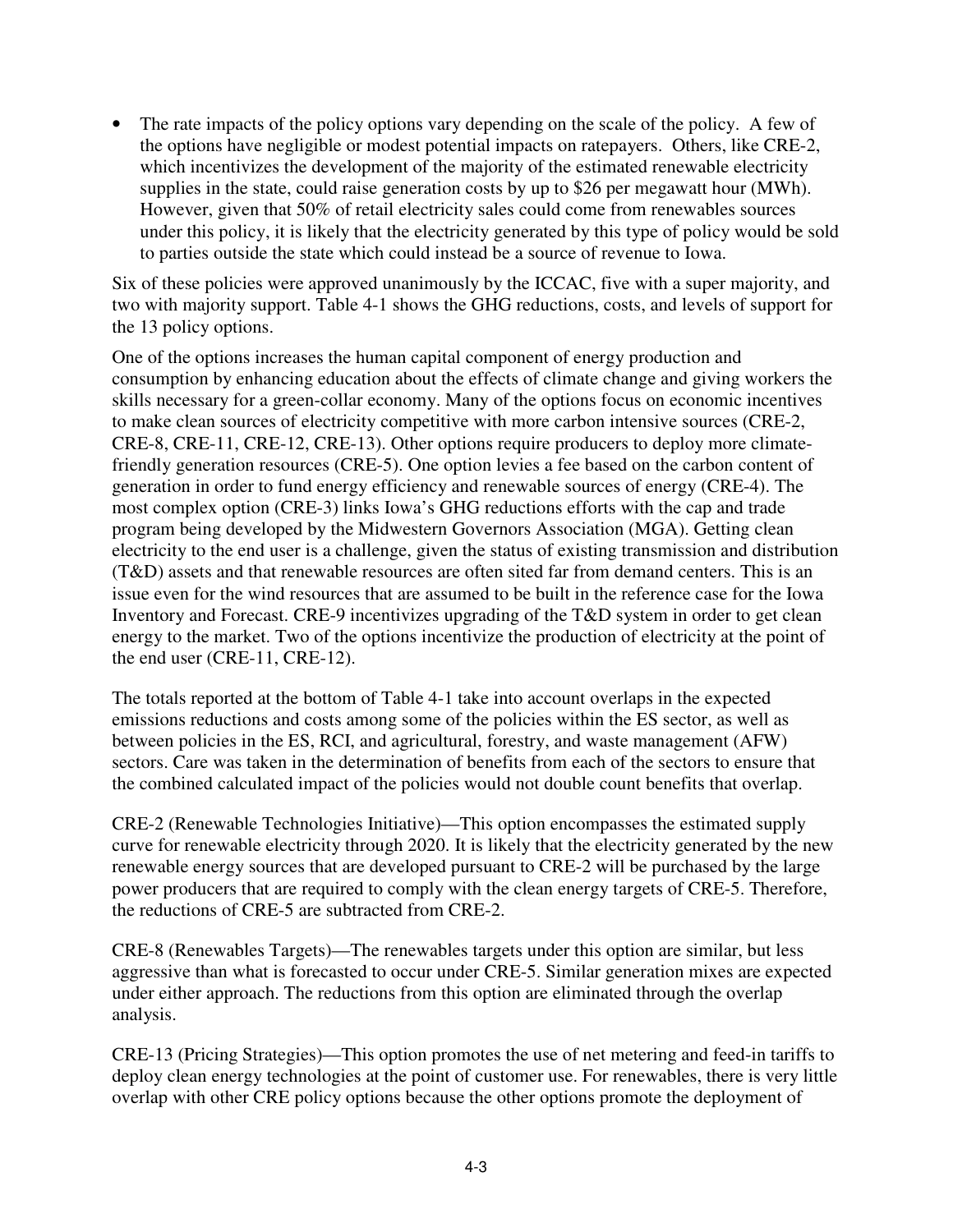large-scale renewable energy projects, like wind farms and co-firing biomass in pulverized coal boilers, while this option sites small-scale renewables. However, the CHP element of this option could overlap with CRE-12 (Combined Heat and Power) for industrial or commercial customers who might site microturbines or other CHP technologies at the point of use. For this reason, the electricity generation and associated carbon dioxide  $(CO<sub>2</sub>)$  reductions from this option are reduced by 50%.

CRE policy options also overlap with other sectors. CRE-4 (Decarbonization Fund) levies a fee based on the greenhouse gas emissions from electric generation to transition to a new, nonemitting and low emitting sources of electricity by funding specified activities such as low income weatherization, energy efficiency, research and development and renewable sources of energy . The renewables and energy efficiency deployment from this option are assumed to overlap with other CRE and EEC options.

CRE-2 also overlaps with policy options AFW-3 and AFW-9. The reductions from the AFW sectors are assumed to completely overlap with CRE-2, and are subsumed under the CRE option.

The electricity energy efficiency investments from the suite of EEC policy options reduce electricity demand and thus make it possible to meet renewable energy mandates more costeffectively. For example, under EEC-12, electricity demand in 2020 is reduced by almost 5,000 gigawatt-hours (GWh) versus the reference case. CRE-8b assumes a 20% renewables target by 2020, which is 4% more renewable energy sources (as a percentage of retail sales) than is forecasted under the reference case. Therefore, the implementation of EEC-12 would require 200 GWh fewer of renewable resources to meet the renewables target. Using the renewable energy cost assumptions for CRE-8b, the reduced spending on renewables that cost more than reference case generation in 2020 would result in savings of \$0.3 million in that year.

Finally, an additional feedback is that certain CRE policies will have the effect of reducing the GHG emissions associated with energy production, so that EEC policies that target electricity use will have a reduced impact on overall emissions. However, this impact is small and has not been reflected in the analysis beyond the avoided  $CO<sub>2</sub>$  methodology that assumes in the later years of the program that 21% new renewables are avoided by implementing the EEC options. (The CRE methodology does not include avoided renewables, because doing so would contradict the goals of the CRE options.) See Annex A in the CRE Appendix for a discussion of the avoided  $CO<sub>2</sub>$  methodology.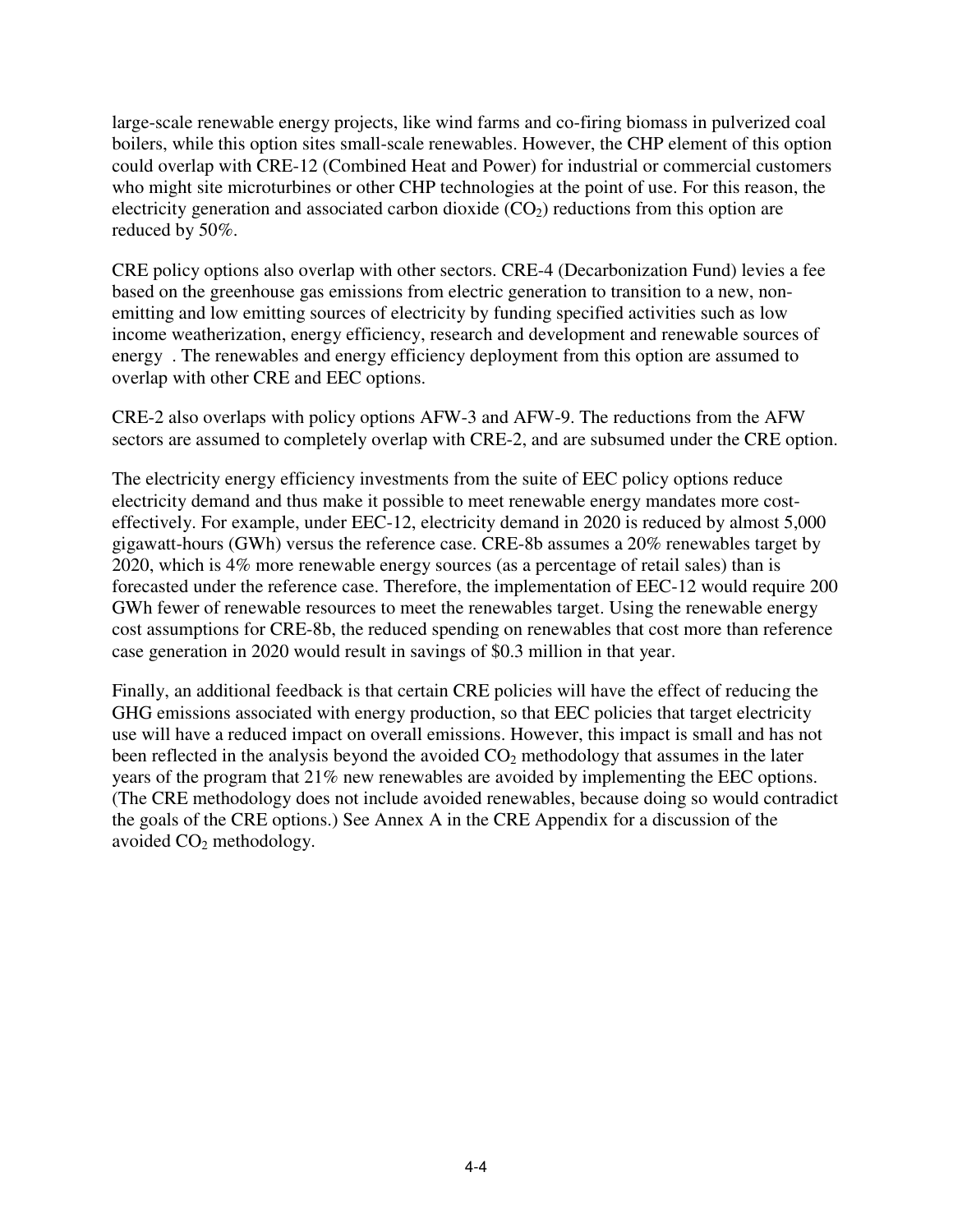

**Figure 4-2. Percentage of avoided greenhouse gas emissions by CRE policy: 2008–2020** 

\* These are the reductions from the policy options, net of overlaps between options.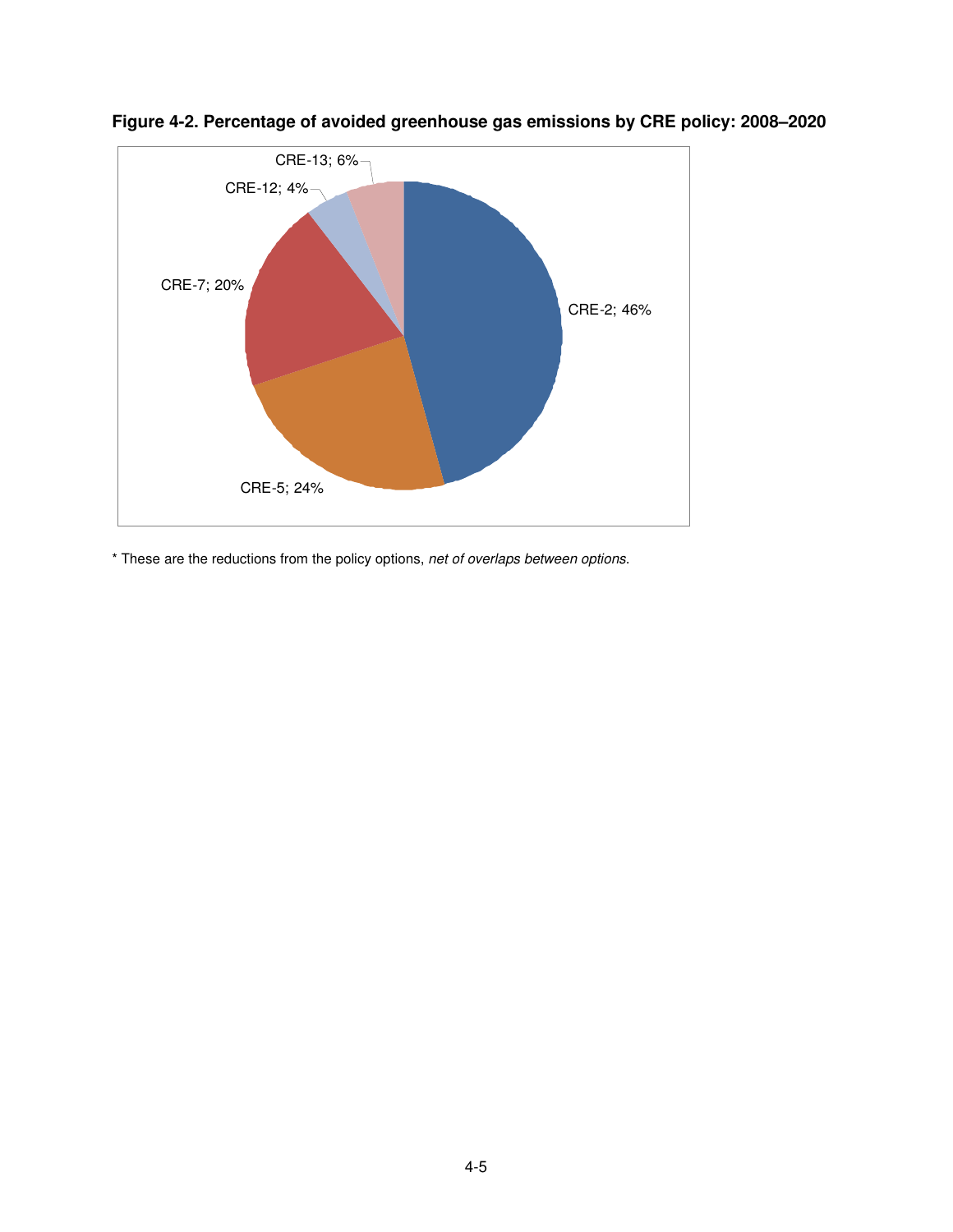| Table 4-1. Summary list of policy options |
|-------------------------------------------|
|-------------------------------------------|

|               |                                                                                                            | <b>GHG Reductions</b><br>(MMtCO <sub>2</sub> e) |                       | <b>Net</b><br><b>Present</b><br>Cost- |                         | Change in                 |                            |                                                          |
|---------------|------------------------------------------------------------------------------------------------------------|-------------------------------------------------|-----------------------|---------------------------------------|-------------------------|---------------------------|----------------------------|----------------------------------------------------------|
|               |                                                                                                            |                                                 |                       | <b>Total</b>                          | Value<br>2009-2009-2020 | <b>Effective-</b><br>ness | Generation<br>Cost in 2020 | Level of                                                 |
| No.           | <b>Policy Options</b>                                                                                      | 2012                                            | 2020                  | 2020                                  | (Million \$)            | (\$/tCO <sub>2</sub> e)   | $$/MWh*$                   | <b>Support</b>                                           |
| CRE-1         | Education                                                                                                  |                                                 |                       | Not quantified                        |                         |                           |                            | Unanimous                                                |
| CRE-2         | Technology Initiatives,<br><b>Including Renewables</b><br>MGA Cap and Trade, Including                     | 4.7                                             | 33.4                  | 192.6                                 | \$5,653                 | \$29.4                    | \$25.7                     | <b>Super Majority</b><br>(3 objections)                  |
| CRE-3         | <b>Offsets To Promote</b><br>Renewables                                                                    |                                                 |                       | Not quantified                        |                         |                           |                            | Majority<br>(5 objections)                               |
| CRE-4         | Decarbonization Fund                                                                                       | 2.2                                             | 11.4                  | 74.1                                  | \$316                   | \$4.3                     | \$3.1                      | <b>Super Majority</b><br>(2 objections)                  |
| CRE-5         | Performance Standards (50%<br>Reduction by 2050)                                                           | 4.9                                             | 11.4                  | 95.4                                  | \$2,650.6               | \$27.8                    | \$7.3                      | <b>Super Majority</b><br>(3 objections,<br>1 abstention) |
| CRE-6         | <b>Voluntary GHG Commitments</b>                                                                           |                                                 | <b>Not Quantified</b> |                                       | Unanimous               |                           |                            |                                                          |
| CRE-7         | Policies Related to Nuclear<br>Power                                                                       | 0.0                                             | 9.7                   | 9.7                                   | \$268                   | \$27.6                    | \$4.5                      | Majority<br>(5 objections)                               |
| CRE-8         | Support for Grid-Based<br>Renewable Energy &<br>Development (MGA Target of<br>20% of retail sales by 2020) | 0.0                                             | 2.3                   | 4.3                                   | \$93.4                  | \$21.8                    | \$1.5                      | Unanimous                                                |
| CRE-9         | <b>Transmission System</b><br>Upgrading                                                                    |                                                 |                       |                                       |                         |                           |                            | Unanimous                                                |
| <b>CRE-10</b> | R&D for Emerging<br>Technologies and<br><b>Corresponding Incentives</b>                                    | Not quantified<br>Not quantified                |                       |                                       |                         |                           |                            | Unanimous                                                |
| <b>CRE-11</b> | Distributed Generation/Co-<br>Generation                                                                   | 0.0                                             | 0.1                   | 0.5                                   | \$14                    | \$29.1                    | \$0.1                      | <b>Super Majority</b><br>(1 objection)                   |
| <b>CRE-12</b> | <b>Combined Heat and Power</b>                                                                             | 0.3                                             | 2.1                   | 13.6                                  | $-$ \$564.3             | $-$ \$41.4                | \$0.0                      | Unanimous                                                |
| <b>CRE-13</b> | <b>Pricing Strategies To Promote</b><br>Renewable Energy and/or<br>CHP                                     | 1.2                                             | 5.6                   | 35                                    | \$1,128                 | \$32.1                    | \$4.7                      | <b>Super Majority</b><br>(3 objections)                  |
|               | <b>Sector Total After Adjusting</b><br>for Overlaps                                                        | 6                                               | 48                    | 233                                   | \$5,921                 | \$25                      |                            |                                                          |
|               | <b>Reductions From Recent</b><br><b>Actions</b>                                                            | 0.0                                             | 0.0                   | 0.0                                   | \$0.0                   | \$0.0                     |                            |                                                          |
|               | <b>Sector Total Plus Recent</b><br><b>Actions</b>                                                          | 6                                               | 48                    | 233                                   | \$5,921                 | \$25                      |                            |                                                          |

 $CO<sub>2</sub> =$  carbon dioxide; MMtCO<sub>2</sub>e = million metric tons of carbon dioxide equivalent;  $\frac{4}{5}$ tCO<sub>2</sub>e = dollars per metric ton of carbon dioxide equivalent; \$/MWh = dollars per megawatt-hour; MGA = Midwestern Governors Association; GHG = greenhouse gas; per year; R&D = research and development; CHP = combined heat and power.

\* Represents the change in the cost of generation in \$/MWh in the Policy case from the No-Policy case to meet Iowa's electricity demand or for exports. This is one measure of the possible rate impacts to customers from the policies.

Negative values in the Net Present Value and the Cost-Effectiveness columns represent net cost savings.

The numbering used to denote the above policy options is for reference purposes only; it does not reflect prioritization among these important policy options.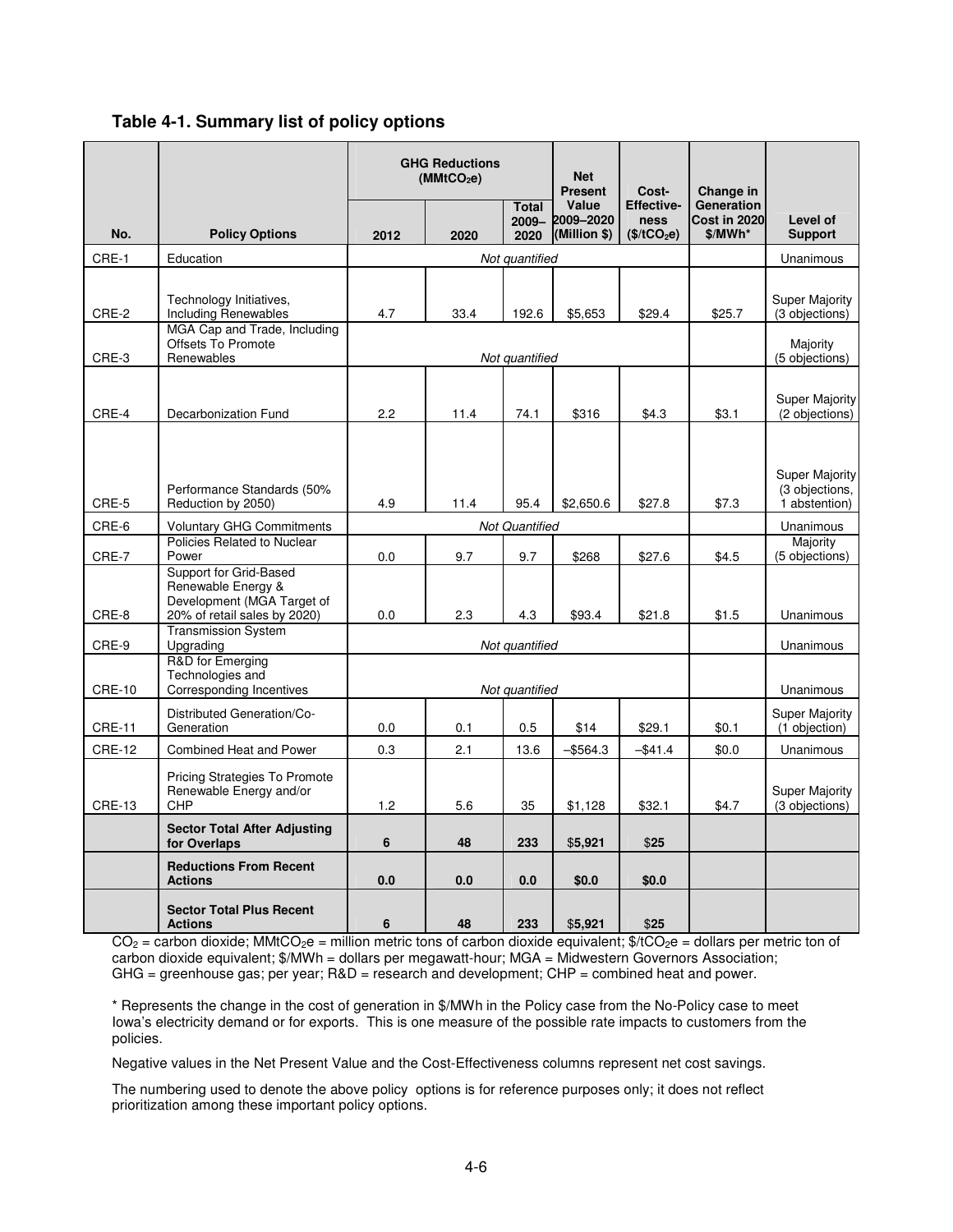The options offered here present a balanced portfolio of policies to significantly reduce GHG emissions associated with electricity supply in Iowa. Iowa's considerable natural endowments of wind and biomass resources, coupled with its low population density, positions Iowa as a leader in the region and the nation to deploy clean energy. The state can benefit from developing and selling these resources to trading partners who don't have Iowa's resources or have moved more slowly. For Iowa to capture these economic advantages, the suite of policy options offered here needs to be authorized and implemented in a timely, consistent, and thorough manner.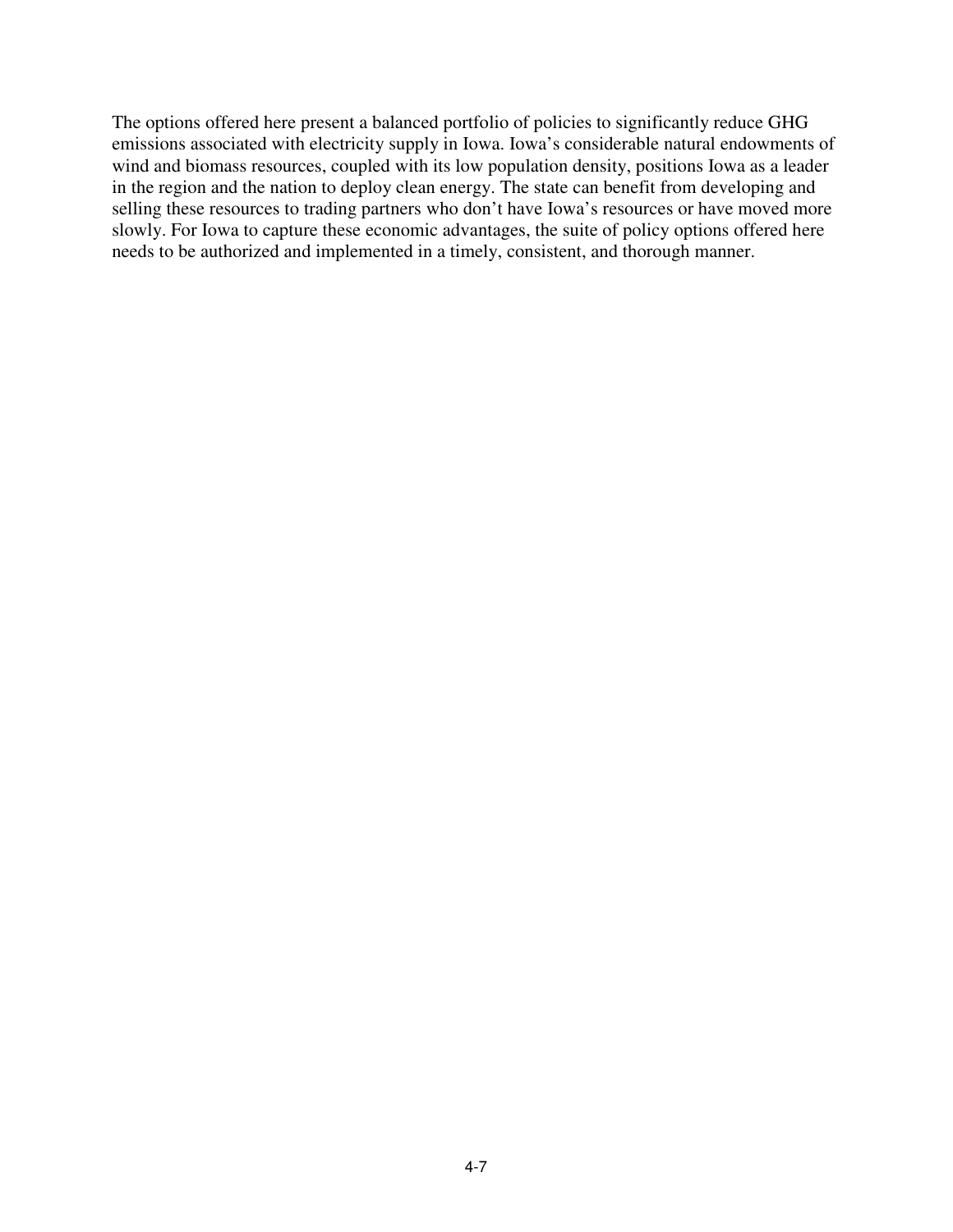### **Clean and Renewable Energy Policy Descriptions**

### **CRE-1. Education**

By unanimous approval, the ICCAC presents a policy option directed at education and outreach for the purposes of nurturing public consciousness of climate change issues, as well as providing technical skills training for employment in positions that directly support GHG emission reduction activities. Broad awareness engages citizens of all ages to take direct action to reduce GHG emissions through personal and public means. It also builds grass-root support for government, industrial, and civil society actions with regard to GHG emission reduction programs, policies, or goals. Technical instruction and training of citizens will provide the number of skilled employees needed to fill critical jobs in the new and growing industries that will provide emission reductions and clean energy.

Beginning in the 2010 academic year, the goals of this policy option focus on developing, implementing, and executing a statewide climate change control awareness education and jobtraining program that: provides a platform that, along with imparting knowledge; encourages a bias for action on the part of all Iowans; provides a specified environmental education curriculum to primary, secondary, and post-secondary audiences within the state; provides continuous public exposure through a variety of communications channels to educate and enhance the awareness of Iowans about environmental issues; provides technical job training in support of the growing need by Iowa's renewable energy industries for skilled workers; and develops statewide environmental literacy. The policy is implemented by elementary and secondary school districts, municipal governments, the three Regents state universities, Iowa community colleges, and community partners/associations.

### **CRE-2. Technology Initiatives, Including Renewables**

By a majority approval, the ICCAC presents a policy option that deals with the implementation of CRE technologies that are currently commercially available. Iowa can undertake initiatives focused on developing, promoting, and/or implementing one or more specific technologies that show promise for reducing GHG emissions. This policy would support providing state government and other private and public parties with resources and incentives for analysis, targeted R&D, market development, and adoption of GHG-reducing technologies that are not covered by other CRE policies.

CRE-2 has specific goals for annual increases of renewable electric production in Iowa subject to maximum feasible supply constraints: landfill gas-to-energy projects—9,000 megawatt-hours (MWh), municipal waste—65,500 MWh, wind energy—2.6 million MWh, biomass cofiring of agricultural residues—3,600 MWh, biomass from energy crops—760,000 MWh, and repowering hydropower facilities—112,000 MWh.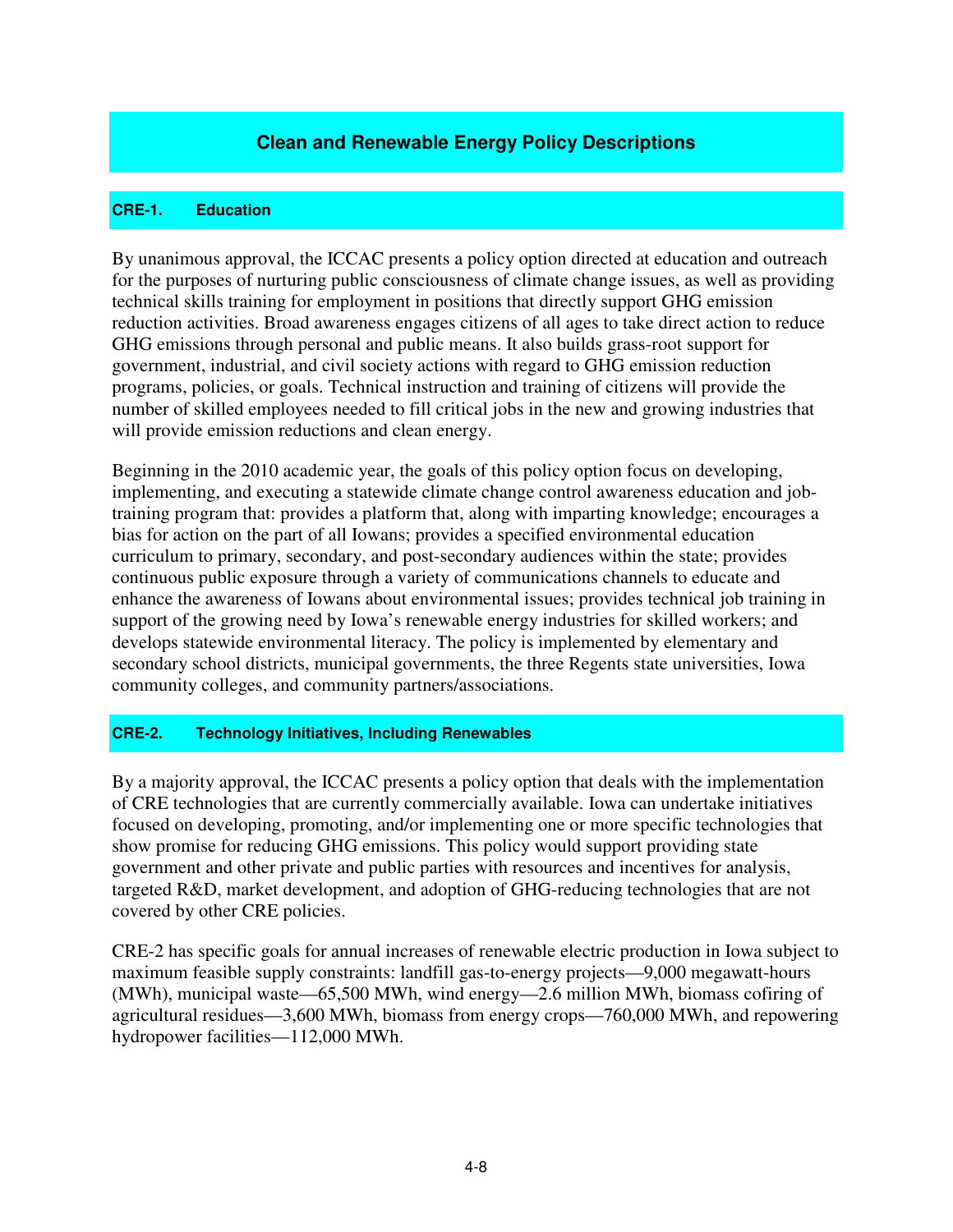### **CRE-3. Midwest Governors Cap and Trade, Including Offsets To Promote Renewables**

By a majority vote, the ICCAC presents a policy option for Iowa's participation in the Midwest Governors Cap and Trade program. A cap-and-trade system is a constructed market-based compliance mechanism in which GHG emissions are limited to a specified amount (i.e., the cap), and entities subject to the cap can buy and sell (i.e., trade) emission allowances. In theory, a properly designed cap-and-trade system of sufficient market size can lower the cost of compliance of meeting the emissions cap to all entities involved. This is possible because participants with a lower cost of compliance can reduce emissions below their allocation and sell their additional allowances to a participant with a cost of compliance that is otherwise higher than the market allowance price. The goals of this policy are assumed to be those adopted by the MGA cap-and-trade program. The ICCAC should revisit what action to take on this option once the MGA cap levels and model rule have been developed. The policy would start in concert with other MGA actions. The larger the scope of a cap-and-trade program, the more likely the odds of lowering the cost of compliance for all participants. Thus, a federal cap-and-trade program is recommended as the first choice. A regional cap-and-trade program, such as the MGA Accord, is the second-best choice and is also the minimum size recommended for a capand-trade program. A state-level program is not likely to be a cost-effective option; therefore, it is not recommended.

### **CRE-4. Decarbonization Fund**

By a super majority vote, the ICCAC presents a policy option for the adoption of a fee on each ton of  $CO<sub>2</sub>$  emissions produced by the electricity supply sector to transition to a new, nonemitting and low-emitting sources of electricity. The most important policy aspect of a decarbonization fee is that the revenue generation potential of even a small fee, feeding into a targeted decarbonization fund, can be significant. Given this, the monies derived from a decarbonization fee can provide a strong incentive toward GHG emission reductions. Thus, the most effective decarbonization fee design would include both the front-end variables (i.e., the covered GHGs, the amount levied per ton of emissions) and the back-end variables (i.e., where revenue is housed, how revenue is utilized). To help mitigate the potential impacts on the economy, the decarbonization fee should be phased in and capped at a reasonable rate, allowing for long-term planning by consumers. Therefore, as a starting point for the analysis, it is recommended that the decarbonization fee for electric generation begin at \$1/metric ton (t) of  $CO<sub>2</sub>$  in 2010, and increase by \$1/year until a cap of \$10/tCO<sub>2</sub> is obtained in 2019. The funding in 2019 is estimated at \$320 million. This funding could only be used for energy efficiency, renewable energy development, R&D, and low-income weatherization assistance programs and initiatives.

### **CRE-5. Performance Standards**

By a supermajority vote, the ICCAC presents a policy option for generation performance standard (GPS) to be applied to the electricity supply sector. A GPS is an emissions rate hurdle that must be met for compliance by sources supplying electricity to consumers in Iowa. A GPS can be applied to new generation or can include the system-wide emissions rate of an entity's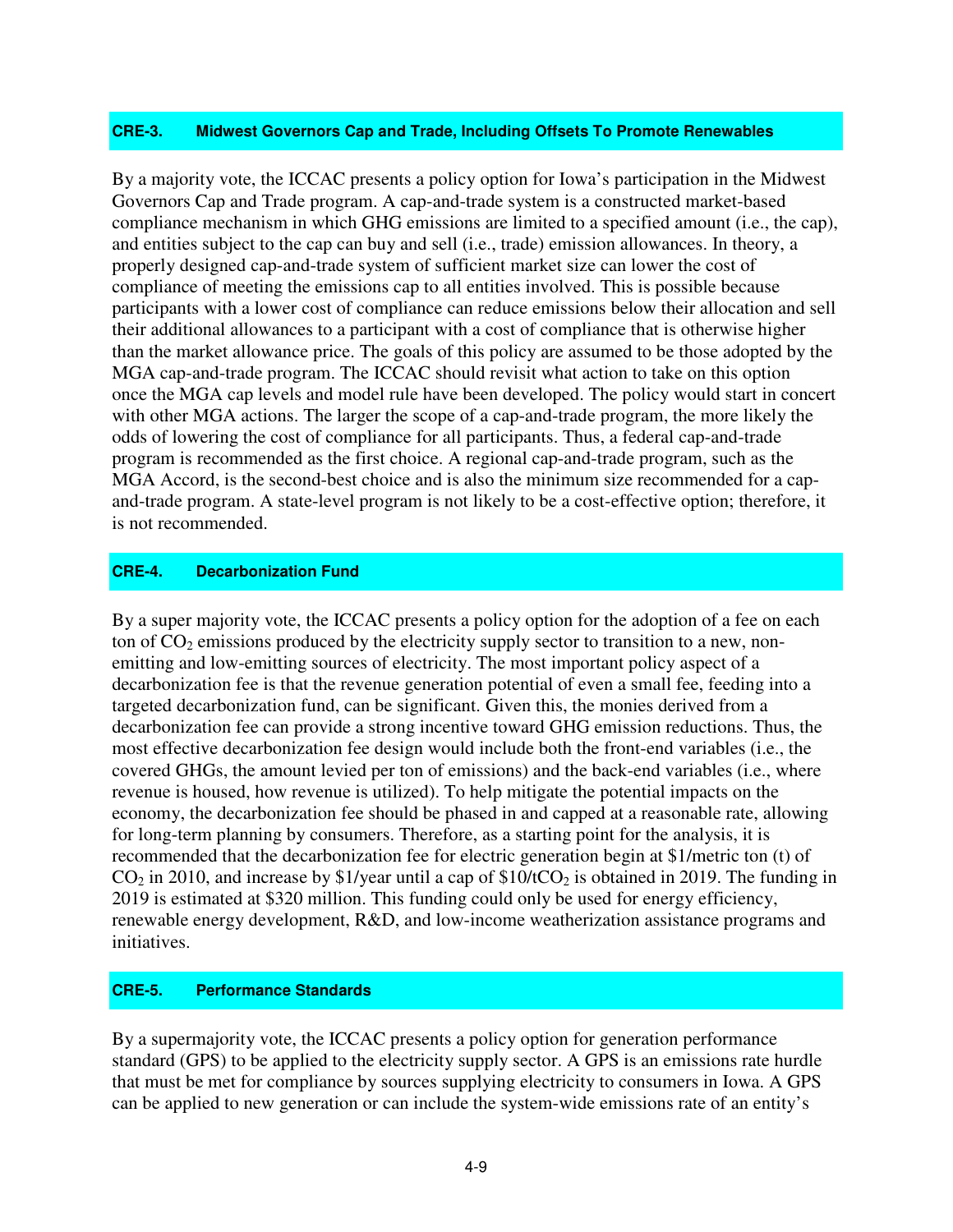generating fleet. The ICCAC presents two GPS targets for policymakers to choose from: either  $5(a)$  which is the less aggressive option targeting a  $50\%$  reduction in CO<sub>2</sub> intensity per MWh from 2005 emission levels by 2050, or the more aggressive 5(b) option targeting a 90% reduction goal from 2005 emissions levels by 2050.

### **CRE-6. Voluntary GHG Standards**

By a unanimous vote, the ICCAC presents a policy option for adopting standards to recognize voluntary GHG reductions by entities in the state. The standard provides an incentive for companies that are voluntarily addressing global climate change through proactive and innovative measures, including setting targets for GHG emission reductions, implementing innovative energy supply and demand solutions, improving waste management practices, participating in emissions trading, and investing in carbon sequestration opportunities and research. The goals for an Iowa voluntary GHG program include: encouraging Iowa businesses and citizens to voluntarily begin reducing GHG emissions immediately, without waiting for mandatory Iowa or national GHG reduction program measures; obtaining voluntary commitments from each of Iowa's investor-owned utilities to reduce GHG emissions by at least 6% below the baseline year 2005 emissions by 2010; and obtaining similar commitments from 25% of Iowa's GHG-emitting private businesses. Also, the voluntary standards should provide rate-regulated utilities assurance of cost recovery for voluntary GHG reduction measures that are previewed and approved as prudent and reasonable by the Iowa Utilities Board.

### **CRE-7. Policies Related to Nuclear Power**

By a majority vote, the ICCAC presents a policy option that, if deemed necessary, would build one new 1200-megawatt nuclear power plant in Iowa by January 1, 2020. It is currently estimated that it would take approximately 10–12 years to design, permit, and construct a new nuclear power plant. Therefore, steps should be taken today if Iowa chooses to employ nuclear power as part of a balanced and diversified energy portfolio that achieves Iowa's long-term carbon emission reduction goals. The focus of this particular option is to determine the economic feasibility of nuclear power in a carbon-constrained environment, and to define specific state legislative and regulatory actions to facilitate licensing, financing, and construction of a new nuclear power plant in Iowa. There are considerable uncertainties about the cost characteristics of new nuclear power. The latest numbers for nuclear power, based on an average of data prepared by Progress Energy Florida and Florida Power and Light, estimate the total levelized unit cost of nuclear power is \$100/MWh (\$2006 dollars) generated.<sup>2</sup> This is nearly double the \$52/MWh used in the quantification for CRE-7 in Iowa.

<sup>2&</sup>lt;br><sup>2</sup> Assumes a useful life (and life for calculation of annualized capital costs) of 40 years, a capacity factor of 91%, an average installed capital cost of \$7,091/kW, \$79/kW-yr fixed O&M costs, \$3.1/MWh variable O&M costs, \$15/MWh fuel costs, and a 8.5%/yr weighted-average cost of capital. See: http://www.flclimatechange.us/ ewebeditpro/items/O12F19875.pdf.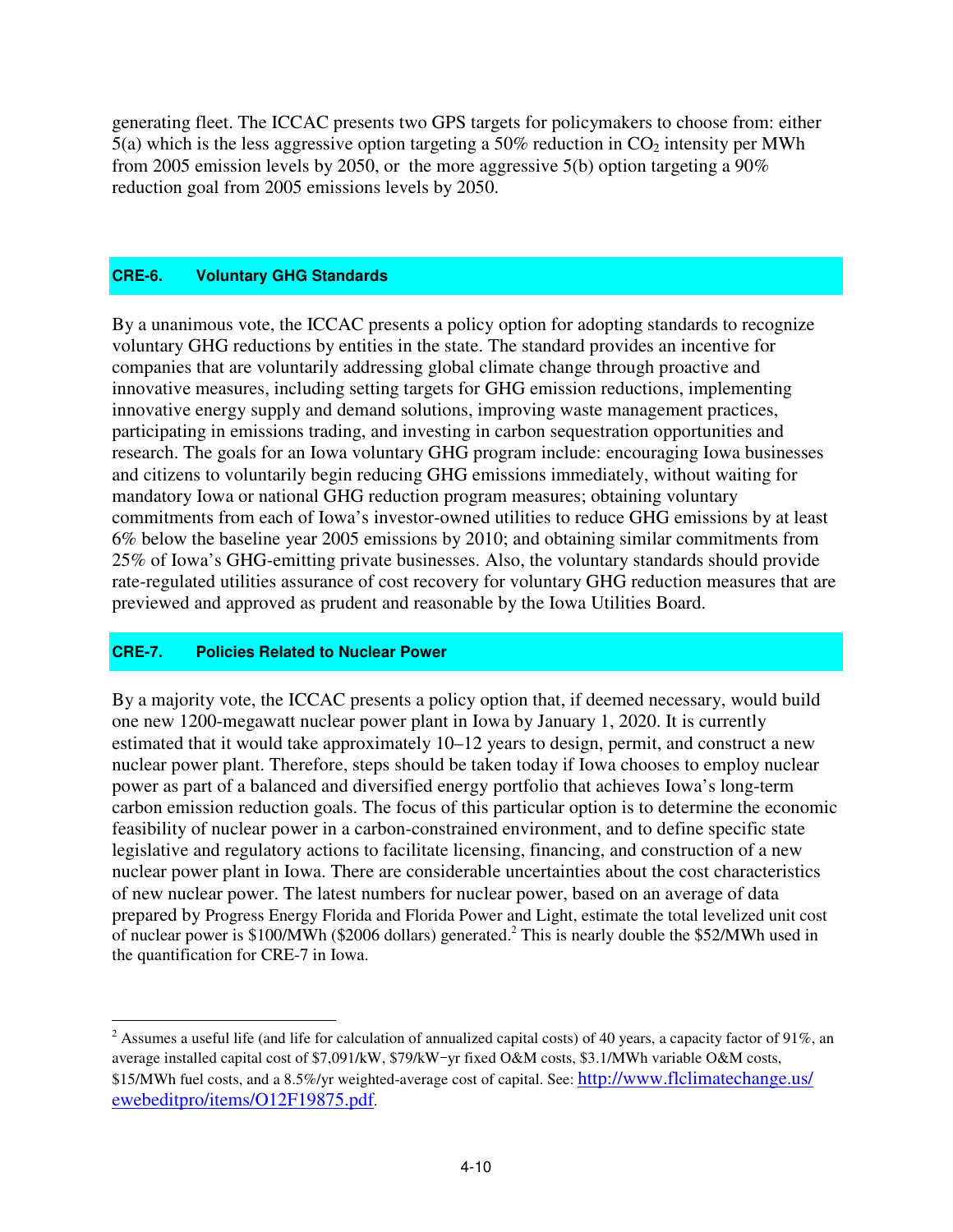### **CRE-8. Support for Grid-Based Renewable Energy and Development**

By a unanimous vote, the ICCAC presents a policy option for financial incentives to encourage investment in renewable energy resources by businesses and individuals who sell power commercially. The policies help overcome financial barriers and increase incentives for renewable energy development. Institutional barriers—such as low market prices, the inability of the market to assign values to the public benefits of renewables and the social costs of fossil fuel technologies, high transaction costs relative to smaller project sizes, and high financing costs because of lender unfamiliarity and perceived risk—can be overcome through a suite of financial and regulatory incentives for renewable energy development. These policies and incentives can include direct subsidies for buying or selling renewable generation equipment, tax credits or exemptions for buying or selling renewable generation equipment, government-sponsored or -facilitated loan programs for buying renewable generation equipment, tax credits, or direct subsidies for each kilowatt-hour (kWh) generated or sold from renewable generation facilities.

This option includes two different pathways for promoting renewable energy development. CRE-8a (More aggressive case) increases grid-based renewable electric production in Iowa by 400,000 MWh (400 GWh) of generation in the first year and growing by 1% of retail MWh sales each year thereafter. This policy adds an average of 521 GWh of new renewable resources per year over 2012–2020, and results in incremental renewables generation equal to 3.7% of retail sales by 2015, and 8.2% of retail sales by 2020. Including assumed reference case renewables deployment, CRE-8a results in approximately 24.2% of renewables as a percentage of retail sales by 2020, and 32.2% by 2030. CRE-8b (Less aggressive case) reflects the MGA renewable energy goal, which is a goal for the Midwest region equivalent to 10% of retail MWh sales by 2015, 20% by 2020, and 30% by 2030. CRE-8b results in new renewables generation equal to 4% of retail sales by 2020, and additional increments equal to 1% of retail sales each year thereafter. Including assumed reference case renewables deployment, CRE-8b results in the MGA target of 20% of renewables as a percentage of retail sales by 2020, and 30% by 2030.

### **CRE-9. Transmission System Upgrading**

By a unanimous vote, the ICCAC presents a policy option to upgrade Iowa's transmission system. The policy's goals are to research how implementing modern grid technologies would enable a more efficient and intelligent transmission system; identify specific legislative and regulatory actions that would be needed to support long-term, cost-effective alternatives that increase transmission system capabilities; and commission a study that would identify areas in Iowa's transmission system where upgrading and/or expanding transmission would enable the state's wind resources to be developed for Iowa users and for potential exports to other states.

### **CRE-10. Research and Development (R&D) for Emerging Technologies and Corresponding Incentives**

By a unanimous vote, the ICCAC presents a policy option for supporting R&D of emerging technologies to develop demonstration projects and eventual commercialization of reasonablecost generation technologies with low or zero GHG emissions. Technology areas often cited as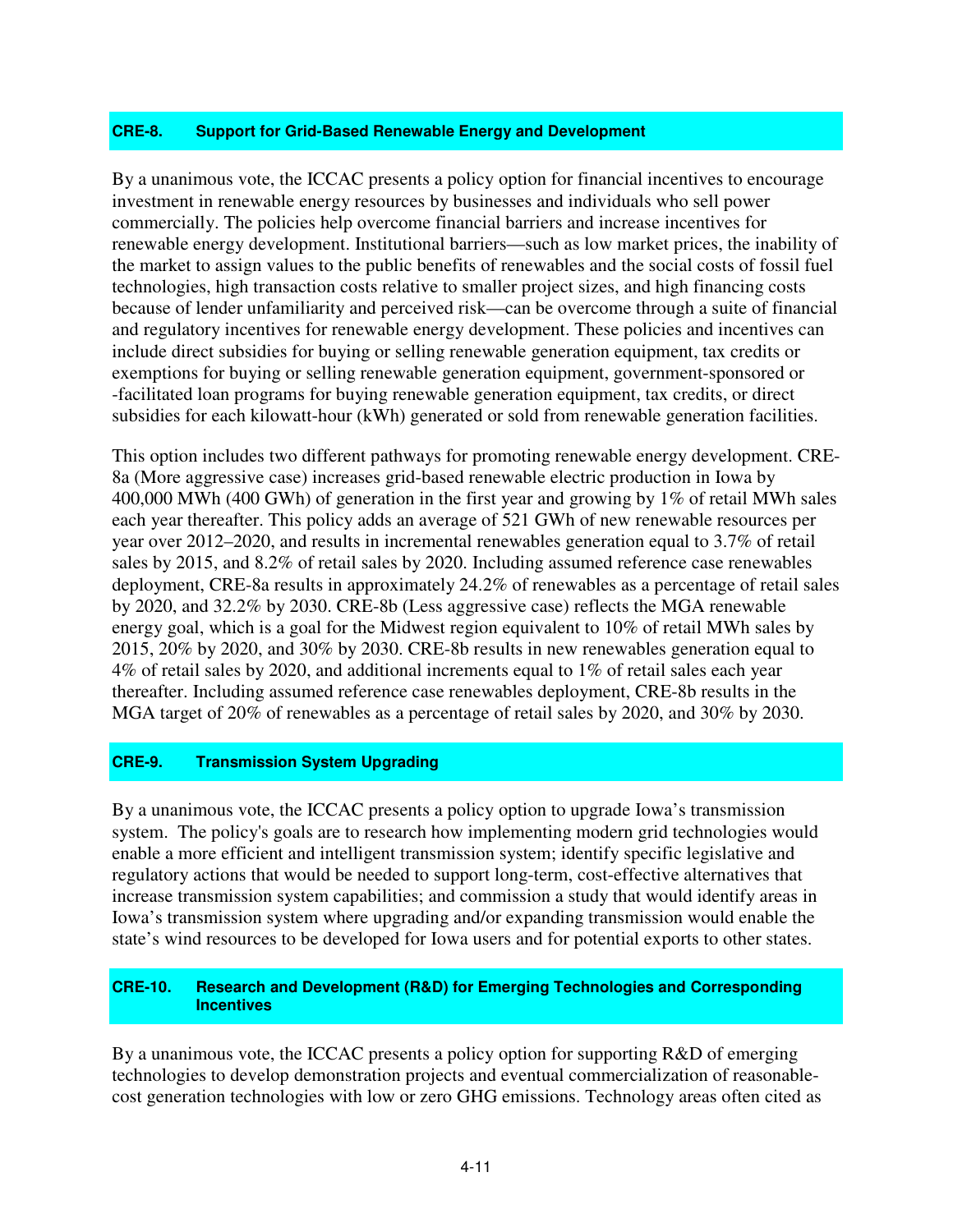requiring such reasonable-cost developments are  $CO<sub>2</sub>$  capture and storage (e.g., in deep saline aquifers or coal seams) for fossil fuel facilities, and large-scale baseload renewable energy or technologies that can transform intermittent renewables into baseload generation (e.g., batteries, compressed air storage). A small fee per kWh of electricity could generate significant funding for R&D and commercialization. By 2010, the policy would begin to implement the R&D funding mechanisms.

### **CRE-11. Distributed Generation/Co-Generation**

By a super majority vote, the ICCAC presents a policy option focusing on encouraging investment in small-scale distributed generation (DG) through incentives or subsidies and the prevention of barriers for both utility and consumer investment, with a goal of deploying 7500 MWh per year of new distributed renewable generation by 2010 and continuing each year thereafter. DG can be encouraged by ensuring access to the grid under uniform technical and contractual terms for interconnection that are based on best practices, so that owners know in advance the requirements for parallel interconnection and manufacturers can design standard packages to meet technical requirements. Changes that generally facilitate the integration of customer-owned DG with the grid could encourage the adoption of specific renewable energy and high-efficiency technologies, including solar photovoltaic systems, fuel cells, and microturbines. Uniform requirements for emissions, land use, and building codes should be established that are based on the technology of electricity generation, so that manufacturers can design suitable units and owners of distributed generators are not restricted in their siting and operating decisions relative to other new sources of generation.

### **CRE-12. Combined Heat and Power (CHP)**

By a unanimous vote, the ICCAC presents a policy option to promote CHP technology, which recovers waste heat from energy production for productive use. The key to implementing CHP systems is to provide adequate incentives for the development of infrastructure to capture and utilize the waste heat. Such incentives could come in many forms, such as recruiting suitable end users to the area, tax credits, grants, zoning, and offset credits for avoided emissions. Studies indicate substantial opportunities for electricity generation at commercial and industrial facilities in the state. In addition, Iowa's leadership as a biofuels producer is a significant source of CHP electricity, where the waste heat from electricity generation can be used to refine biofuel feedstocks.

### **CRE-13. Pricing Strategies To Promote Renewable Energy and/or CHP**

By a super majority vote, the ICCAC offers this policy option focusing on creating pricing and metering strategies that can encourage consumers to implement CHP, renewable energy, and overall reductions in GHG emissions. Pricing strategies, such as feed-in tariffs, provide minimum utility purchase rates for DG. Net metering is a policy that allows owners of DG (generating units on the customer side of the meter, often limited to some maximum kW level) to generate excess electricity and effectively sell it back to the utility by "turning the meter backward." Implementation of pricing strategies, such as feed-in tariffs, must be considered in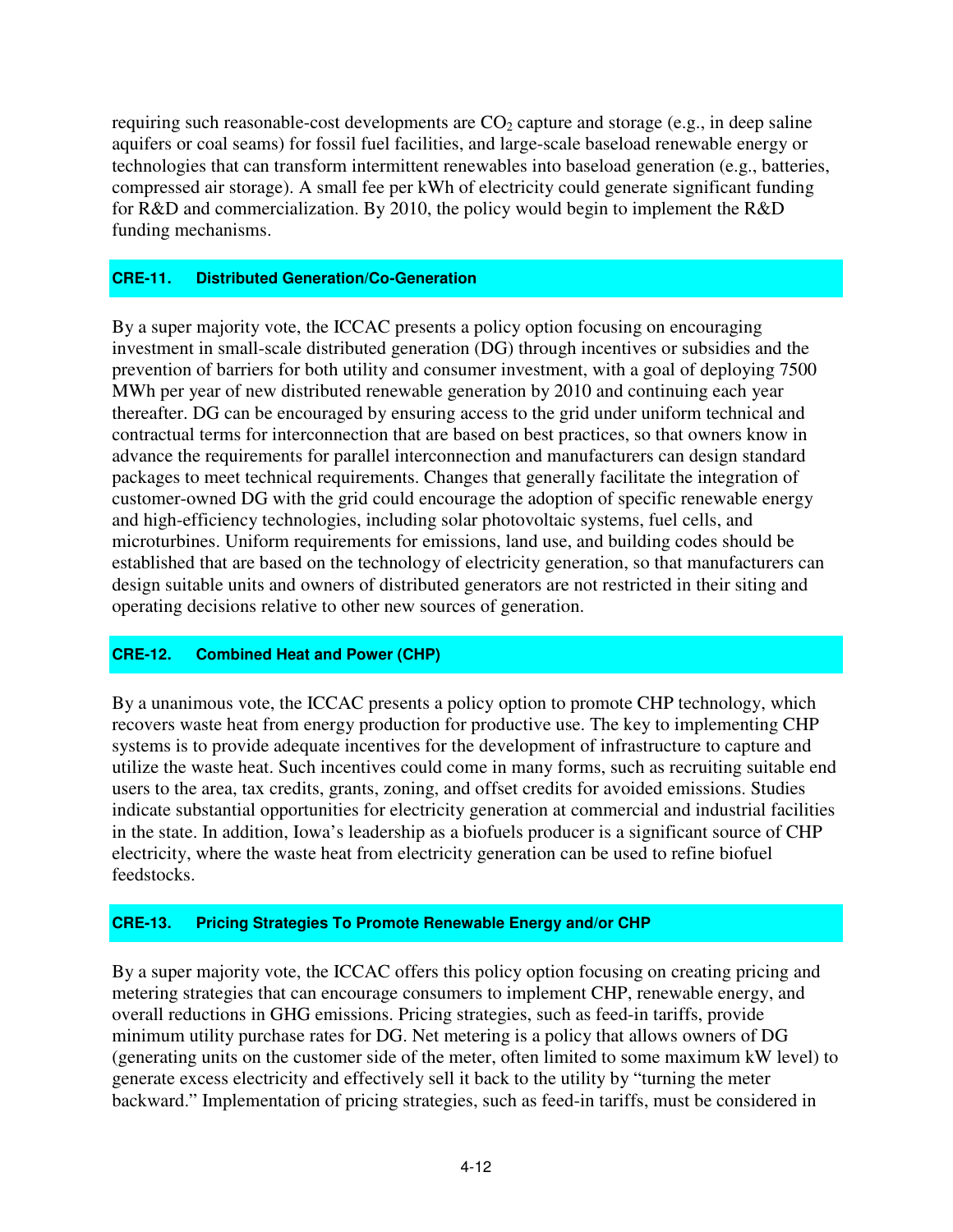light of existing rules, such as the Federal Energy Regulatory Commission's avoided cost standard. The goal of this option is to achieve a 10% shift to renewable energy sources, as a percentage of retail sales, through implementation of various pricing strategies. The policy begins with a 1% shift achieved in 2010, and continues with linear growth through 2019.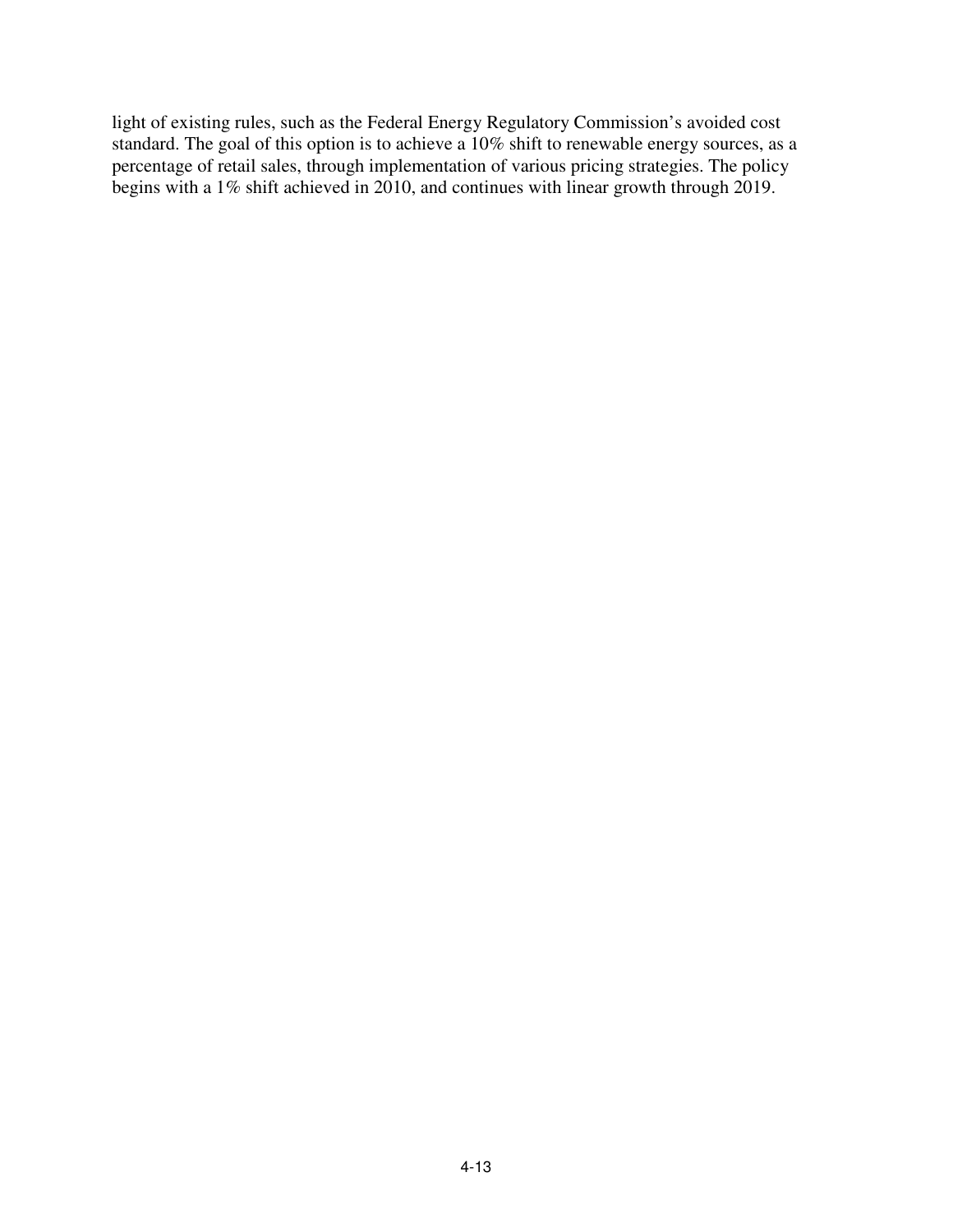# **Chapter 5 Transportation and Land Use Sectors**

## **Overview of Greenhouse Gas Emissions**

The transportation sector, which includes light- and heavy-duty (on-road) vehicles, aircraft, rail engines, and marine engines, is one of the largest contributors of gross greenhouse gas (GHG) emissions in Iowa. This sector accounted for 17% of Iowa's gross GHG emissions in 2005, which was slightly under the national average of 27%. However, by 2025, the share of emissions associated with the transportation sector is anticipated to increase slightly to 20%.

From 1990 to 2005, Iowa's GHG emissions from transportation fuel use have risen steadily at an average rate of about 1.4% annually. The GHG emissions associated with Iowa's transportation sector also rose accordingly, increasing by 3.8 million metric tons of carbon dioxide equivalent (MMtCO<sub>2</sub>e) emissions during the same time period from about 17 MMtCO<sub>2</sub>e to nearly 21 MMtCO<sub>2</sub>e. If left unabated, this number is expected to increase by nearly 30%, to 29.4  $MMtCO<sub>2</sub>e$  by 2025.

Carbon dioxide  $(CO_2)$  accounts for about 98% of transportation GHG emissions, with most of the remaining GHG emissions coming from nitrous oxide  $(N_2O)$  emissions from gasoline engines. Emissions released from on-road gasoline consumption account for approximately 57% of the transportation sector's GHG emissions. This has historically been the largest share of transportation GHG emissions, and this trend is forecast to continue.

Figure 5-1 shows historic and projected transportation GHG emissions by fuel and source. As a result of Iowa's population and economic growth and an increase in total vehicle miles traveled (VMT), GHG emissions from on-road gasoline consumption increased by about 14% between 1990 and 2005 and accounted for 63% of the total transportation emissions in 2005. Meanwhile, GHG emissions from on-road diesel fuel consumption rose by 44% during that period, accounting for 28% of GHG emissions from the transportation sector in 2005, suggesting an even more rapid growth in freight movement within or across the state.

In the absence of significant increases in vehicle fuel economy, a significant reduction in VMT, or technological breakthroughs in low-carbon fuels, on-road gasoline and diesel emissions are expected to continue to grow. GHG emissions from on-road gasoline consumption are projected to increase by about 33%, and GHG emissions from on-road diesel consumption are expected to increase by 75% between 2005 and 2025. The consumption of these fuels will significantly contribute to the projected 42% increase in overall GHG emission levels for the entire state of Iowa over 2005 levels by 2025.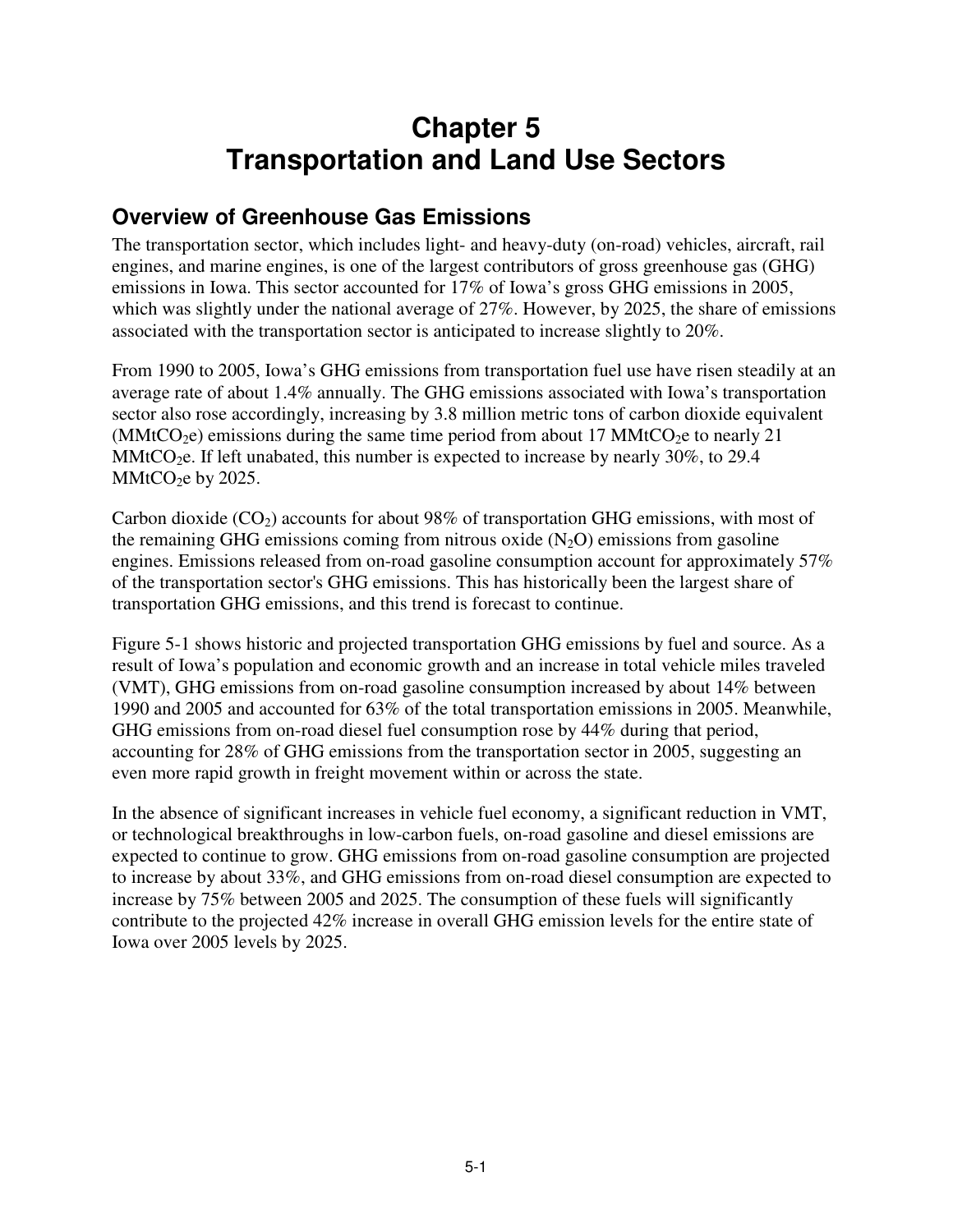

**Figure 5-1. Transportation GHG emissions by fuel source, 1990–2020** 

 $MMtCO<sub>2</sub>e$  - million metric tons of carbon dioxide equivalent; av. gas = aviation gas.

# **Key Challenges and Opportunities**

Iowa has substantial opportunities to reduce transportation emissions. The principal means to reduce emissions from transportation and land use (TLU) are:

- Improving vehicle fuel efficiency,
- Substituting gasoline and diesel with lower-emission fuels, and
- Reducing total VMT.

In Iowa and in the nation as a whole, vehicle fuel efficiency has improved little since the late 1980s, yet many studies have documented the potential for substantial increases in efficiency, while maintaining vehicle size and performance. Automobile manufacturers typically oppose dramatic increases in fuel economy. Key points of contention include the cost to manufacturers and cost to consumers. Even with the adoption of the new federal corporate average fuel economy (CAFE) requirements, there may still be opportunities for further increases in fuel efficiency while maintaining vehicle size and performance.

The use of fuels with lower per-mile GHG emissions is growing in Iowa, and larger market penetration is possible. Conventional gasoline- and diesel-fueled vehicles can use low-level blends of biofuels. Alternative-technology vehicles can also use higher-level blends of biofuels, as well as other types of alternative fuels, such as natural gas and hydrogen. The type of fuel used is a crucial determinant of impact on emissions, as some alternative fuels have relatively little GHG benefit. Currently, the most prevalent biofuel in Iowa is corn-based ethanol, which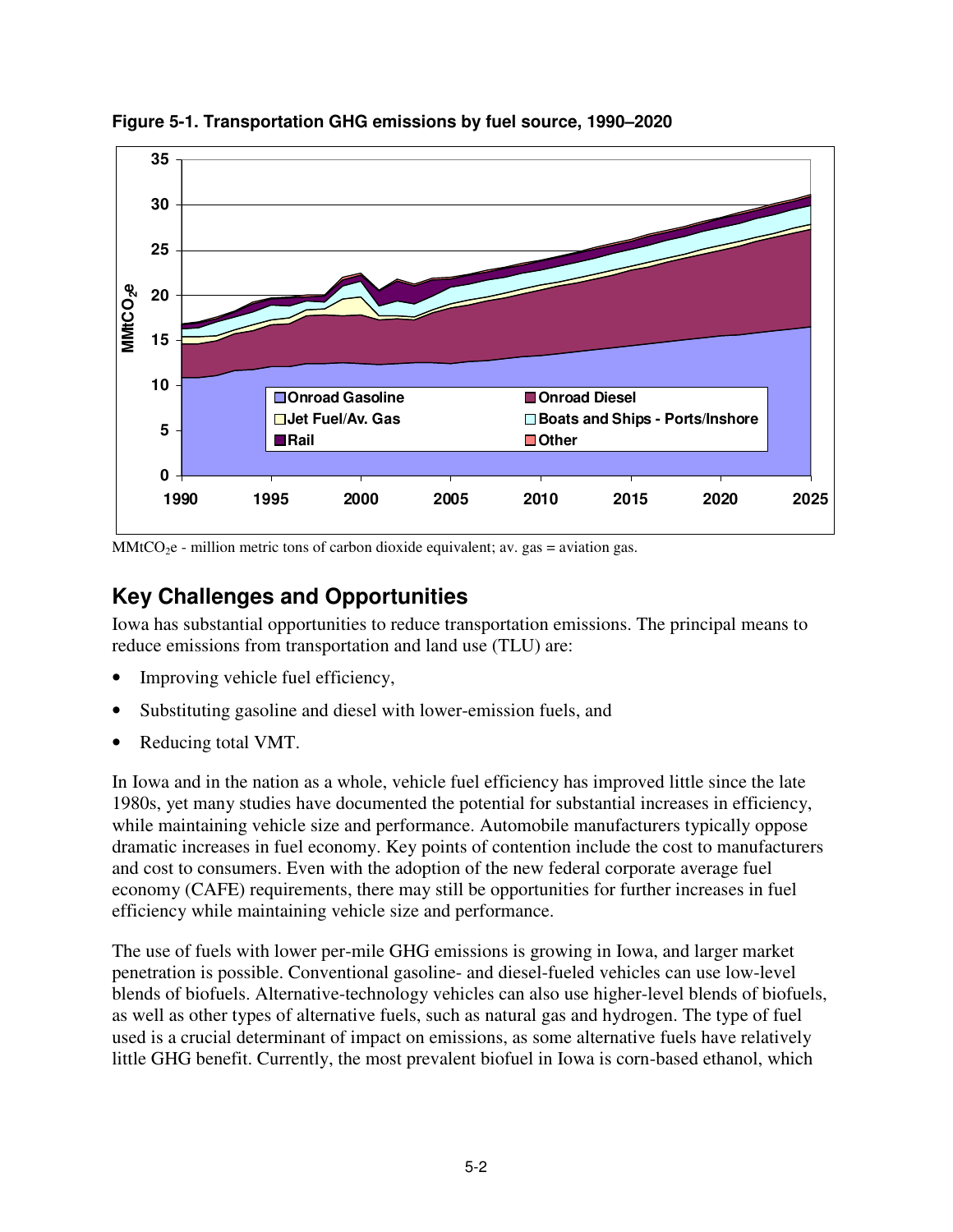has a GHG benefit of 15.9% from a life-cycle perspective.<sup>1</sup> Key determinants of impact will be the development and deployment of fuel types. At present, fuel distribution infrastructure is a constraining factor.

Reducing VMT is crucial to mitigating GHG emissions from transportation. Developing smarter land-use and transportation development patterns that reduce trip length and support transit, ride sharing, biking, and walking can contribute substantially to this goal. A variety of pricing polices and incentive packages can also help to reduce VMT. Developing better planning methods and regulations, and increasing funding of multiple modes of transportation will be key components in achieving these goals.

# **Overview of Policy Options and Estimated Impacts**

The Iowa Climate Change Advisory Council (ICCAC) selected a set of 11 policies for the TLU sector that offer the potential for major economic benefits and emission savings. Implementing these policy options could lead to emission reductions of:

- 11.14 MMtCO<sub>2</sub>e per year by 2020, and
- 55.03 MMtCO $20$ e cumulative from 2009 through 2020.

The weighted-average cost effectiveness of the selected policies is about  $-$ \$59/tCO<sub>2</sub>e. This average value includes policies that have both much lower and much higher likely costs per ton. One option, the cost of which particularly skews the numbers, is TLU-4, "Support Passenger Rail Service in Iowa." This policy option has an identified cost per ton of \$597/tCO<sub>2</sub>e which is largely driven by high up-front capital costs associated with the development of new rail lines. It should be noted that by 2024 the cumulative ridership benefits are anticipated to outstrip these costs and this policy option will have a negative cost per ton beyond 2024.

The estimated impacts of the individual policy options are shown in Table 5-1. The ICCAC policy options are described briefly here and in more detail in Appendix H of this report. The options not only result in significant emission reductions, but offer a host of additional benefits as well. These benefits include reduced local air pollution; more livable, healthier communities; and economic development and job growth from the development of transit and rail, smart growth developments, and in-state biofuel production. To yield the levels of savings described here, these policies need to be implemented in a timely, aggressive, and thorough manner.

Some policy options focus on reducing VMT by further developing other modes of transportation, such as transit (TLU-1a) and passenger rail (TLU-4). Other VMT reduction strategies include implementing programs to eliminate or make commuting more efficient by improving pedestrian, bicycling, and carpooling options or placing work centers within established communities (TLU-5a, TLU-5b). Further rail development and implementing new freight strategies can also significantly reduce VMT associated with freight transportation (TLU-9). Another way to reduce VMT is to develop denser, mixed-use communities where the need

<sup>&</sup>lt;u>.</u> <sup>1</sup> Biofuels analysis was based on information from the Argonne National Laboratory's GREET model, version 1.8, which indicates a life-cycle emission reduction of 15.9% for E85 corn ethanol. See Appendix H for more details on assumed reduction factors for various types of biofuels.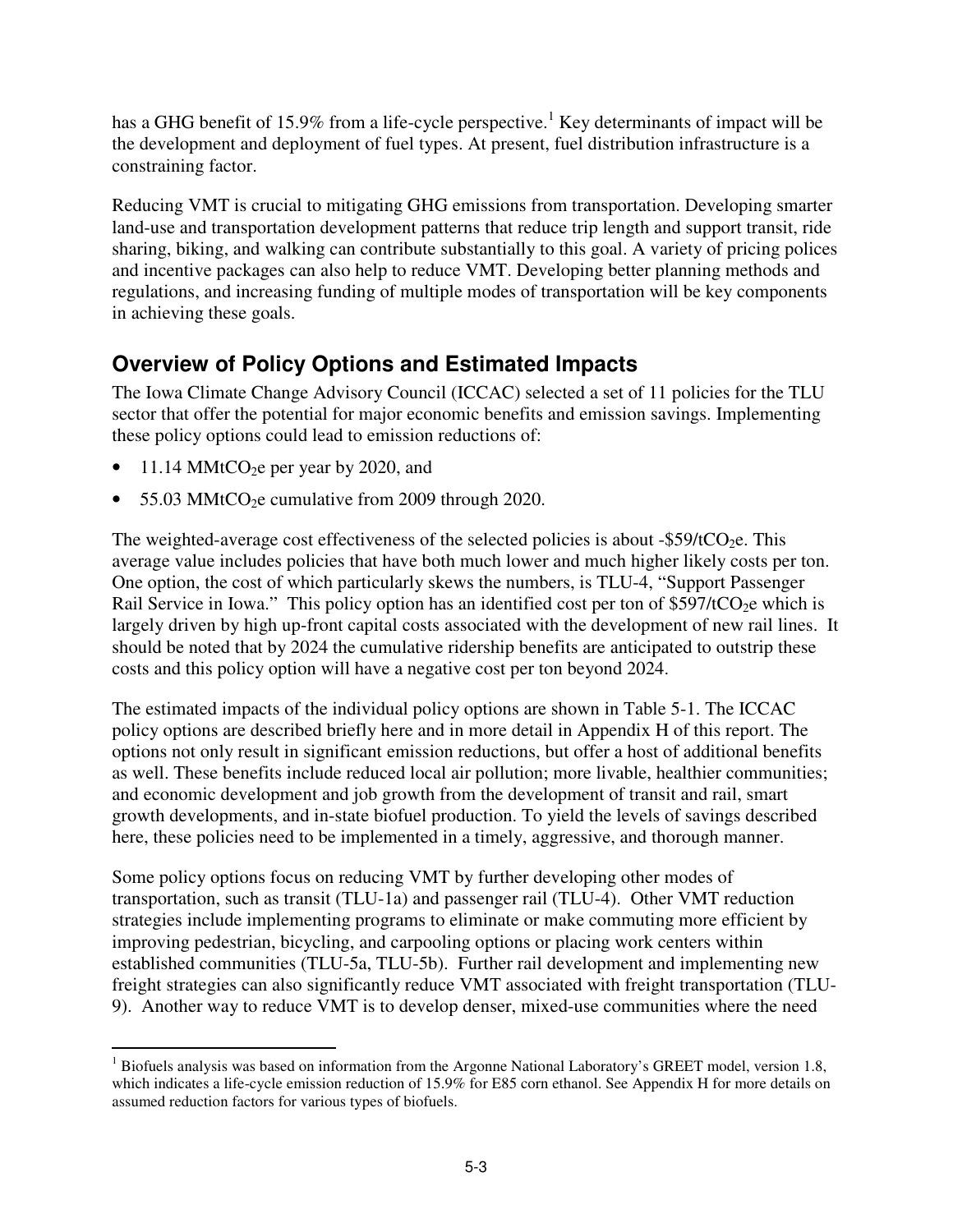for long commutes becomes significantly reduced and transit can be easily implemented (TLU-1). All of the above mentioned policy options help to reduce GHG emissions by moving people and freight more efficiently and providing other options for people and freight to reach their destinations.

Qualitative policies (policy options that are nonquantifiable) are an important component of the combined policies, but because they are not quantified, these options are not reflected in the GHG emission reductions or costs. These options focus on establishing a reliable source of capital funding for transportation related GHG reduction policies (TLU-2) and developing a distributed workplace model where smaller work centers are located in communities, thereby reducing VMT (TLU-5b). While the implementation of these options may contribute to significant GHG emission reductions, the immediate impact of these policies individually is not quantifiable.

Further developing the efficiency of vehicles can also have a major impact on reducing GHG emissions. TLU-6 focuses on providing incentives such as feebates, tax credits for low GHG vehicles, and operating incentives for low GHG vehicles to promote the purchase and operation of more efficient vehicles. Increased utilization of these low GHG emission vehicles can significantly impact overall GHG emissions associated with light-duty vehicle VMT. Working in concert with TLU-6, TLU-8 promotes the development of fuel efficient vehicles by promoting increased fuel economy standards through the adoption of a State Clear Car Program. TLU-7 aims at increasing vehicle efficiency by impacting consumer choice through educating consumers about vehicle maintenance and operation techniques and encouraging the use of fuel efficient tires.

Iowa can achieve greater alternative fuel use while simultaneously reducing GHG emissions by putting in place a low-carbon fuel standard (TLU-10). Such a policy option ensures that fuel sold in Iowa would meet, on average, a declining standard for GHG emissions measured in CO2 equivalent per unit of fuel energy.

|              | <b>Policy Options</b>                                     |                                        | <b>GHG Reductions</b><br>(MMtCO <sub>2</sub> e) |                           | <b>Net</b><br><b>Present</b>       | Cost-<br><b>Effective-</b>      | Level of<br><b>Support</b> |
|--------------|-----------------------------------------------------------|----------------------------------------|-------------------------------------------------|---------------------------|------------------------------------|---------------------------------|----------------------------|
| No.          |                                                           | 2012                                   | 2020                                            | Total<br>$2009 -$<br>2020 | Value<br>2009-2020<br>(Million \$) | ness<br>(\$/tCO <sub>2</sub> e) |                            |
| TLU-1        | Smart Growth Bundle with<br>Transit                       | 0.076                                  | 0.242                                           | 1.53                      | $-$ \$377                          | $-$ \$245                       | Unanimous                  |
| TLU-1a       | <b>Expand and Improve Transit</b><br>Infrastructure       | 0.004                                  | 0.026                                           | 0.127                     | \$7.2                              | $+$ \$57                        | Supermajority              |
| <b>TLU-2</b> | GHG Impacts for State and<br><b>Local Capital Funding</b> | Quantified as part of TLU-1 and TLU-1a | Unanimous                                       |                           |                                    |                                 |                            |
| TLU-4        | Support Passenger Rail Service<br>in Iowa                 | N/A                                    | 0.008                                           | 0.026                     | \$15                               | $+$ \$597                       | Majority                   |
| TLU-5a       | Adopt Best Workplaces for<br>Commuters in Iowa            | 0.02                                   | 0.02                                            | 0.21                      | \$18                               | \$84                            | Supermajority              |
| TLU-5b       | Distributed Workplace Models                              |                                        | Unanimous                                       |                           |                                    |                                 |                            |
| TLU-6        | Light Duty Vehicles Fuel<br><b>Efficiency Incentives</b>  | 0.44                                   | 3.65                                            | 17.70                     | NQ.                                | NQ.                             | Supermajority              |
| <b>TLU-7</b> | <b>Fuel Efficient Operations for</b>                      | 0.11                                   | 0.65                                            | 3.41                      | -\$306.9                           | -\$90                           | Unanimous                  |

**Table 5-1. Summary list of TLU policy options**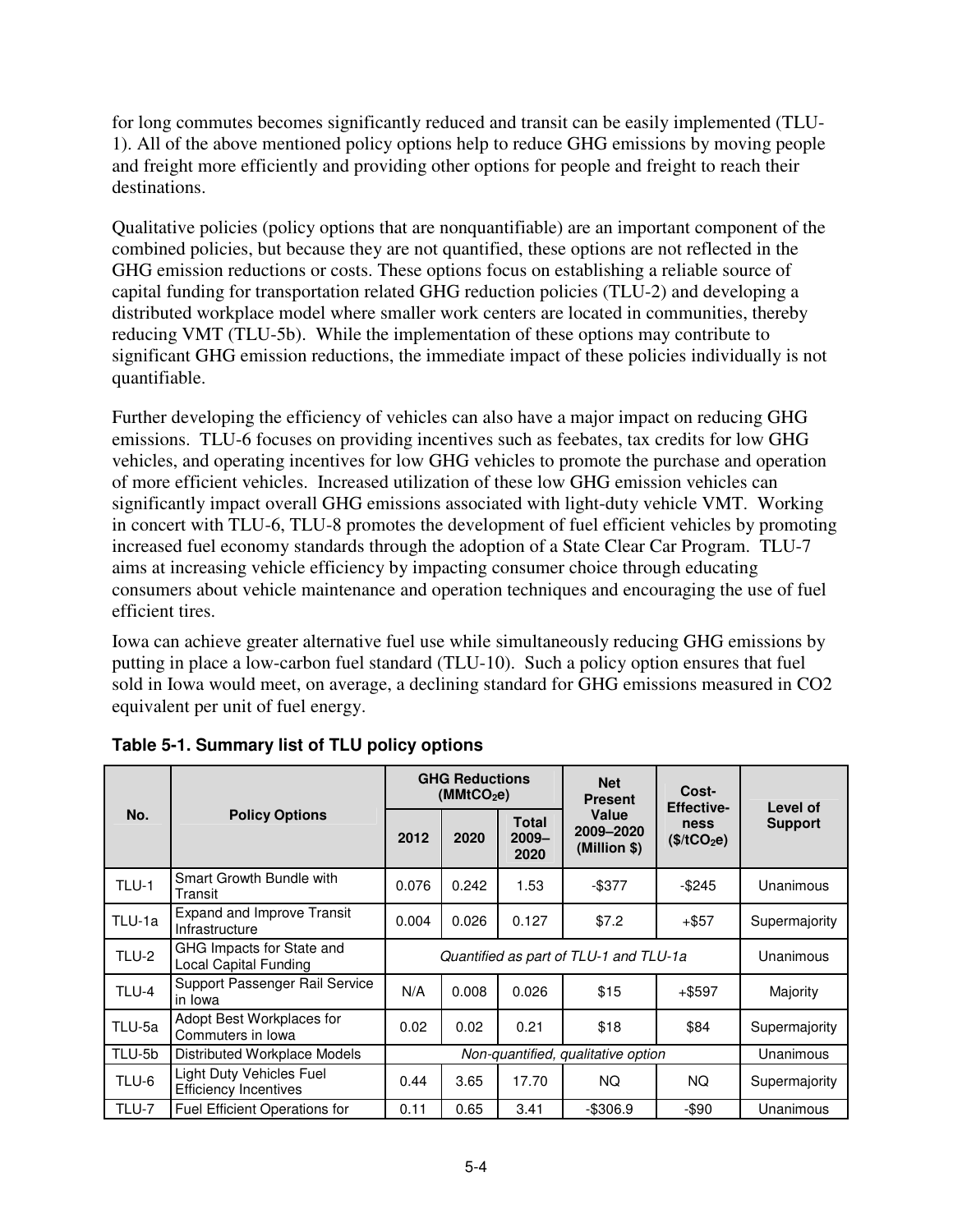| No.           | <b>Policy Options</b>                                                                 | <b>GHG Reductions</b><br>(MMtCO <sub>2</sub> e) |               |                                  | <b>Net</b><br><b>Present</b>       | Cost-<br><b>Effective-</b>      | Level of       |
|---------------|---------------------------------------------------------------------------------------|-------------------------------------------------|---------------|----------------------------------|------------------------------------|---------------------------------|----------------|
|               |                                                                                       | 2012                                            | 2020          | <b>Total</b><br>$2009 -$<br>2020 | Value<br>2009-2020<br>(Million \$) | ness<br>(\$/tCO <sub>2</sub> e) | <b>Support</b> |
|               | <b>Light Duty Vehicles</b>                                                            |                                                 |               |                                  |                                    |                                 |                |
| TLU-8         | New Vehicle Standards<br>(Tailpipe GHG and Fuel<br>Economy)                           | N/A                                             | 0.8           | 4.1                              | $-$ \$246                          | -\$60                           | Unanimous      |
| TLU-9         | Freight Strategies (Truck and<br>Rail)                                                | 0.39                                            | 0.63          | 5.9                              | \$30<br>$+$ \$5                    |                                 | Supermajority  |
| <b>TLU-10</b> | Fuel Strategies (20% Low<br>Carbon Fuel Standard)                                     | 0.60                                            | 5.11          | 22.03                            | $-$ \$62<br>$-$1,359$              |                                 | Unanimous      |
|               | <b>Sector Total After Adjusting</b><br>for Overlaps and Synergies                     | 1.64                                            | 11.14         | $55.03*$                         | $-$2,218.50$<br>$-$ \$59           |                                 |                |
|               | <b>Reductions From Recent</b><br><b>Actions (Federal CAFE</b><br><b>Requirements)</b> | 0.26                                            | 1.93          | 9.39                             | <b>Not Quantified</b>              |                                 |                |
|               | <b>Sector Total Plus Recent</b><br><b>Actions</b>                                     | 1.9<br>(8.3)                                    | 13.07<br>(48) | 64.42                            | N/A                                | N/A                             |                |
|               |                                                                                       |                                                 |               |                                  |                                    |                                 |                |

 $CAFE =$  corporate average fuel economy; GHG = greenhouse gas; MMtCO<sub>2</sub>e = million metric tons of carbon dioxide equivalent;  $\frac{4}{5}$ /tCO<sub>2</sub>e = dollars per metric ton of carbon dioxide equivalent; N/A = not applicable

Negative values in the Net Present Value and the Cost-Effectiveness columns represent net cost savings.

The numbering used to denote the above policy options is for reference purposes only; it does not reflect prioritization among these important policy options.

Deduct total TLU-6 2009-2020 reductions [17.7MMt] from 55.03 total = 37.3, before calculating cost/ton for TLU Options.

Figure 5-2 shows the breakdown of the projected impacts of the TLU policies selected for further development, taken together, in terms of avoided GHG emissions. For the TLU policies developed by the ICCAC to yield the levels of savings described here, the policies must be implemented in a timely, aggressive, and thorough manner. This means, for example, not only putting the policies themselves in place, but also attending to the development of supporting policies that are needed to help make these TLU policies effective. While their adoption can result in considerable benefits to Iowa's environment and consumers, careful, comprehensive, and detailed planning and implementation, as well as consistent support of these policies will be required if these benefits are to be achieved.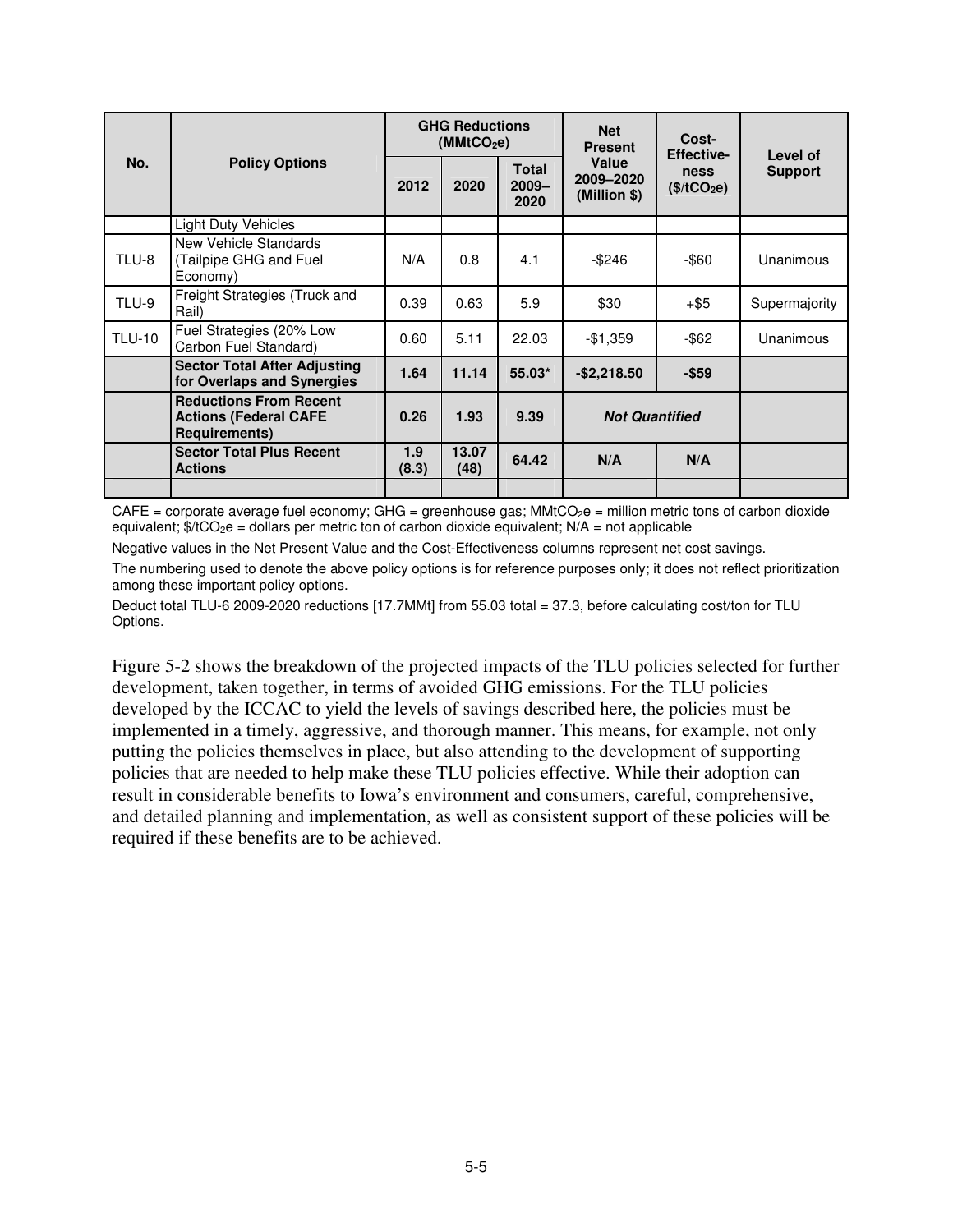

**Figure 5-2. Aggregate GHG Emission Reductions, 2009–2020**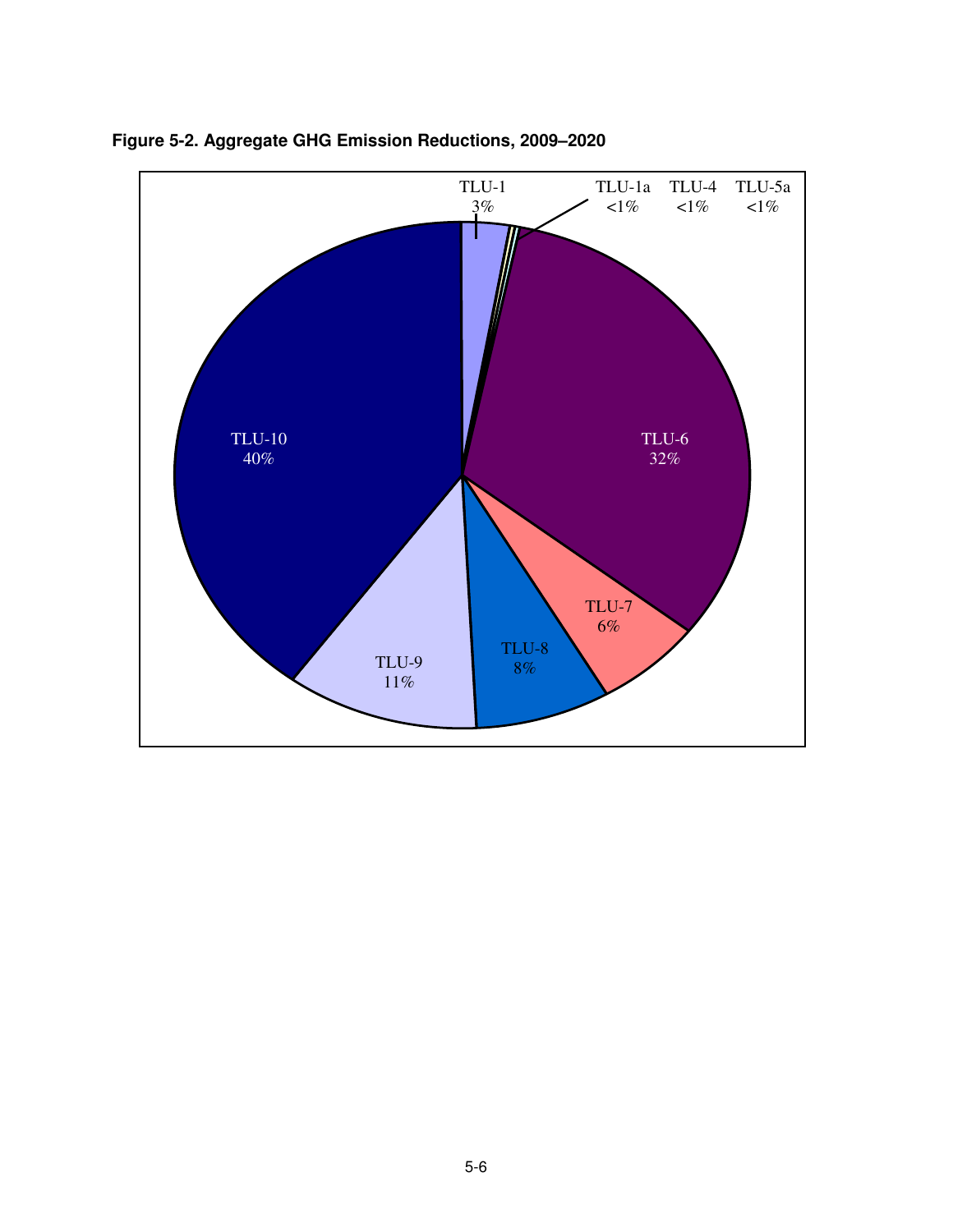### **Transportation and Land Use Sectors Policy Descriptions**

The policy options described briefly here not only result in significant emission reductions but also offer a host of additional benefits, such as reduced local air pollution; more livable, healthier communities; and increased transportation choices. A more thorough description of these policy options along with their goals, implementation strategies, and other details is available in Appendix H.

### **TLU-1. Smart Growth Bundle with Transit**

This policy option calls for incentives and programs to encourage smart growth, including downtown revitalization, transit-oriented development, and enhancing the pedestrian and bicycle infrastructure, thereby reducing VMT. Current land-use development practices increase vehicle travel by dispersing destinations, which separates activities and favors automobile travel over alternative modes. "Smart growth" planning by local, regional, and state governments refers to development that reduces sprawl and maximizes environmental, fiscal, and economic resources. Under this policy option, Iowa would encourage, facilitate, and undertake a set of smart growth activities related to the following initiatives: downtown revitalization including infill and brownfield redevelopment, transit-oriented development, smart growth planning, the development of pedestrian and bicycle infrastructure, growth management planning, and the reformation of local zoning, tax, and building codes. Additionally, this policy option would provide both technical and financial support to local and regional agencies.

### **TLU-1a. Expand & Improve Transit Infrastructure**

The goal of this policy option is to achieve an annual ridership increase of 100% by the year 2020, to be measured on a per capita basis. This will be achieved by making improvements to existing transit service, such as increasing service frequency, offering more forms of transit, improving the quality of service, promoting ridesharing activities, and reducing travel times on selected transit routes. Additionally fare reductions, employer subsidies, and state incentives may all be offered to assist in increasing ridership. This policy option will shift passenger transportation from single-occupant vehicles to public transit, thereby reducing GHG emissions.

Additional funding will be provided by increasing state financing to at least 25% for transit systems across the state with increasing ridership or the ability to document VMT-reducing strategies. State legislation will also be proposed to enable new transportation-related fees, generated solely by users in a regional area, to be allocated directly to RTAs for VMT-reducing services.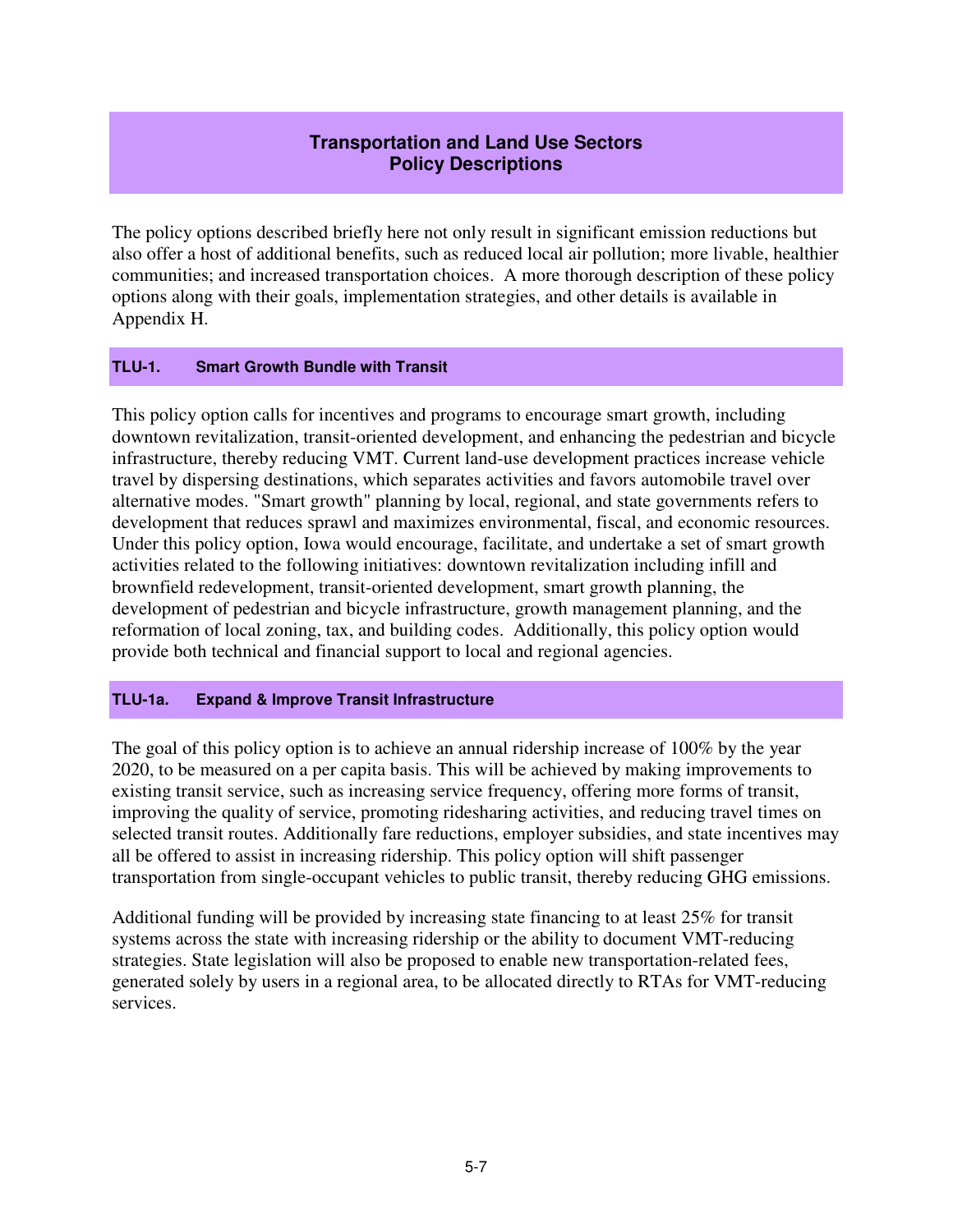### **TLU-2. GHG Impacts for State and Local Capital Funding (to be a model for climate-friendly development patterns)**

The focus of this policy option is to ensure that state and local capital funding programs for the development, siting, and expansion of state facilities as well as funding used for community development, is utilized to promote policies and facilities that support GHG emission reductions. This includes making state and local government buildings location-efficient with compact development design, and ensuring that capital funding for infrastructure and funding for community development goes towards policies and development that promotes GHG reductions. Programs such as "complete streets", smart growth development, and the development or enhancement of transit are all identified as projects that support GHG emission reductions and for which funding associated with this policy option could be dedicated.

### **TLU-4. Support Passenger Rail Service In Iowa**

This policy option will focus on reducing single occupant vehicle travel by establishing and promoting a statewide passenger rail system in Iowa to supplement existing long-distance service. This rail system will include regional rail service from Dubuque to Chicago and between Omaha and Chicago with stops in Des Moines, Iowa City / Cedar Rapids, and the Quad Cities. A key to the success of this statewide passenger rail system will be in providing connections to other modes of transportation.

#### **TLU-5a. Adopt Best Workplaces for Commuters in Iowa**

This policy option focuses on reducing the VMT associated with commuters traveling to and from work. By making the daily commute more efficient or possibly eliminating the need for commuting to work, this policy reduces GHG emissions by reducing VMT. Promoting strategies such as telecommuting, carpooling, and vanpooling, and the use of alternative modes of transportation such as transit, bicycling, and walking to work this policy can be very effective at reducing VMT and roadway congestion during the peak commuting hours. The success of this policy option would depend upon buy-in from employers.

### **TLU-5b. Distributed Workplace Model**

This policy option focuses on the commuting patterns of Iowa's knowledge-based workforce. The Distributed Workplace Model is a community work model that moves beyond the "work from home" methodology of telecommuting and remotely supporting employees, and instead provides community-based multi-location work centers that will enhance access for both employers and employees. These work centers will accommodate a cluster of employees working for multiple employers, thereby reducing VMT associated with the commute to work.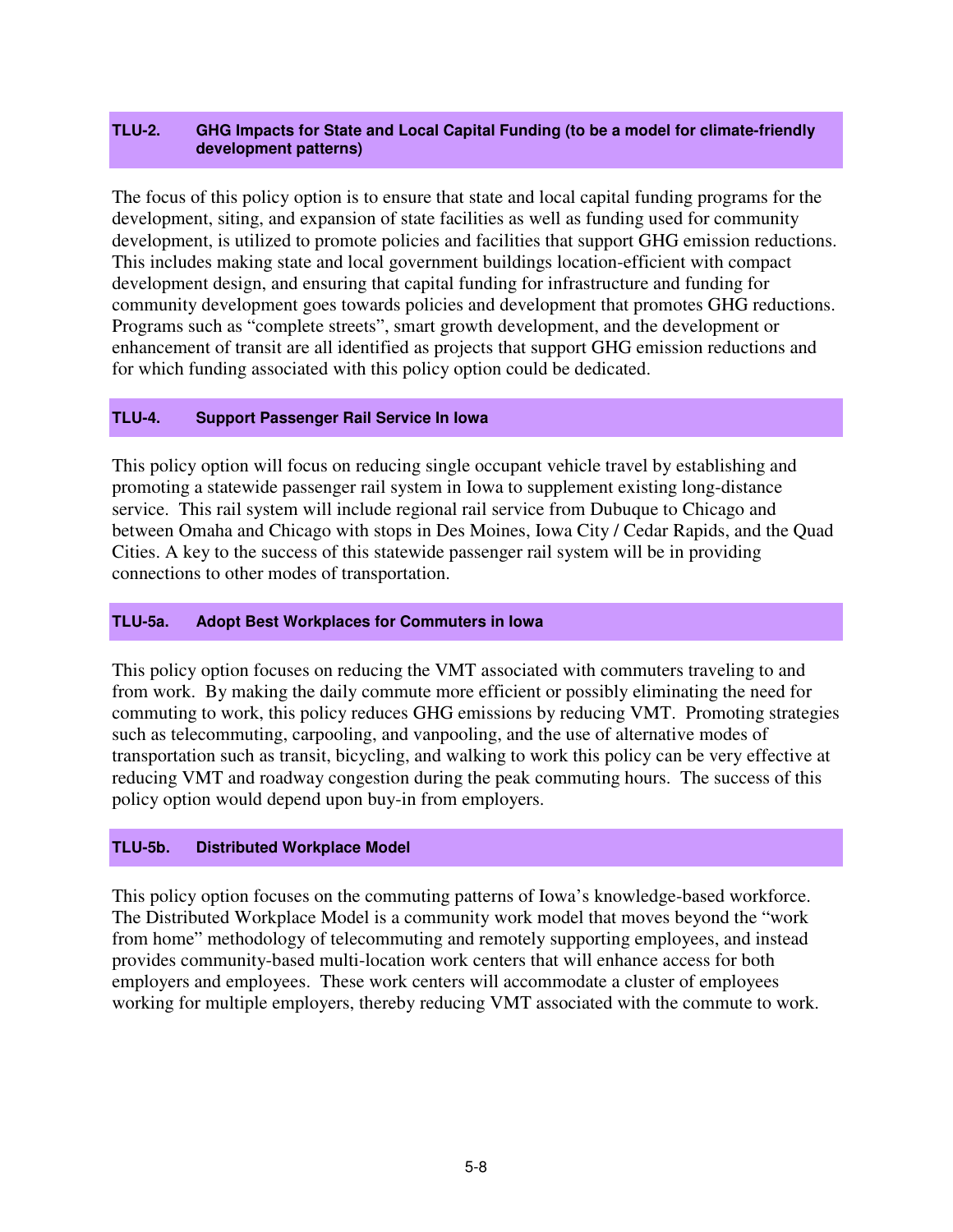### **TLU-6. Light-Duty Vehicle Fuel Efficiency Incentives**

This policy option focuses on reducing GHG emissions within Iowa by improving the fuel economy of the light duty vehicle fleet by providing incentives such as feebates, tax credits for low-GHG vehicles, operating incentives for low-GHG vehicles, and vehicle registration fees which are reduced for low-emission vehicles and increased for high-emission vehicles. The goal of this policy would be to increase the fuel economy of the light duty vehicle fleet in Iowa by 20% by 2012, 100% by 2020, and 250% of more by 2050. This policy option would need to pass through the legislative process and implemented by state and local government agencies in partnership with the affected parties.

This policy option assumes no direct correlation between fuel economy and GHG emission efficiency. Although it is likely that an increase in fuel economy will result in reduced GHG emissions, the amount of this decrease or potential increase is dependent upon the carbon content and energy content of the fuel.

### **TLU-7a. Fuel Efficient Operations for Light-Duty Vehicles**

This policy option focuses on improving the efficiency of light-duty vehicles by increasing the utilization of simple add on devices such as fuel efficient tires, and providing education on how to efficiently operate and maintain light duty vehicles. Maintenance tips would include items such as keeping tires properly inflated and regularly changing oil and air filters.

### **TLU-8. New Vehicle Standards for Increased Fuel Economy and Reduced Greenhouse Gas Emissions**

This policy option promotes the development of a state clean car program. This program would go beyond the current federal CAFÉ emissions standards for cars and light trucks and would come from the "Tier 2" state clean car standards expected to be proposed in the near future under the federal Clean Air Act. The goals of this program would be to improve fuel economy by 20% by 2012, 100% by 2020, and 250% or more by 2050.

### **TLU-9. Freight Strategies (Truck and Rail)**

This policy option proposes reducing Iowa's overall GHG emissions generated by freight movement through a combination of identifying actions to support efficient freight movement, removing both physical and operational bottlenecks, encouraging railroad capital investment, and providing incentives for trucking companies to invest in hybrid technology.

### **TLU-10. Fuel Strategies: Low-Carbon Fuel Standard (20% Reduction)**

This policy option seeks to reduce GHG emissions by decreasing the carbon intensity of vehicles fuels sold in Iowa. By setting a Low Carbon Fuel Standard (LCFS), all fuel providers in Iowa would be required to ensure the mix of fuel they sell into the Iowa market meets, on average, a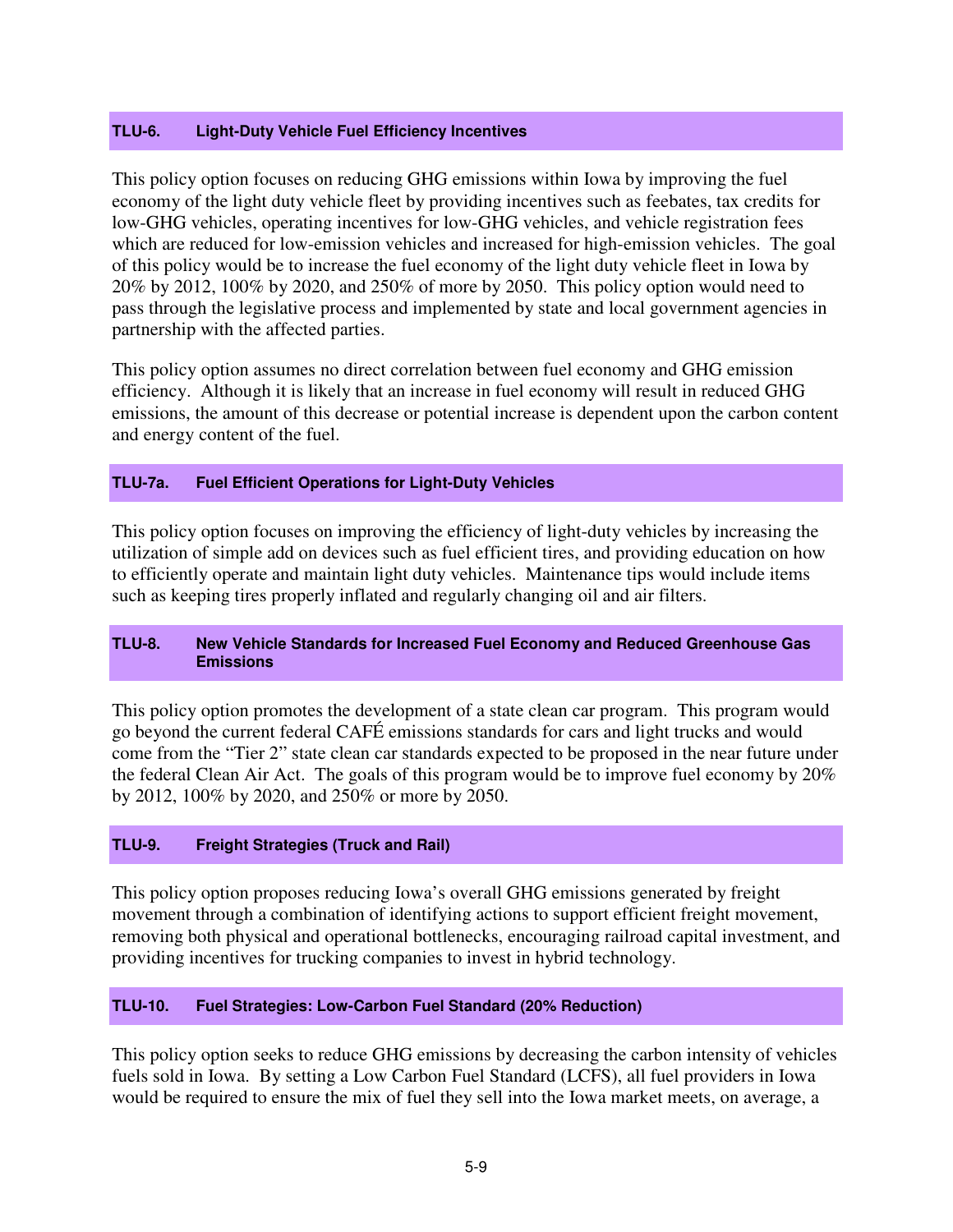declining standard for GHG emissions measured in CO2 equivalent per unit of fuel energy. This policy option does not specify any particular fuel or vehicle technology, leaving the door open to both current technology and future advances in the development of law-carbon fuels. The creation in Iowa of a LCFS will compliment the Federal Renewable Fuel Standard (RFS) creating additional demand of Iowa's renewable fuels across the country and increasing exports of Iowa's renewable fuels across the country as other states begin formalizing their own state standards for renewable fuels and GHG controls.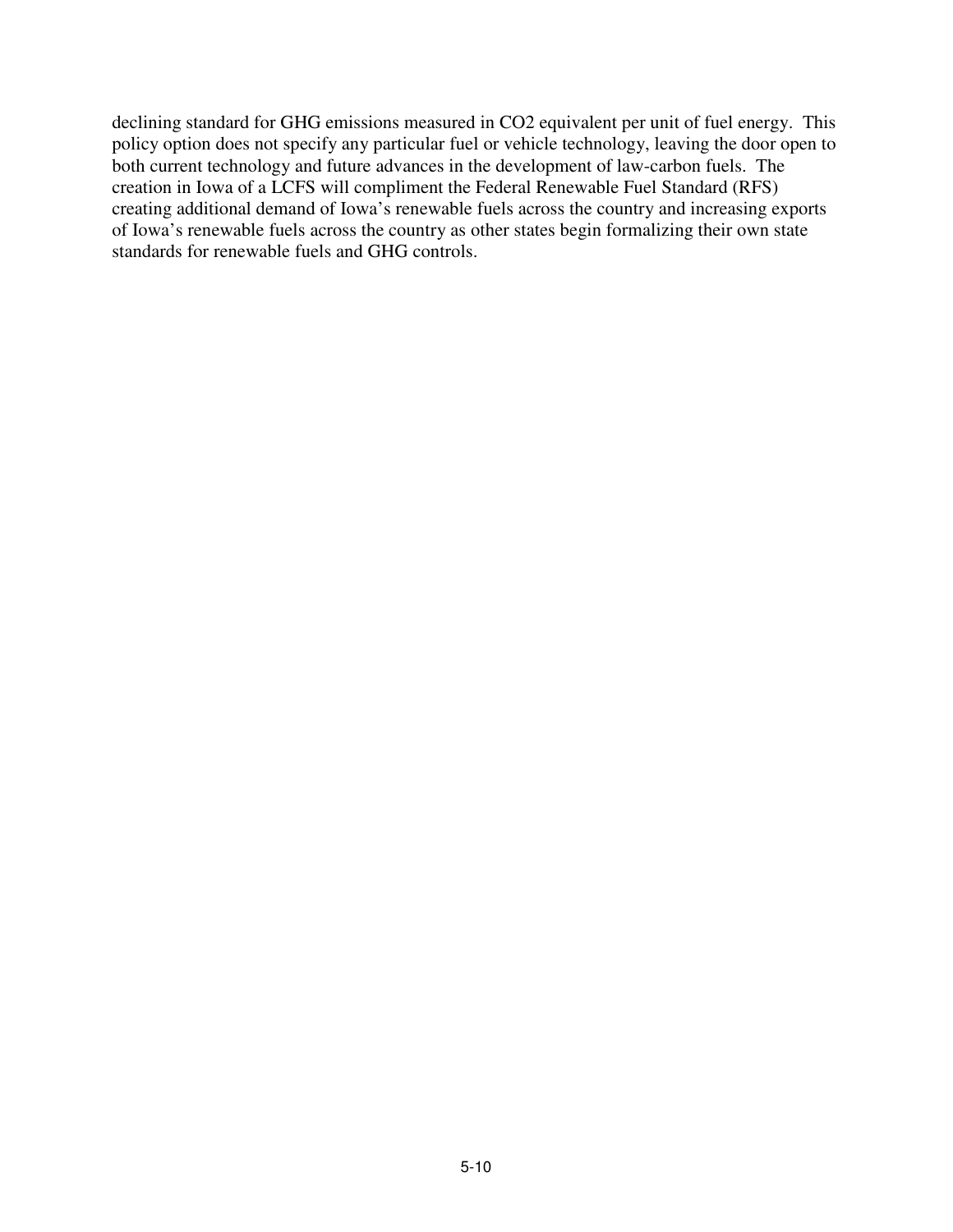# **Chapter 6 Agriculture, Forestry, and Waste Management**

# **Overview of GHG Emissions**

While the agriculture, forestry, and waste management (AFW) sectors are responsible for significant greenhouse gas emissions, the sector is also a significant sink for greenhouse gases in soils and in forest stocks. The gross AFW contribution to carbon dioxide equivalent  $(CO_2e)$  emissions in 2005 was 30 million metric tons (MMt), or about 25% of the state's total. However, the AFW contribution to net emissions in 2005 was only 3 MMtCO<sub>2</sub>e due to the net sequestration of carbon in the forestry and agriculture sectors. As described in the Iowa Inventory and Forecast (I&F) report, it is important to recognize that emissions from fossil fuel consumption within the AFW sectors are included within the residential, commercial, and industrial (RCI) sectors (particularly the industrial sector).

Agricultural emissions include methane  $(CH<sub>4</sub>)$  and nitrous oxide  $(N<sub>2</sub>O)$  emissions from enteric fermentation, manure management, agricultural soils management, and agriculture residue burning. These emissions were estimated to be about 28 MMtCO<sub>2</sub> in 2005. As shown in Figure 6-1, emissions from soil carbon losses from agricultural soils, manure management, fertilizer application, and crop residues all make significant contributions to the sector totals. Emissions include  $CO<sub>2</sub>$  emissions from oxidized soil carbon, application of urea, and application of lime. Sector emissions also include  $N<sub>2</sub>O$  emissions resulting from activities that increase nitrogen in the soil, including fertilizer (synthetic, organic, and livestock) application and production of nitrogen-fixing crops (legumes).

The largest source of emissions in the agricultural sector is the agricultural soils category, whose emissions are projected to hold steady from 1990 to 2025, accounting for  $62\%$  (15.7 MMtCO<sub>2</sub>e) of total gross agricultural emissions in 1990 and  $60\%$  (15.3 MMtCO<sub>2</sub>e) in 2025. In 1990, enteric fermentation accounted for about  $20\%$  (5.04 MMtCO<sub>2</sub>e) of total gross agricultural emissions. Enteric fermentation emissions decreased slightly to 4.26 MMtCO<sub>2</sub>e between 1990 and 2005 due to the decline in livestock populations during this period. Both the dairy cattle and beef cattle populations are projected to decrease in the future, and enteric fermentation emissions are estimated to decrease to 2.98 MMtCO<sub>2</sub>e in 2025, or about 12% of agricultural emissions.

The manure management category accounted for  $18\%$  (4.49 MMtCO<sub>2</sub>e) of total agricultural emissions in 1990 and increased to  $24\%$  (6.64 MMtCO<sub>2</sub>e) by 2005. Manure management is projected to increase slightly by 2025, to account for  $27\%$  (7.01 MMtCO<sub>2</sub>e) of total agricultural emissions at that time. This is largely due to the projection that the swine population will increase between 2005 and 2025.

Forestland emissions refer to the net  $CO_2$  flux<sup>1</sup> from forested lands in Iowa, which account for about 8% of the state's land area.<sup>2</sup> As shown in Table 6-1, U.S. Forest Service (USFS) data

<sup>&</sup>lt;sup>1</sup> "Flux" refers to both emissions of  $CO_2$  to the atmosphere and removal (sinks) of  $CO_2$  from the atmosphere.

<sup>&</sup>lt;sup>2</sup> Total forested area and forest type percentages provided by P. Tauke, Iowa Department of Natural Resources [DNR]) to M. Stein (DNR) on March 21, 2008. The total land area in Iowa is 35.8 million acres (http://www.50states.com/iowa.htm).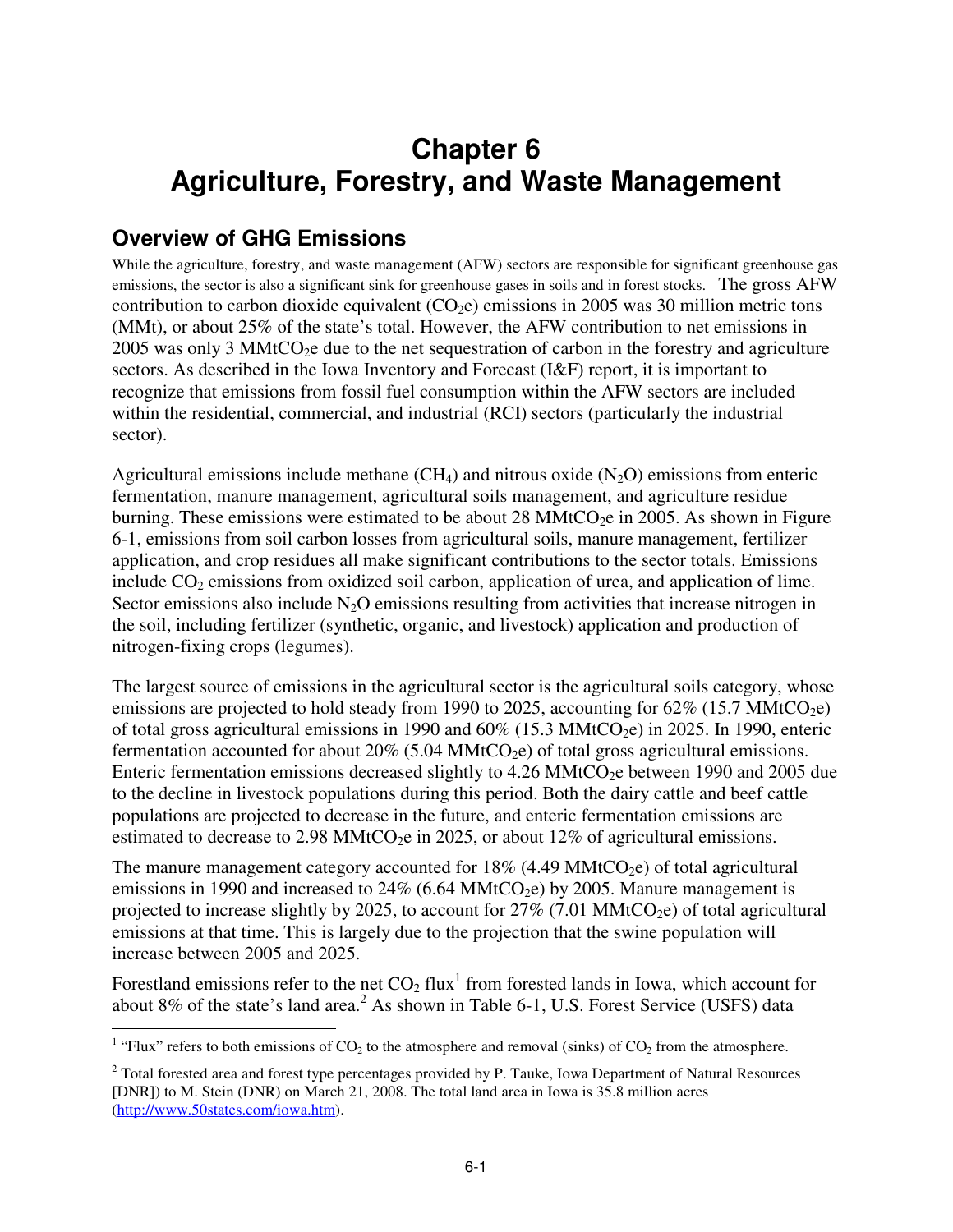suggest the total flux estimate including all forest pools is  $-12.2$  MMtCO<sub>2</sub>e/yr between 1990 and 2003, and is  $-24.4$  MMtCO<sub>2</sub>e/yr between 2003 and 2005.<sup>3</sup> These totals include large sink estimates for soil carbon ( $-4.3$  and  $-9.2$  MMtCO<sub>2</sub>/yr). The negative trend in carbon flux (sequestration) is likely due to the increase in timberland between 1990 and 2005.



**Figure 6-1. Historical and projected gross GHG emissions from the agriculture sector, Iowa, 1990–2025** 

 $MMtCO<sub>2</sub>e = million metric tons of carbon dioxide equivalent$ 

Notes: Ag Soils – Crops category includes: incorporation of crop residues and nitrogen-fixing crops (no cultivation of histosols estimated); emissions for agricultural residue burning are too small to be seen in this chart.

### **Table 6-1. Annual forest carbon fluxes for Iowa**

| <b>Forest Pool</b>             | 1990-2003 Flux<br>(MMtCO <sub>2</sub> ) | 2003-2005 Flux<br>(MMtCO <sub>2</sub> ) |
|--------------------------------|-----------------------------------------|-----------------------------------------|
| Forest Carbon Pools (non-soil) | $-7.76$                                 | $-15.1$                                 |
| Soil Organic Carbon            | $-4.28$                                 | $-9.17$                                 |
| <b>Harvested Wood Products</b> | $-0.12$                                 | $-0.12$                                 |
| <b>Totals</b>                  | $-12.2$                                 | $-24.4$                                 |
| Totals (excluding soil carbon) | $-7.88$                                 | $-15.3$                                 |

 $MMtCO<sub>2</sub>e = million metric tons of carbon dioxide equivalent$ 

Note: Positive number indicates net emission. Based on U.S. Forest Service input, emissions from soil organic carbon are excluded from the forestry sector summary due to a high level of uncertainty.

Table 6-2, below, summarizes the estimated flux for the entire forestry and land use sector.

<sup>-</sup>3 Jim Smith, USFS, *US. Forest Carbon Calculation Tool: Forest-Land Carbon Stocks and Net Annual Stock Change*  (http://www.nrs.fs.fed.us/pubs/2394), December 2007.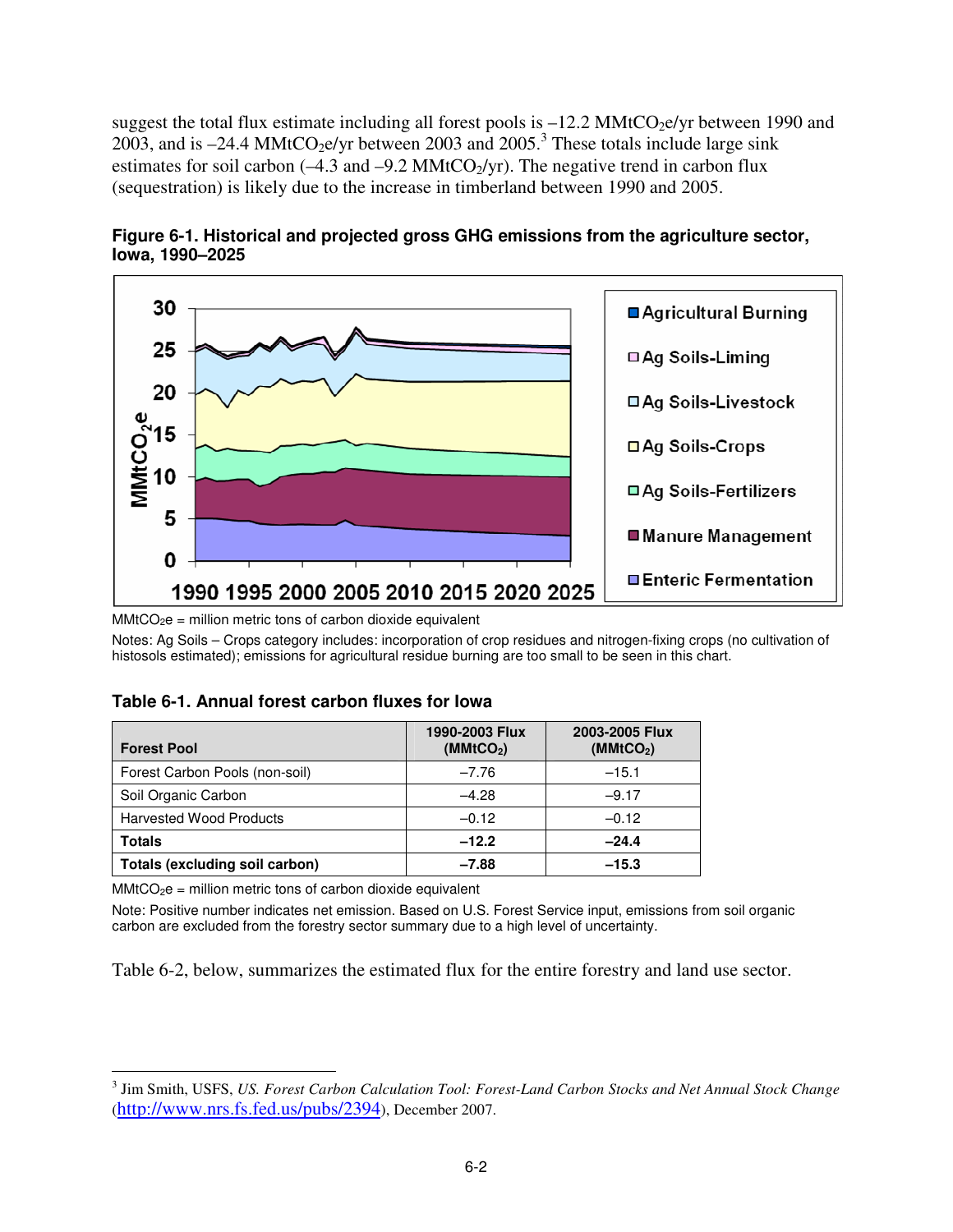| <b>Subsector</b>                              | 1990    | 1995    | 2000    | 2005    | 2010    | 2020    |
|-----------------------------------------------|---------|---------|---------|---------|---------|---------|
| Forested Landscape (excluding soil<br>carbon) | $-7.88$ | $-7.88$ | $-7.88$ | $-15.3$ | $-15.3$ | $-15.3$ |
| Urban Forestry and Land Use                   | $-2.59$ | $-1.31$ | $-0.65$ | $-0.63$ | $-0.63$ | $-0.63$ |
| <b>Forest Wildfires</b>                       | N/A     | N/A     | N/A     | N/A     | N/A     | N/A     |
| <b>Sector Total</b>                           | $-10.5$ | $-9.19$ | $-8.53$ | $-15.9$ | $-15.9$ | $-15.9$ |

**Table 6-2. Forestry and land use flux and reference case projections (MMtCO2e)** 

 $MMCO<sub>2</sub>e$  = million metric tons of carbon dioxide equivalent.

Note: Positive numbers indicate net emission.  $N/A = \text{not available}$ .

Figure 6-2 shows estimated historical and projected emissions from the management and treatment of solid waste and wastewater. Emissions from waste management consist largely of  $CH<sub>4</sub>$  emitted from landfills, while emissions from wastewater treatment include both  $CH<sub>4</sub>$  and N<sub>2</sub>O. Emissions are also included for municipal solid waste (MSW) combustion. Figure 6-2 illustrates that emissions from MSW landfills are projected to increase significantly through 2025. Overall, the waste management sector accounts for about 2% of Iowa's total gross emissions per year from 1990 through 2025.

### **Figure 6-2. Estimated historical and projected emissions from waste and wastewater management in Iowa**



 $MMtCO<sub>2</sub>e = million metric tons carbon dioxide equivalent; MSW = municipal solid waste.$ 

Opportunities for GHG mitigation in the AFW sector involve measures that can reduce emissions within the sector or in other sectors. Examples of reductions that can occur within the sector include changes in crop management practices that reduce GHG emissions by building soil carbon (indirectly sequestering carbon from the atmosphere); more efficient nutrient application (reducing  $N_2O$  emissions—note that emissions outside of the AFW sectors are also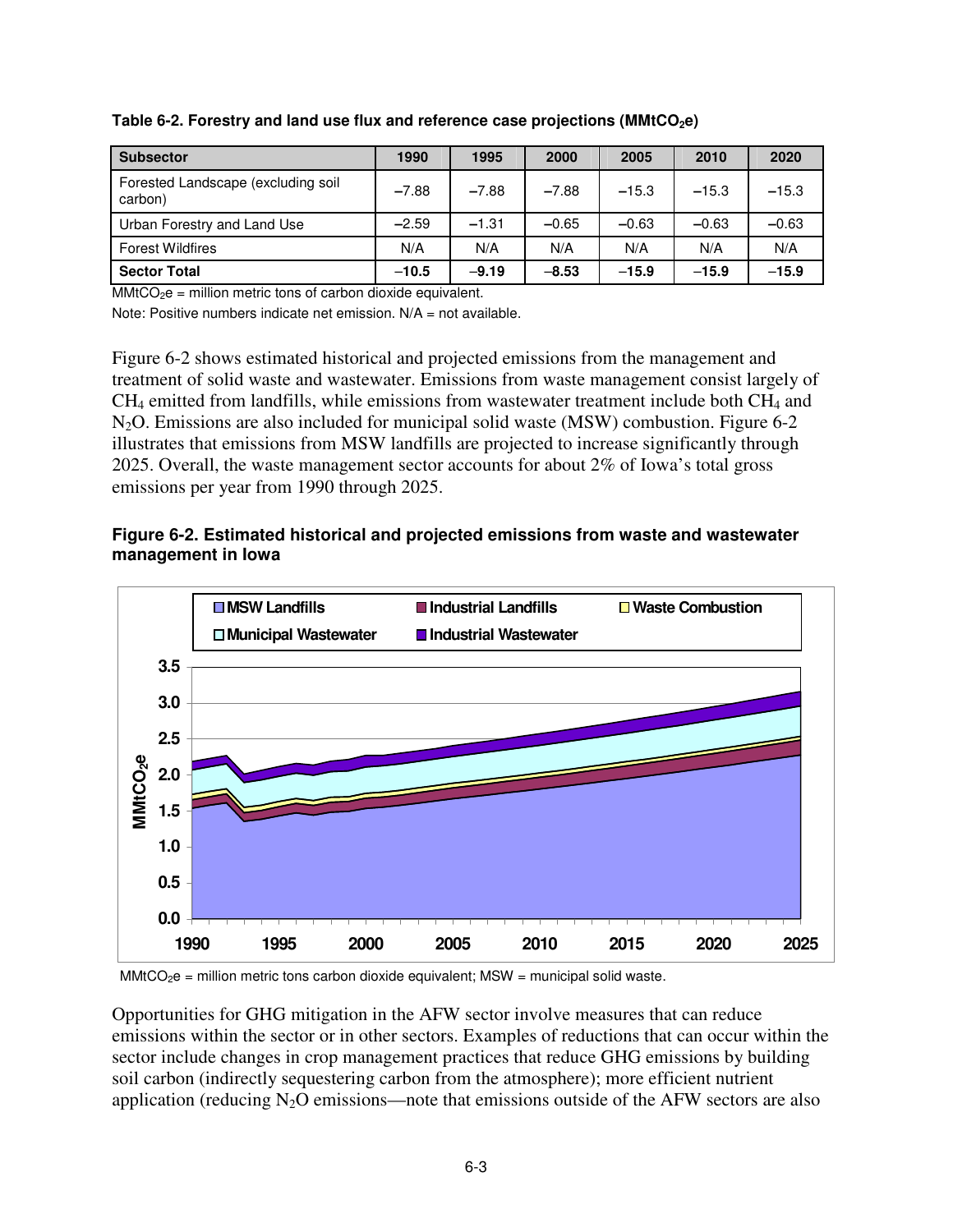reduced here due to the embedded energy in nutrients and the potential for lower energy consumption during their application); reforestation projects that achieve GHG reductions by increasing the carbon sequestration capacity of the state's forests; and landfill gas collection and control, which reduces methane emissions from landfills.

For GHG reductions outside of the AFW sectors, actions taken within the sectors, such as production of liquid biofuels, can offset emissions in the transportation sector, while biomass energy can reduce emissions in the energy supply, residential, commercial, and industrial sectors. Similarly, actions that promote solid waste reduction or recycling can reduce emissions within the AFW sectors (future landfill  $CH<sub>4</sub>$ ), as well as emissions associated with the production of recycled products (recycled products often require less energy to produce than similar products from raw materials). Finally, urban forestry projects can reduce energy consumption within buildings through shading and wind protection.

Following are primary opportunities for GHG mitigation identified by the Iowa Climate Change Advisory Council (ICCAC).

- **Nutrient management:** Increasing the efficiency and improving the distribution of nutrient application can reduce on-field application of nitrogen and reduce formation of  $N_2O$ . Reductions may also occur when nitrogen runoff and leaching are reduced.
- **Wetlands and drainage:** Redesigning Iowa drainage systems with the consideration of GHG benefits can result in significant GHG benefits over the longer term through reduced nitrogen transport to water resources, which reduces  $N_2O$  emissions by reducing denitrification from wet and seasonally flooded croplands.
- **Expanded use of forest and agricultural biomass:** Expanding the use of biomass energy from residue removed from forested areas during treatments to reduce fire risk, from crop residues and purpose-grown crops, and from livestock manure/poultry litter can achieve GHG benefits by offsetting fossil fuel consumption (to produce either electricity or heat/steam). Programs to expand sustainably procured biomass fuel production will most likely be needed to supply a portion of the fuel mix for the renewable energy goals under the Energy Efficiency and Conservation (EEC) and Clean and Renewable Energy (CRE) Subcommittees.
- **Manure management and methane utilization:** The capture and utilization of methane from livestock manure can reduce GHG emissions through reduced methane emissions and through offsetting fossil fuel-based energy production and the associated GHG emissions. Additionally, implementing improved manure handling and storage programs, practices, and technologies can reduce methane emissions from animal operations.
- **Land management to promote sequestration benefits:** Significant opportunities exist through the adoption of a number of different land management practices that either reduce emissions or increase sequestration. These include increasing the use of conservation tillage practices, converting marginal agricultural land to higher-sequestration permanent cover, implementing conservation grazing practices, establishing afforestation programs, and increasing urban tree coverage.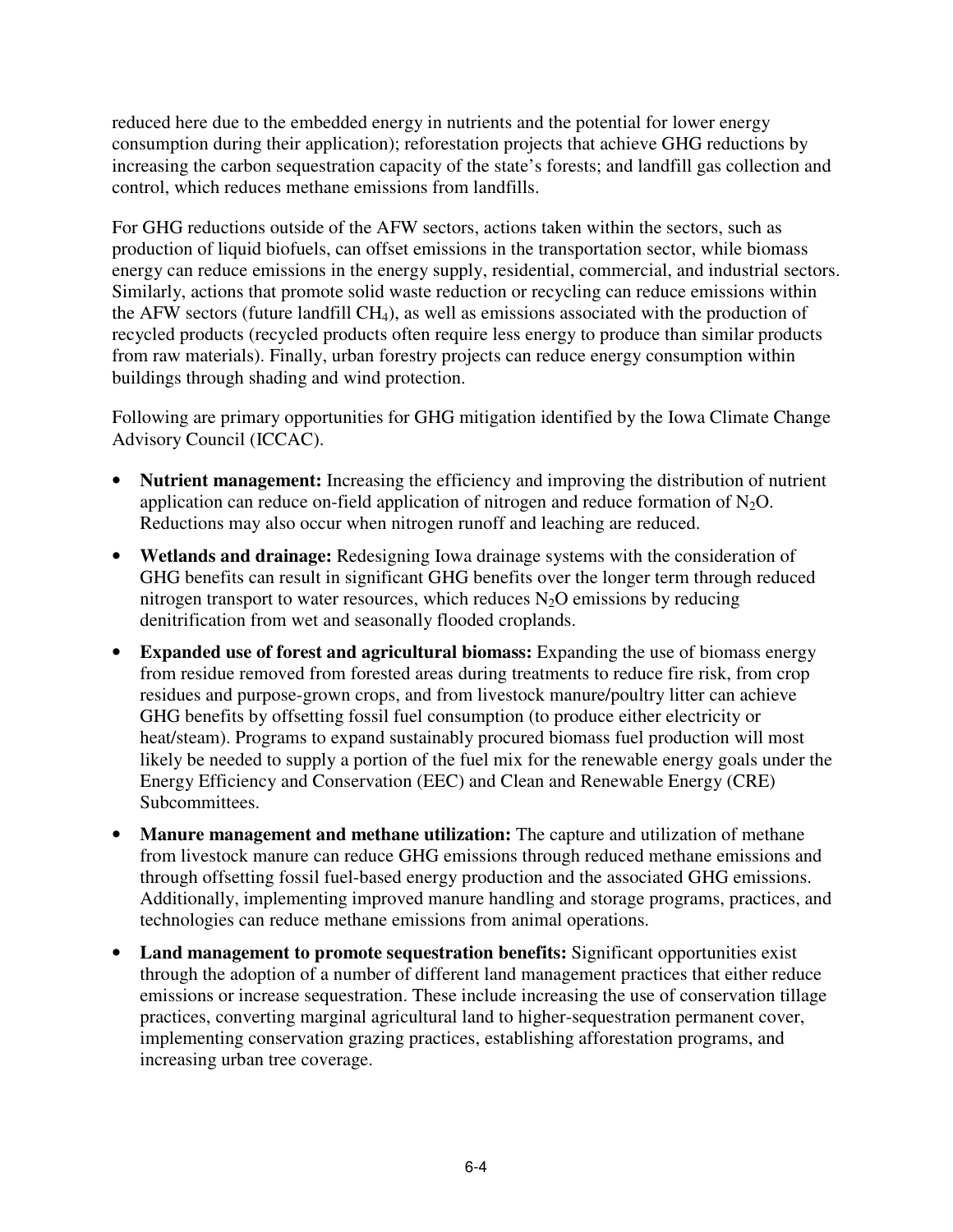- **Cellulosic biofuels:** Producing renewable fuels, such as ethanol from energy crops, crop residue, forestry residue, or municipal solid waste can produce significant reductions when they are used to offset consumption of fossil fuels (e.g., gasoline and diesel in the transportation sector). This is particularly true when these fuels are produced using processes and/or feedstocks that emit much lower GHG emissions than those from conventional sources (e.g., corn-based ethanol).
- **Improved on-farm (or first point of purchase) energy use and efficiency:** On-farm energy efficiency and renewable energy offer emission savings and reduced costs to land owners.
- **Changes in municipal solid waste management practices:** Concentrating on enhancing the source reduction, recycling, and organics management (e.g., composting practices) in the state can result in significant GHG emission reductions. Also, for waste remaining after full implementation of these "front-end" practices, appropriate GHG-beneficial "end-of-life" practices should be implemented, including enhanced landfill gas collection and utilization.

# **Key Challenges and Opportunities**

Within the agriculture sector, the ICCAC recommends programs to promote farming practices that achieve GHG benefits, such as conservation tillage where soil management programs increase soil carbon levels, thereby indirectly sequestering carbon from the atmosphere. These programs were estimated to achieve reductions of approximately 9  $MMLCO<sub>2</sub>e$  per year by 2020 through the implantation of conservation tillage practices on 75% of annual cropland by 2020.

Additionally, initiatives to reduce methane emissions from livestock manure through improved manure handling and storage practices and the capture and utilization of methane offer significant potential at low or negative costs. However, the feasibility of utilizing methane and displacing natural gas or electricity may be limited by the lack of sufficiently large dairy farms, seasonal variability, and the limited demand by nearby industries.

ICCAC policy option AFW-3 promotes the expanded use of biomass as an energy source for producing electricity, heat, or steam. Use of biomass to replace fossil fuels was estimated to reduce approximately 20 MMtCO<sub>2</sub>e by 2020. The ICCAC conducted a limited assessment of the available biomass resources in the state, which indicated that sufficient resources are available through 2020 to achieve the goals for both the cellulosic biofuels policy option (discussed below) and this biomass for energy option. A key challenge to the implementation of this policy is the proximity of the feedstock to the end user.

The ICCAC found significant opportunity in promoting biofuels production using feedstocks and production methods with superior GHG benefits (i.e., superior to conventional starch-based ethanol), almost 10 MMtCO<sub>2</sub>e by 2020. The ICCAC noted that there may be an overlap between the cellulosic biofuels option with agricultural options that seek to increase and maintain crop acreage in no-till production or in conservation management programs (i.e., in relation to using crop residue as an energy feedstock).

Within the forestry sector, afforestation, unmanaged grazed forested land, and urban forestry (all components of AFW-5) have the potential to deliver over 1 MMtCO<sub>2</sub>e/year of GHG reductions in 2020. By 2020, these programs call for establishing 250,000 acres of new forestlands,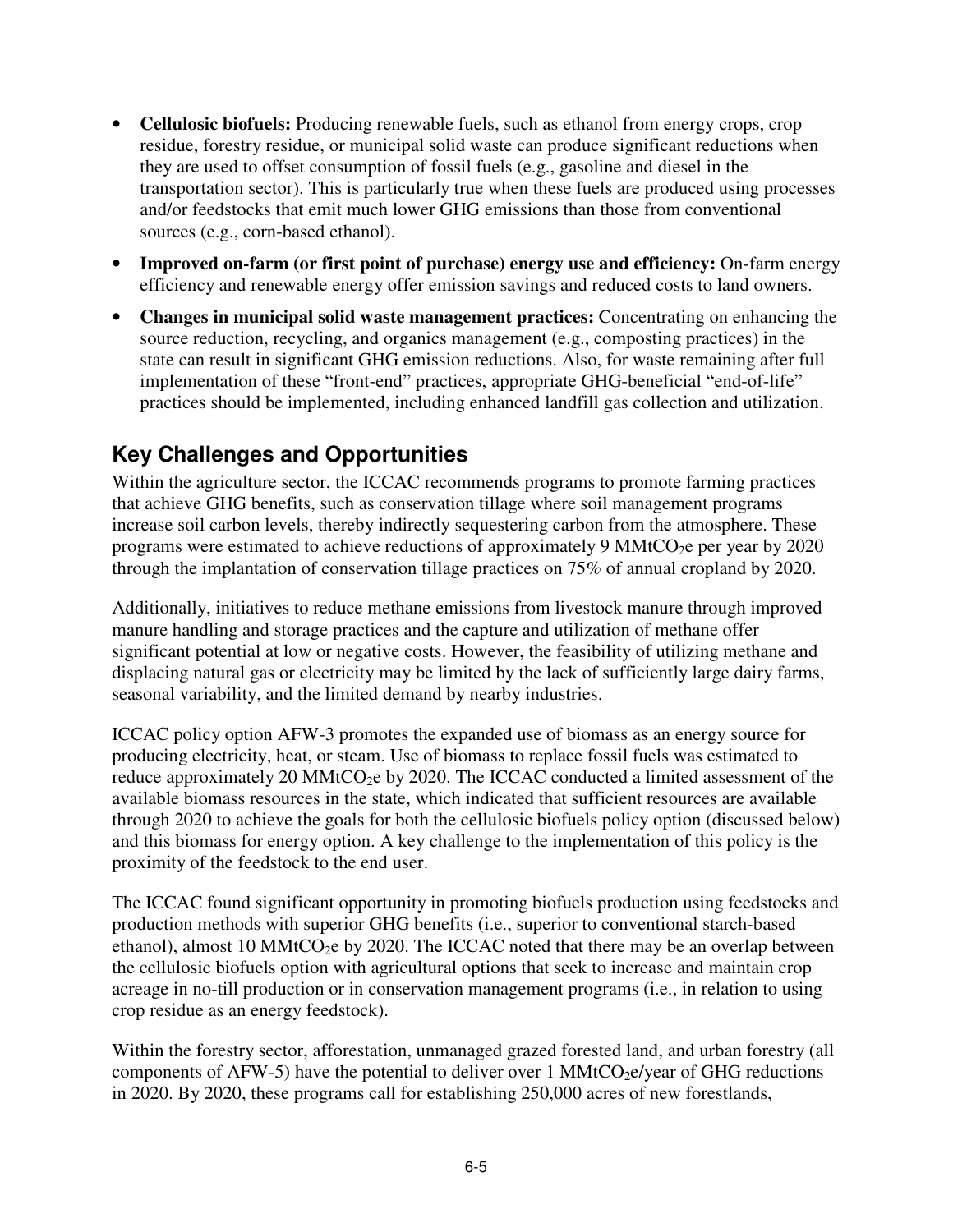improving management practices on 500,000 acres of unmanaged grazed forested land, and increasing the canopy cover of urban forest in Iowa communities by 25%.

AFW-8 and AFW-9 provide an integrated set of policy options for future management of municipal solid waste in Iowa. AFW-8 focuses on "front-end" waste management technologies—source reduction, recycling, and composting—while AFW-9 focuses on "end-ofuse" waste management approaches. Source reduction and recycling will result in avoided landfill GHG emissions, as well as avoided product/packaging life-cycle GHG emissions. The combined front-end waste management elements produce substantial GHG savings—almost 5  $MMtCO<sub>2</sub>e$  in 2020.

# **Overview of Policy Options and Estimated Impacts**

As noted above, the nine policy options for the AFW sectors address a diverse array of activities. Taken as a whole, they offer significant cost-effective emission reductions, as shown in Table 6- 3.

Figure 6-3 shows the breakdown of the cumulative emission reductions (2009–2020) anticipated from the recommended actions in the AFW sectors. The greatest emission reductions achieved (31%) come from implementation of land management to promote sequestration benefits (AFW-5). The majority of these reductions are associated with increasing the use of conservation tillage practices.

The expanded use of agriculture and forestry biomass feedstocks for electricity, heat, or steam production (AFW-3) also offers significant GHG reductions, even after accounting for overlap with the CRE Subcommittee policies. Significant reductions are also achieved through AFW-6 cellulosic fuel incentives (16%), AFW-8 waste management strategies (11%), and AFW-4 largescale manure/methane management, capture, and utilization (9%). Emission reductions from waste management strategies are life-cycle GHG reductions that occur both within and outside of Iowa (resulting from lower energy use and GHG emissions to create, transport, and dispose of new products and packaging that are avoided through source reduction and recycling). It is important to note that AFW-3 and AFW-6 overlap with policy options under the Transportation and Land Use (TLU) and CRE Subcommittees, respectively. After accounting for overlap, these policies contribute a significantly smaller proportion to the AFW sector total.

Table 6-3, the summary list of policy options, and Figure 6-3, a pie chart showing the percentage of avoided greenhouse gas emissions by policy, are on the following two pages.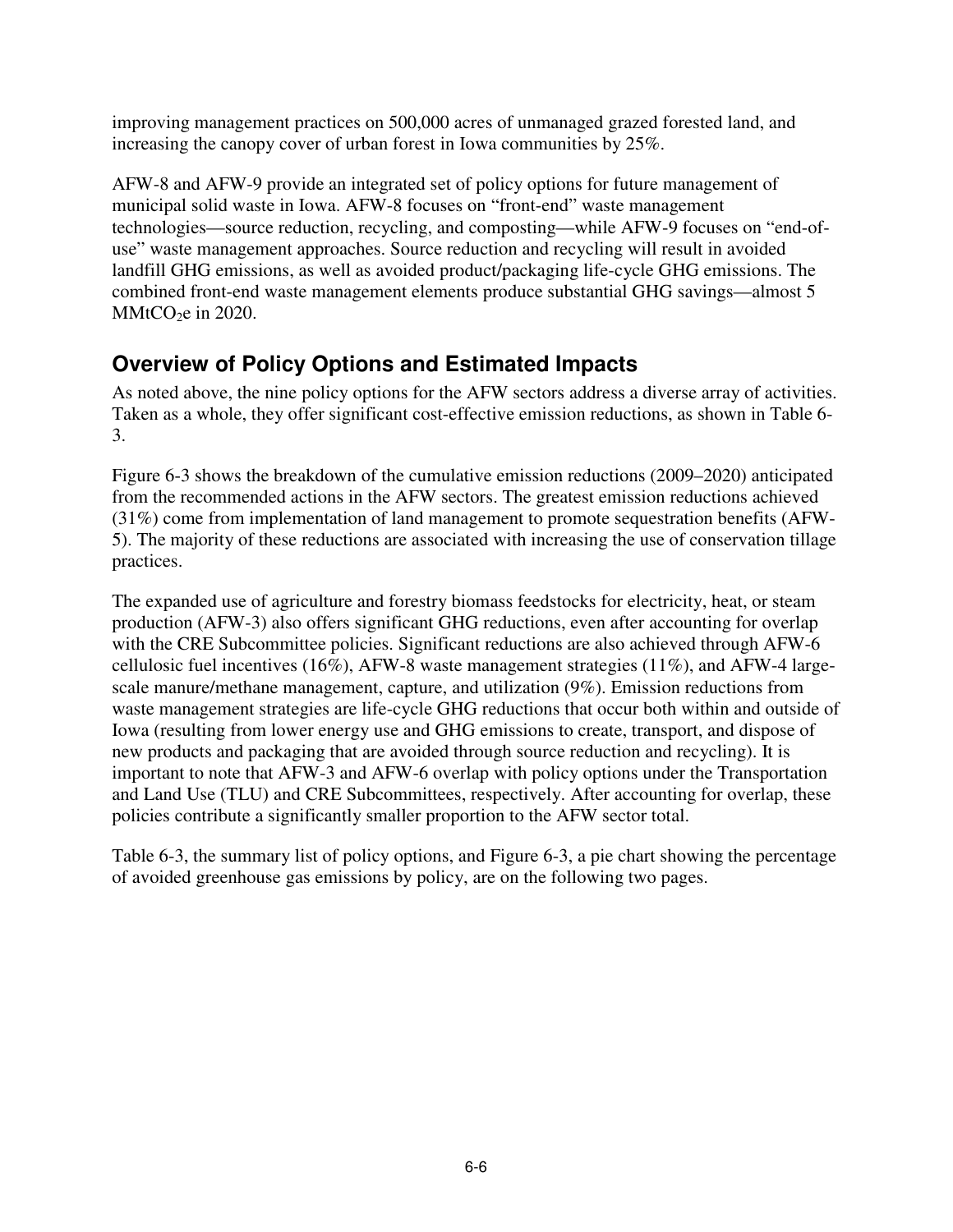|       |                                                                                                              | <b>GHG Reductions</b><br>(MMtCO <sub>2</sub> e) |       |                                  | <b>Net</b><br><b>Present</b>       | Cost-<br><b>Effective-</b>             | Level of                            |  |
|-------|--------------------------------------------------------------------------------------------------------------|-------------------------------------------------|-------|----------------------------------|------------------------------------|----------------------------------------|-------------------------------------|--|
| No.   | <b>Policy Option</b>                                                                                         | 2012                                            | 2020  | <b>Total</b><br>$2009 -$<br>2020 | Value<br>2009-2020<br>(Million \$) | <b>ness</b><br>(\$/tCO <sub>2</sub> e) | <b>Support</b>                      |  |
|       | Nutrient Management                                                                                          |                                                 |       |                                  |                                    |                                        |                                     |  |
| AFW-1 | Increase Efficiency of Fertilizer                                                                            | 0.11                                            | 0.53  | 3.0                              | -\$103                             | $-$ \$34                               | Majority (7<br>Objections)          |  |
|       | Seasonally Flooded Areas                                                                                     | 0.002                                           | 0.009 | 0.05                             | \$10                               | \$194                                  |                                     |  |
|       | Improved Nutrient Distribution                                                                               | 0.02                                            | 0.1   | 0.55                             | \$373                              | \$693                                  |                                     |  |
| AFW-2 | <b>Wetlands and Drainage</b>                                                                                 | 0.01                                            | 0.16  | 0.57                             | \$120                              | \$218                                  | Super<br>Majority (5<br>Objections) |  |
| AFW-3 | Expanded Use of Agriculture and<br>Forestry Biomass Feedstocks for<br>Electricity, Heat, or Steam Production | 4.4                                             | 20    | 113                              | \$4,281                            | \$38                                   | Unanimous                           |  |
|       | Encourage Large-Scale Manure/Methane<br>Management Capture Utilization                                       |                                                 |       |                                  |                                    |                                        | Unanimous                           |  |
| AFW-4 | Methane Management Capture<br>Utilization                                                                    | 0.8                                             | 3     | 17                               | \$63                               | \$4                                    |                                     |  |
|       | Manure Management                                                                                            | 0.2                                             | 0.7   | 4.6                              | $-$ \$38                           | -\$8                                   |                                     |  |
|       | Land Management to Promote<br><b>Sequestration Benefits</b>                                                  |                                                 |       |                                  |                                    |                                        |                                     |  |
|       | <b>Conservation Tillage</b>                                                                                  | 2.9                                             | 9     | 56                               | $-$ \$6                            | $-$0.1$                                | Unanimous                           |  |
|       | Agriculture Land Conversion                                                                                  | 0.1                                             | 0.4   | 2.6                              | \$199                              | \$76                                   |                                     |  |
| AFW-5 | <b>Conservation Grazing</b>                                                                                  | 0.1                                             | 0.3   | 1.7                              | $-$ \$116                          | $-$ \$67                               |                                     |  |
|       | Afforestation                                                                                                | 0.2                                             | 0.6   | 4.1                              | \$216                              | \$53                                   |                                     |  |
|       | Unmanaged Grazed Forested Land                                                                               | 0.3                                             | 0.8   | 5.5                              | \$93.7                             | \$17                                   |                                     |  |
|       | <b>Urban Forestry</b>                                                                                        | 0.1                                             | 0.4   | 2.4                              | $-$ \$99                           | $-$ \$41                               |                                     |  |
| AFW-6 | Cellulosic Biofuel*                                                                                          | 2.0                                             | 9.8   | 49                               | $-$1,410$                          | $-$ \$29                               | Unanimous                           |  |
| AFW-7 | Improved On-Farm (or First Point of<br>Purchase) Energy Use and Efficiency                                   |                                                 |       |                                  |                                    |                                        |                                     |  |
|       | Renewable Energy                                                                                             | 0.02                                            | 0.08  | 0.5                              | \$23                               | \$51                                   | Unanimous                           |  |
|       | <b>Energy Efficiency</b>                                                                                     | 0.2                                             | 0.9   | 5.9                              | $-$ \$610                          | $-$104$                                |                                     |  |
| AFW-8 | Waste Management Strategies                                                                                  | 1.5                                             | 4.1   | 26.5                             | -\$220                             | -\$8                                   | Unanimous                           |  |
| AFW-9 | Landfill Methane Energy Programs                                                                             | 0.2                                             | 0.8   | 4.8                              | \$4                                | \$0.8                                  | Unanimous                           |  |
|       | <b>Sector Total After Adjusting for</b><br><b>Overlaps</b>                                                   | 11                                              | 37    | 233                              | \$2,139                            | \$9                                    |                                     |  |
|       | <b>Reductions From Recent Actions</b>                                                                        | 0.0                                             | 0.0   | 0.0                              | \$0.0                              | \$0.0                                  |                                     |  |
|       | <b>Sector Total Plus Recent Actions</b>                                                                      | 11                                              | 37    | 233                              | \$2,139                            | \$9                                    |                                     |  |

**Table 6-3. Summary List of Policy Options** 

GHG = greenhouse gas; MMtCO<sub>2</sub>e = million metric tons carbon dioxide equivalent; \$/tCO<sub>2</sub>e = dollars per ton of carbon dioxide equivalent.

\* Note that the costs/savings of this option include a \$1.01/gallon federal subsidy for cellulosic ethanol.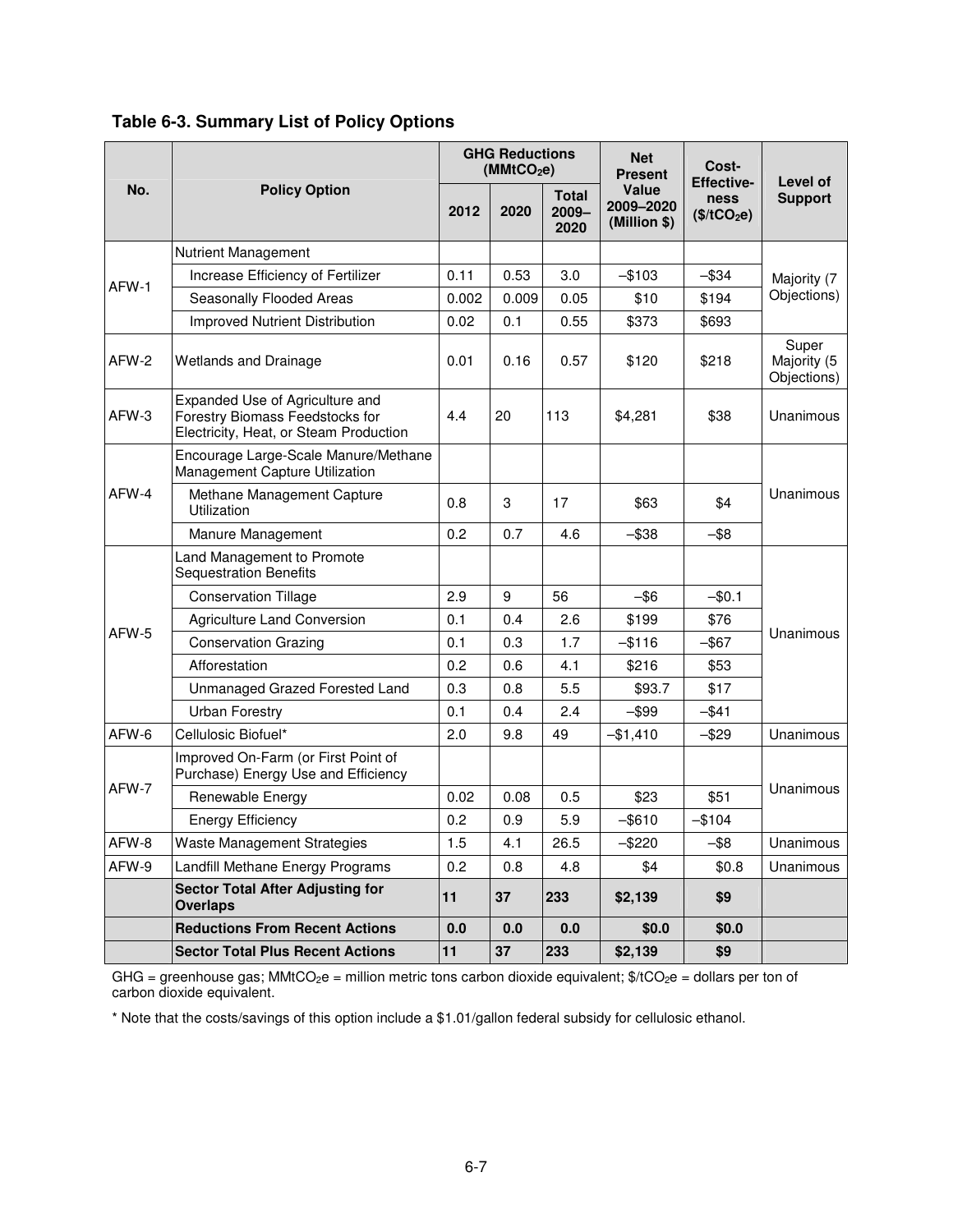

### **Figure 6-3. Percentage of avoided greenhouse gas emissions by policy**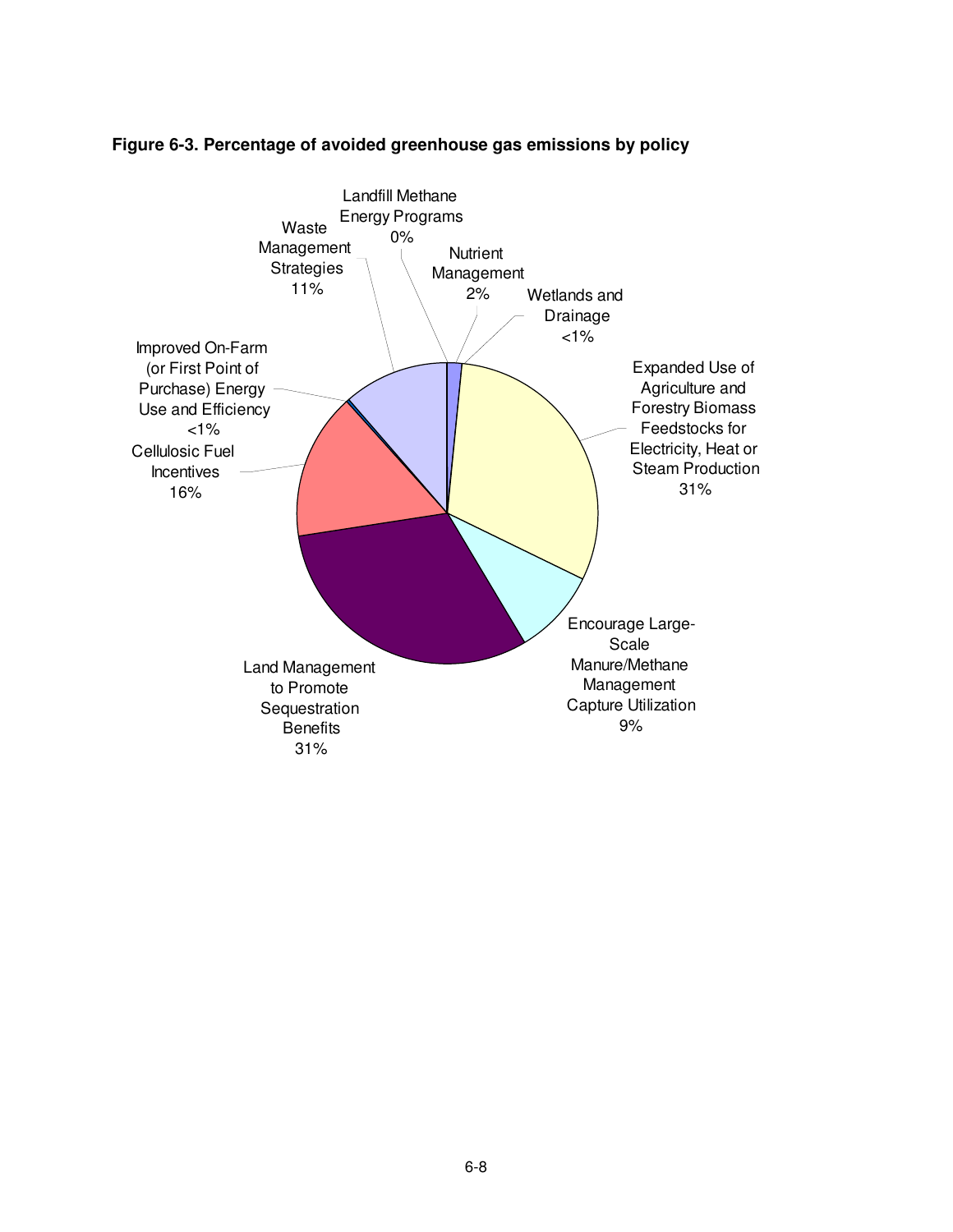### **Agriculture, Forestry, and Waste Management Sectors Policy Descriptions**

The AFW sectors include emission mitigation opportunities related to the use of biomass energy, protection and enhancement of forest and agricultural carbon sinks, control of agricultural CH<sup>4</sup> and  $N<sub>2</sub>O$  emissions, production of renewable liquid fuels, production of additional biomass energy, forestation on nonforested lands, and an increase in municipal solid waste source reduction, recycling, composting, and landfill gas collection.

### **AFW-1 Nutrient Management**

This policy option promotes the use of improved manure management practices that reduce GHG emissions associated with manure handling and storage, including manure composting to reduce CH<sub>4</sub> emissions, movement of manure from nutrient-rich to nutrient-deficient areas, and improved methods for application to fields (for reduced  $N_2O$  emissions). Application improvements include incorporating manure into soil instead of surface spraying or spreading.

### **AFW-2 Wetlands and Drainage**

This policy promotes the redesigning of drainage infrastructure over the next fifty years. Designing to reduce nitrogen transport to water resources also reduces  $N_2O$  emissions in Iowa and downstream, with significant global GHG benefits over the longer term. This is due to the function of strategically targeted and designed denitrification wetland systems and the long life of both the wetlands and the drainage systems.

### **AFW-3 Expanded Use of Agriculture and Forestry Biomass Feedstocks for Electricity, Heat, or Steam Production**

This policy dedicates a sustainable quantity of biomass from agricultural industry residues, agricultural lands, wood industry process residues, unused forestry residues, agroforestry resources, and dedicated energy crops to efficient conversion to heat, steam, or electricity. This biomass should be collected and used in an environmentally acceptable manner, considering proper facility siting and feedstock use (e.g., proximity of users to biomass, impacts on water supply and quality, control of air emissions, cropping management, nutrient management, soil and nonsoil carbon management, and impacts on biodiversity and wildlife habitat). The objective is to create concurrent reduction of GHG emissions due to displacement of fossil fuel, considering life-cycle emissions associated with viable collection, hauling, and energy conversion and distribution systems. Local electricity or steam production yields the greatest net energy payoff.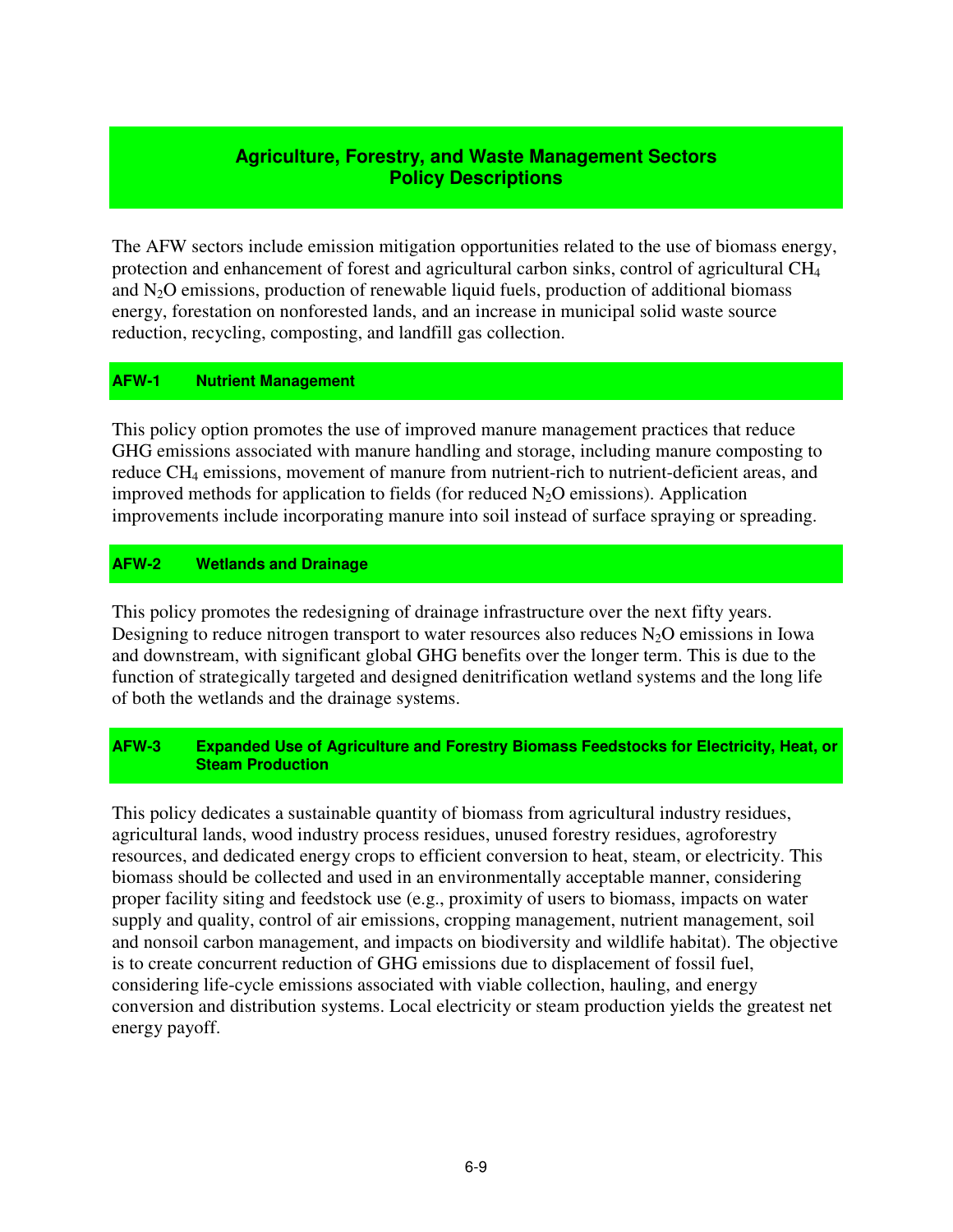*Note: This option is linked with someClean and Renewable Energy (CRE) options (e.g., CRE-2<sup>4</sup> and CRE-13). AFW-3 focuses on the supply elements of the implementation of a biomass-toenergy program (e.g., availability, collection, and distribution), while the CRE options focus on the demand side (e.g., generation infrastructure and purchasing for consumers).*

# **AFW-4 Encourage Large-Scale Manure/Methane Management Capture Utilization**

This policy is aimed at improving manure handling and storage practices; reducing methane emissions from livestock manure by installing large-scale anaerobic digester systems at concentrated animal feeding operations (CAFOs); and utilizing methane captured from the digesters to create heat or power, which offsets fossil fuel-based energy production and the associated GHG emissions. This option is focused on implementing these projects on a large scale (e.g., community-based systems or large CAFOs).

### **AFW-5 Land Management to Promote Sequestration Benefits**

This policy option addresses a range of land management practices. On cultivated lands, the amount of carbon stored in the soil can be increased by the adoption of such practices as continuous conservation and no-till cultivation. By minimizing mechanical soil disturbance, these practices reduce the oxidation of soil carbon compounds and allow more stable aggregates to form. Converting marginal agricultural land used for annual crops to permanent cover (e.g., grassland/rangeland) increases the soil carbon or carbon in biomass. Rotational grazing, where animals are regularly moved from field to field, can reduce soil disturbance, improve plant vigor, and enhance soil carbon levels. Establishing forests on land that has not historically been forested (e.g., afforestation of agricultural land) and maintaining and improving the health and longevity of urban trees enhance the carbon stored in tree biomass. Indirect emission reductions from urban forestry may also occur by reducing heating and cooling needs as a result of planting shade trees.

#### **AFW-6 Cellulosic Biofuels**

<u>.</u>

This policy promotes sustainable in-state production of cellulosic biofuels from agriculture, forestry, and MSW feedstocks (raw materials) to displace the use of conventional petroleumbased fuels. It also promotes advanced biofuel production systems that improve the embedded energy content and carbon profile of biofuels. It focuses on feedstocks that favor energy production and are carbon neutral or carbon negative and that have multiple positive environmental benefits, such as maintaining carbon sequestration potential and soil productivity, and decreasing water and fossil fuel inputs during their production. This could help provide a strong economic market within the state and reduce GHG emissions through avoided fossil fuel consumption. This option also promotes the in-state development of cellulosic material and perennials that are able to be utilized.

 $4$  CRE-2 incorporates or adjusts for biomass used by CRE-5 and CRE-8.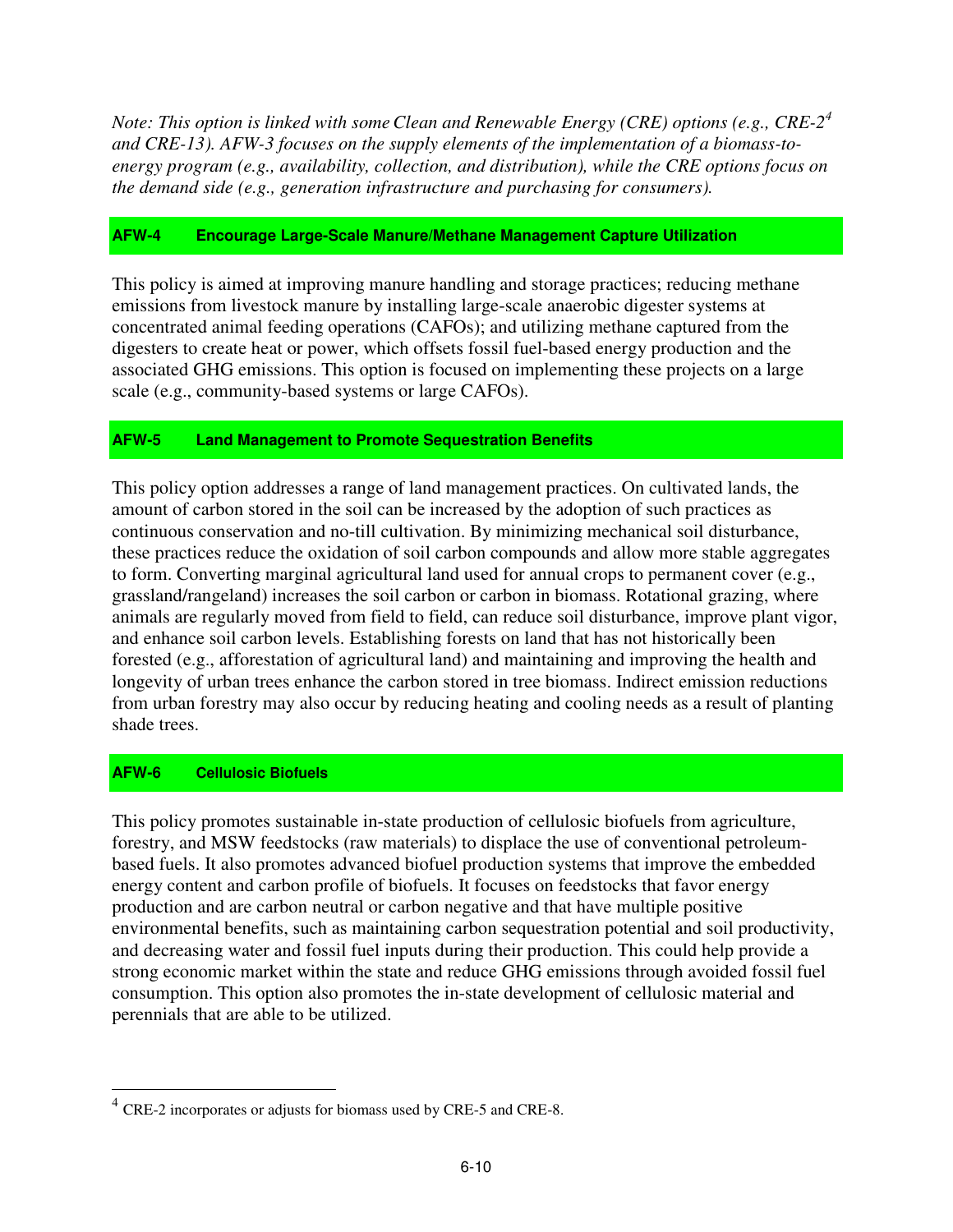*Note: This option is linked with option TLU-10. AFW-6 focuses on the supply elements of the implementation of a biofuels program, while TLU-10 focuses on the demand side (e.g., vehicle technology requirements, E10, E85).* 

#### **AFW-7 Improved On-Farm (or First Point of Purchase) Energy Use and Efficiency**

On-farm energy efficiency and renewable energy offer emission savings and reduced costs to landowners. Renewable energy can be produced and used on site at agriculture operations (e.g., installing solar or wind power, using hydropowered generators for irrigation, and converting diesel farm equipment to more efficient or renewable energy technology). The use of energyefficient products, such as improved grain dryers, heat exchangers (dairy), electric motors, and energy-efficient building design, also offers significant potential for GHG reduction.

#### **AFW-8 Waste Management Strategies**

This policy option focuses on reducing the volume of waste from residential, commercial, and government sectors through programs that reduce the generation of waste. Reducing generation at the source reduces landfill emissions and upstream production emissions. Increasing recycling or reusing waste limits GHG emissions associated with landfill methane generation and with the production and transport of products and packaging from virgin materials (noting that different recycled materials will exhibit different costs and benefits on a life-cycle basis). Increasing recycling programs, creating new recycling programs, providing incentives for recycling construction materials, developing markets for recycled materials, and increasing average participation and recovery rates for all existing recycling programs can reduce overall emissions. Increasing organics management programs, such as composting, reduces GHG emissions associated with landfilled organic waste.

# **AFW-9 Landfill Methane Energy Programs**

This policy promotes activities that further reduce GHG production by encouraging the use of energy recovery technologies. The focus is on the utilization of methane at landfills through the enabling of anaerobic digesters to capture and utilize that energy through electric power, heating, or liquefied natural gas. These technologies will help reduce GHG emissions from waste management, while producing cleaner energy. They make a twofold contribution to climate protection, by reducing emissions of methane and other GHGs into the atmosphere (via collection and control), and offsetting energy that would have otherwise come from fossil fuels. Methane gas generation by landfills is a GHG reduction strategy that may benefit from a capand-trade system, encouraging landfills to install flares at a minimum and possibly achieve electric generation if the economic incentives are sufficient.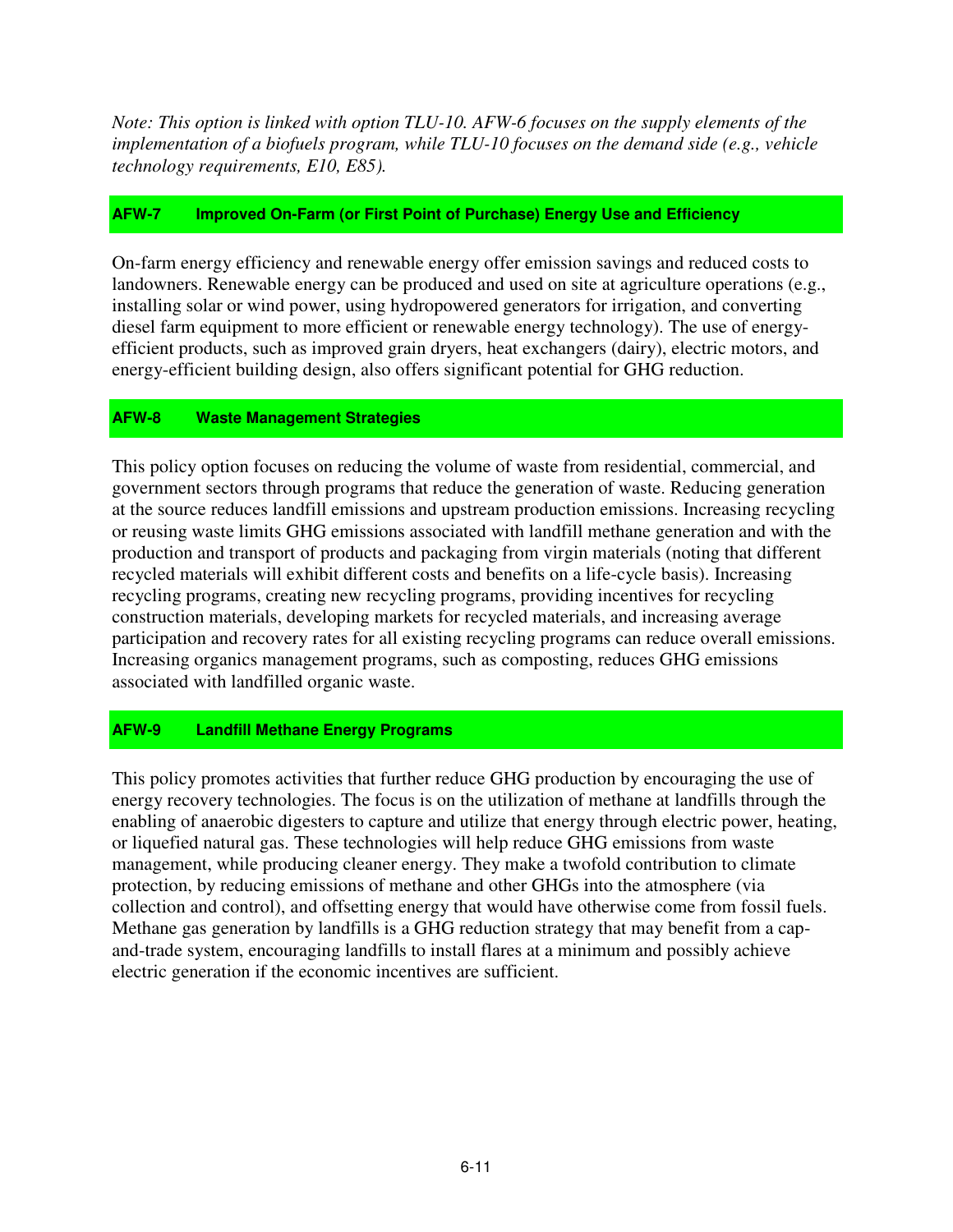# **Chapter 7 Cross-Cutting Issues**

# **Overview of Cross-Cutting Issues**

Some issues relating to climate policy cut across multiple sectors. The Iowa Climate Change Advisory Council (ICCAC) addressed such issues explicitly in a separate Cross-Cutting Issues (CC) Subcommittee (SC). Cross-cutting options typically encourage, enable, or otherwise support emission mitigation activities and/or other climate actions. The types of policies considered for this sector are not readily quantifiable in terms of greenhouse gas (GHG) reductions and costs or cost savings. Nonetheless, if successfully implemented, they help build a foundation for other options and will contribute to GHG emission reductions and implementation of the ICCAC's policy options described in Chapters 3–6 of this report.

The CC SC developed options for eight policies (see Table 7-1) that were then reviewed, revised, and ultimately adopted by the ICCAC members present and voting. Seven of the options are focused on enabling GHG emission reductions and mitigation activities, while one (CC-7- Adaptation and Vulnerability) addresses adaptation to the changes expected from the effects of GHGs that will remain in the atmosphere for decades.

# **Key Challenges and Opportunities**

The ICCAC was charged with identifying a baseline case and GHG reduction scenarios with at least one of those scenarios aimed at achieving a 50% reduction of GHGs below a baseline year by 2050. in addition, the ICCAC chose to look at a second scenario aimed at achieving a 90% reduction of GHGs below the baseline by 2050. ICCAC established 2005 as the baseline year and identified a short-term target of reducing the 2005 GHG baseline by 1% by 2012 and a midterm target of 11% by 2020 on the way to a 50% reduction by 2050. In the second scenario ICCAC identified a short-term target of reducing the 2005 GHG baseline by 3% by 2012 and a mid-term target of 22% by 2020 on the way to a 90% reduction by 2050.

The ICCAC based its options on its review of the potential overall emission reduction estimates (as compared to the GHG emissions inventory and forecast for business as usual) for 37 of 54 policy options for which emission reductions were quantified. It also considered the goals and scenarios adopted by several other states in its deliberations. While 17 other ICCAC policy options were not readily quantifiable, some of them would most likely achieve additional reductions, including several of the Cross-Cutting policy options.

The ICCAC just completed its first year of operation and has at least two more years to function under the original legislation. One of the first challenges it has is to develop its ongoing role and the priority areas it should focus on first following completion of this report. It will need to develop more detailed implementation plans and strategies to carry out many of the initiatives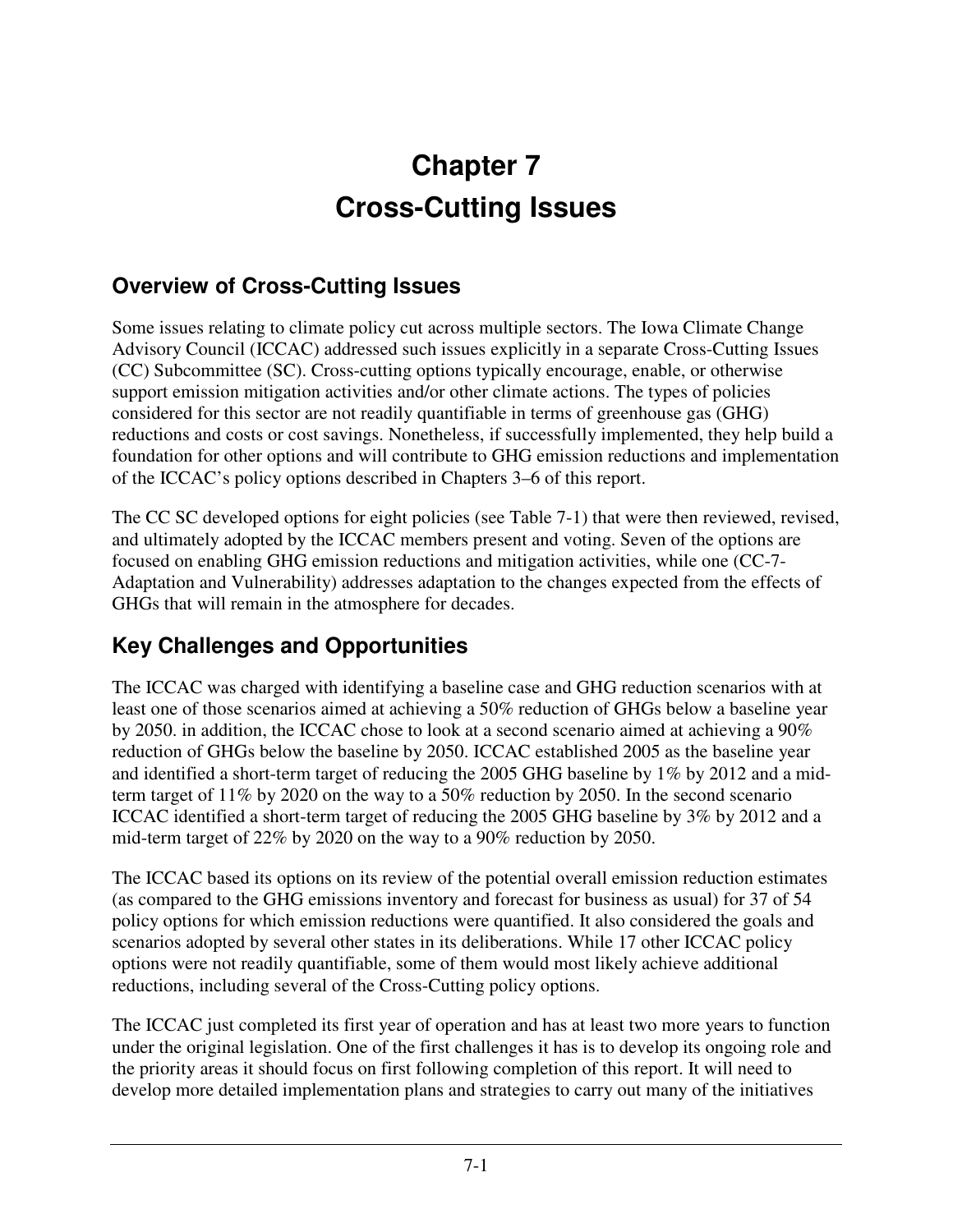proposed herein. A key challenge will be to identify resources that can be used to facilitate development of such implementation plans and strategies. A closely related challenge for the state will be to identify available resources needed to implement many of the initiatives outlined in this report. ICCAC will need to work closely with the Iowa Department of Natural Resources (DNR), the Iowa Power Fund and the Iowa Energy Center to examine these opportunities.

| <b>Policy</b><br>No. | <b>Policy Option</b>                                                                                                                                                                                                                                   | <b>GHG Reductions</b><br>(MMtCO <sub>2</sub> e) |      |                                  | <b>Net</b><br><b>Present</b>       | Cost-<br><b>Effective-</b>             | <b>Status of</b>           |
|----------------------|--------------------------------------------------------------------------------------------------------------------------------------------------------------------------------------------------------------------------------------------------------|-------------------------------------------------|------|----------------------------------|------------------------------------|----------------------------------------|----------------------------|
|                      |                                                                                                                                                                                                                                                        | 2012                                            | 2020 | <b>Total</b><br>$2009 -$<br>2020 | Value<br>2009-2020<br>(Million \$) | <b>ness</b><br>(\$/tCO <sub>2</sub> e) | <b>Option</b>              |
| $CC-1$               | GHG Inventories, Forecasting, Reporting,<br>and Registry                                                                                                                                                                                               | <b>Not Quantified</b>                           |      |                                  |                                    |                                        | Unanimous                  |
| $CC-2$               | <b>Statewide GHG Reduction Scenarios</b>                                                                                                                                                                                                               | <b>Not Quantified</b>                           |      |                                  |                                    |                                        | Majority (4<br>Objections) |
| $CC-3$               | State and Local Government GHG<br>Emissions (Lead by Example)                                                                                                                                                                                          | <b>Not Quantified</b>                           |      |                                  |                                    |                                        | Unanimous                  |
| $CC-4$               | <b>Public Education and Outreach</b>                                                                                                                                                                                                                   | <b>Not Quantified</b>                           |      |                                  |                                    |                                        | Unanimous                  |
| $CC-5$               | Tax and Cap Policies—Lead Transferred to<br>the CRE SC                                                                                                                                                                                                 | <b>Not Quantified</b>                           |      |                                  |                                    |                                        | Transferred                |
| $CC-6$               | Seek Funding for Implementation of ICCAC<br>options                                                                                                                                                                                                    | <b>Not Quantified</b>                           |      |                                  |                                    |                                        | Unanimous                  |
| $CC-7$               | <b>Adaptation and Vulnerability</b>                                                                                                                                                                                                                    | <b>Not Quantified</b>                           |      |                                  |                                    |                                        | Unanimous                  |
| $CC-8$               | Participate in Regional and Multi-state<br><b>GHG Reduction Efforts</b>                                                                                                                                                                                | <b>Not Quantified</b>                           |      |                                  |                                    |                                        | Unanimous                  |
| $CC-9$               | Encourage the Creation of a Business-<br>Oriented Organization To Facilitate<br>Investment in Climate-Related Business<br>Opportunities and To Share Information<br>and Strategies, Recognize Successes, and<br>Support Aggressive GHG Reduction Goals | <b>Not Quantified</b>                           |      |                                  |                                    |                                        | Unanimous                  |

**Table 7-1. Cross- Cutting Issues Policy Options** 

GHG = greenhouse gas; MMtCO<sub>2</sub>e = million metric tons of carbon dioxide equivalent;  $\frac{6}{2}$ c = dollars per metric ton of carbon dioxide equivalent; ICCAC = Iowa Climate Change Advisory Council; CRE = Clean and Renewable Energy;  $SC = ICCAC$ .

# **Overview of Policy Options and Estimated Impacts**

Cross-cutting issues include policies that apply across the board to all sectors and activities. Cross-cutting options typically encourage, enable, or otherwise support emission mitigation activities and/or other climate actions. The ICCAC developed eight such policy options for implementation in Iowa. All are enabling policy options that are not quantified in terms of tons of GHG reduction or costs.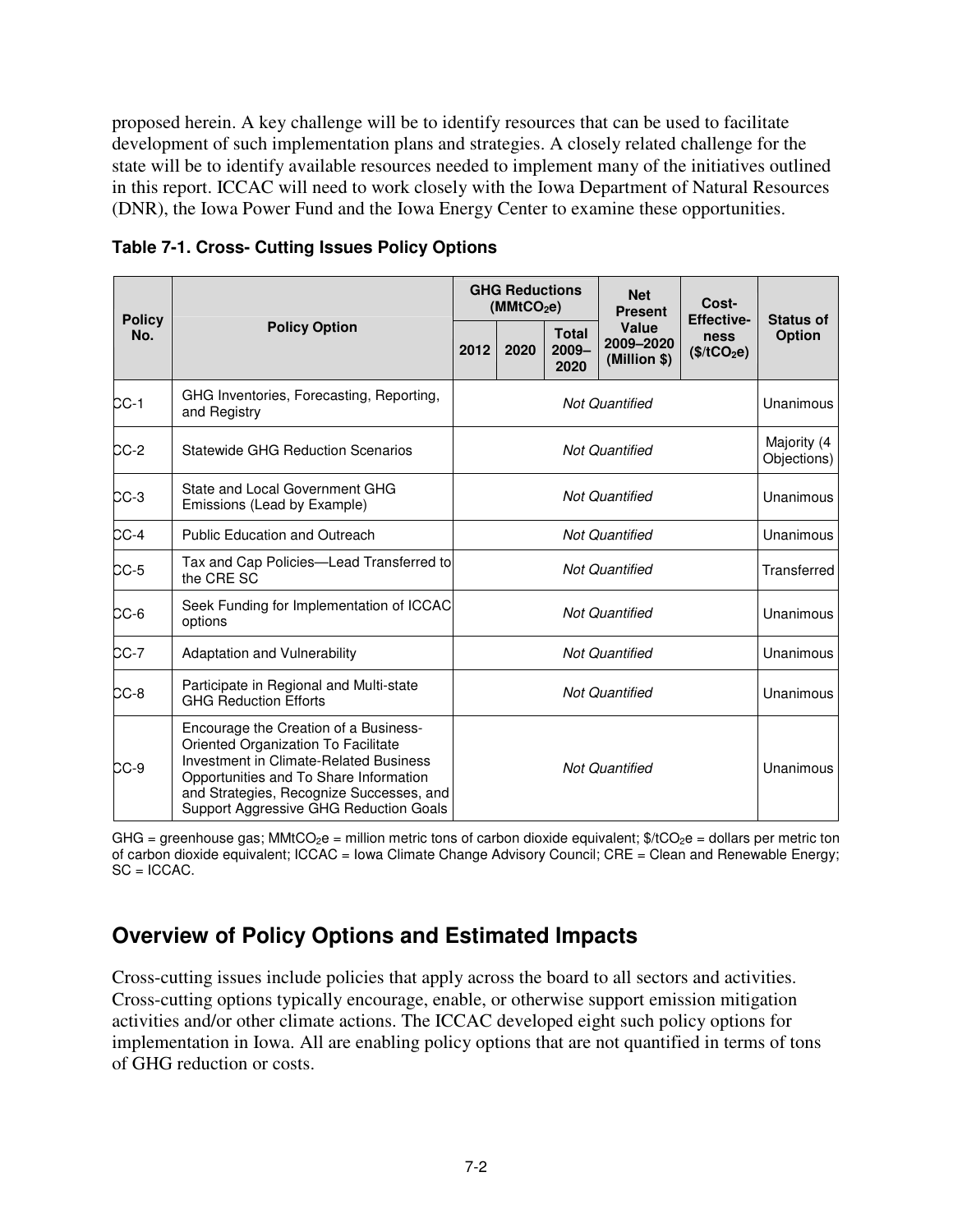Detailed descriptions of the individual Cross-Cutting policy options as presented to and approved by the ICCAC can be found in Appendix J of this report. Following are highlights of some of the options approved by ICCAC:

The state needs to enhance its capacity to conduct inventory, forecasting, reporting and registry functions. It should have the capacity to inventory and forecast all statewide anthropogenic sources and sinks annually with projections out twenty years. It needs to develop a mandatory GHG emission reporting system for sources over de minimis levels and will need to formulate consistent protocols to use in doing so.

ICCAC is presenting two GHG reduction scenarios to the Governor and Legislature to meet a 50% and a 90% reduction level, respectively, below 2005 levels by 2050. It is anticipated that the Legislature will take up the issue of goals and scenarios in the 2009 session and may provide more specific direction regarding selection of short, mid and long-term reduction goals and scenarios. If so the ICCAC may be called on to assist in prioritizing and designing more detailed implementation strategies. The state should also develop a tracking system to measure progress over time in achieving GHG reductions against the above goals and scenarios.

The state has already embarked on numerous initiatives to reduce GHG emissions and will need to continue to do so. ICCAC suggests that the Governor should consider establishing a Governors Challenge to the state agencies and people of Iowa to find more reductions. The state should also assist local governments in their efforts to join the state in "leading by example" to find more reductions. The state and local governments should find additional energy efficiencies and GHG reductions in their procurements for buildings, vehicle fleets and office equipment.

 A key to building a broad base of awareness and support for the policy options included in this report will require a public education and outreach effort. The ICCAC has identified numerous strategies over the next three years to do so in conjunction with academic, business, local government and other partners in this process.

Given Iowa's vulnerability to impacts of climate change the state should develop a Climate Change Adaptation Plan to identify plan for and manage these impacts.

The state is a participant in the Midwestern Governors Climate Accord and Energy Security and Climate Stewardship Platform. The state should continue this proactive engagement with other states in the region in developing cost-effective multi-state reduction strategies.

Finally, it has been demonstrated that there are numerous economic and employment opportunities associated with implementation of many of the GHG reduction policy options being recommended by ICCAC. The Council encourages the creation of a business oriented entity to capitalize on these opportunities to create green jobs in Iowa and to promote new business ventures in this arena.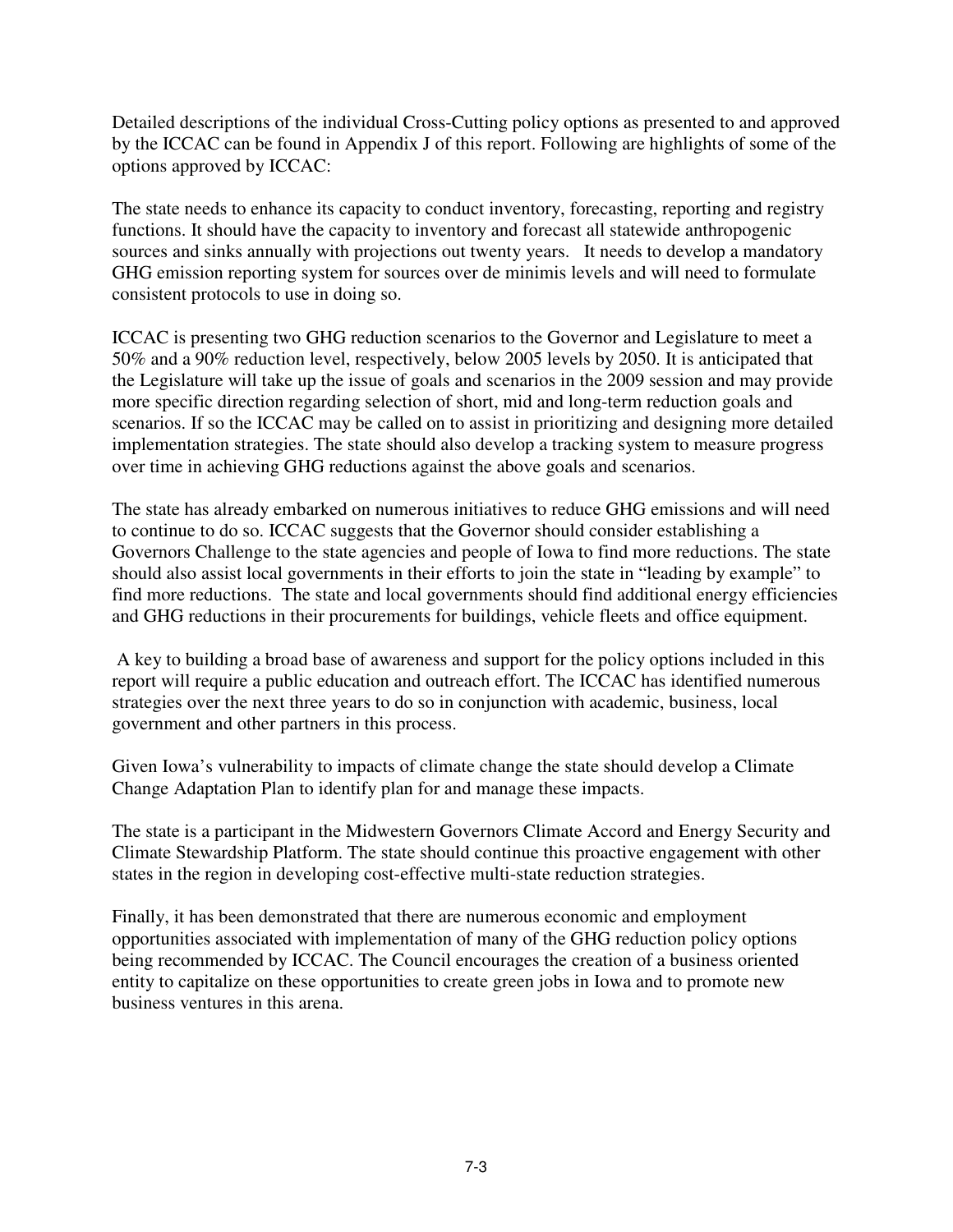# **Cross-Cutting Issues Policy Descriptions**

#### **CC-1. Inventories, Forecasting, Reporting and Registry**

### **Policy Description**

Greenhouse gas (GHG) emission inventories and forecasts are essential for understanding the magnitude of all emission sources and sinks (both man made [anthropogenic] and natural), the relative contribution of various types of emission sources and sinks to total emissions, and the factors that affect trends over time. Inventories and forecasts help to inform state leaders and the public on statewide trends and mitigation opportunities and in verifying GHG reductions associated with implementation of action plan initiatives.

GHG reporting supports tracking and management of emissions. It can help sources identify emission reduction opportunities, reduce risks associated with possible future GHG mandates through early participation, and construct periodic state GHG inventories. GHG reporting is a precursor for sources to participate in GHG reduction programs, and/or a GHG emission registry, as well as to secure "baseline protection" (i.e., credit for early reductions).

A GHG registry enables recording of GHG emissions in a central repository with "transaction ledger" capacity to support tracking, reductions management, and "ownership" of documented *emission* reductions; it offers recognition opportunities; and/or provides a mechanism for regional, multi-state, and cross-border cooperation. Properly designed registry structures also provide a foundation for possible future trading programs.

#### **CC-2. Statewide GHG Reduction Scenarios**

#### **Policy Description**

To date, Iowa has not adopted any mandatory statewide GHG reduction goals. Iowa Code Reference 455B.152(3)(a) and (b) and 455B.152(4), which the Iowa legislature passed in 2007, requires the IDNR to establish a GHG inventory and a voluntary GHG gas registry for tracking, managing, and crediting entities in the state that reduce their generation of GHGs. Under the same legislation, the ICCAC is required to recommend a baseline year from which to calculate future GHG reductions, and to develop multiple scenarios to reduce GHG emissions in Iowa by 2050, including interim years with targeted goals. A 50% reduction scenario by 2050 was specified in the legislation, and the ICCAC in its January 1, 2008, interim report recommended an additional scenario of 90% reduction by 2050, with subsequent scenarios to be determined for interim years of 2012 and 2020. The baseline year for Iowa is recommended in the Interim Report to be 2005.

Governor Culver issued the Green Government Executive Order (Executive Order 6) on February 21, 2008, which sets the goal of reducing "the use of electricity, natural gas, fuel oil and water in all state office buildings by at least 15% overall in the next 5 years, taking into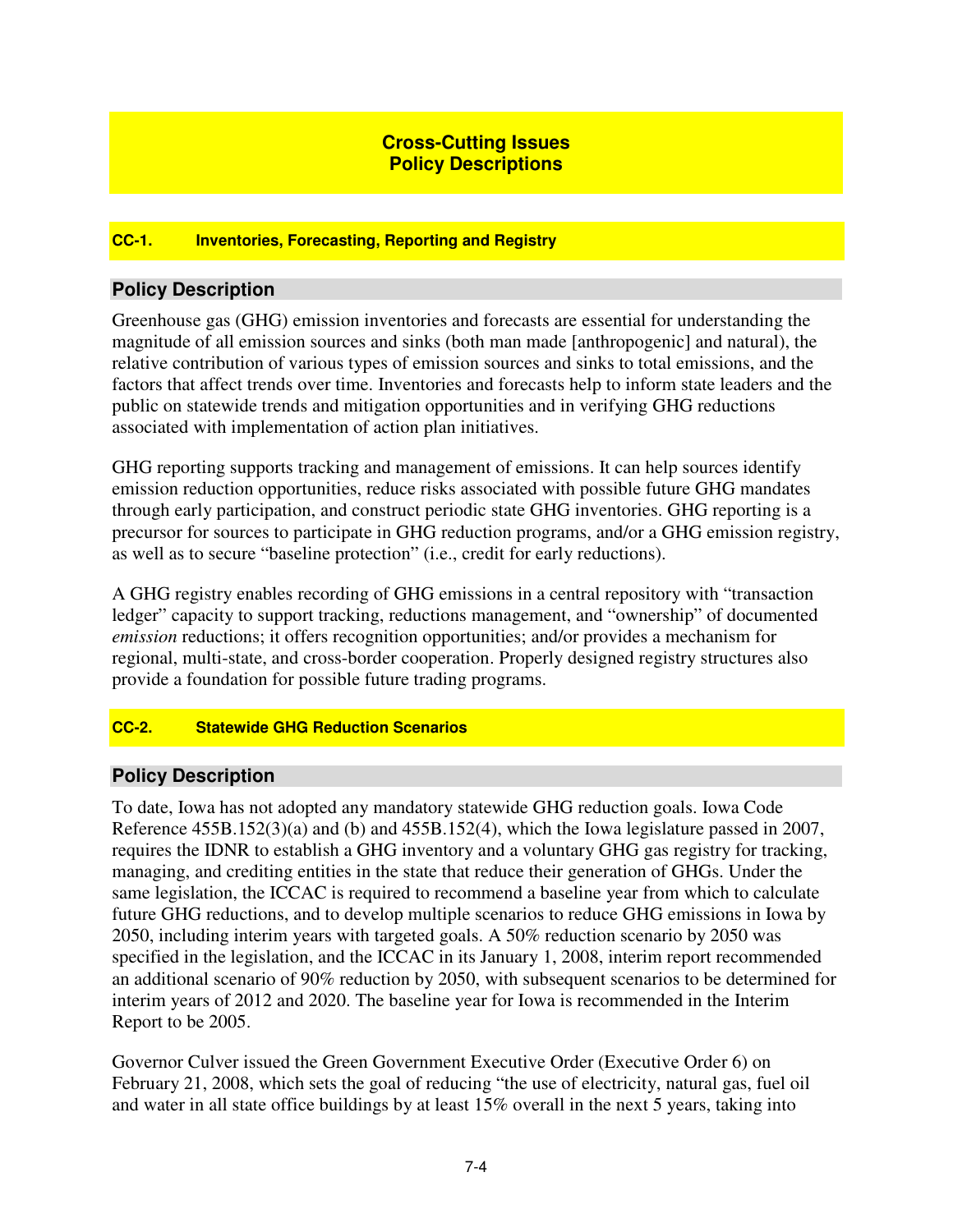account growth in the state workforce and/or changes in building operations." This follows Governor Vilsack's Executive Order 41 to reduce electricity and natural gas by 15% by 2010 from the year 2000 baseline. These executive orders are establishing policy goals of greater than 1.5% per year reductions in the use of fossil fuels for state building operations in the near term, and presumably they will result in similar GHG reductions for state buildings if fully implemented.

Legislation in 2007 also produced the Iowa Office of Energy Independence (OEI) and the Iowa Plan for Energy Independence. The plan "shall provide cost effective options and strategies for reducing the state's consumption of energy, dependence on foreign sources of energy, use of fossil fuels, and GHG emissions. The options and strategies developed in the plan shall provide for achieving energy independence from foreign sources of energy by the year 2025." In addition, the Midwestern Governors Association adopted the Energy Security and Climate Stewardship Platform for the Midwest, which specifies an energy efficiency goal of at least 2% per year reduction in natural gas and electricity use to be achieved by 2015.

Transitioning from the fossil fuel age to a new mix of energy sources like energy conservation, efficiency, cellulosic biofuels, and wind power is already creating "green collar" jobs and invigorating the economy in Iowa. Early action alternatives have much greater effect in mitigating future climate change and its impacts compared to later reductions. Reductions for developed countries in the range of 25%–40% by 2020 and 80%–95% by 2050 were discussed in the initial Bali round of the Framework Convention on Climate Change in December 2007. It is recognized that "substantial deviation from baseline" will also be necessary for developing economies in Latin America, the Middle East, East Asia, and centrally planned Asia.

# **CC-3. State and Local Government GHG Emissions (Lead by Example)**

# **Policy Description**

State of Iowa property belongs to all Iowans, and its expansion and upkeep is funded by Iowans' tax dollars. The same is true for each Iowan's public school and city or county government. The majority of Iowans believe strong action is required to reduce GHG emissions. Government buildings, office equipment, and vehicles are present in every Iowa community and are among the biggest energy consumers in the state. As such, they represent a very significant opportunity for changing the course of Iowa's energy use.

State and local governments should be at the forefront of energy efficiency and renewable energy. By installing the most efficient technology and tapping local power sources, governments can reduce their own GHG emissions, create a significant opportunity for businesses to create and install efficient and/or renewable technologies, create a tested pool of Iowa-specific best practices, build communities' sense of pride in their governments (perhaps boosted by tax decreases and economic benefit), and spur residents and businesses to pursue energy efficiency and renewable energy.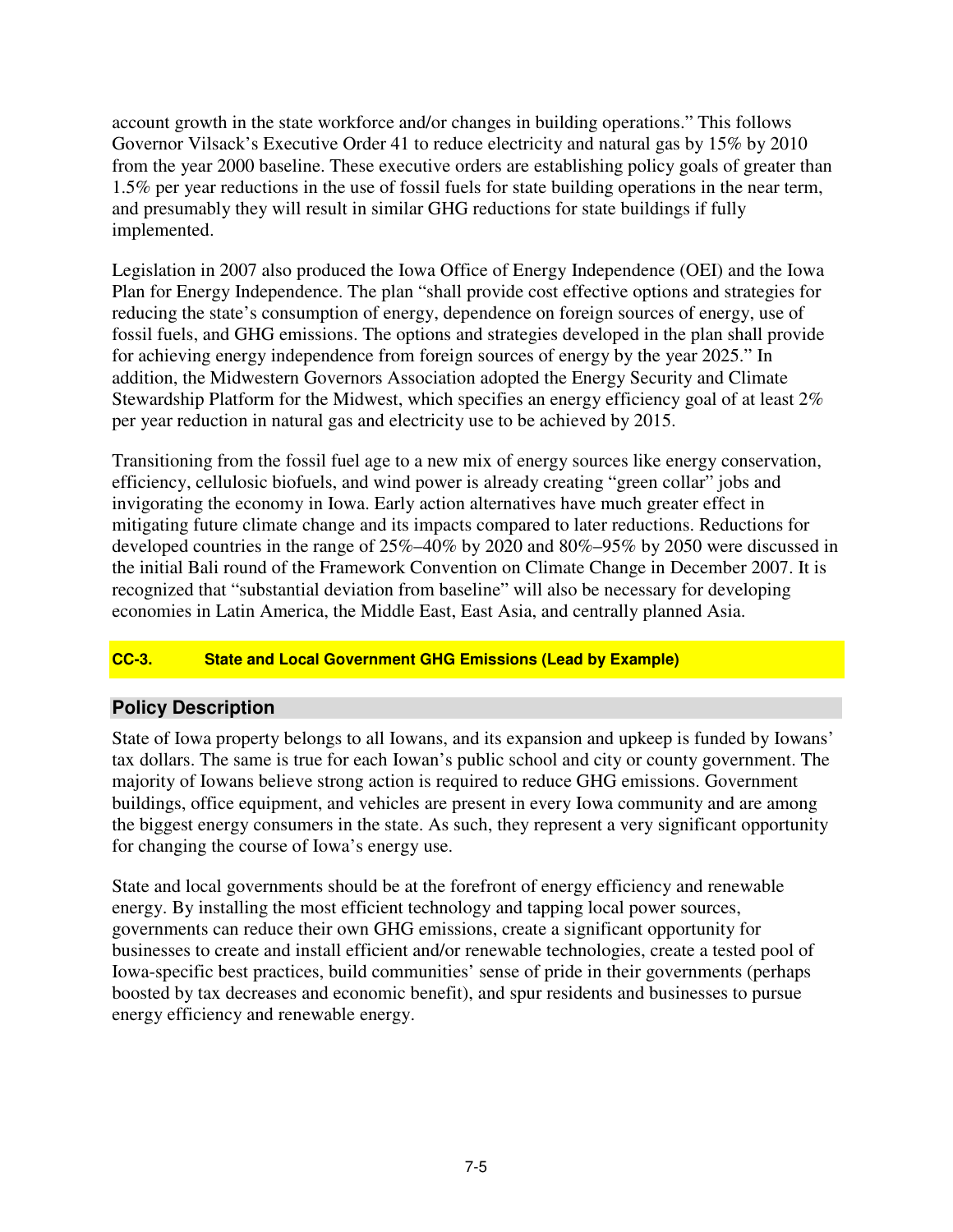#### **CC-4. Public Education and Outreach**

# **Policy Description**

 $\overline{a}$ 

The goal of climate change education extends well beyond the goal of conventional education, because it seeks not only to impart cognitive knowledge, but also to translate knowledge into positive action. Failure to appreciate this distinction has led to stagnation and lack of successful approaches in creating a public that is literate about issues relevant to climate change. According to the seminal work of Hungerford and Volk  $(1990)$ ,<sup>1</sup> there are three levels of environmental awareness:

- *Simple Awareness—*Knowing about the existence and importance of an environmental issue, but being unfamiliar with its complexities and having little relationship to personal change or action.
- *Personal Conduct Knowledge—*Understanding an environmental issue that lends itself to changes in personal conduct, but does not require detailed comprehension.
- *Environmental Literacy—*The outcome of a sound program of environmental education in which the learner progresses to deeper knowledge, and can apply it to address complex environmental issues and make wiser decisions.

Public education and outreach programs should address the public's responsibility to maintain clean air, pure water, and fertile soil for their children and future generations. Adding to the challenge is that environmental information absorbed by the public stems from a diverse and unconnected smattering of sources that includes television, radio, print media, environmental groups, government publications, the Internet, the classroom, personal readings, chatting with friends, and other experiences. In general there is no quality control for the information. In the end, those seeking to learn about environmental issues are often left with little more than a collection of factoids, numerous and often conflicting opinions, and very little understanding not enough to get beyond the "simple awareness" level cited above. Undoubtedly, excellent resources are available for public environmental education, but they may be lost in the background noise emanating from the cacophony of messages from disparate other sources.

There is not much detailed information about the level of climate change awareness in Iowa. The available evidence, however, suggests that it may not extend much past "simple awareness," because there doesn't appear to be significant change in personal conduct with respect to steps that would mitigate climate change. For example, optimizing energy efficiency is a major strategy for reducing GHG emissions, but a recent comprehensive study commissioned by the Iowa Utility Association shows enormous untapped potential in realizing that goal for Iowa.

<sup>1</sup> Hungerford, H.R. and T.L. Volk (1990). Changing learner behavior through environmental education. *Journal of Environmental Education* Spring; 21(3):8–21. Available at: http://eric.ed.gov:80/ERICWebPortal/custom/portlets/recordDetails/detailmini.jsp?\_nfpb=true&\_&ERICExtSearch SearchValue\_0=EJ413973&ERICExtSearch\_SearchType\_0=no&accno=EJ413973.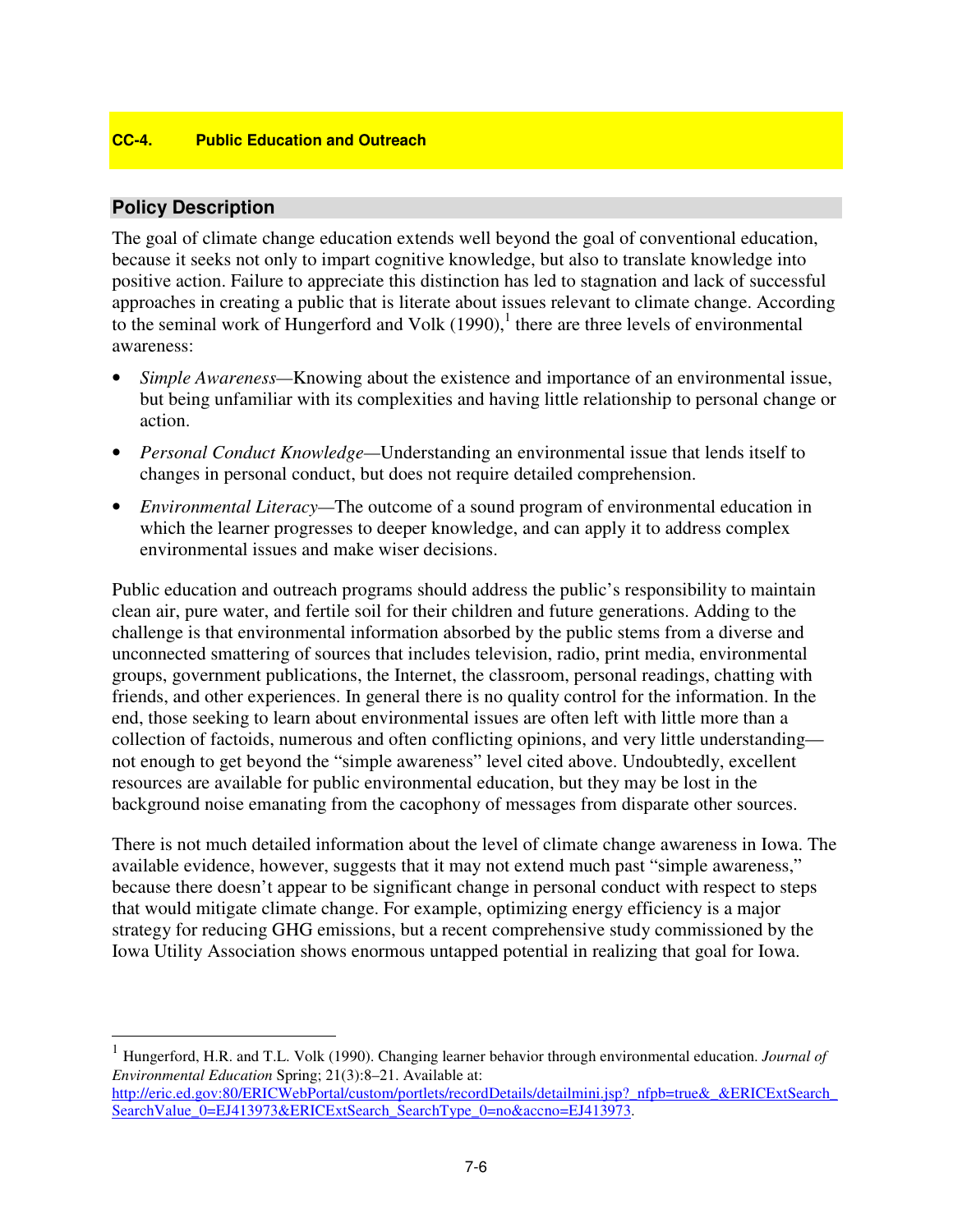There is an urgent need for a comprehensive, objective, and authoritative climate change education campaign for Iowa that will improve the knowledge base and motivate individuals, communities, and organizations to take action to will reduce their GHG emissions**.** 

#### **CC-5. Tax and Cap Policies**

# **Policy Description**

The lead for developing this policy option was transferred by the ICCAC to the Clean and Renewable Energy Subcommittee. (See Chapter 4.)

#### **CC-6. Seek Funding and Financing for Implementation of ICCAC Options**

### **Policy Description**

Funding must be obtained to implement some ICCAC options. In Iowa there are two organizations that fund projects related to the ICCAC goals: the Iowa Power Fund and the Iowa Energy Center. (See Appendix J for a description of these organizations.) Out-of-state and federal funding sources should also be considered. For all sources of funding, success would be enhanced through partnerships with other organizations and agencies.

### **CC-7. Adaptation and Vulnerability**

# **Policy Description**

Because of the existing buildup of GHGs in the atmosphere from past and current emissions, Iowa will experience effects of climate change for years to come, even if immediate action is taken to reduce its future GHG emissions. While Iowa may be less dramatically affected than coastal or arid regions of the country, the state will need to adapt to different sets of vulnerabilities, which may include impacts such as increased public health risks, urban infrastructure demands, and refugee movement. Thus, it is essential that the state develop a plan to manage the projected impacts of global climate change affecting Iowa, while broader mitigation efforts to lower atmospheric concentrations worldwide are being developed and implemented. Part of our adaptation must include strategies for mitigating and addressing human suffering, so that no one segment of the population or any of Iowa's natural resources or natural heritage sites suffers catastrophically.

#### **CC-8. Participate in Regional and Multi-State GHG Reduction Efforts**

# **Policy Description**

Regional approaches undertaken in collaboration with partner states or other organizations can offer broader and more economically efficient opportunities to reduce GHG emissions across Iowa's economy. Iowa has already joined several organizations, including the Midwestern Greenhouse Gas Accord, the Midwestern Governors Energy Security and Climate Stewardship Platform, and multistate Climate Registry initiatives. These developments should be continued and should form the basis for Iowa's own programs. To the extent that Iowa's needs may not be